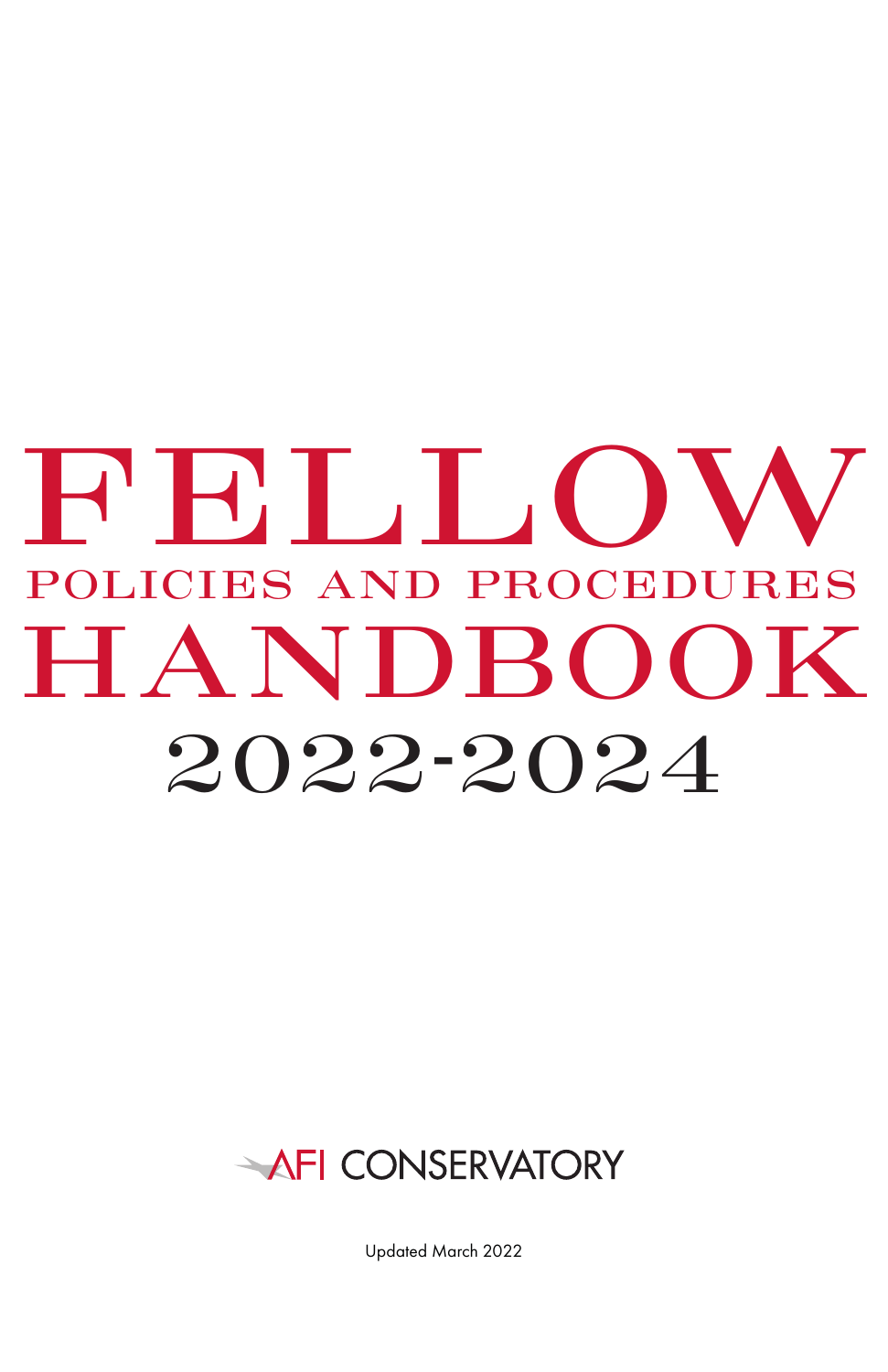Your best work starts here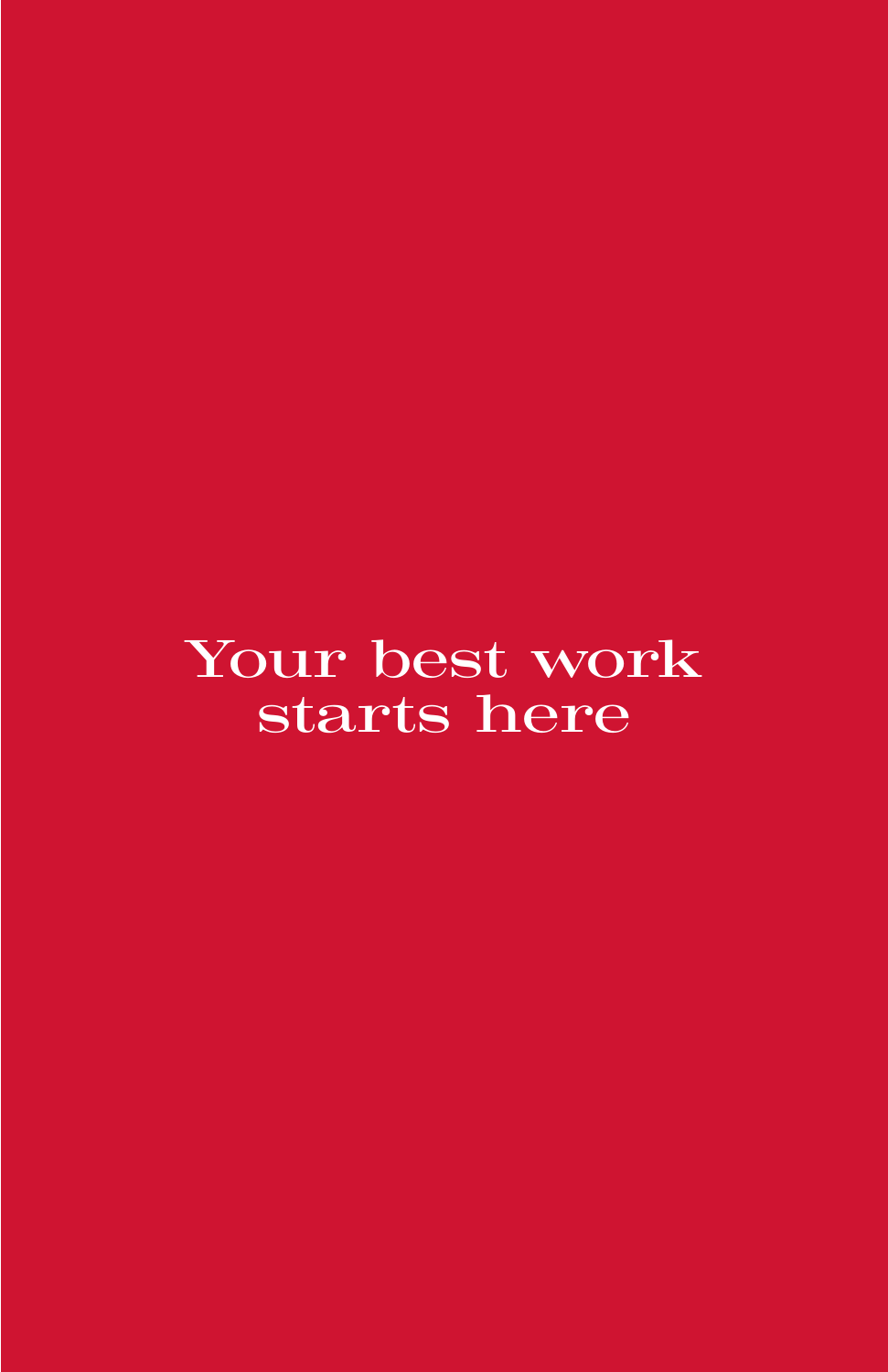#### <span id="page-2-0"></span>**KEY PRE-ENROLLMENT POLICY CHECKLIST**

Dear Fellows,

Although it is the responsibility of all AFI Conservatory Fellows to read and adhere to the contents of this handbook, the following is a list of key policies with which you should be familiar as you prepare to commit to enrolling at the AFI Conservatory:

- [AFI MISSION, VISION, AND VALUES](#page-6-0) (page 5)
- [FAMILY EDUCATION RIGHTS AND PRIVACY ACT \("FERPA"\)](#page-16-0) (page 15)
- [AFI CONSERVATORY ATTENDANCE POLICY](#page-12-0) (page 11)
- [AFI FELLOWS' RESPONSIBILITY STATEMENTS](#page-12-1) (page 11)
- [WITHDRAWAL POLICIES](#page-13-0) (page 12)
- [INTERNATIONAL FELLOWS POLICIES](#page-20-0) (page 19)
- **[EMPHASIS ON COLLABORATION](#page-31-0)** (page 30)
- [TUITION AND FEES](#page-38-0) (page 37)
- [FINANCIAL RESPONSIBILITIES](#page-38-1) (page 37)
- [AFI CONSERVATORY REFUND POLICY](#page-39-0) (page 38)
- [FINANCIAL AID POLICIES](#page-39-1) (page 38)
- [COMPLAINT FORM AND PROCESS](#page-59-0) (page 58)
- [HEALTH INSURANCE POLICY](#page-13-1) (page 12)
- [LEARNING ACCOMMODATIONS & ASSISTANCE](#page-54-0) (page 53)
- [AFI POLICY ON ACCOMMODATION OF DISABILITIES](#page-55-0) (page 54)
- [POLICY ON NONDISCRIMINATION \(page 8\)](#page-9-0)

#### <span id="page-2-1"></span>**COVID VACCINATION**

Due to the extremely low test positivity rate on our campus and decreased community transmission, testing will no longer be mandatory for fully vaccinated Fellows, Faculty and Staff to enter campus as of Tuesday, March 1, 2022. Those with a medical or religious exemption from vaccination continue to be required to present a negative COVID-19 PCR test result from within 3 days of being on campus.

#### <span id="page-2-2"></span>**EDUCATION COVID-19 EMERGENCY**

Except for courses or programs that are designed primarily for online delivery, the delivery of Conservatory courses may at times be on a hybrid format, which means at least one class may be held remotely. Increasingly, course delivery and Fellow performance assessments are taking advantage of modern technology to provide both face-toface and online experiences for Fellows. However, during an emergency that requires campus closure such as the unprecedented health crisis caused by COVID-19, all instruction may be delivered remotely for as long as AFI Administration deems necessary to address the emergency.

#### <span id="page-2-3"></span>**EFFECTIVE HANDBOOK DATES**

This Handbook is in effect from Fall Semester 2022 through Summer Semester 2023.

#### <span id="page-2-4"></span>**HANDBOOK STATEMENT**

This Handbook reflects information available as of the date of publication. Policies, regulations, tuition and fees in this Handbook are subject to change and do not constitute an irrevocable contract between any Fellow and AFI Conservatory. Policy updates will be posted to the Fellow Community Page (Fellow intranet).

While the Conservatory adheres to the terms of program offerings as stipulated in this handbook, circumstances including change in professional associations and/or accrediting agencies' requirements may require among other things, course substitution, course changes and/or course addition. Should changes deemed by the Conservatory as necessary for the sole purpose of Fellow success not anticipated at the time of completing this catalog be warranted, the Conservatory will ensure that such changes do not require additional cost to the affected Fellows.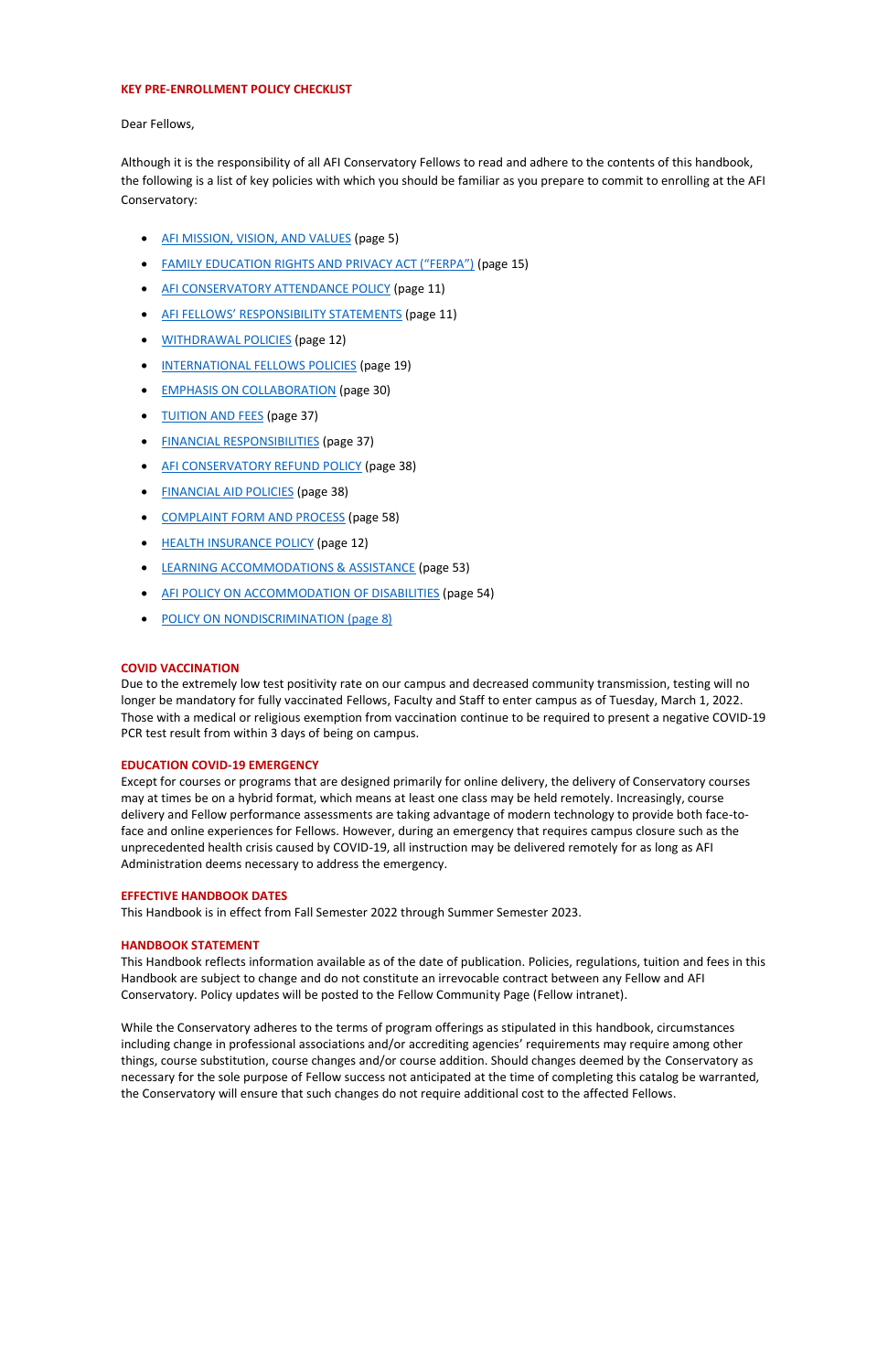#### <span id="page-3-0"></span>**TABLE OF CONTENTS**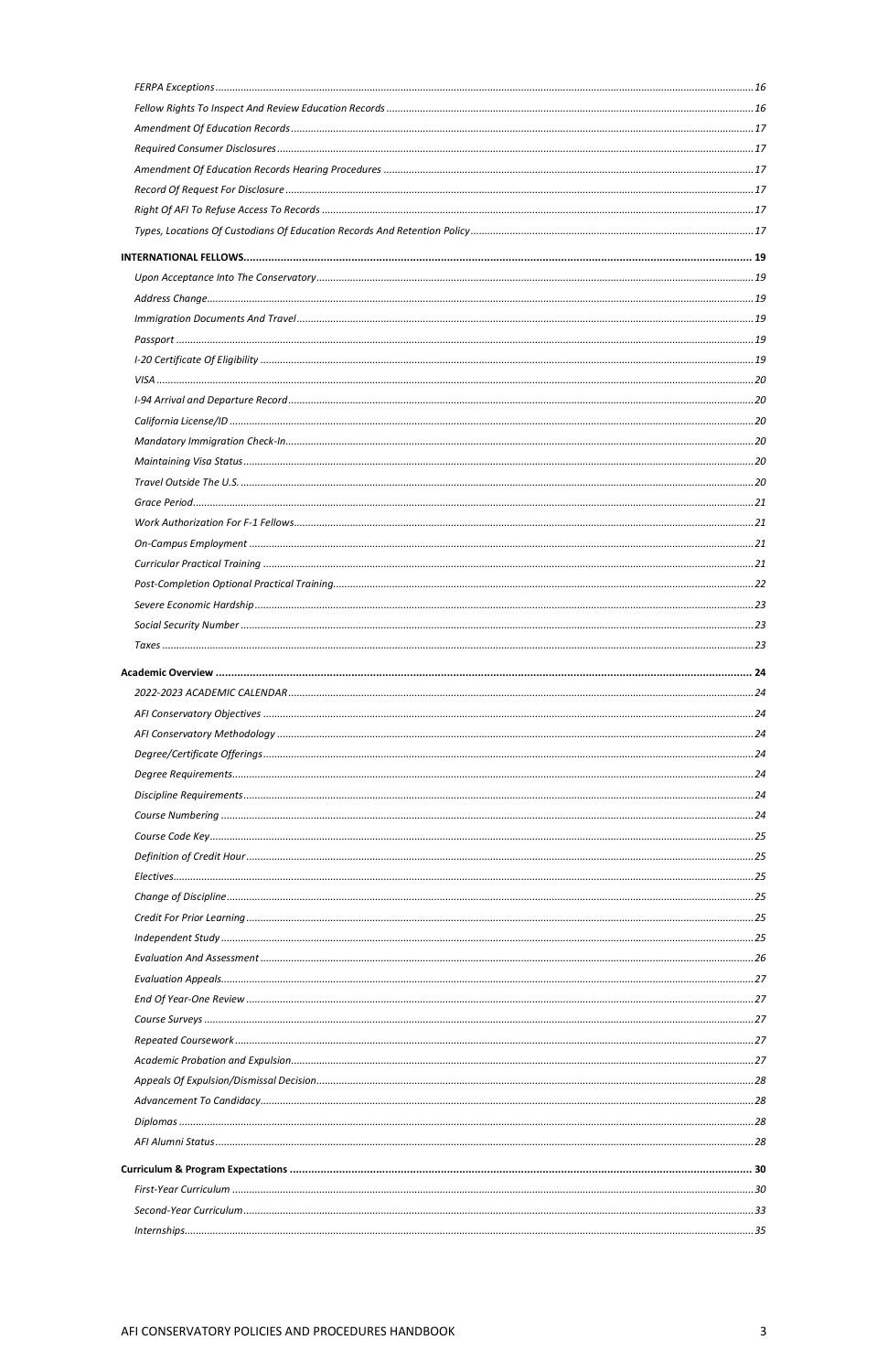|  | <b>Title IX   Sexual Misconduc</b> |  |
|--|------------------------------------|--|
|--|------------------------------------|--|

AFI CONSERVATORY POLICIES AND PROCEDURES HANDBOOK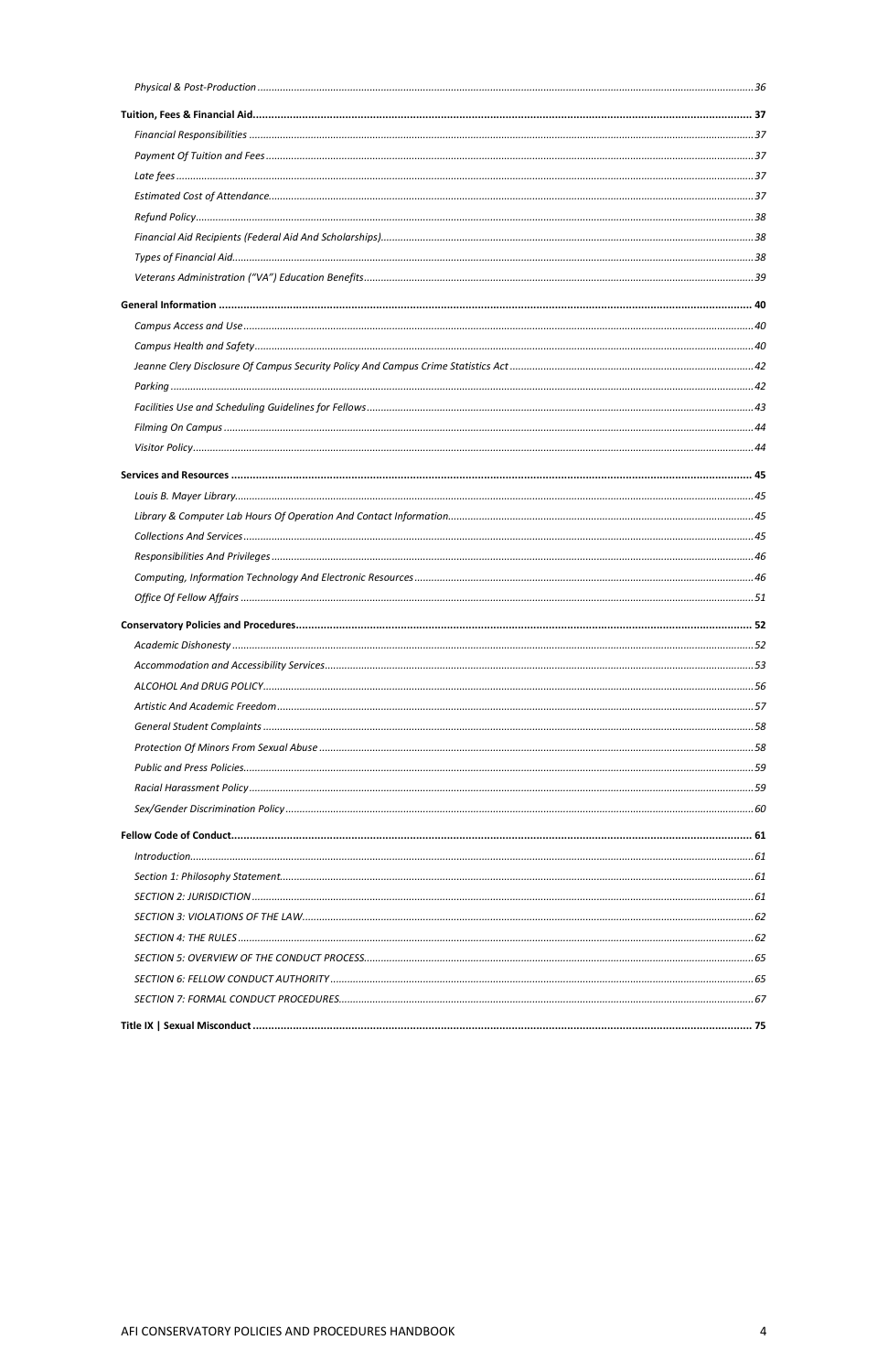#### *WELCOME*

<span id="page-6-1"></span>The AFI Conservatory is dedicated to training and nurturing tomorrow's storytellers in the global film and television professions. Talented people from all over the world come together to train with master filmmakers who are dedicated to passing along their expertise and the highest professional standards of excellence.

The program is all-consuming, at times exhausting and often exhilarating. Lives are changed at the AFI Conservatory. Skills and talents are tested, weaknesses and strengths identified, and young artists are pushed to heights they never imagined.

Vision and responsibility are key components of the experience. The AFI Conservatory expects excellence in all endeavors; it depends on the artists engaged in its programs to recognize their responsibility both to collaborators and the audience. The moving image arts are powerful means of human expression. AFI Fellows learn to wield their skills and talents with humanity and global consciousness.

- the [AFI Catalog of Feature Films,](https://aficatalog.afi.com/) an authoritative record of the first 100 years of American films beginning with 1893
- the [AFI Archive,](https://www.afi.com/afi-archive/) which contains rare footage from across the history of the moving image

All of us here at AFI look to the Fellows as the best and brightest hope for the future of the art and profession to which we have all dedicated our lives.

Welcome to the AFI Conservatory.

- [The AFI Life Achievement Award,](https://www.afi.com/afi-life-achievement-award/) established in 1973, which is the highest honor for a career in film
- [AFI AWARDS](https://www.afi.com/award/afi-awards-2020/), the Institute's almanac for the 21st century, which honors the most outstanding motion pictures and television programs of the year
- [AFI's 100 YEARS…100 MOVIES](https://www.afi.com/afi-lists/) television events and movie reference lists that have introduced and reintroduced classic American movies to millions of film lovers

#### <span id="page-6-2"></span>**AMERICAN FILM INSTITUTE- AN OVERVIEW**

The AFI Conservatory is the world-renowned film training program of the American Film Institute (AFI). AFI was established in the White House Rose Garden by President Lyndon B. Johnson in 1965. As a nonprofit organization, the American Film Institute is dedicated to celebrating excellence in the art form and to creating national education initiatives that inspire artists and audiences alike.

AFI preserves the legacy of America's film heritage through:

AFI honors the artists and their work through a variety of annual programs and special events, including:

AFI offers film enthusiasts a variety of events throughout the year. The Institute's two signature film festivals are:

- [AFI FEST i](https://fest.afi.com/)n Los Angeles, CA
- **AFI DOCS** in Washington, DC

Year-round programming of first-run movies, retrospectives and global cinema is offered at the AFI Silver [Theatre and](https://afisilver.afi.com/)  [Cultural Center](https://afisilver.afi.com/) in Silver Spring, MD.

AFI is guided by a prestigious Board of Trustees, chaired by Kathleen Kennedy, and the Board of Directors, chaired by Bob Daly, and is comprised of key figures from the entertainment, business, academic and philanthropic communities. The president and CEO of AFI reports directly to the Board of Trustees and provides executive leadership for all programs at AFI.

#### <span id="page-6-0"></span>**VISION**

The American Film Institute champions the future of the moving image as an art form. We believe in the revolutionary power of visual storytelling to share diverse perspectives, inspire empathy and drive culture forward.

#### <span id="page-6-3"></span>**MISSION**

The American Film Institute is dedicated to celebrating excellence in the art form and to creating national education initiatives that inspire artists and audiences alike.

#### <span id="page-6-4"></span>**VALUES**

A Commitment to Excellence A Belief in the Power of Storytelling to Change the World A Dedication to Community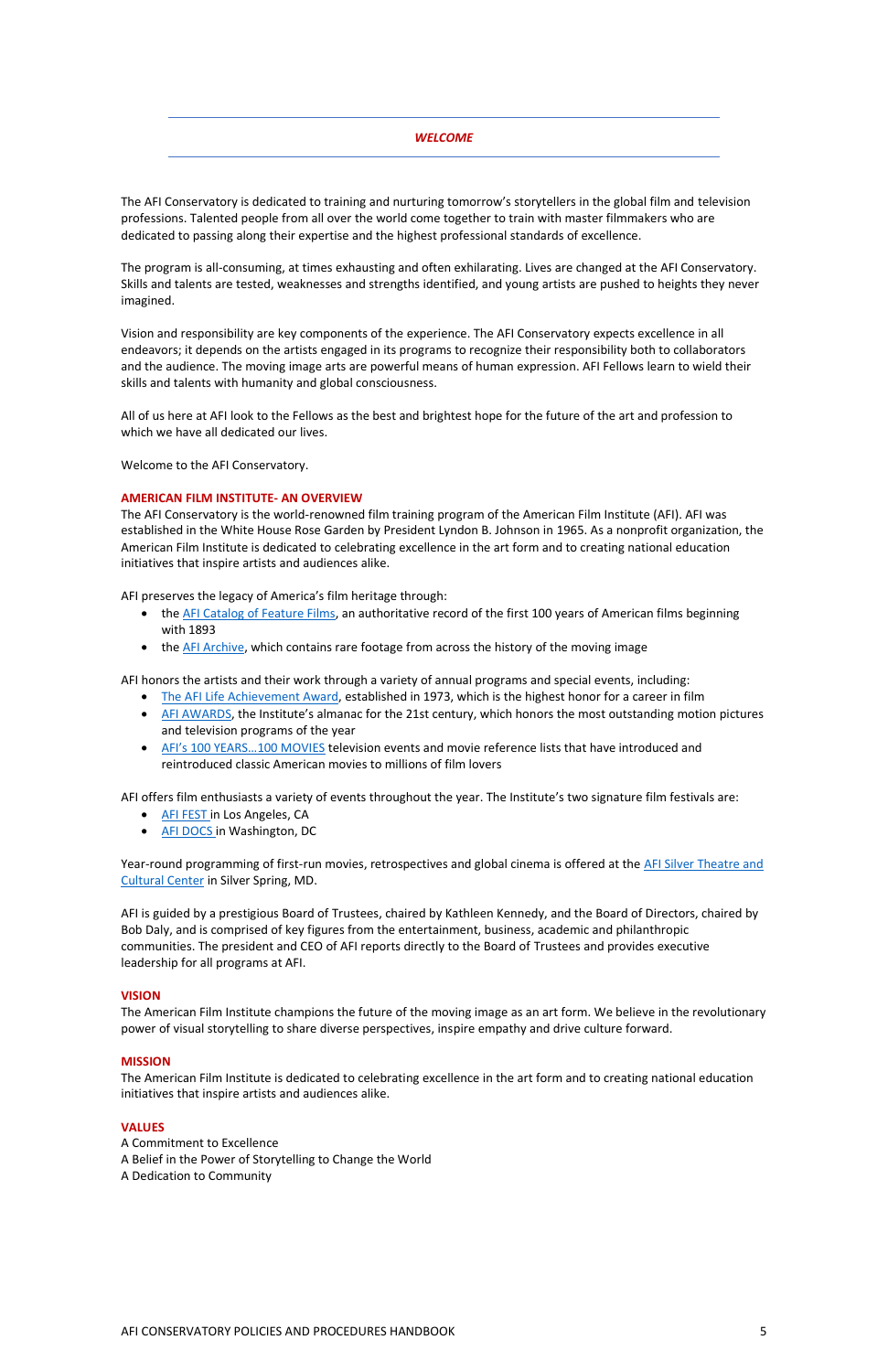#### <span id="page-7-0"></span>**ACCREDITATION**

The AFI Conservatory is accredited by the Western Association of Schools and Colleges Senior College and University Commission (WSCUC), 985 Atlantic Avenue, #100, Alameda, CA 94501, 510.748.9001.

An individual may contact the Bureau for Private Postsecondary Education for review of a complaint. The bureau may be contacted at 2535 Capitol Oaks Drive, Suite 400, Sacramento, CA 95833, 916.431.6959, [www.bppe.ca.gov.](http://www.bppe.ca.gov/)

This school is approved by the Bureau for Private Postsecondary and Vocational Education, 400 "R" Street, Suite 5000, Sacramento, CA 95814-620C, 916.445.3427, to operate as an accredited degree-granting institution.

AFI Conservatory is authorized under federal law to enroll non-immigrant alien students. These approvals are available for review in the Registrar's Office during regular business hours.

#### <span id="page-7-1"></span>**EQUITY & INCLUSION**

The American Film Institute believes in the power of diverse voices to drive culture forward. We strive to cultivate and sustain an inclusive environment at AFI that actively affirms and is respectful of the identities of all people across genders, abilities, ethnicities, sexual orientations, socioeconomic backgrounds and ideological perspectives – and one where self-reflection, honesty and accountability are practiced.

At AFI, we are responsible for the community we build and the stories we tell.

#### <span id="page-7-2"></span>**FELLOW RIGHTS**

The AFI Conservatory is an academic and creative community in which all persons share responsibility for its growth and continued well-being. As members of this community, Fellows can reasonably expect the following:

- A. In all instances of general discipline, the Fellow has the right to due process. Due process, as applied to Fellow-Conservatory relationships and the disciplinary process, is equated with fundamental and procedural fairness.
- B. Fellows have the right to freedom from discrimination on the basis of race, color, religion, creed, national origin, gender, gender identity or gender expression, age, disability, citizenship, veteran status, sexual orientation, ideology, political views, or political affiliation.
- C. The Conservatory considers freedom of inquiry and discussion essential to a Fellow's intellectual development. Thus, the Conservatory recognizes the right of all Fellows to engage in discussion, to exchange thought and opinion, and to speak, write, or print freely on any subject in accordance with the guarantees of federal and state laws and Conservatory policies.
- D. The Conservatory affirms the right of Fellows as citizens to exercise their freedoms without fear of the Conservatory interference for such activity.
- E. Fellows have the opportunity to participate in the formulation of policy directly affecting them through membership on appropriate committees as determined by the Dean of the Conservatory and the Fellow Advisory Council.
- F. Fellows shall have ready access to established Conservatory policies and procedures.
- G. Fellows, as members of the Conservatory community, have the responsibility to participate in any of the disciplinary proceedings and to testify as witnesses when reasonably notified. Self-incrimination is not intended or construed.
- H. Fellows are free to engage in peaceful and orderly protest, demonstration and picketing which do not disrupt functions of the Conservatory or AFI, in general.
- I. Fellows are protected from unreasonable searches and seizures.

#### <span id="page-7-3"></span>**HUMAN DIGNITY STATEMENT**

The AFI Conservatory is committed to equitable, civilized and concerned treatment for all individuals without regard for race, color, religion, creed, national origin, gender, gender identity or gender expression, age, disability, citizenship, veteran status, ideology, political views, or political affiliation. As members of the academic community, Fellows enjoy the privileges and share the obligations of the larger community of which the Conservatory is a part. Fellows are entitled to the privileges which accrue to them by virtue of their membership. These privileges carry with them the obligations of responsible citizenship.

FREEDOM OF EXPRESSION: Freedom of discussion, inquiry and expression is fostered by an environment in which the privileges of citizenship are protected, and the obligations of citizenship are understood.

EACH PERSON HAS WORTH AND DIGNITY: It is imperative that Fellows learn to recognize, understand and celebrate human differences. Institutions of higher learning can, and indeed must, help students become open to the differences that surround them. Differences such as race, religion, age, gender, gender identity, culture, physical ability, nationality and lifestyle are learned best in collegiate settings that are rich with diversity, and they must be learned if the ideals of human worth and dignity are to be advanced.

RESPONSIBILITY OF FELLOWS: The AFI Conservatory actively promotes the philosophy that Fellows are responsible for their own lives and learn responsibility when they bear the consequences of their actions and inactions in an environment marked by caring and support.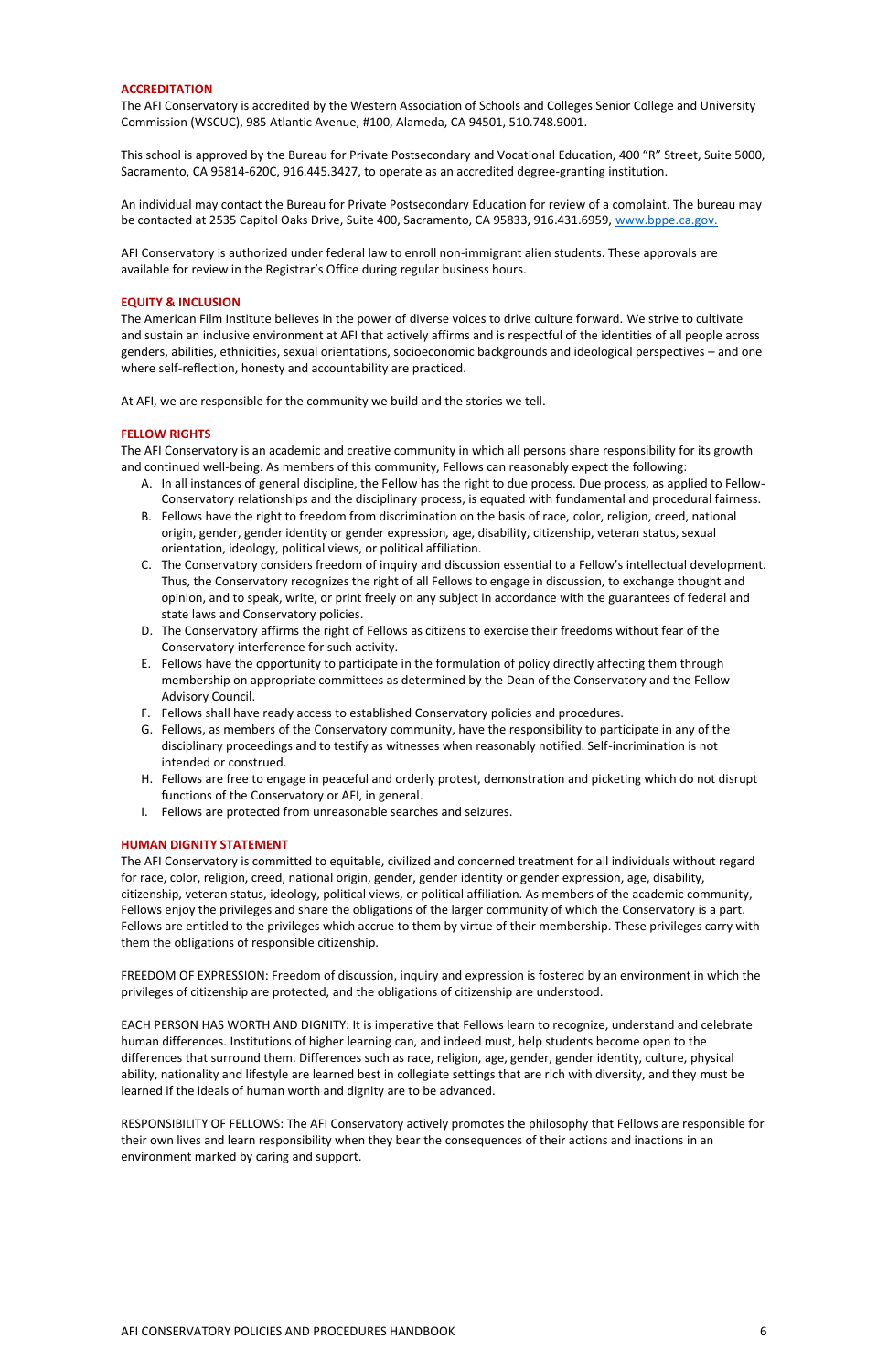The AFI Conservatory is the American Film Institute's national film training program for moving image artists. AFI is a nonprofit educational and cultural organization governed by a **Board of Trustees**.

#### <span id="page-8-0"></span>**AFI CONSERVATORY STRUCTURE**

#### PRESIDENT & CEO

Bob Gazzale, President & CEO, AFI

James L. Brooks, Consulting Artistic Director, AFI Conservatory

#### OFFICE OF THE DEAN

Susan Ruskin, Dean, AFI Conservatory & Executive Vice President, AFI

#### OFFICE OF THE VICE DEANS

Tom Engfer, Vice Dean, Academic Affairs

Yvette Jusseaume, Vice Dean, Administration

#### DISCIPLINE HEADS

Joe Garrity, Production Design

Lianne Halfon, Producing

Chris Cooke, First Year Editing

Robert Ivison, Second Year Editing

Stephen Lighthill, Cinematography

Adam Salky, Directing

Anna Thomas, Screenwriting

Pascal Vaguelsy, Physical Production

#### CONSERVATORY DEPARTMENTS

Academic Records and Registrar, [registrar@afi.edu,](mailto:registrar@afi.edu) 323.856.7609 Admissions, [admissions@afi.edu,](mailto:admissions@afi.edu) 323.856.7740 International Fellow Support, [international@afi.edu](mailto:international@afi.edu) Lawrence Herbert Alumni Center, [alumni@afi.edu](mailto:alumni@afi.edu) Office of the Bursar, [bursar@afi.edu](mailto:bursar@afi.edu) Office of Fellow Affairs, [fellowaffairs@afi.edu,](mailto:fellowaffairs@afi.edu) 323.856.7802 Office of Financial Aid[, financialaid@afi.edu](mailto:financialaid@afi.edu)

#### AFI CONSERVATORY POLICIES AND PROCEDURES HANDBOOK **THE CONSERVATORY POLICIES** AND PROCEDURES HANDBOOK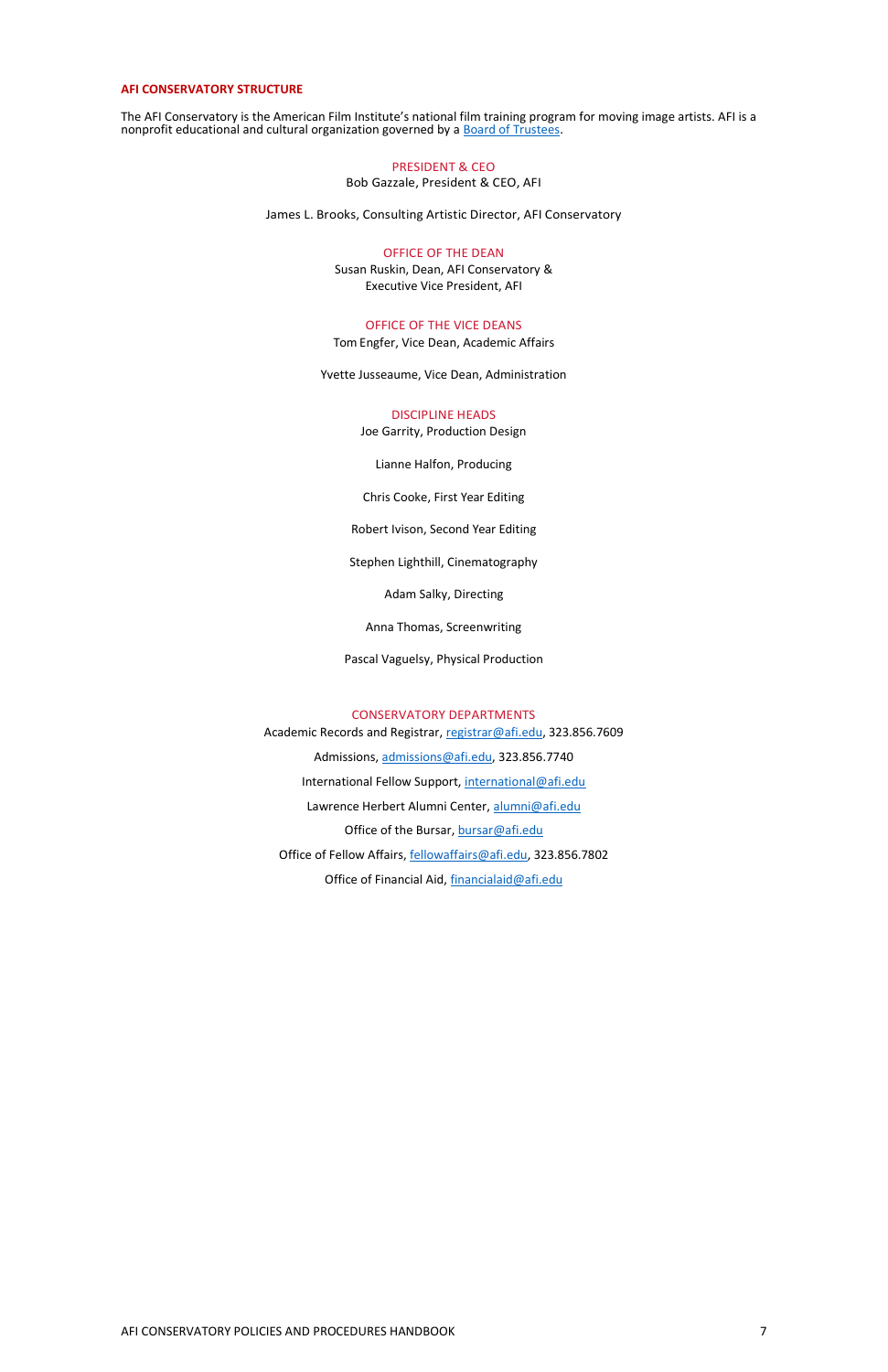#### <span id="page-9-1"></span>*Admissions*

#### <span id="page-9-2"></span>**OFFICE OF ADMISSIONS**

The AFI Conservatory seeks highly motivated and talented individuals who understand and appreciate the collaborative art of the moving image and its various component professions. The AFI Conservatory, by its basic nature, and because of its mentor-based andragogic method, must be highly selective in its admission process.

#### <span id="page-9-3"></span>**ADMISSION POLICIES APPLICATIONS**

The online application for the AFI Conservatory will not be processed without an application, signed release for and submission of a non-refundable application fee. Applicants are expected to exercise judgment in selecting the most appropriate examples of their work and creative experience. The applicant's role in the production of the submitted materials must be clearly and accurately identified.

Applicants applying to receive a Master of Fine Arts degree must have transcripts sent from any school listed on the application. Unofficial transcripts are accepted for admissions purposes. Official transcripts are requested when an admitted applicant enrolls at the AFI Conservatory. Transcripts are considered official when they are sent directly from the degree-granting institution (or in their original sealed envelope, if collected by the applicant). Non-English international transcripts must be accompanied by a certified English translation. Applicants who claim an equivalency undergraduate degree must provide an official equivalency document from an accredited evaluating agency.

It is not recommended for applicants to apply more than three times to the same Conservatory program if they receive unfavorable results (i.e., are not selected for admission).

#### <span id="page-9-4"></span>**TRANSFER STUDENTS AND/OR CREDIT(S)**

Due to the unique nature of the AFI Conservatory's production-based and collaborative program, the Conservatory does not accept transfer students for admission. Admitted applicants must enter as a first- year, first-term Fellow with the intent to attend full-time for the duration of the program. Petitions to be exempt from a particular course in which a Fellow has previous knowledge and experience are considered by requesting credit for prior learning and are subject to the institutional review process, Credit for Prior Learning. In such circumstances, if accepted to the AFI Conservatory, transfer credit(s) from other accredited graduate-level programs are considered on a discipline-specific basis, but not automatically accepted.

#### <span id="page-9-5"></span>**ADMISSIONS CRITERIA**

The Admissions Committee conducts a careful and holistic review of all applications to assess each applicant's potential. Following the evaluation of submitted materials, selected candidates are invited for an interview with members of the Admissions Committee.

Criteria for selection include:

- A demonstrated passion for narrative filmmaking
- A desire to collaborate with other moving image artists in a rigorous Conservatory environment
- Experience and/or educational background relating to the discipline to which the applicant is applying
- Ability to supply supporting materials (scripts, films, portfolios, etc.) that convey skill and experience in the applicant's desired discipline
- Ability to commit full time (often seven days a week) to the program
- An adequate and sound financial plan, either through loan programs or personal funding, to study full time for the entirety of the program

All applicants are asked to submit samples of creative work, a narrative personal statement, documented prior educational experience (in the form of official academic transcripts), two letters of recommendation and a résumé of life and work experience (collectively "dossier") to demonstrate their potential to be successful candidates for the AFI Conservatory program.

To ensure that no single viewpoint or perspective dominates the selection process, multiple reviewers examine each application independently of one another. The process is comprised of two possible rounds of review. Round one is the formal evaluation on application materials. Round two is an invitation-only interview conducted either on campus or via video chat. Upon completion of the interview phase, the Admissions Committee makes decisions regarding acceptances. The Admissions Committee relays their decisions to the Admissions Office, who in turn notify applicants of admissions decisions via written electronic correspondence.

#### <span id="page-9-6"></span><span id="page-9-0"></span>**NOTICE OF NON-DISCRIMINATION POLICY**

The AFI Conservatory admits qualified individuals of any sex, race, color, ancestry, religious creed, national or ethnic origin, disability, medical condition, age, gender identity, veteran status, marital status or sexual orientation to all the rights, privileges, programs and activities accorded or made available to Fellows at the Conservatory.

#### <span id="page-9-7"></span>**FRAUDULENT APPLICATIONS**

The selection process is dependent on the credibility of the portfolio submitted. Fraudulent application materials or their representations shall be grounds to have any admissions decision rescinded or, in the case of a Fellow already in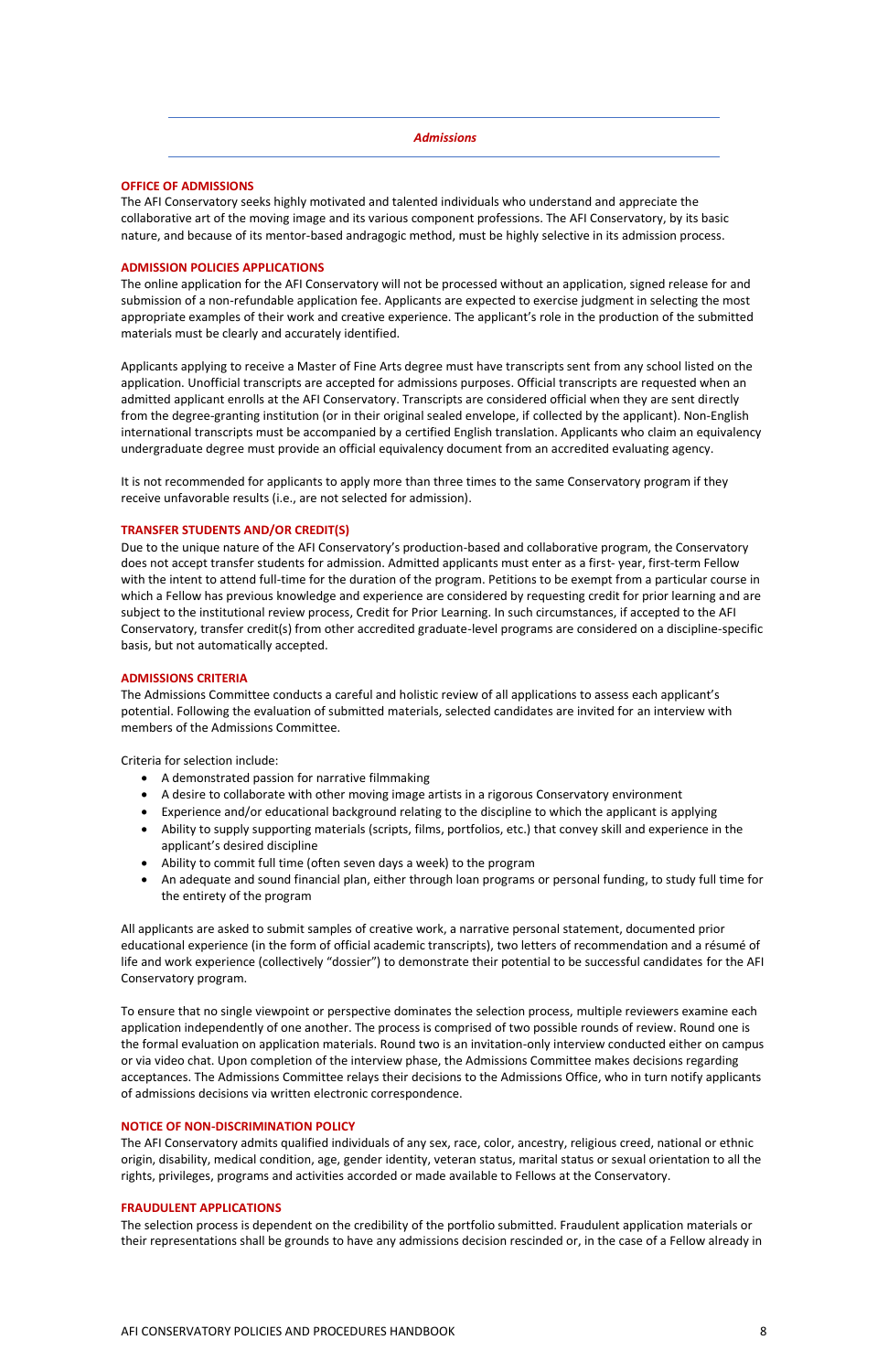attendance, for immediate dismissal. The Admissions Office shall conduct an initial review of a suspected fraudulent application and will contact the individual applicant or Fellow involved and ask them to present an explanation of the issues of concern. If the Admissions Office is not satisfied that the issues in question are resolved, the matter will be considered by the Dean and/or Vice Dean, Academic Affairs, who may convene a Conservatory Policies Committee, which shall make the final determination and propose a course of action. This includes academic disciplinary actions at any institutes that the Fellow has attended prior to the AFI Conservatory.

#### <span id="page-10-0"></span>**CRIMINAL RECORD**

Due to the concerns of campus safety and security in a highly interactive and demanding environment, AFI reserves the right to deny admission to persons convicted of any crimes, particularly violent crimes. Crimes include, but are not limited to, homicide, manslaughter, rape, robbery, assault and burglary. The AFI Conservatory will give consideration to the nature of the criminal activity, its potential relationship to the campus and production environment, the elapsed time since the crime was committed and the rehabilitation efforts of the applicant.

#### <span id="page-10-1"></span>**ADMISSIONS CATEGORIES AND ACCEPTED APPLICANT DESIGNATIONS**

#### **Full Admission**

Applicants whose records satisfy all AFI Conservatory requirements for admission and have been approved by the Admissions Review Committee are granted full admission status as either a Fellow or Associate Fellow (see below).

#### **Provisional Admission**

Applicants recommended as admissible by the Admissions Review Committee but who have an incomplete portfolio may be offered provisional admission. Consideration is on a case-by-case basis and at the discretion of the AFI Conservatory. An example of this "incomplete" category would be applicants required to take Avid Media Composter or other preparatory classes prior to the start of the academic year.

Candidates accepted with provisional admission status will be advised of their application deficiencies and must fully satisfy these deficiencies by the first registration date, or their admission will be revoked.

#### **Wait List**

Applicants who are recommended by the Admissions Review Committee as wait list candidates and placed on the waiting list within a discipline are not to be considered admitted. They are considered for admission on an availablespace basis, subject to the approval of the Admissions Review Committee or its designee.

#### <span id="page-10-2"></span>**FELLOW/MASTER OF FINE ARTS**

Applicants determined by the Admissions Review Committee to have exceptional talent and ability who have an undergraduate degree from a U.S.-accredited academic institution or, in cases where an undergraduate degree was obtained outside of the U.S., a bachelor's degree equivalency document are admitted as Fellows to receive a Master of Fine Arts ("MFA") degree.

#### <span id="page-10-3"></span>**ASSOCIATE FELLOW/CERTIFICATE OF COMPLETION**

Applicants determined by the Admissions Review Committee to have exceptional talent and ability but do not have an undergraduate degree or equivalency may be admitted as Associate Fellows. Associate Fellow candidates are required to meet all the requirements and obligations of degree candidate Fellows. Additionally, in order to be considered for admission, Associate/Certificate candidates must document a minimum of three years of relevant professional experience after the completion of their high school educational requirements. Associate Fellows are awarded Certificates of Completion upon successful completion of all requirements of the AFI Conservatory program within their respective discipline. There can be no change of program status from certificate to degree after the completion of the first term in which the Associate Fellow is in attendance, and an MFA degree may not be awarded retroactively once a Certificate of Completion is officially conferred.

#### <span id="page-10-4"></span>**NOTIFICATION OF ADMISSIONS DECISIONS AND INFORMATION**

It is the responsibility of applicants to ensure that all admission materials are properly submitted by the deadlines stated on the formal application link, and to keep the Conservatory and the Admissions Office advised of current address, telephone and email contact information.

Only correspondence received from the Office of Admission should be considered official and valid regarding the admissions process, decisions and scholarships. Only admission letters signed by the President and CEO of the American Film Institute, Dean of the AFI Conservatory or Director of Admissions shall be considered official.

#### <span id="page-10-5"></span>**APPEAL OF ADMISSIONS DECISION**

The selection process for the AFI Conservatory is not subject to appeal except in cases where issues of process and/or specific factual error occur; the Conservatory will consider appeals on these grounds only.

Applicants who wish to appeal their admission decision must do so within 30 days of the original notification of admission status. Appeals should be addressed to the Registrar and must specify the factual basis of the appeal. The Dean, in conjunction with the Conservatory Policies Committee, will consider appeals.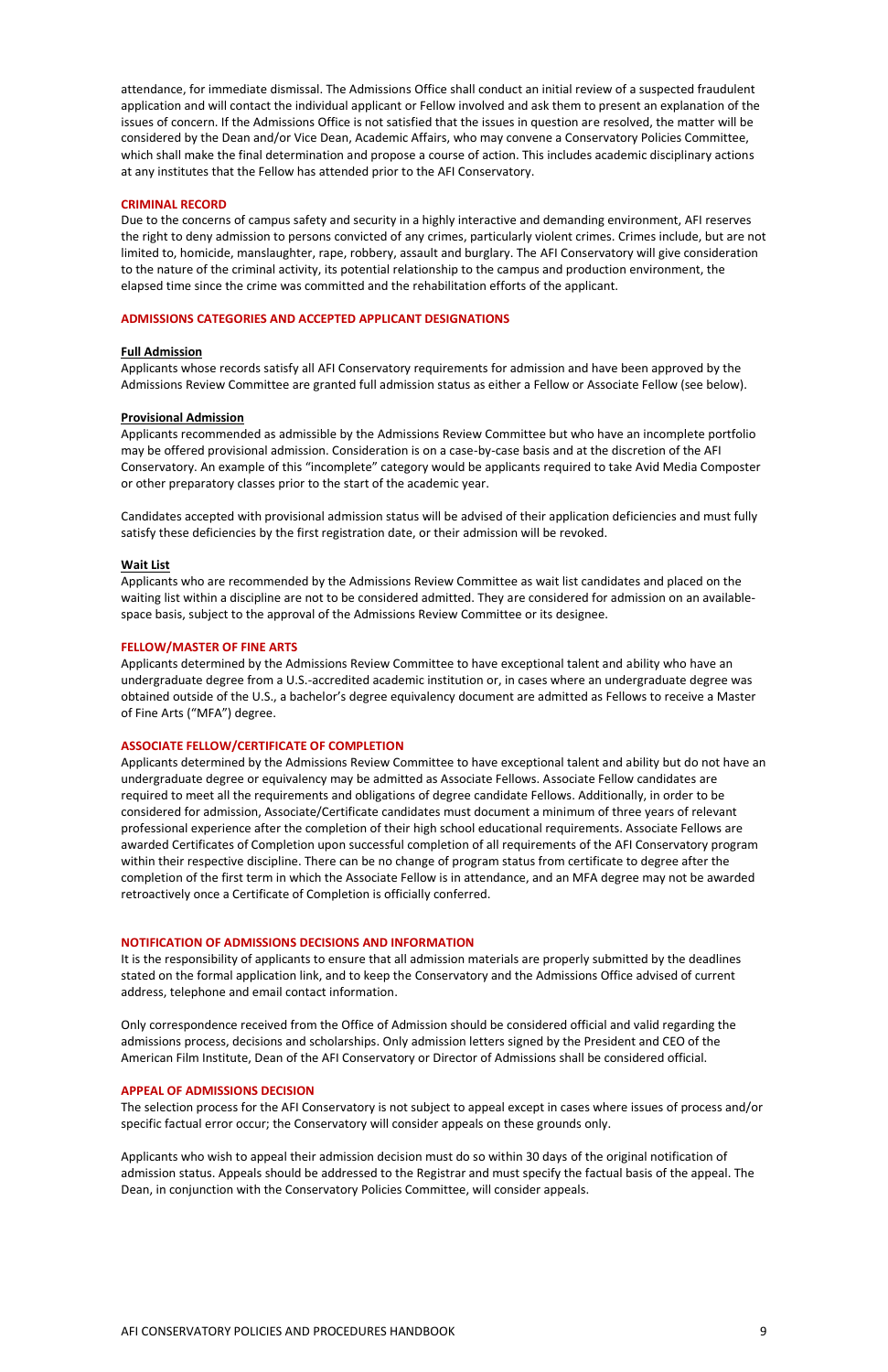#### AFI CONSERVATORY POLICIES AND PROCEDURES HANDBOOK 10

#### <span id="page-11-0"></span>**DEFERMENT OF ADMISSION**

Each year, we strive to develop a well-balanced cohort of students for each of our disciplines. As such, deferrals are not possible except by special permission of the department; financial aid and scholarships cannot be deferred.

#### <span id="page-11-1"></span>**APPLICATION RECORD**

The Admissions Office will retain admissions records of those not accepted for a period of three years, after which said records will be destroyed. Records shall be maintained, and access managed, in accordance with the appropriate regulations.

#### <span id="page-11-2"></span>**INTERNATIONAL STUDENTS**

International Applicants are required to submit the following material to be considered for admissions:

#### **English Proficiency Score**

If English is not your country of citizenship's native language, and you are not a U.S. citizen or legal resident of the U.S. with an Alien Registration Number, you must submit a TOEFL, IELTS, or Duolingo score, or be exempt as described below.

Applicants must submit a TOEFL score of at least 100 (internet-based), an IELTS score of 7.0, or a Duolingo score of a 125. Test scores must reflect tests taken within 24 months of submission. Please allow for appropriate time for test scheduling. We must receive test scores by the deadline dates described in the Admissions Requirements. Please note: An I-20 cannot be issued without the receipt of the minimum TOEFL, IELTS, or Duolingo score requirement, or qualifying exemption.

#### **TOEFL/IELTS/DUOLINGO Exemption Request**

International applicants are encouraged to receive exemption approval prior to applying to attend the AFI Conservatory. To request an exemption, please email applications@afi.edu with the subject line TOEFL EXEMPTION REQUEST. Please include PDFs of your transcripts to be evaluated.

Level of English language competency, as it relates to admission into the AFI Conservatory, will be determined by, and is at the discretion of, the Admissions Committee. Applicants may be exempt if one of the following has been successfully completed in the United States or other English-speaking country:

- 1. Completion of an undergraduate degree program that includes two classes of English Composition and Literature or its equivalent, or
- 2. Completion of two semesters of non-remedial English Composition and Literature, or
- 3. Completion of an intensive English program (minimum one year) with results that equal the TOEFL, IELTS, or Duolingo requirements

Please note, a master's degree program will not be considered for an exemption unless it includes the above English courses.

#### **Transcripts and English Translation**

AFI Conservatory accepts unofficial transcripts for the admissions process, and you will be asked to upload them in the application portal. All transcripts that are not in English must have an English translation attached to them either via your undergraduate school or by a certified translator. If you choose to submit official transcripts and official translations during the admissions process, please have your issuing school and/or the translating service send them directly to the Admissions office at applications@afi.edu or by post mail.

Applicants need to submit official transcripts after they decide to enroll at the AFI Conservatory. Transcripts are considered official only when they are received by the Admissions office via the issuing institution either digitally or via post mail. Transcripts and translations are not considered official if they were uploaded in the application portal.

All credentials and transcripts must include an original (no copies) plus an official English translation (if applicable) to be enrolled. The Registrar determines final evaluation of applicants' records. If official transcripts and translations were sent to the Admissions office during the application process, then you do not have to resend them.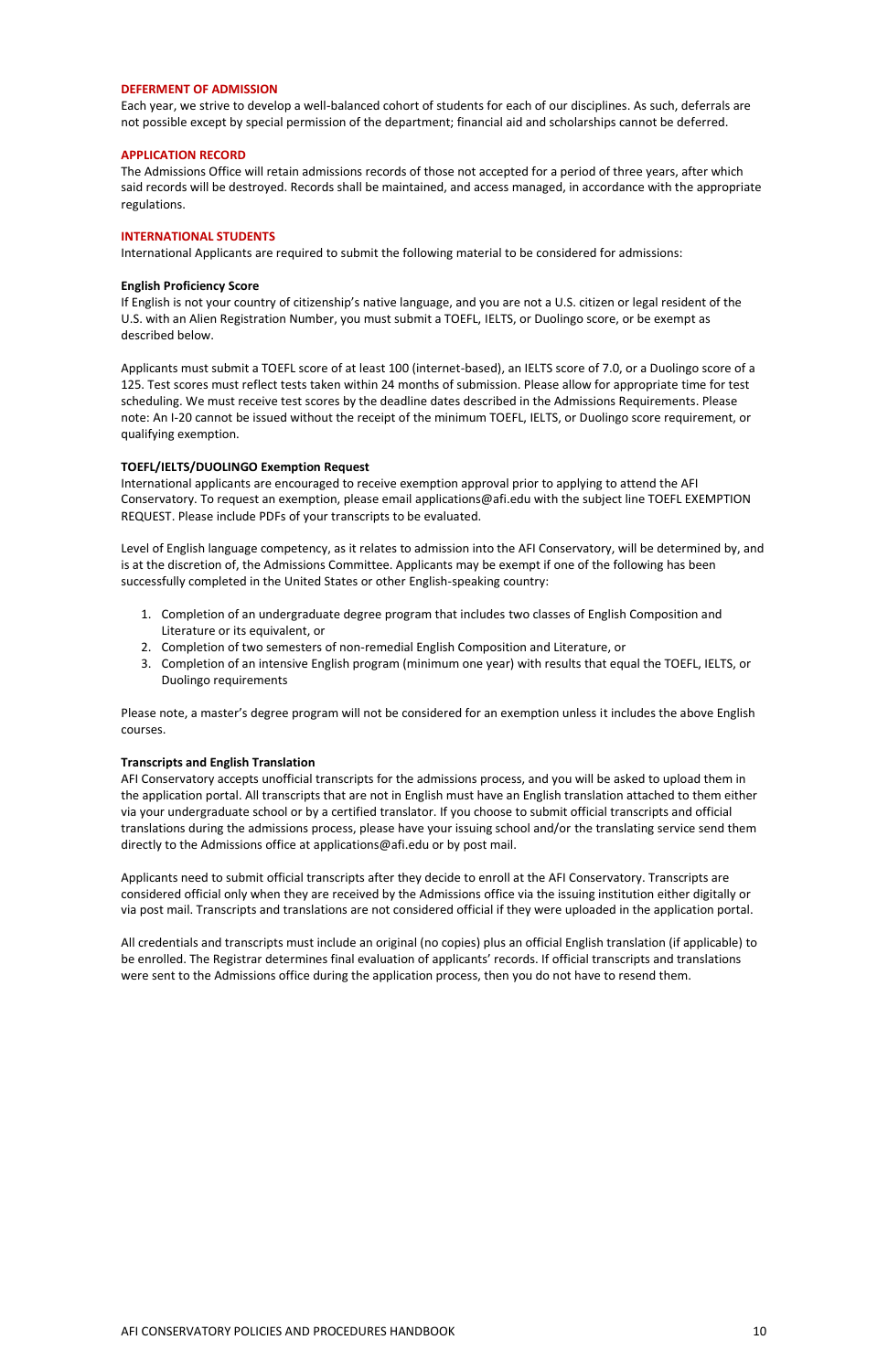#### <span id="page-12-2"></span>*Enrollment*

#### <span id="page-12-1"></span>**FELLOWS' RESPONSIBILITY STATEMENTS**

As a condition of enrollment, Fellows are required to sign the Enrollment Agreement and Confirmation of Enrollment document, a basic responsibility statement, agreeing to AFI Conservatory policies and related regulations and requirements.

#### <span id="page-12-3"></span>**FULL-TIME AND HALF-TIME ENROLLMENT**

Full-time enrollment is defined as being enrolled in a minimum of six (6) credits. Three (3) credits are considered halftime enrollment.

#### <span id="page-12-4"></span>**CONCURRENT ENROLLMENT**

The AFI Conservatory program requires full-time participation throughout its entire course. As such, dual enrollment at another institution of higher education during the time of enrollment at the Conservatory is prohibited. Fellows enrolled on an F-1 or J-1 visa to study in the United States must not be enrolled in any other program for immigration purposes.

#### <span id="page-12-0"></span>**ATTENDANCE POLICY**

Enrollment in the program demands full-time attendance at required workshops, screenings and classes, and it is the expectation that Fellows attend every class session. Specific attendance requirements are defined in each course syllabus. For Production-related activities and requirements, the following points outline and define officially excused absences:

- Fellows may be excused only for a specified time to participate in primary, required production activity.
- Absences due to primary, required production activity as individually scheduled by Physical Production are considered excused but must be cleared with the Faculty prior to the class meeting.
- Excused absences may also be granted for illness or injury. If more than one class is missed due to illness or injury, a doctor's authorization must be provided on the physician's stationery.
- In all circumstances, Fellows must inform the Faculty of their absence prior to the scheduled class.
- Any special circumstances, Fellow should attempt to notify their instructor and senior mentor in advance whenever possible.
- Crewing is **NOT** an excused absence.
- Post-production meetings or activities do **NOT** qualify as an excused absence.

#### <span id="page-12-5"></span>**INSTRUCTOR DROP**

An instructor may drop a Fellow any time during the term for excessive absences, for consistently failing to meet class assignments, or for disruptive conduct. The instructor must first give the Fellow a verbal notice, then submit a Progress Report prior to dropping the Fellow from the class. The instructor will assign a grade of U/F ("unsatisfactory"/ "fail") through the first nine weeks of the semester. The date the instructor drop form is received by the Registrar is the official drop date.

A Fellow dropped from a class by an instructor for disruptive behavior has the right of appeal to the Fellows Issues and Progress Committee through the Office of Fellow Affairs (Manor House 201).

#### <span id="page-12-6"></span>**RELIGIOUS HOLIDAYS**

As a nonsectarian institution, the AFI Conservatory observes only some of the federal holidays on its official calendar. The Conservatory attendance policy, however, is meant to allow for excused absences, and, whenever possible, exams and meetings will not be scheduled on the dates of religious observances.

With respect to Fellows of all religious faiths, and to provide those of all faiths the opportunity to meet their religious obligations, Fellows are allowed to take excused absences for "one-off" holy day observances, but not for observances over a longer period of time. Fellows should notify Faculty/Production staff and their team members in advance of any planned absence due to a holy day observance. Fellows are encouraged to speak with the Director of Fellow Affairs if there are any academic conflicts with their observance.

#### <span id="page-12-7"></span>**RESTRICTIONS ON OUTSIDE COMMITMENTS**

The AFI Conservatory program requires full-time participation throughout its entire course. Outside commitments (work, non-AFI production, vacations, etc.) must not conflict with degree/certificate program requirements.

Outside commitments are never considered acceptable for excused absences. Production or post-production schedules, class or workshop schedules and requirements, etc., will not be altered to allow participation in personal activities.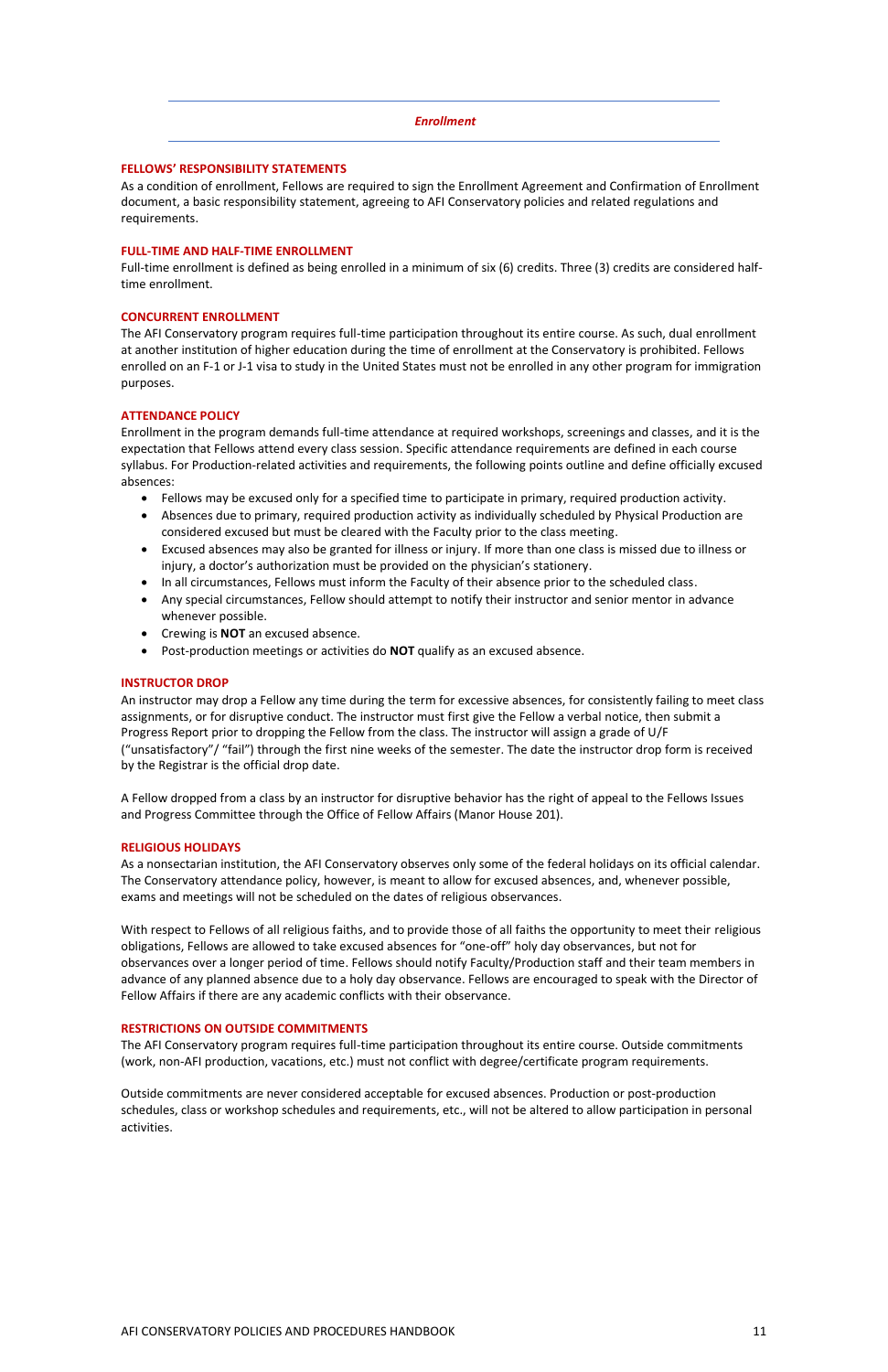#### <span id="page-13-1"></span>**HEALTH INSURANCE REQUIREMENT**

Fellows are required to have and maintain their own health insurance throughout their enrollment in the Conservatory and are advised to secure an accident insurance policy. Fellows will be required to provide proof of insurance annually each fall by the end of the third week of classes. General criteria for health insurance includes:

- Your plan must be a U.S.-based health insurance plan that is filed and approved in the U.S.
- Must provide continuous year-round coverage while you are a student at the AFI Conservatory.
- Your insurance plan must meet the Affordable Care Act (ACA) criteria.

Fellows without health insurance will not be allowed to participate in Conservatory Production activities, including pre- and post-production activities. Fellows are responsible for updating the Office of Fellow Affairs if their insurance lapses or changes. Expiration of health insurance coverage during enrollment can result in exclusion from pre- and post-production activities which could result in dismissal from the program.

Upon request by AFIC officials, Fellows must be able to provide a copy of:

- Verifiable proof of coverage with Fellow's name (ID card, insurance policy or letter from the insurance carrier).
- Plan document(s) in English, with currency amounts converted to U.S. dollars, and the insurance company contact phone numbers in the U.S. All claims must be processed in the U.S. and paid directly to U.S. providers.

Fellows are strongly encouraged, but not required, to obtain health insurance coverage that:

- Is comprehensive with no major exclusions and has in-network providers (hospitals and doctors) in the Los Angeles area.
- Covers preventive care services at 100%.
- Has no pre-existing condition exclusion.
- Has no per-injury or per-illness maximum benefit limits.
- Covers medical services for injury from participation in all types of recreational activities or amateur sports.

#### <span id="page-13-2"></span>**COURSE AUDITING POLICY**

Auditing allows currently enrolled Fellows to attend a course without receiving credit.

Auditing courses is at the sole discretion of the Faculty. The Fellow must request permission directly from the Faculty. The level of engagement in the course will also be decided by the Faculty. The Faculty may decide to invite the Fellow to participate in class discussions, assignments and ask questions; or the Fellow may be allowed to simply observe the course. Those approved to simply observe are not permitted to participate in class discussions or ask questions.

Assignments are optional and are evaluated at the instructor's discretion. Attendance is not tracked, a grade is not given, and the audited course will not appear on the Fellow's schedule or transcript. Audited courses do not count toward full-time enrollment status or financial aid eligibility. Audited courses do not fulfill curricular requirements. A Fellow may not request an audited course to be retroactively added to their record. In the event of any resource shortage (e.g., computer stations), auditors must yield to regularly enrolled Fellows.

#### <span id="page-13-3"></span>**LEAVE OF ABSENCE**

An official leave of absence may be granted in the case of a Fellow's own serious illness or injury, a death in the immediate family or other extreme and unavoidable circumstances. The Leave of Absence form is held with the Registrar. The Fellow must discuss a completed leave of absence form with their Discipline Head and then with the Office of Fellow Affairs. The form is then reviewed by the Vice Dean Academic Affairs for final approval. A leave of absence is limited to one academic term at maximum. If a Fellow requires a longer leave, then the Fellow must withdraw from the program and reapply for a future cohort.

Under certain circumstances, leaves may be granted retroactively (in cases of medical emergencies, for example). If a leave of absence is granted retroactively, leave of absence paperwork and documentation must be submitted no later than three (3) weeks after the leave has occurred.

#### <span id="page-13-0"></span>**WITHDRAWAL**

A Fellow may withdraw from the Conservatory after submitting an official Institutional Withdrawal Form to the Registrar. The day on which the Registrar receives the notification determines the official withdrawal date. The form

#### can be downloaded at<https://form.jotform.com/202436316587054>

Fellows who withdraw will be required to relinquish their Conservatory identification cards to the Registrar, may no longer attend Conservatory activities and will have no further access to AFI facilities, equipment or AFI email. Further, Fellows who withdraw from the Conservatory must request permission from the Production Department to volunteer or crew on any cycle or thesis productions the same year or the year after they withdrew.

The Registrar will notify all Faculty, Staff and Conservatory departments of the official withdrawal status, and Fellows who withdraw will have transcripts that will note "withdrawn" and the official date of withdrawal.

International Fellows who have an authorized withdrawal from the Conservatory will have a 15-calendar-day grace period to leave the U.S.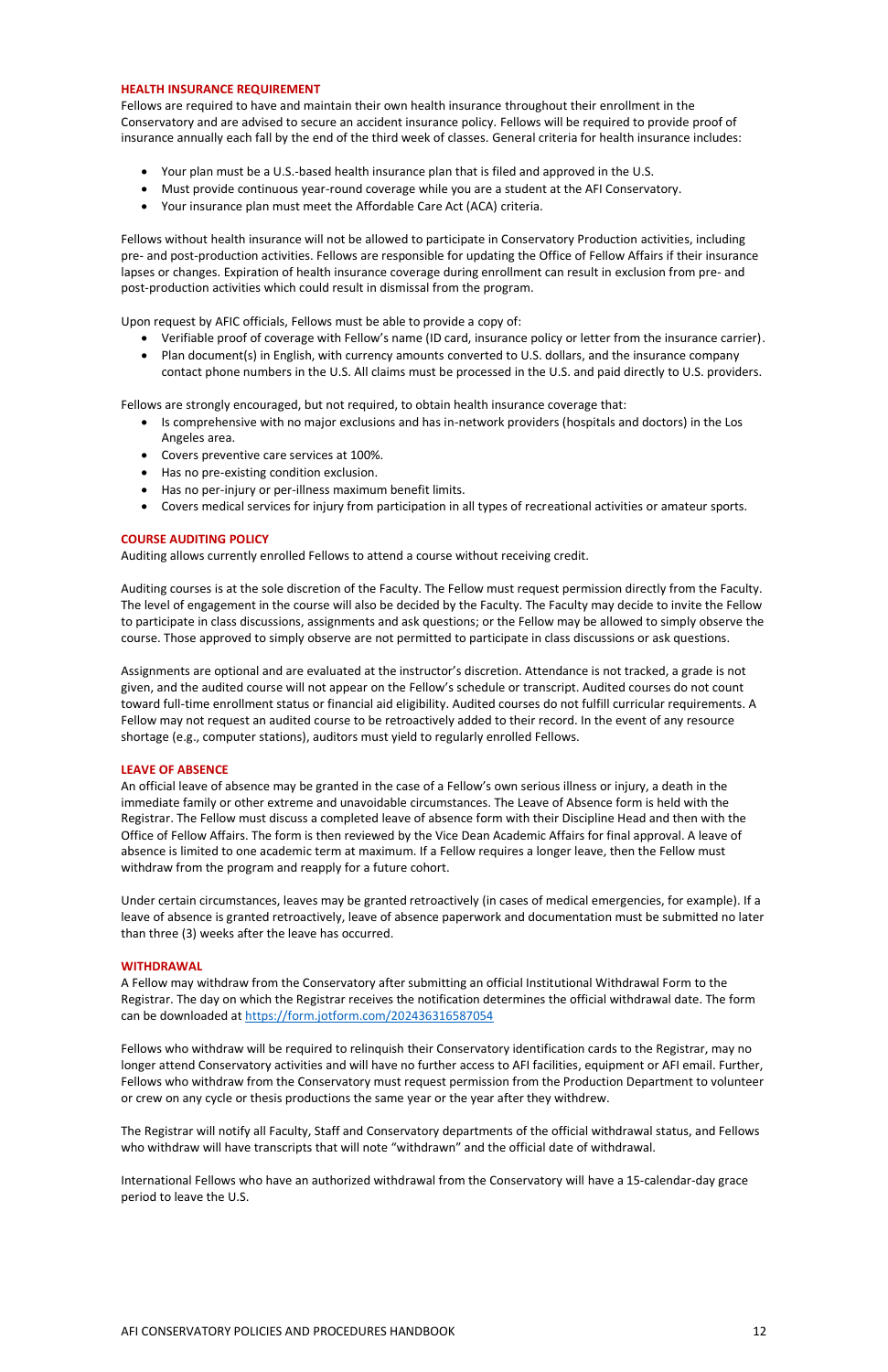Fellows who voluntarily withdraw from the AFI Conservatory wishing to return must reapply to the program and are not guaranteed admission nor any scholarships previously awarded. Fellows granted readmission will be required to start the program from year one.

#### **Date of Withdrawal**

When a Fellow withdraws from the program during an academic term, the amount of federal financial aid they earned up to that point is determined by a specific federal formula.

- If a Fellow continues to attend classes, as documented by attendance records, the AFI Conservatory will use the later date that they attended a class as the official withdrawal date.
- If a Fellow does not provide any written notice to withdraw, the AFI Conservatory Faculty is consulted regarding any special circumstances that may have been out of the Fellow's control.

#### AFI CONSERVATORY POLICIES AND PROCEDURES HANDBOOK 13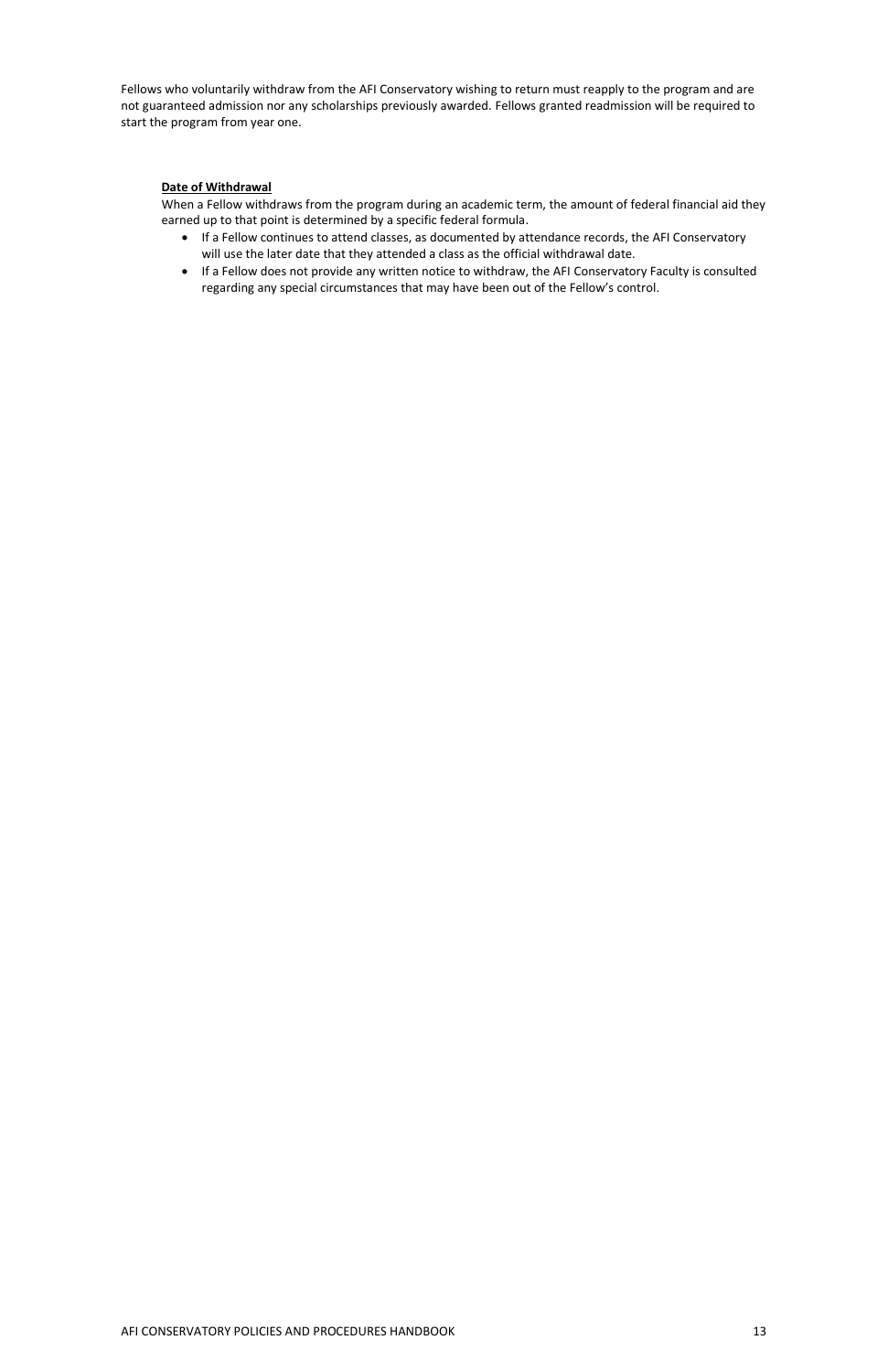#### <span id="page-15-0"></span>*Academic Records*

#### <span id="page-15-1"></span>**ACADEMIC RECORDS & REGISTRAR**

The Registrar's Office manages educational records and all official matters relating to Fellow enrollment, matriculation, and the culmination in the degree/certificate program at the AFI Conservatory. The Registrar's Office maintains the educational records of the Fellows in accordance with the Family Educational Rights and Privacy Act (described below). The Associate Registrar serves as International Advisor in the Registrar's Office.

A request for verification of enrollment must be made by submitting a request form located at [https://](https://conservatory.afi.com/transcripts-and-verification-requests/) [conservatory.afi.com/transcripts-and-verification-requests/](https://conservatory.afi.com/transcripts-and-verification-requests/)

#### <span id="page-15-2"></span>**VERIFICATION OF ENROLLMENT**

A request for a transcript must be made by submitting a request form located at [https://conservatory.afi.](https://conservatory.afi.com/transcripts-and-verification-requests/) [com/transcripts-and-verification-requests/](https://conservatory.afi.com/transcripts-and-verification-requests/)

All Fellow verification requests will be processed by the Registrar's Office within three to five business days from date of receipt. There is no fee for verification of enrollment, but one will not be processed if there is a hold on the Fellow's records.

Please note: Loan deferments can only be verified for current or past enrollment, but not projected enrollment.

#### <span id="page-15-3"></span>**TRANSCRIPTS**

Official transcript requests will be processed in three to five business days from the date of receipt. There is no charge for transcripts.

The AFI Conservatory will neither issue, nor accept as official, faxed transcripts.

Please address all questions related to transcripts or verifications to [registrar@afi.edu.](mailto:registrar@afi.edu)

#### <span id="page-15-4"></span>**LEGAL NAME**

The legal name under which a Fellow applied to the Conservatory program is the name that will appear on official Conservatory business records. The legal name will be verified by a government-issued identification, such as a passport or driver's license. The official Conservatory transcript will carry that name. Middle names may be used as a part of the legal name at the discretion of the Fellow.

Fellows who wish to change their legal name should contact the Registrar's office. Please note that official documentation must be submitted for verification. These documents include may include a copy of the appropriate legal court documentation, such as a marriage license, divorce decree, naturalization papers, legal name change decree, adoption decree, etc.

In cases of legal name change, the original name will be retained as a matter of record but will not appear on official documents.

#### <span id="page-15-5"></span>**PREFERRED FIRST NAME**

By default, a Fellow's preferred name will be displayed on all class rosters, grade rosters, the campus directory, Empower Data Book, email account, Fellow identification card, credits on thesis productions and commencement ceremony programs. A Fellow's legal name will be used in business processes that require use of the legal name, such as official transcripts, enrollment verification and financial aid documents. Fellows who wish to change their preferred name should contact the Registrar's office.

The AFI reserves the right to remove or deny the preferred first name request if used inappropriately. This includes, but is not limited to, names using foul or inappropriate language or names submitted to avoid a legal obligation or to create misrepresentation.

#### <span id="page-15-6"></span>**ADDRESS CHANGES**

Fellows whose names, permanent home addresses, local addresses, email addresses or other pertinent information changes after initial registration at the AFI Conservatory are requested to update any changes in the Empower database. International Fellows must also notify the international advisor of any address change within 10 days of the change for updating the SEVIS immigration database. Failure to do so may jeopardize the Fellow's immigration status. Fellow employees should also notify Human Resources and the Payroll Office of any of these changes.

Official announcements are sent to the local address listed in the Empower database.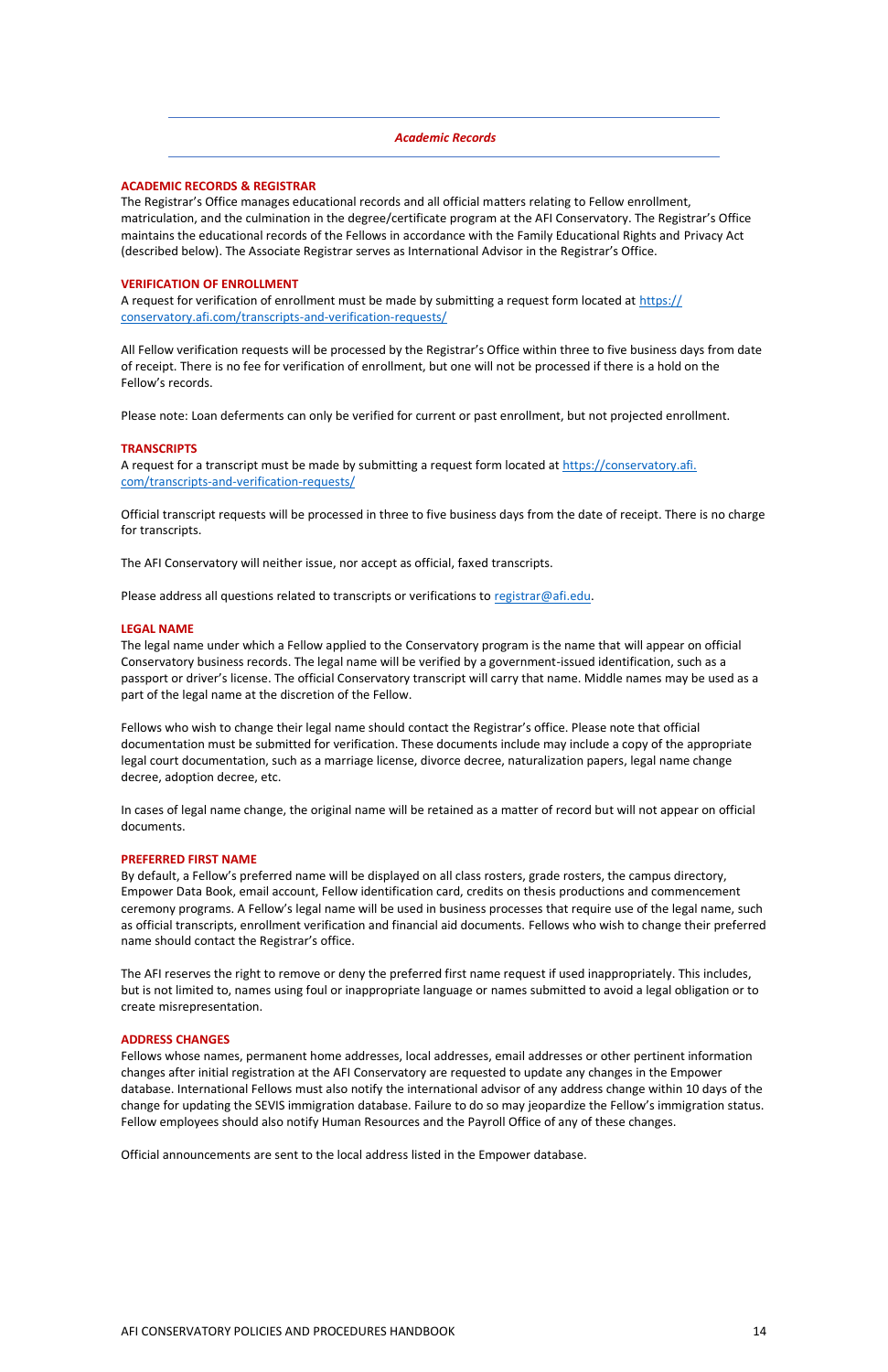#### **Mail**

Fellows should not use the Institute or Conservatory as their personal mailing address.

The Conservatory does not provide postage or Conservatory stationery for Fellows' personal use, and unauthorized use of the Conservatory's or Institute's stationery may result in disciplinary action.

#### <span id="page-16-1"></span>**FELLOW IDENTIFICATION CARDS**

Fellows will be issued a photo identification card from the Registrar's Office upon enrolling in the first term. The Fellow identification card must be carried at all times on campus and may be used to confirm attendance in classes. No services – such as checking out library materials, scheduling, equipment insurance, access to facilities and parking decals – will be granted without an identification card.

Admission to the campus on evenings and weekends may be restricted to persons with AFI identification, as well as required for AFI special events and to acquire discounts from vendors.

If a Fellow loses their ID card, a replacement will be issued by the Registrar's office. There is a \$10 fee for a replacement card.

If dismissed or withdrawn from the Conservatory, the Fellow will be required to surrender their ID card to the Registrar.

#### <span id="page-16-0"></span>**FAMILY EDUCATION RIGHTS AND PRIVACY ACT ("FERPA")**

FERPA was enacted in 1974 and is interpreted, adjudicated and enforced by the Family Policy Compliance Office (a division of the Department of Education) in Washington, DC. FERPA regulations apply to institutions that receive Title IV (federal) funding from the Department of Education (in the form of loans, grants and/or scholarships).

#### **Annual Notification**

Institutions must notify Fellows annually of their rights under FERPA guidelines (including what the institution considers "Directory Information").

AFI Conservatory Fellows are notified annually by publication in this Handbook.

#### **Who Is Protected Under FERPA?**

Fellows who are currently or formerly enrolled, regardless of their age, are protected under FERPA guidelines. Educational records for Fellows who have applied to the Conservatory, but have not attended, and deceased Fellows are not protected under FERPA guidelines.

#### **EDUCATION RECORD**

An Education Record is defined as any record that directly identifies a Fellow and is maintained by the institution. Education Records may be handwritten, typed, computer-generated, student database information, videotape, audiotape, film, microfilm or email.

#### **PROTECTIONS UNDER FERPA**

FERPA provides two types of protection to Fellows: the right to inspect and review their Education Records, and the right to have some control over the disclosure of information from their Education Records.

#### <span id="page-16-2"></span>**DIRECTORY AND NON-DIRECTORY INFORMATION**

FERPA regulations state that Directory Information may be released without the Fellow's permission. Release of Fellow Directory Information at AFI is handled exclusively by the Registrar's Office and requests for such information are considered based on the merit of the request itself and the reason for the inquiry.

AFI Fellows, Staff and Faculty should refer parties requesting either Directory or Non-Directory Information to the Registrar's Office. Consistent with Federal guidelines, **Directory Information** at AFI includes:

- Fellow preferred name, address, phone number and email address
- Discipline
- Dates of attendance, degrees and awards received, name of thesis film
- Participation in officially recognized activities
- Previous schools attended
- Photograph

According to FERPA, Fellows have the right to place a restriction on their Directory Information which would prevent AFI from releasing any information about the Fellow to any outside parties who may inquire about the Fellow, including even acknowledging that the Fellow attends or attended AFI; this is typically referred to as "opt out" or "do not release." While there may be valid reasons for Fellows to exercise this right under FERPA, there may be instances when this could have unintended consequences (e.g., in the case when a potential employer contacts the Registrar's Office to confirm attendance and/or degree earned but the Fellow has opted out of directory-information release, an employment background check may be impossible to perform).

Fellows who wish to have this restriction placed on their Directory Information should visit the Registrar's Office. Within the Office of the Registrar, the recommended reply to an inquiry under these circumstances is, "I have no information about that individual."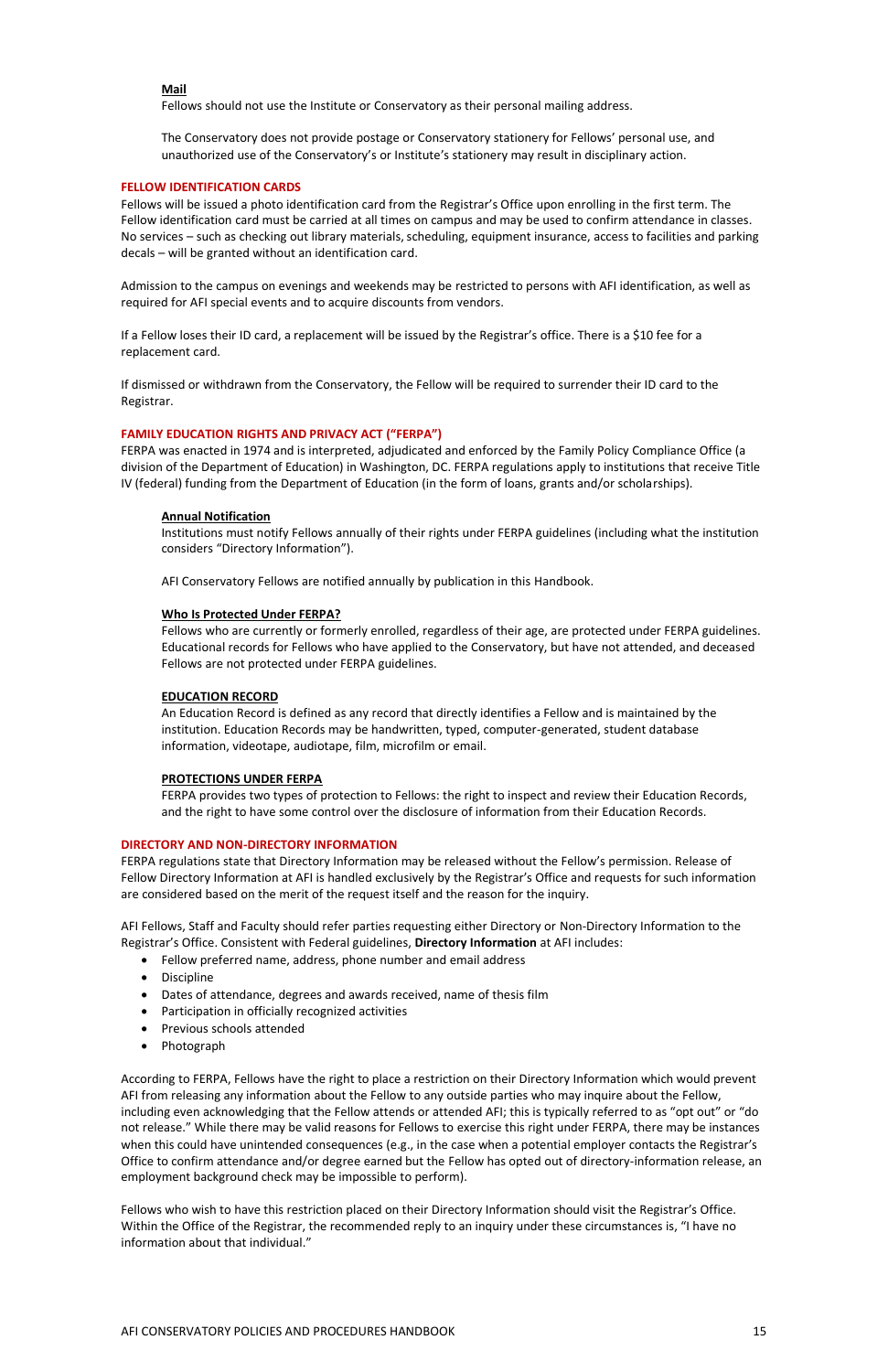Please note that the Registrar's Office at AFI releases only Directory Information with a valid request. At no time ever does the Registrar's Office release Non-Directory Information without first obtaining the Fellow's signature authorizing its release.

According to FERPA and AFI, **Non-Directory Information** can be released with a Fellow's signature and includes the following:

- Fellow ID number
- Fellow social security number
- Grades, exam scores and/or GPA
- Race, ethnicity and nationality
- Gender
- Detail of registration information (exact courses, meeting days, times, etc.)
- Number of credits/units in a given term
- Total credits earned to date
- Parent address and/or phone contact information
- Emergency contact information

Anyone employed by AFI may not release Non-Directory Information about a Fellow – or a Fellow's parent(s) – without the Fellow's written authorization.

#### <span id="page-17-0"></span>**FERPA EXCEPTIONS**

There are several exceptions to the release of information as outlined above. Instances where personally identifiable information may be released without the Fellow's knowledge include the following:

- Ex Parte Orders: Personally identifiable information (PII) may be released without the Fellow's knowledge in connection with the investigation or prosecution of terrorism crimes
- In response to lawfully issued subpoenas or court orders
- Law enforcement
- In response to a health or safety emergency
- Disclosures to the Department of Homeland Security (via the signed I-20)
- Disclosures to another school which the Fellow seeks or intends to enroll (as long as the sending school includes in its annual notification of rights a statement that it forwards education records in these circumstances)
- In connection with financial aid for which the Fellow has applied or which the Fellow has received
- Disclosures to School Officials with a legitimate educational interest (as defined and outlined below)

AFI Conservatory Officials Are:

- Persons employed by the AFI Conservatory in an administrative, supervisory, academic or research capacity, or as a support Staff position
- Persons elected to the AFI Board of Directors or Board of Trustees
- Persons employed by or under contract with AFI or AFI Conservatory to perform a specific task, such as an attorney, auditor, collection agency or other professional

An AFI Conservatory Official has a legitimate educational interest if the official is:

- Performing a task that is specified in their position or by a contract agreement
- Performing a task related to a Fellow's education
- Performing a task related to the discipline of the Fellow
- Providing a service or benefit related to the Fellow or Fellow's family, such as health care, counseling or financial aid

#### **Exceptions To FERPA For International Students**

#### WITH F1-VISA STATUS:

"Generally, FERPA restricts the ability of an educational agency or institution that accepts certain Federal funding to disclose personal information contained in a student's educational record. In accordance with section 641(c)(2) or IIRIRA, however, the Commissioner is permitted to waive FERPA to the extent necessary to implement SEVIS."

Retrieved from: [ice/gov/pi/news/factsheets/0212FINALRU\\_FS.htm](http://ice/gov/pi/news/factsheets/0212FINALRU_FS.htm)

#### <span id="page-17-1"></span>**FELLOW RIGHTS TO INSPECT AND REVIEW EDUCATION RECORDS**

Under FERPA, a school must provide eligible Fellows with an opportunity to inspect and review their education records within 45 days following its receipt of a request. This written request should be submitted to the Office of the Registrar, AFI Conservatory, 2021 North Western Avenue, Los Angeles, CA 90027.

This Fellow has a right to inspect and review any Education Records that the Conservatory maintains on them except for Sole Possession Record. A Sole Possession Record is a record never shared with anyone else that is maintained solely by an individual. Sole Possession Records are not subject to FERPA. When a record contains information about more than one Fellow, Fellows may inspect and review only the records that relate directly to them themselves as an individual and not the records of other Fellows. A school is not required to provide access to academic calendars, course syllabi or general notices, since this information is not directly related to any individual Fellow and does not meet the definition of an Education Record.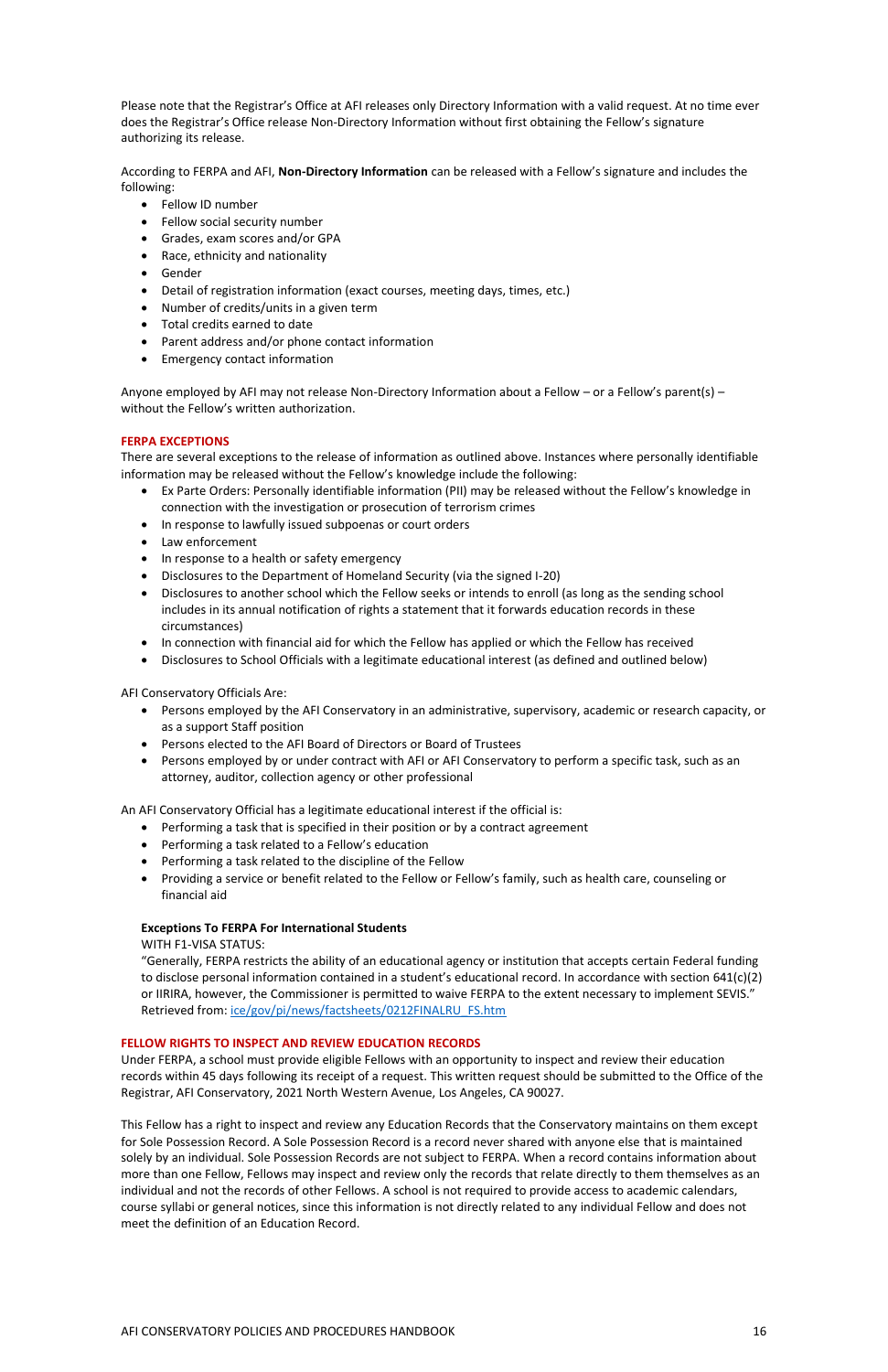#### <span id="page-18-0"></span>**AMENDMENT OF EDUCATION RECORDS**

Under FERPA, an eligible Fellow has the right to request that inaccurate or misleading information in their Education Record. The school (AFI Conservatory) is required to consider the request but is not required to amend Education Records in accordance with an eligible Fellow's request. If AFI Conservatory decides not to amend a record in accordance with the Fellow's request, the Fellow must be informed of their right to a hearing on the matter. If the hearing results in no amendment to the Fellow's record, the eligible Fellow has the right to insert a statement of their position in their record. The Fellow statement must remain with the contested part of the eligible Fellow's record for as long as the record is maintained.

The FERPA amendment procedure may be used to challenge a fact if inaccurately recorded, however, it is not to be used to challenge a grade, an opinion or a substantive decision made by a school (AFI Conservatory) about an eligible Fellow.

Fellow complaints regarding FERPA disclosure, access or the amendment process should be submitted in a timely fashion (generally within 180 days of the alleged violation of FERPA) in writing to:

Family Policy Compliance Office U.S. Department of Education 400 Maryland Avenue, SW Washington, DC 20202-8520

Some FERPA facts retrieved in part from [Washington.edu/students/reg/ferpafac.html](http://washington.edu/students/reg/ferpafac.html)

For further information on FERPA, please visit the U.S. Department of Education website at: [www2.ed.gov/policy/gen/guid/fpco/ferpa/index.html](https://www2.ed.gov/policy/gen/guid/fpco/ferpa/index.html)

#### <span id="page-18-1"></span>**REQUIRED CONSUMER DISCLOSURES**

Many of the federal mandated consumer disclosures are available to both current and prospective Fellows on the AFI.com website. The exact URL for our required consumer disclosures is [https://conservatory.afi.com/federal](https://conservatory.afi.com/federal-disclosures/)[disclosures/](https://conservatory.afi.com/federal-disclosures/)[.](http://afi.com/conservatory/federal_disclosures.aspx)

#### <span id="page-18-2"></span>**AMENDMENT OF EDUCATION RECORDS HEARING PROCEDURES**

A hearing officer who is a disinterested party but who may be an AFI Conservatory Official will conduct the hearing. One or more individuals, including an attorney, may assist the Fellow. The AFI Conservatory will prepare a written decision based solely on the evidence presented at the hearing. The decision will include a summary of the evidence presented and the reasons for the decision. If the decision is in favor of amending the Fellow's record, the record will be amended, and the Fellow will be notified in writing that the record has been amended. If the decision is not to amend the record, the record will be handled in compliance with FERPA guidelines as outlined in the previous section.

#### <span id="page-18-3"></span>**RECORD OF REQUEST FOR DISCLOSURE**

The AFI Conservatory will maintain a record of all requests for disclosure of information from a Fellow's Education Record. The record will indicate the name of the party making the request, any additional person to whom it may be re-disclosed and the legitimate interest the party had in requesting or obtaining the information. The Fellow may review the record.

#### <span id="page-18-4"></span>**RIGHT OF AFI TO REFUSE ACCESS TO RECORDS**

AFI reserves the right to refuse to permit a Fellow to inspect the following records:

- The financial statement of the Fellow's parent(s)
- Letters and statements of recommendation for which the Fellow has waived their right of access, or which were placed in the Fellow's file before January 1, 1975
- Records connected with an application to attend AFI Conservatory or a component unit of the AFI
- Records that are excluded from the FERPA definition of education records
- An unresolved disciplinary action against the Fellow

#### <span id="page-18-5"></span>**TYPES, LOCATIONS OF CUSTODIANS OF EDUCATION RECORDS AND RETENTION POLICY**

The following is a list of the types of records the AFI Conservatory maintains with retention restrictions applied:

- Cumulative academic records
- Fellow financial records
- Fellow progress records
- Fellow disciplinary records
- Occasional records related to a Fellow participating in the program and related activities (such as minutes of Faculty meetings and/or committee meetings, copies of correspondence in offices not listed, etc.)

Location:

AFI Conservatory |2021 North Western Avenue. Los Angeles, CA 90027

Records Custodian: Office of the Registrar

Retention:

• Enrolled Fellows' records are kept in perpetuity.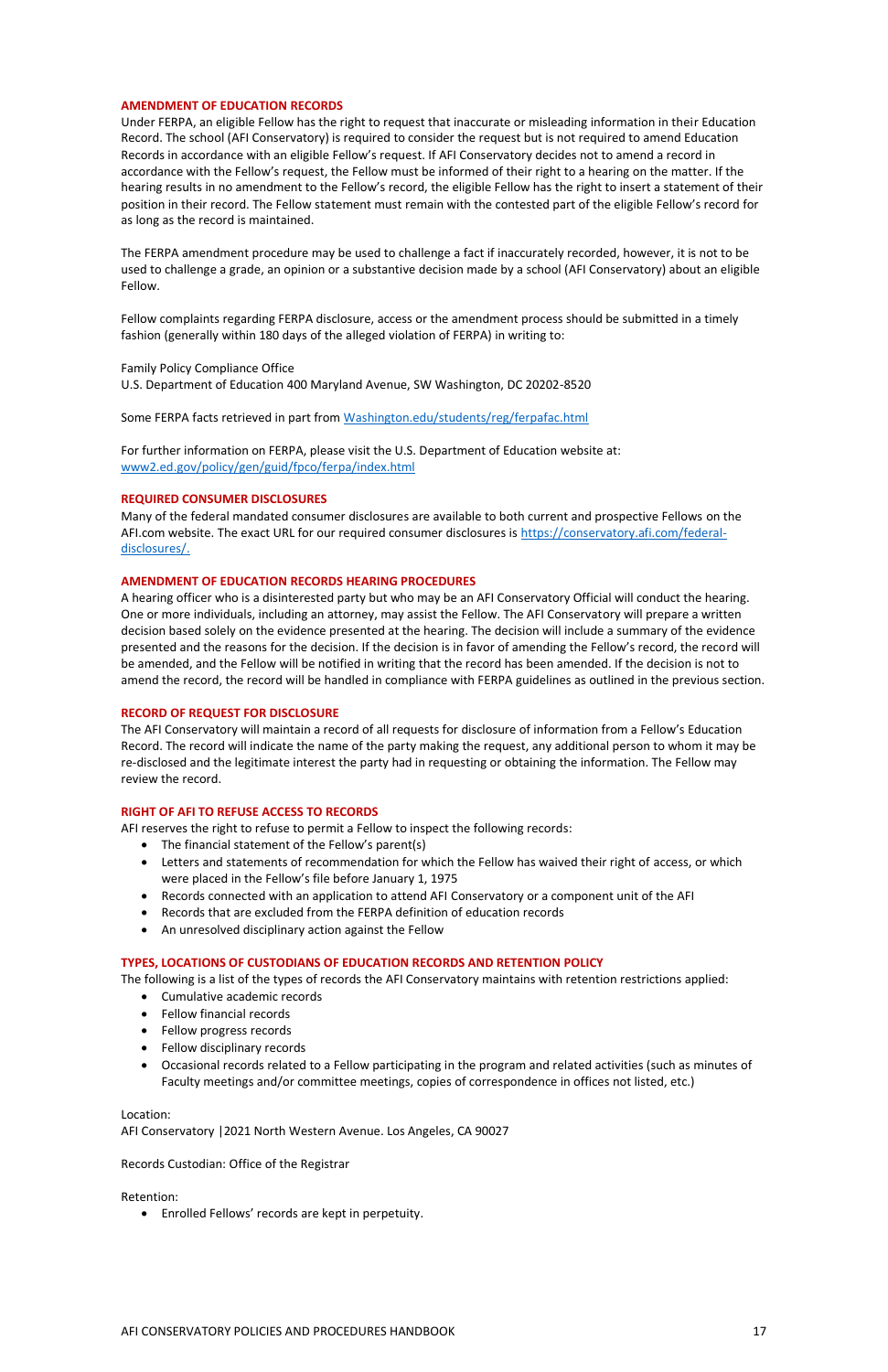- Applications from applicants who did not enroll or were not accepted are kept for three (3) years and then destroyed.
- Financial aid records are kept for three (3) years after graduation and then destroyed.

#### AFI CONSERVATORY POLICIES AND PROCEDURES HANDBOOK 18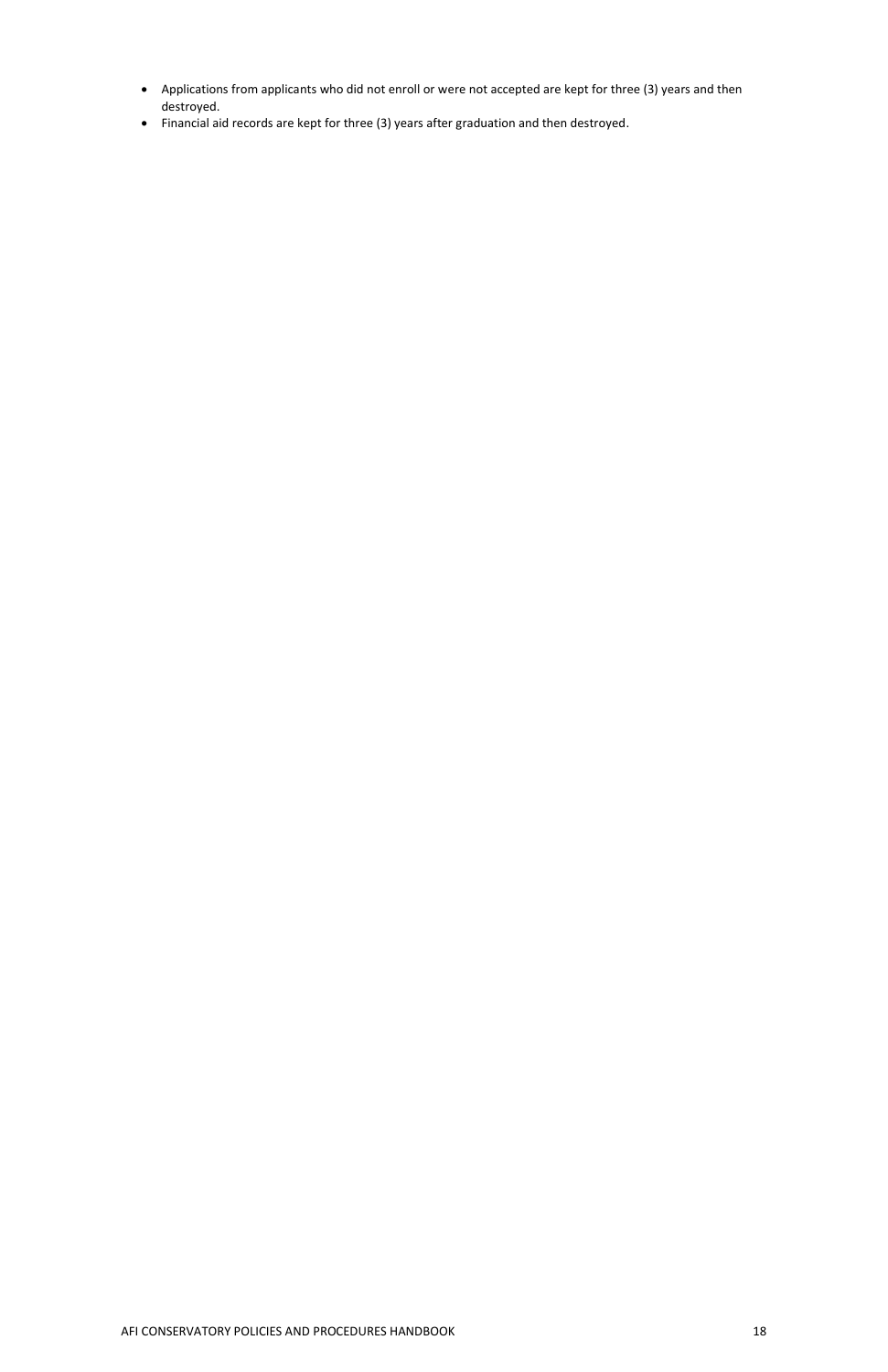#### <span id="page-20-1"></span>*INTERNATIONAL FELLOWS*

<span id="page-20-0"></span>AFI Conservatory is authorized under federal law to enroll non-immigrant alien students. The Associate Registrar of the AFI Conservatory is the authorized primary designated school official (PDSO) and International Advisor.

Maintaining legal status is the responsibility of the International Fellow. If legal status is not maintained, however, there may be consequences as determined by the Department of Homeland Security ("DHS"). It is not the responsibility of the AFI Conservatory or the International Advisor to enforce immigration law; however, federal laws require the Conservatory to inform DHS of an International Fellow's status and changes to this status.

#### <span id="page-20-2"></span>**UPON ACCEPTANCE INTO THE CONSERVATORY**

Once accepted to the program, International Fellows pursuing an F-1 student visa must complete AFI Conservatory's I-20 Application in order to receive their official I-20 certificate, a legal document which is required to obtain the F-1 student visa (Canadian citizens are not required to apply for the F-1 visa).

Necessary documents for the I-20 application include: a passport valid for at least six months beyond the start date of the program and proof of liquid funding to cover tuition, fees and living expenses for at least the first academic year. Other documents may be required and will be determined on a case-by-case basis. For information on scholarships available to International applicants, please visit [https://conservatory.afi.com/scholarships/.](https://conservatory.afi.com/scholarships/)

The I-20 certificate is created in SEVIS (Student and Exchange Visitor Information System), an internet-based database that allows schools and federal immigration agencies to exchange data on the status of international students. Once the I-20 is issued, the International Fellow is required to pay a non-refundable I-901 SEVIS fee to the Department of Homeland Security. They can then apply for the F-1 visa with the U.S. embassy or consulate located only in their country of origin and/or residence. Visas cannot be issued in the United States nor by AFI Conservatory. International Fellows should plan their finances for the entire length of the program prior to entering the U.S. to avoid financial difficulties in their second year. Failure to meet the published tuition and fee payment deadlines will not only result in suspension or dismissal from the Conservatory but can also result in revocation of visa status.

International Fellows transferring their I-20 into AFI Conservatory from another U.S. institution, upon successfully completing the I-20 Application, must be in active status in order to be eligible for transfer.

#### <span id="page-20-3"></span>**ADDRESS CHANGE**

As dictated by immigration regulation, all address changes must be reported within 10 days to the Associate Registrar in the Registrar's Office, who in turn will update SEVIS, the immigration database. Failure to report address changes may result in action taken by the Department of Homeland Security.

#### <span id="page-20-4"></span>**IMMIGRATION DOCUMENTS AND TRAVEL**

Fellows with an Initial I-20 record may enter the U.S. up to 30 days prior to the start of their program as indicated on the I-20 certificate. Upon gaining entry into the U.S., the International Advisor will process the Fellow's I-20, placing them "in-status" as an International Fellow at the Conservatory. All F-1 Fellows are responsible to abide by the visa rules and regulations listed on page 3 of the I-20 certificate for the duration of their status.

International Fellows must carry their immigration documents (such as I-20 and passport) at all times while preparing for and upon entry into the U.S. Once in the U.S. and for day-to-day purposes, photocopies of these documents should be made and the originals kept in a secure location, such as a bank safe deposit box. If traveling within the U.S., only an original form of ID will be required. If traveling outside the U.S., the original, valid I-20 containing a current travel endorsement by the International Advisor or Associate Registrar, the original and valid passport, and a valid visa are required.

#### <span id="page-20-5"></span>**PASSPORT**

An International Fellow's passport must be valid at all times and for at least six months beyond their period of stay in the United States. If the passport is lost or stolen, the Fellow should report the incident to the police, the International Office and the Fellow's consulate in the U.S. as soon as possible. The consulate may require a police report before issuing a new passport. To renew an expiring passport, Fellows must contact their country's consulate in the U.S.

#### <span id="page-20-6"></span>**I-20 CERTIFICATE OF ELIGIBILITY**

Issued by AFI, the I-20 certificate is the three-page legal document created and maintained electronically in SEVIS that allows an International Fellow to apply for an F-1 visa, enter and re-enter the U.S. in F-1 status, and prove their eligibility for various F-1 benefits. The I-20 indicates the institution in which the Fellow is permitted to study, the program of study and the dates of eligibility. The International Advisor will regularly report and maintain updates to a Fellow's status for as long as the I-20 record is actively bound to AFI Conservatory. The I-20 should always be kept in a safe place, and if lost or stolen, must be reported to the International Advisor immediately.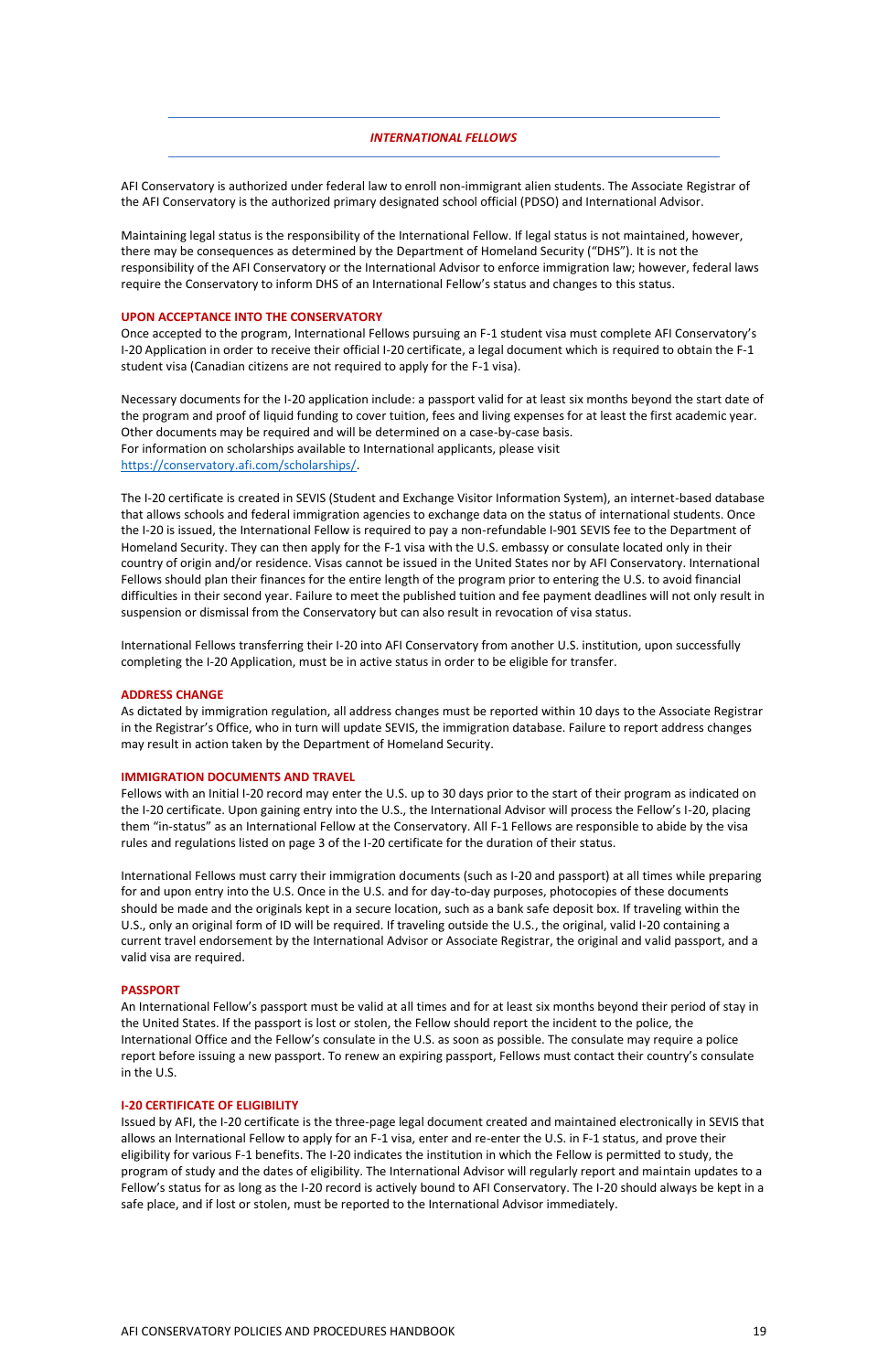#### <span id="page-21-0"></span>**VISA**

The F-1 visa is a sticker affixed to a page of the Fellow's passport by a U.S. Consular Officer. The visa, along with a valid I-20 certificate, allows the Fellow eligibility for admission into the U.S. as an F-1 student. Please note: The Customs and Protection Officer (CBP) at the port of entry has the authority to decide whether or not the Fellow will be permitted into the U.S. The Fellow may legally remain in the U.S. with an expired F-1 visa as long as the I-20 is valid, and they are otherwise maintaining their F-1 status. If the visa expires while the Fellow is in the U.S., a renewal is only required upon traveling abroad and prior to re-entry into the U.S. Exceptions to this rule exist for short trips (less than 30 days) to Canada, Mexico and the Caribbean Islands. Visa renewals cannot be processed in the U.S., and if required, Fellows must make all necessary arrangements with the U.S. embassy in their home country in advance to avoid unexcused absences from classes.

#### <span id="page-21-1"></span>**I-94 ARRIVAL AND DEPARTURE RECORD**

Upon arrival, a CBP officer stamps the Fellow's passport with the admission date, the class of admission and the duration of admission. This stamp is called the record of admission (I-94), which is also processed electronically by Customs and Border Protection and available for retrieval online [\(cbp.gov/i94\)](http://cbp.gov/i94).

International Fellows must check the stamp on their passport and obtain a copy of their electronic I-94 as soon as they arrive to verify the accuracy of their status and date of entry. A valid I-94 will be required when applying for certain benefits such as work authorization, a driver's license or social security number.

As advance information is only transmitted for air and sea travelers, CBP will issue a paper form I-94 at land border ports of entry. Upon arrival, a CBP officer may or may not stamp the travel document of each arriving non-immigrant traveler. International Fellows should always request a paper I-94 when entering through a land border in order to possess proof of entry to the U.S., as an electronic record will not be available. Upon exiting the U.S., travelers previously issued a paper Form I-94 should surrender it to the commercial carrier or to the CBP. Otherwise, CBP will record the departure electronically via manifest information provided by the carrier or by CBP and may do so inaccurately without data of previous entry.

#### <span id="page-21-2"></span>**CALIFORNIA LICENSE/ID**

The State of California does not recognize international driver's licenses. To avoid issues, we highly recommend applying for a California Driver's License or California ID through the DMV (Department of Motor Vehicles). The California license/ID may be used in lieu of the passport for travel within the U.S. The DMV recommends that Fellows wait 10 days upon entering the U.S. to apply. For more information, Fellows many contact the International Advisor at [international@afi.edu.](mailto:international@afi.edu)

#### <span id="page-21-3"></span>**MANDATORY IMMIGRATION CHECK-IN**

International Fellows are required to attend a mandatory immigration check-in and orientation after arriving to the U.S. The check-in is required by the U.S. Department of Homeland Security as proof of the Fellow's arrival to the school, entered into SEVIS by the International Advisor. The date and time of check-in and orientation will be determined by the International Advisor. Failure to attend the mandatory immigration check-in and orientation may result in the termination of the Fellow's I-20, their program at the Conservatory, and their lawful immigration status.

#### <span id="page-21-4"></span>**MAINTAINING VISA STATUS**

International Fellows at AFI Conservatory in F-1 or J-1 status must be aware of and abide by U.S. immigration regulations specific to their visa status. To maintain status, International Fellows must:

- Obey all immigration regulations, federal and state laws
- Maintain a valid passport at least six months into the future at all times, a valid I-20 certificate/DS- 2019 for the during of their studies/work authorization, and a recent and accurate copy of the I-94 which can be downloaded online at [cbp.gov/i94](http://cbp.gov/i94)
- Pursue a full course of study while being in good academic standing (minimum of six credits in the Fall and Spring terms, and if applicable, six credits in the Summer term)
- Not accept unauthorized employment. All employment, whether paid or unpaid, must be authorized and approved in advance and before the Fellow begins to work. International Fellows are permitted to apply to work up to 20 hours per week on or off campus while school is in session and may begin working only after approval. All requests must go through the International Office. J-1 Fellows must speak with their sponsoring institution for more information on how to obtain work authorization.
- Report address changes to the International Office within 10 days of the change
- Note that F-2 dependents may not work; F-2 spouses may enroll in part-time study at a SEVP- certified school
- Note that when traveling and re-entering the U.S., the Fellow must have a valid passport, valid visa and valid I-20/DS-2019 with a current signature from the Designated School Official (International Advisor or the Associate Registrar).
- Maintain valid health insurance in accordance with the Conservatory's policy
- Adhere to all tuition and fee deadlines

Please note: Being placed on academic or disciplinary probation or receiving an "Unsatisfactory" evaluation may affect the Fellow's good standing with the Department of Homeland Security.

#### <span id="page-21-5"></span>**TRAVEL OUTSIDE THE U.S.**

If leaving the country for term breaks, vacations or any other reason during the course of study, F-1 Fellows must have their I-20s endorsed by the Designated School Official (International Advisor or Associate Registrar) with a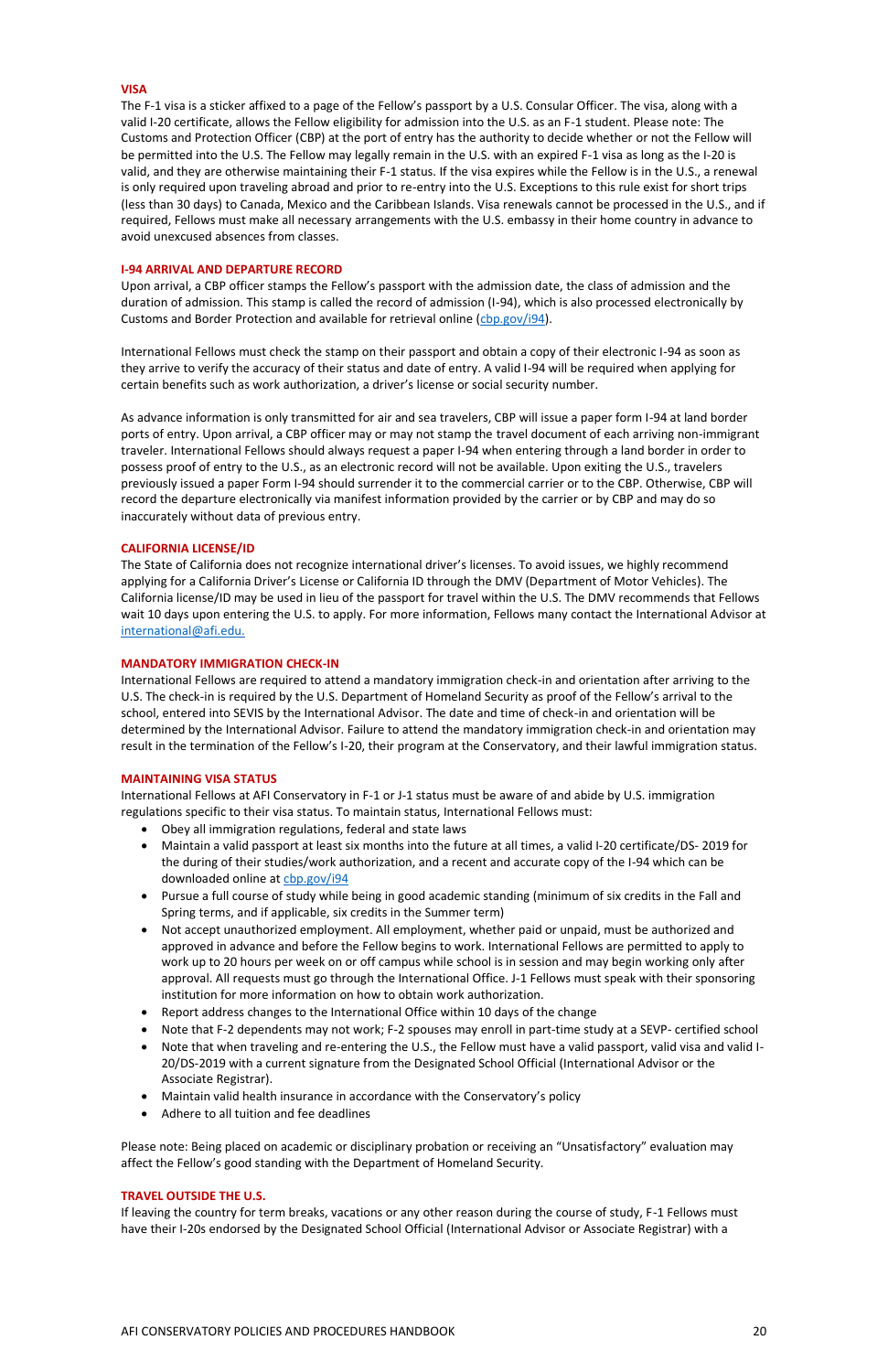signature in order to allow for re-entry into the U.S. The signature on the I-20 remains valid for up to 12 months, or six months while on Optional Practical Training (OPT), and must be obtained BEFORE leaving the United States.

#### <span id="page-22-0"></span>**GRACE PERIOD**

When an F-1 Fellow successfully completes their program, they are granted a 60-day grace period during which they and their dependents can remain in the U.S. F-1 Fellows have the following options during their grace period:

- Apply for Post-Completion OPT, if eligible
- Transfer to another institution
- Change their visa status (we recommend speaking with an immigration attorney for this)

F-1 Fellows may not work or re-enter the United States in F-1 status while in their grace period. Fellows are granted a 30-day grace period. For more information on their options during the grace period, J-1 Fellows should speak with their sponsoring institution.

#### <span id="page-22-1"></span>**WORK AUTHORIZATION FOR F-1 FELLOWS**

Employment of any kind, whether paid or unpaid, may not begin under any circumstances until permission is granted from either the U.S. Citizenship and Immigration Services (USCIS) or by AFI Conservatory, whichever applies based on the type of employment. Types of work authorization that F-1 Fellows at AFI Conservatory may be eligible for are:

- On-campus employment
- Curricular Practical Training (CPT)
- Post-Completion Optional Practical Training (OPT)

Work authorization through CPT or OPT is not intended to be a direct means for earning money but rather for gaining practical training experience in the Fellow's field while in the U.S.

J-1 Fellows must seek guidance and approval from their program sponsor before beginning any type of eligible employment.

#### <span id="page-22-2"></span>**ON-CAMPUS EMPLOYMENT**

F-1 Fellows are eligible to work on-campus while attending classes. While it does not need to be related to the Fellow's field of study, on-campus employment must directly serve AFI Fellows. AFI Conservatory does not guarantee on-campus work, which is generally reserved for second-year Fellows.

Fellows interested in applying for on-campus work must meet the following requirements:

- Must be enrolled in full-time studies
- May work up to 20 hours per week while school is in session
- May work full time (more than 20 hours per week) on-campus during official holidays
- May only engage in on-campus employment before the program end date listed on the I-20
- Must be approved for employment by the International Advisor before work begins

#### <span id="page-22-3"></span>**CURRICULAR PRACTICAL TRAINING**

Curricular Practical Training (CPT) is an opportunity for F-1 Fellows to accept employment in the form of an internship which is directly related to their major field of study and is an integral part of their curriculum. All AFI Conservatory Fellows are encouraged to take advantage of gaining curricular practical training. Permission to engage in CPT must be granted BEFORE employment begins.

CPT is NOT for the sole purpose of employment but must be proven to be an integral part of the curriculum and must be done in conjunction with enrolling into the Internship Practicum course.

To be eligible for CPT, F-1 Fellows must meet the following requirements:

- Lawfully enrolled as a full-time Fellow for one full academic year.
- Must be maintaining active F-1 status.
- Internship must be directly related to the Fellow's major discipline.
- Must have an employment offer before applying for CPT. The internship can be paid or unpaid.
- Approval for CPT must be granted PRIOR to beginning any employment, which includes the submission of all required documents to the Conservatory.
- As part of the application process, the employer will be required to submit a letter, on the company's official letterhead, verifying the internship, job duties, required hours and employment dates, and supervisor information.
- The discipline head must verify that the internship corresponds to the Fellow's major discipline, and that CPT will not impede the Fellow's ability to complete all degree requirements and graduate on time, as indicated on the Plan of Study.
- The International Advisor approves the internships and adds it to the Fellow's digital I-20 record. The Fellow MUST ensure that this step is complete before engaging in CPT.
- The Fellow must be enrolled in the Internship Practicum course for EACH term that CPT is requested; enrollment in the course must occur PRIOR to beginning employment.
- Fellows may only work up to 20 hours per week during the Fall and Spring terms.
- During the Summer term, Fellows may work full time (more than 20 hours per week).
- CPT can only be approved for one term at a time and must begin no earlier than the start of the current term.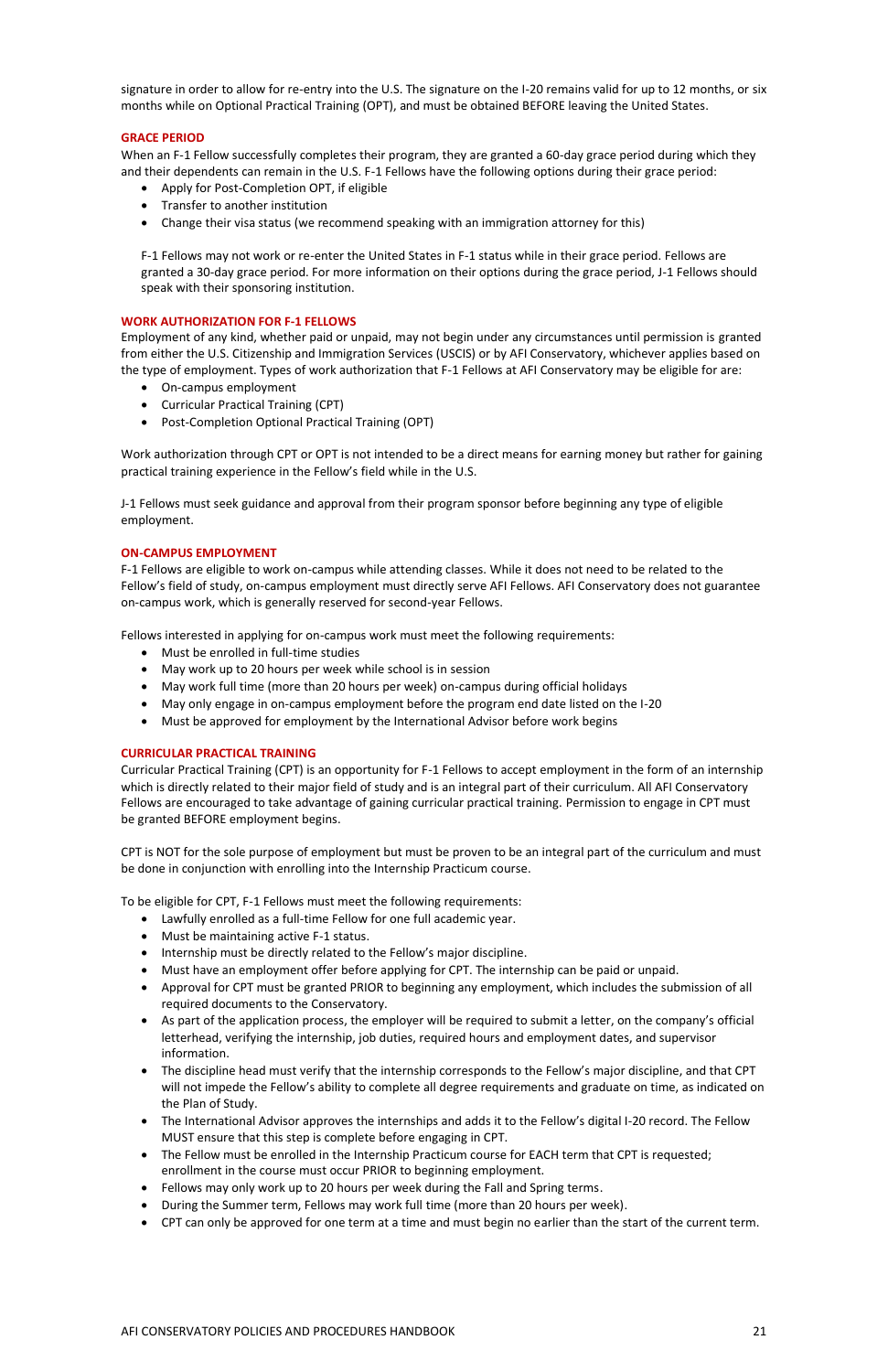- Each authorized CPT must not continue under any circumstances beyond the approved dates listed on the I-20.
- Fellows may not engage in any CPT beyond the program end date listed on the I-20.

Failure to meet any of the requirements above can be seen as a violation of visa status and may result in serious immigration consequences. Any employment under CPT is done at the sole discretion of the Fellow. The AFI Conservatory does not assume responsibility for the procurement of employment.

For application forms and instructions, see the Internship Coordinator.

#### <span id="page-23-0"></span>**POST-COMPLETION OPTIONAL PRACTICAL TRAINING**

Post-Completion Optional Practical Training (OPT) is employment authorized by USCIS for F-1 Fellows. It provides Fellows the opportunity to work directly in their field of study, for up to one year, following the completion of their studies. UNTIL USCIS GRANTS PERMISSION TO WORK, POST-GRADUATE EMPLOYMENT IS STRICTLY PROHIBITED.

To be eligible to apply for OPT, the Fellow:

- Must have been lawfully enrolled in full-time studies at AFI-Conservatory for one full academic year
- Must be in good academic standing (including payment of tuition)
- Must be physically present in the United States
- Must have a passport that is valid for at least 6 months into the future at the time of application and a valid I-20
- May apply as early as 90 days before their program completion date, and no later than 60 days following their program completion date. It is not recommended to wait until the last minute to apply.
- Does not need to provide an employment offer letter in advance

Please note: The International Advisor at AFI Conservatory will support the Fellow in the OPT application process, however, it is ultimately the Fellow's responsibility to submit truthful and accurate information to USCIS. AFI Conservatory is not responsible for any denials or otherwise incomplete or incorrectly submitted applications.

Fellows have the option of applying for OPT online or by mail. Fellows will submit an application, supporting evidence, and a filing fee of \$410 directly to USCIS. Processing time for the OPT application is 2-5 months. Traveling overseas is possible while waiting for USCIS's decision, but it is not recommended, as re-entry might be delayed/problematic. Fellows should seek the guidance of the International Advisor before making travel plans.

If applying online, a receipt from USCIS will be available immediately after submission. If applying by mail, a physical receipt will be sent to the Fellow's mailing address as listed on the OPT application within 2-3 weeks. Fellows must not lose their receipt, as it contains important information should there be questions surrounding the OPT application.

If OPT is approved, the Fellow will receive an email from SEVP with a link to create their portal account.

The Fellow must click on this link right away, as it expires in 14 days. The Fellow must wait until the EAD (Employment Authorization Document) card is received and in the Fellow's possession, and the employment period has begun, before engaging in work. OPT is awarded for a maximum of 12 months and is not renewable.

Once OPT has begun:

- The Fellow must send a copy of their EAD card to the International Advisor for filing, make a copy for their records, and keep the original in a safe place. The only time the original card needs to be presented is when securing a new employer. Losing the EAD card will result in the Fellow paying the OPT fee again, and a new EAD card will take 2-5 months to process.
- The work requested must be directly related to the Fellow's field of study.
- Work must be full time (more than 20 hours per week).
- Work must be done for a U.S.-based company. Fellows can work as an employee on payroll, or as a shortterm/contracted freelancer. Multiple employers are allowed.
- Being a volunteer or an unpaid intern is allowed as long as the job doesn't violate any labor laws.
- Fellows can open an LLC in the U.S. and work as an employee.
- 
- Fellows are allowed up to 90 days of unemployment for the entire duration of OPT. Having more than 90 days of unemployment accumulated may result in the cancellation of OPT.
- Fellows must report to the SEVP portal:
	- o Their employment within 10 days of the start date (freelance work only needs to be reported once)
	- o All up-to-date contact information (address and phone number)

Fellows must keep their detailed employment history for their records. This information may be required to show when applying for future benefits.

Fellows may travel within the U.S. or overseas while on OPT. To travel overseas, the Fellow must carry a passport (valid for at least six months upon entry), valid (unexpired) visa, the OPT-approved I-20 with a current travel endorsement from an AFI DSO, and a current employment letter justifying the Fellow's return to the U.S. If Fellows leave the U.S. and do not have a job lined up upon their return, they may experience difficulties re-entering. Fellows should seek the guidance of the International Advisor before making any travel plans.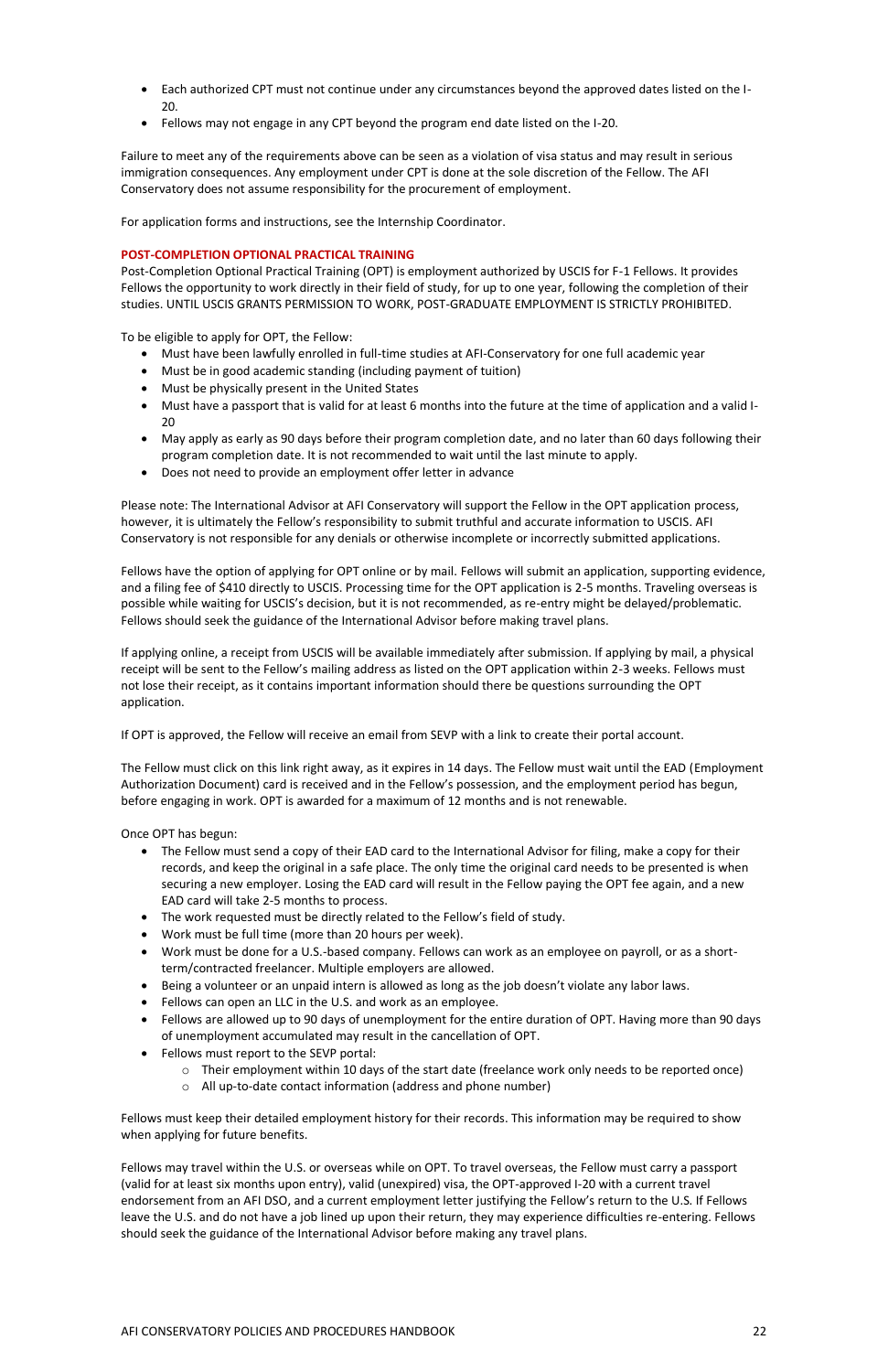#### AFI CONSERVATORY POLICIES AND PROCEDURES HANDBOOK 23

If the Fellow wants to cancel or end their OPT for any reason, they must email the International Advisor for assistance.

#### <span id="page-24-0"></span>**SEVERE ECONOMIC HARDSHIP**

Fellows in F-1 status who experience severe economic hardship due to unforeseen circumstances beyond their control may have the option of applying for off-campus employment authorization through USCIS. Examples of unforeseen circumstances include (but not limited to):

- Loss of financial aid or on-campus employment through no fault of the Fellow.
- Substantial changes in the exchange rate or value of the currency upon which the Fellow depends.
- Inordinate increases in tuition or living costs.
- Unexpected changes in the financial state of the Fellow's source of support.
- Medical bills.
- Other substantial and unexpected expenses.

To apply for Severe Economic Hardship, the Fellow must meet the following requirements:

- Must have been in active F-1 status at least one academic year
- Be in good academic standing
- Carrying a full course of study
- Employment must not interfere with carrying a full course of study
- The employment is necessary to avoid severe economic hardship due to circumstances beyond the Fellow's control
- On-campus employment is unavailable or insufficient to meet the Fellow's financial needs due to unforeseen circumstances
- The Fellow must send all supporting documents to the International Advisor, who will review and determine whether to update the Fellow's I-20 to show recommendation for off-campus work authorization

Once all of the above requirements are met, the Fellow will submit a Form I-765 with the correct filing fee, their I-20 with recommended off-campus work authorization, and all supporting documents showing the Fellow's economic necessity. USCIS will adjudicate the application in 2-5 months, and if approved, will issue an EAD card. The Fellow may not work until they receive the EAD card, and the approved employment period has begun.

For more information on Severe Economic Hardship, F-1 Fellows should contact the [International Advisor.](mailto:international@afi.edu)

J-1 Fellows may also be eligible to apply for Severe Economic Hardship by speaking with their sponsoring institution or their Responsible Officer.

#### <span id="page-24-1"></span>**SOCIAL SECURITY NUMBER**

Fellows who earn any U.S. dollars through authorized employment must apply for a Social Security Number. Requirements may differ depending on the type of authorized work the Fellow is engaged in. For instructions on how to apply, Fellows should reach out to the International Advisor.

#### <span id="page-24-2"></span>**TAXES**

F-1 Fellows must file federal tax forms every year that they are in the U.S., even if they did not earn any money. The deadlines to file the forms are usually April 15 if U.S. money is earned, and June 15 if no U.S. money is earned. General tax information will be provided by the International Advisor, however, the International Advisor and AFI Conservatory are not legally authorized to give tax advice. Questions regarding taxes should be directed to a professional tax consultant.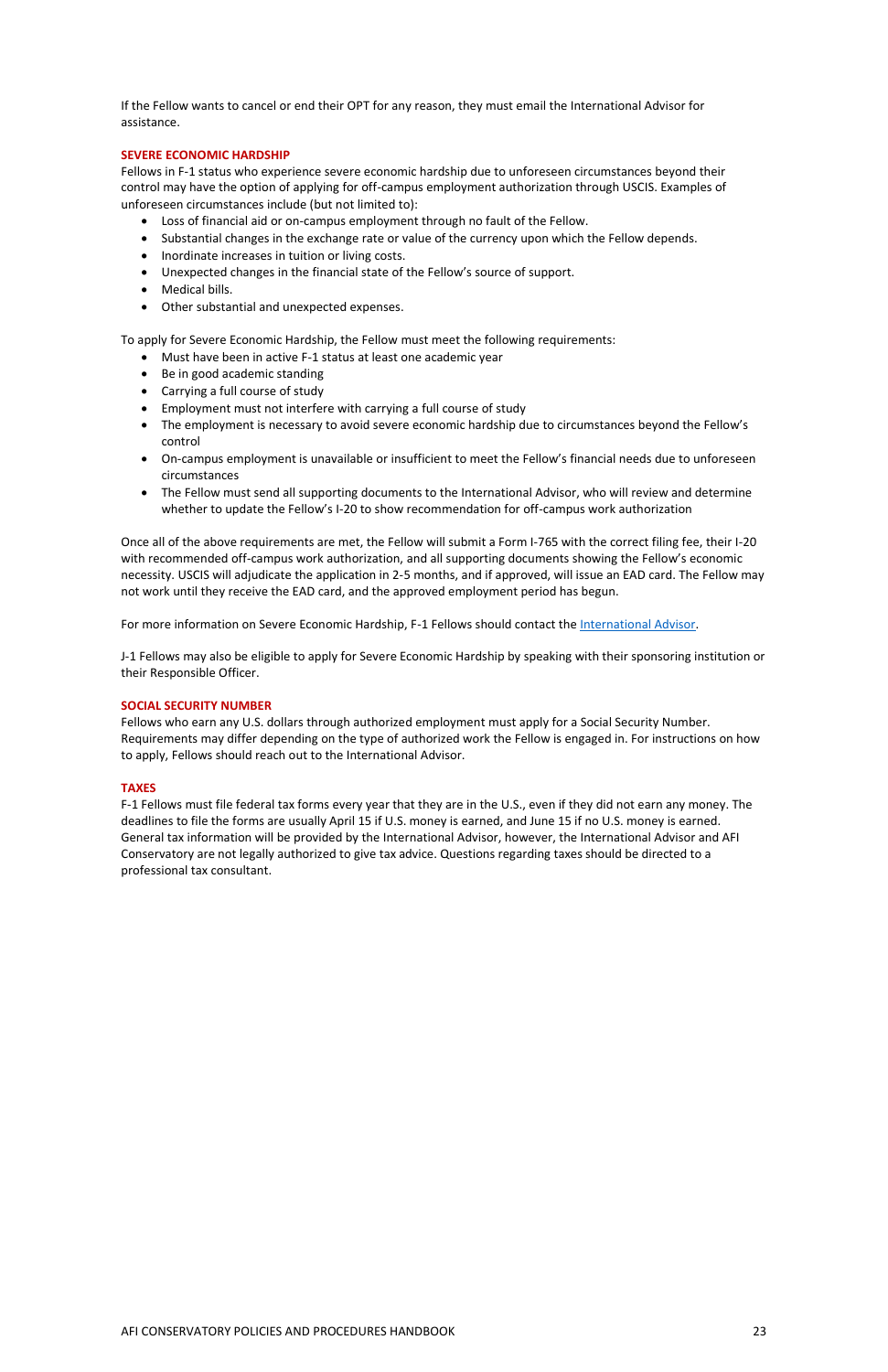#### *Academic Overview*

<span id="page-25-1"></span><span id="page-25-0"></span>

| 2022-2023 ACADEMIC CALENDAR    |         |                           |
|--------------------------------|---------|---------------------------|
| Fall Semester 2022 -16 Weeks   |         |                           |
| Classes Begin                  | Mon     | August 22                 |
| Labor Day                      | Mon     | September 5               |
| <b>Thanksgiving Holiday</b>    | Thu-Sun | November 24 - November 27 |
| <b>Classes End</b>             | Fri     | December 9                |
| <b>Faculty Grades Due</b>      | Fri     | December 16               |
| Winter Break/No Classes        | Sat-Sun | December 10 - January 8   |
| Spring Semester 2023- 18 Weeks |         |                           |
| <b>Classes Begin</b>           | Mon     | January 9                 |
| Martin Luther King Holiday     | Mon     | January 16                |
| President's Day                | Mon     | February 20               |
| <b>Spring Break</b>            | Sun-Sun | March 12-19               |
| <b>Classes End</b>             | Fri     | May 12                    |
| <b>Faculty Grades Due</b>      | Fri     | May 19                    |
| Commencement                   | TBD     | TBD                       |
| Summer Session 2023-10 weeks   |         |                           |
| Classes Begin                  | Tue     | <b>May 30</b>             |
| Independence Day               | Mon-Tue | <b>July 3-4</b>           |
| <b>Classes End</b>             | Fri     | August 4                  |

#### <span id="page-25-2"></span>**AFI CONSERVATORY OBJECTIVES**

- To examine the origins and techniques of storytelling
- To graduate Fellows fully equipped to meet the highest professional standards of their discipline
- To graduate Fellows with a deep appreciation and understanding of the art of motion pictures

#### <span id="page-25-3"></span>**AFI CONSERVATORY METHODOLOGY**

The primary pedagogical approach of the AFI Conservatory is the integration of hand-on, production-based filmmaking with complementary instruction in the art and craft of the moving image. The films made by Fellows are the foundation of the curriculum. Fellows participate in the curriculum according to their chosen specialization: Cinematography, Directing, Editing, Producing, Production Design or Screenwriting. The program is conducted and mentored by experienced, professional Faculty.

#### <span id="page-25-4"></span>**DEGREE/CERTIFICATE OFFERINGS**

Master of Fine Arts degree and Certificate of Completion programs:

- o Cinematography
- o Producing
- o Directing
- o Production Design
- o Editing
- o Screenwriting

The program requires a minimum of four terms of curricular coursework in addition to thesis work, which may extend to a six-term time frame depending on completion of degree/certificate requirements.

#### <span id="page-25-5"></span>**DEGREE REQUIREMENTS**

Graduation from the AFI Conservatory and posting of the degree or certificate to the official Conservatory transcript will occur only after the thesis production(s) or thesis screenplays, portfolio requirements and all course requirements are successfully met. All requirements must be completed with a grade of "Satisfactory," "Pass" or above to receive the appropriate degree or certificate.

#### <span id="page-25-6"></span>**DISCIPLINE REQUIREMENTS**

Each discipline necessitates several required workshops, courses and related curricular activities. All requirements must be completed with an evaluation of "Satisfactory," "Pass" or better to receive the appropriate degree or certificate.

#### <span id="page-25-7"></span>**COURSE NUMBERING**

500-level courses and workshops are offered in the first year of programs. 600-level courses and workshops are offered in the second-year and above programs.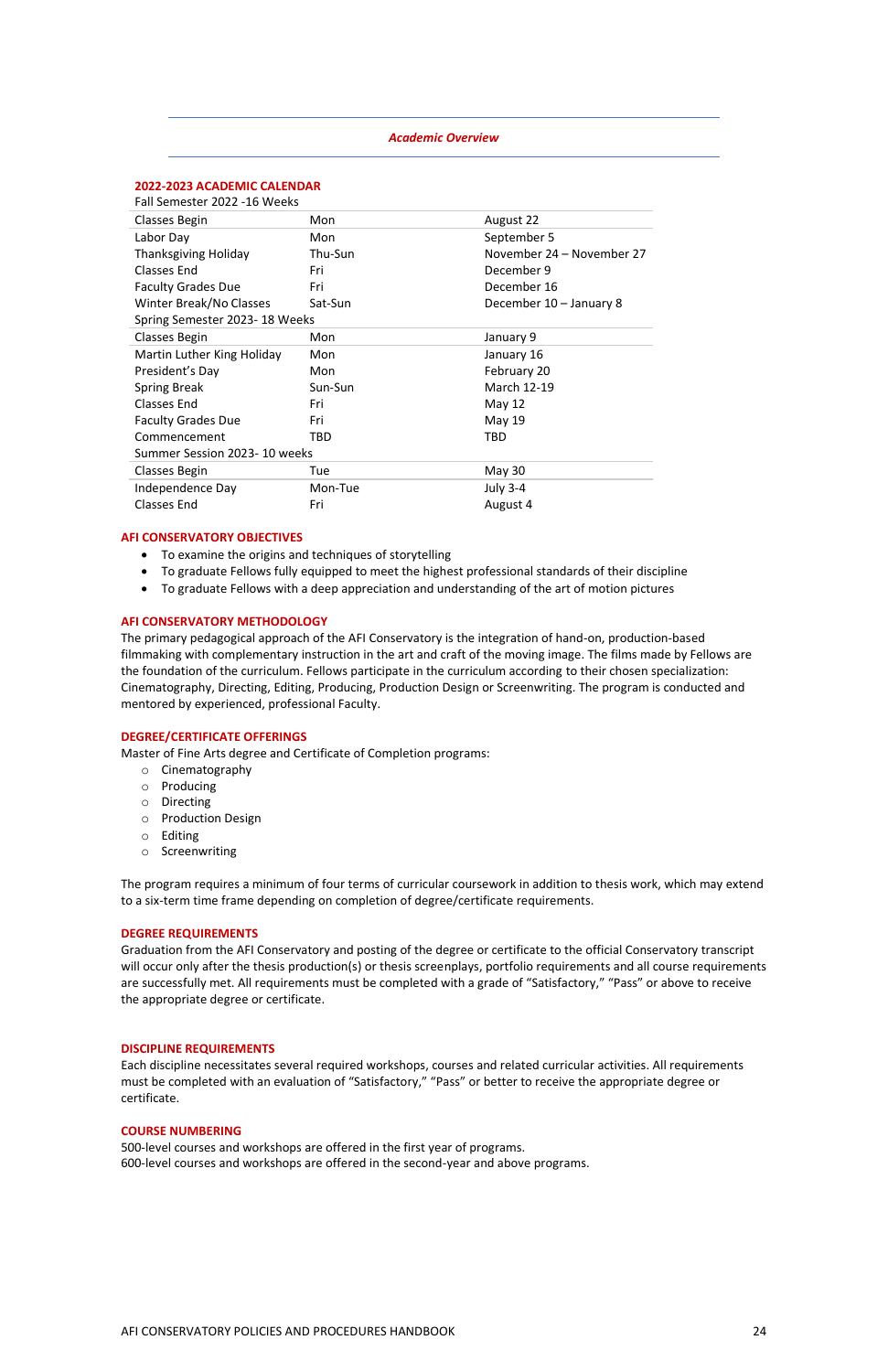#### <span id="page-26-0"></span>**COURSE CODE KEY**

- PRN Production or Development-Related
- CON Conservatory Studies
- CIN Cinematography Discipline
- DIR Directing Discipline
- EDT Editing Discipline
- PRO Producing Discipline
- DES Production Design Discipline
- SCR Screenwriting Discipline

#### <span id="page-26-1"></span>**DEFINITION OF CREDIT HOUR**

One credit hour at the AFI Conservatory is defined as 15 hours of contact/class time with an additional 30 hours or more of work outside class.

#### <span id="page-26-2"></span>**ELECTIVES**

Courses or workshops are offered as electives to complement regular required curriculum. Unsatisfactory performance in any course, required or elective, can result in probationary status or suspension from the program. Electives are designed to complement discipline-specific instruction and to provide enrichment and context to the developing professional.

#### <span id="page-26-3"></span>**CHANGE OF DISCIPLINE**

Changing disciplines is subject to application and review according to the standard admissions process. As such, Fellows cannot change disciplines during the academic year. If a Fellow applies to and is accepted into a different discipline than the one in which they were originally enrolled, all requirements for a new discipline must be met beginning with the first year, first term.

#### <span id="page-26-4"></span>**CREDIT FOR PRIOR LEARNING**

Credit for Prior Learning (CPL) is a process by which a Fellow may propose receiving course credit for formal, extrainstitutional and experiential learning. To receive course credit for extra-institutional and experiential learning, a Fellow is asked to demonstrate what has been learned. It must be emphasized that credit is earned and granted as Fellows articulate and document their learning and competency. A report emphasizing experience alone (without describing or exhibiting the learning which took place) will not lead to course credit being granted. CPL topics must reflect current knowledge at the graduate level meeting Conservatory standards. Obsolete subjects that are no longer applicable to current AFI contexts are not eligible for course credit. For example, outdated computer science training previously awarded credit at an accredited institution would not be considered for course credit in DES 651 Digital Media Production.

In order to facilitate a successful assessment of CPL, an interview is conducted between the Fellow, the Discipline Head, the Faculty of the course in question and the Registrar or Associate Registrar. Following registration, a Fellow can submit the CPL Request form to the Registrar. The form is available in the Registrar's Office. The interview will take place before the beginning of the regular course schedule. This process will provide an appropriate credit assessment.

A Fellow may earn between one (1) and three (3) course credits for each CPL request. Each request is considered an application for credit that must be approved and granted just as one would pass a regular course.

To request a CPL, a Fellow may submit the CPL Request form with any of the following to the Registrar:

- An MA- or MFA-level transcript from an accredited institution and the specific course syllabus or description
- A portfolio of work
- Evidence of similar training, certification
- Evidence of advanced professional experience
- NOTE: If the CPL policy conflicts with Veterans' Administration regulations concerning enrolled veterans receiving VA benefits, the VA policy on shortening the duration of the training period will prevail

International Fellows must retain full-time enrollment to maintain immigration status.

#### <span id="page-26-5"></span>**INDEPENDENT STUDY**

An Independent Study Project elective provides Fellows the opportunity to study individually with an instructor on a contractual basis. This option allows a Fellow, with the guidance of a Faculty mentor, to delve deeper into a topic not covered by an existing course relating to their chosen discipline in greater depth. Only second-year Fellows are allowed to apply for an Independent Study Project. Fellows who wish to take an Independent Study Project elective should begin the process well before registration of the term.

Fellows must complete and submit an *Application and Registration for Independent Study Project* form available from the Registrar's Office. The Application and Registration for Independent Study Project must be approved by the instructor, the Discipline Head, the Director of Thesis Production, and the Vice Dean of Academic Affairs. All appropriate approvals must be obtained before the elective class can begin. An Independent Study Project is not an option to create your own curriculum or to do course work on your timetable instead of what is defined in the AFI Conservatory curriculum.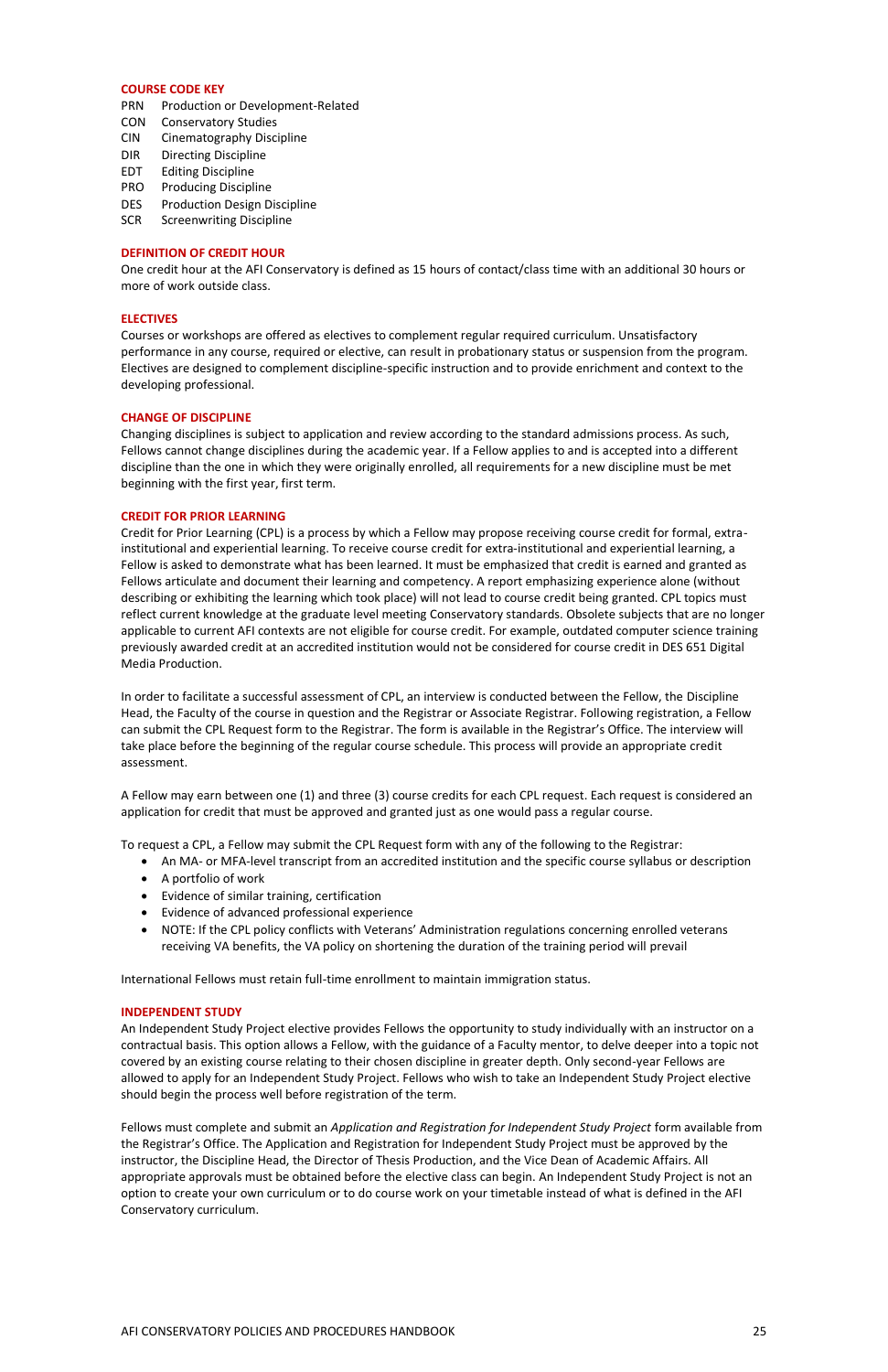No more than one Independent Study elective may be approved per Fellow. Faculty members are under no obligation to accept a Fellow for an Independent Study Project, nor are the Discipline Heads or the Vice Dean obligated to approve it.

Independent Study Projects, if approved, carry a fee for the Fellow. Check with the Registrar for information on fees and engagement in an Independent Study.

#### <span id="page-27-0"></span>**EVALUATION AND ASSESSMENT**

This is a two-year intensive program, and it is the intention of the Conservatory that every Fellow who begins the program will successfully complete it.

Requirements connected to course work, and its subsequent evaluation, are documented in course syllabi, handbooks, and related materials. A grade report will be issued to each Fellow at the end of each term. The grade report will include a summary of all classes completed the previous term, along with the individual course evaluations containing written comments by the Faculty when appropriate to the course. Any discrepancies must be reported to the Registrar's Office within one week from the receipt of the grade report.

During the two years, there are multiple discipline- and production-progress reviews. At the end of the first year of study, all first-year Fellows participate in an individual first-year review with their Discipline Head and/or key Faculty member(s). This is a review of their quality of work, collaboration, participation, attendance and professional attitude. Additionally, there are comprehensive reviews of Fellow performance at the end of each production cycle and at the end of year one. If the Faculty's overall assessment indicates satisfactory progress, a Fellow will continue in the degree/certificate program. During each term, progress reports may be issued to identify and address significant problems as quickly as possible.

In some circumstances, if problems have been identified in reviews, a Fellow may be continued with conditions, which could include probation. It is also possible, in rare cases, that a Fellow is not continued into the second year.

#### **Evaluation Categories (Grades)**

Faculty may assign one of three evaluations to the term work of Fellows:

- E (Excellent) indicates that the Fellow's participation, development and demonstrated competencies are consistently outstanding and exceed all course/workshop/project requirements and standards.
- S (Satisfactory) indicates that the Fellow's participation, development and demonstrated competencies meet or exceed all course/workshop/project requirements and standards.
- U (Unsatisfactory) indicates that the Fellow's participation, development and demonstrated competencies do not meet course/workshop/project requirements and standards.

Faculty members provide written comments, where appropriate to the course/workshop/project, indicating areas of achievement and/or areas requiring improvement or development.

#### **Other Assessment Assignations**

#### **IP (In Progress)**

A designation of "In Progress" for a term grade is assigned in ongoing courses (e.g., PRN 610 or the 690 thesis portfolio courses) that require work to be completed over several terms. In these courses, no contract is required.

#### **I (Incomplete)**

A designation of "Incomplete" may only be assigned by an instructor when a Fellow, who is doing otherwise acceptable work (only one or two assignments need completion), is unable to complete a course because of illness or other conditions beyond the Fellow's control. The Faculty member and Fellow must meet, agree upon terms, and enter a contract that governs completion of the relevant work. The assigned due date is to be decided upon by the Faculty member and acknowledged by the Fellow. If the requirements of this contract are not fulfilled by the date agreed upon, the designation of the "I" grade will be changed to a failing grade of "U" or "F." In this circumstance, there will be no appeal or opportunity to change a grade of "U" or "F" once it is posted to a Fellow's record. A grade of "Incomplete" may impact the degree completion date of the Fellow. Grades of incomplete may not be given during the last term of a Fellow's enrollment.

#### **P or F (Pass/Fail)**

Some workshops and courses, both required and elective, are offered on a Pass/ Fail basis. An evaluation assigned "P" indicates that all requirements for the course were met. An evaluation assigned "F" means that requirements for the course were not met and credit will not be awarded.

#### **Correction or Change of Evaluation (Grade)**

A grade, once posted by the Registrar, may not be changed except by request of the Faculty member to the Registrar. Changes should be requested only based on actual error in assigning the grade, not on the basis of a request by the Fellow or special consideration for an individual Fellow. Procedures regarding appeal of evaluations by Fellows are stated below.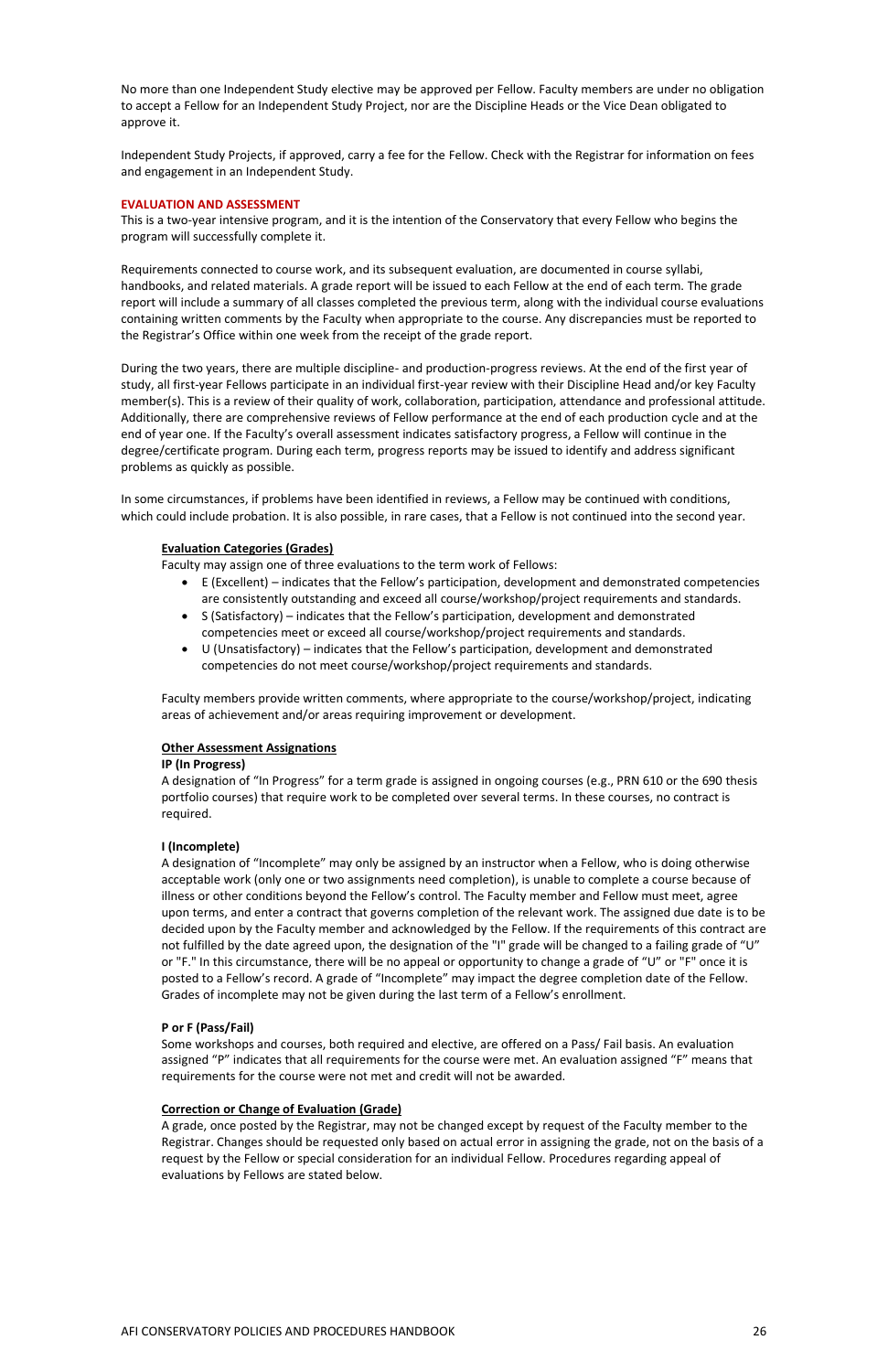#### <span id="page-28-0"></span>**EVALUATION APPEALS**

The Faculty member's evaluation of the performance of each Fellow is the final basis for assigning an evaluation grade. Through an appeal procedure, Fellows have protection against prejudiced or capricious evaluation. Appeals should be addressed to the Vice Dean of Academic Affairs. The Vice Dean of Academic Affairs—or a designee—will investigate the appeal, collect information from all concerned parties, and convene an academic hearing of the Conservatory Policies Committee. Based on the results of the hearing, the Vice Dean of Academic Affairs will render a decision. The decision will be considered final.

#### <span id="page-28-1"></span>**END OF YEAR-ONE REVIEW**

As noted above, at the end of the first year of study, all first-year Fellows are provided with an individual first-year review with their Discipline Head and/or key Faculty member(s). This is a comprehensive review of their quality of work, attendance, participation, collaboration, professional attitude and creative potential.

Fellows who are in good academic standing and who do not have significant and documented disciplinary issues are eligible to continue in the program. As stated above, in most cases Fellows continue through the two years of the program and complete it successfully.

If, through various reviews, a Fellow is identified as having or demonstrating significant problem(s) with performance, that Fellow will have the opportunity to meet with the Discipline Head; Director, Fellow Affairs; Director, First Year Production; or some combination of those people. The intention of the meeting(s) will be to create course corrections to allow the Fellow to successfully continue in the Program.

If the indicated problems aren't resolved – or new issues arise, a Fellow may be placed on probation or be dismissed from the Conservatory.

The Conservatory encourages collaboration; it is the heart of the program. If, over the course of the first year it appears that a Fellow has failed to learn how to collaborate, this could result in disciplinary/academic action possibly including probation or dismissal from the Conservatory. Inability to collaborate might be reflected in a failure to team in a cycle or on a thesis film, or an inability to function successfully in a workshop, among other things.

#### <span id="page-28-2"></span>**COURSE SURVEYS**

Fellows are asked each term to evaluate courses and instructors. Evaluations assist the Conservatory with future planning/assessment projects and provide feedback directly to Faculty regarding what is being taught and how it is being presented.

#### <span id="page-28-3"></span>**REPEATED COURSEWORK**

- If a Fellow in their first year of the program fails or receives a grade of "Unsatisfactory" in any course required to graduate, they must retake the course in their second year to be eligible to graduate.
- If a Fellow in their second year of the program fails or receives a grade of "Unsatisfactory" in any course required to graduate, they may retake the course the following year at their expense.
- Not all courses can be repeated. Please check with the Registrar for questions about the repeatability of a course.
- Any Fellow not already paying full-time tuition and fees will be charged for repeated coursework by the Conservatory Bursar.
- If advised by the Faculty/Staff or if the issue is unresolved, the Fellow will then meet with the Discipline Head for mentoring.
- All progress reports are reviewed monthly by the Fellow Issues and Progress Committee.
- Level 1 and Level 2 progress reports denote the seriousness of a violation. For example, being late to a meeting may result in a Level 1 progress report. A more serious infraction may result in a Level 2 progress report. However, more than two Level 1 reports are the equivalent of a Level 2 report and can be grounds for more severe action.

#### <span id="page-28-4"></span>**ACADEMIC PROBATION AND EXPULSION**

Any Fellow who receives a grade of Unsatisfactory/Fail in any term will be placed on academic probation. Academic probation requires mandatory advisement from the Director of Fellow Affairs and key Faculty/ mentors. Unsatisfactory grades are extremely serious within the AFI Conservatory program and can affect continued

enrollment in the program. An Unsatisfactory/Fail grade may require remedial or additional work in the specific area.

In some cases, a course cannot be repeated. If a Fellow receives an Unsatisfactory/Fail grade in such a course, they will not be eligible to continue in the program.

Regardless of grades, the Discipline may determine, upon review of an individual Fellow's progress, that they do not meet the expected standards of the program or that they have not engaged fully and constructively in the program. When this occurs, the Conservatory is not an appropriate learning environment for the Fellow, and the Fellow may not be invited to continue into the second year.

All official notifications regarding probation or continuation are made by the Registrar.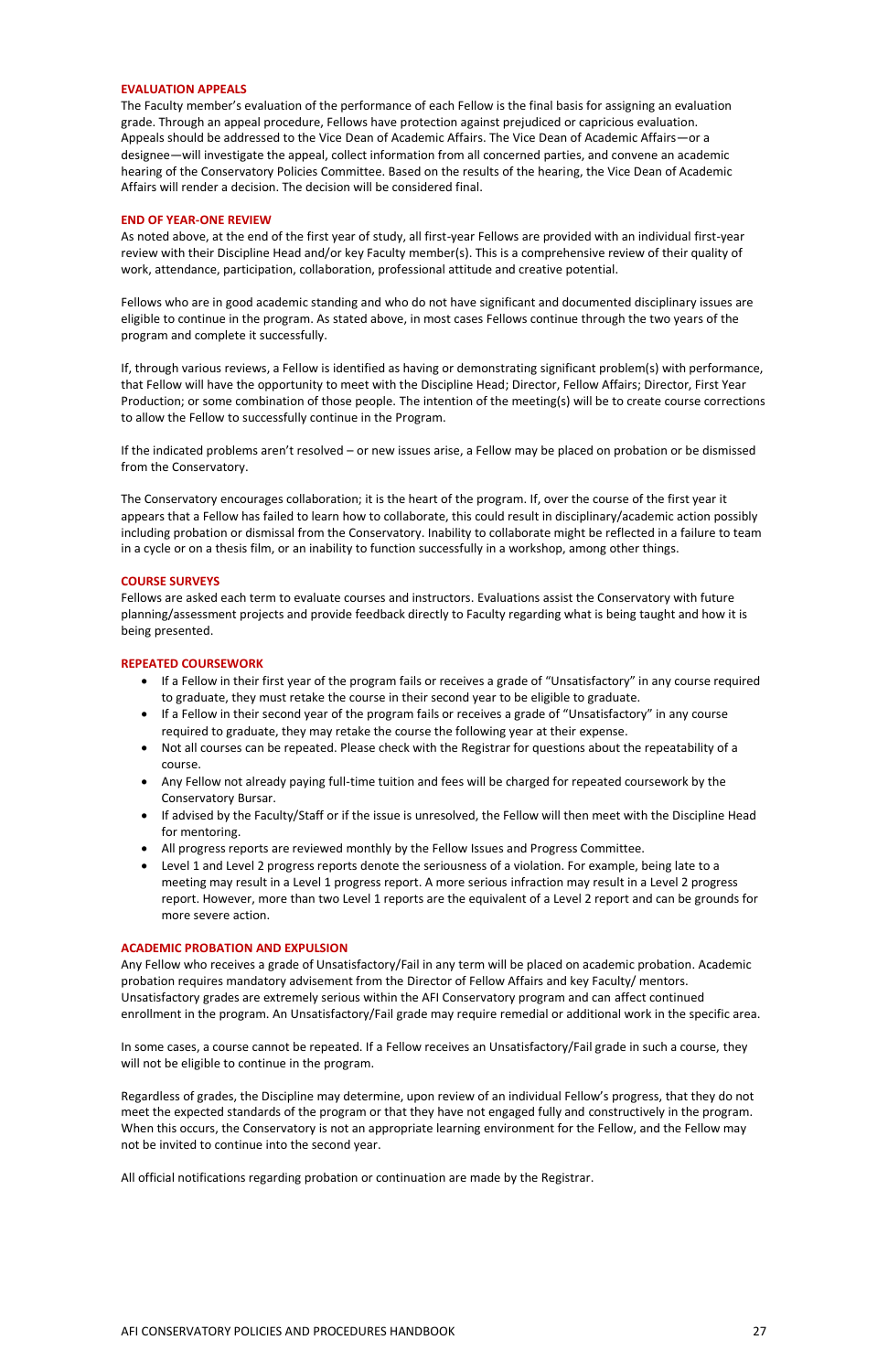#### <span id="page-29-0"></span>**APPEALS OF EXPULSION/DISMISSAL DECISION**

Should a Fellow be expelled or dismissed from the program at the end of the first year, they may meet with the Discipline Head and a key Faculty mentor to discuss the decision.

An appeal to the decision can then be made in writing to the Vice Dean of Academic Affairs (VDAA). The VDAA, or their designee, will review the Fellow's portfolio and records and consult with key Faculty and Staff who have worked with the Fellow for reconsideration. Only new factual information should be presented in the appeal. At the completion of the VDAA's review, a summary will be provided to the Dean of the Conservatory for a final decision.

If the Fellow is reinstated upon appeal, the reinstatement may require specific conditions with regard to performance and may require probationary status to be imposed for a period not less than one term, with a final review by the Discipline Head at the midpoint of the succeeding term after reinstatement. The VDAA, or their designee, will then track the Fellow's continued progress at the end of that term to determine whether to continue or remove the probation status.

#### <span id="page-29-1"></span>**ADVANCEMENT TO CANDIDACY**

To be eligible to advance to candidacy for the appropriate degree or certificate, a Fellow must submit a petition to the Registrar's Office prior to the Commencement ceremony. The graduation/ completion date is determined by the petition to graduate, and all required materials submitted by the established deadline(s) to receive a degree or certificate.

AFI has three conferral dates each year: the final date of the spring, summer and fall semesters as determined by the academic calendar. Fellows will be assigned the conferral date most closely following the completion of all degree and thesis requirements.

Failure to meet these dates may jeopardize the Fellow's eligibility to receive a degree or certificate. In addition, all financial responsibilities must be cleared as determined by the Director of Financial Aid, the Bursar and Physical Production. Failure to do so may jeopardize the eligibility to receive a degree or certificate.

Participation in the Commencement ceremonies is contingent on successful completion of all course work, except for thesis production and thesis portfolio. Disciplinary sanctions may prohibit a Fellow from participating in the ceremony.

#### <span id="page-29-2"></span>**DIPLOMAS**

Diplomas will be distributed only to those Fellows who have successfully completed all requirements and as determined by the dates on the petition to graduate. Diplomas are distributed when all requirements are successfully fulfilled.

If a Fellow obtains a degree or certificate because of academic dishonesty, fraud, plagiarism, forgery, misrepresentation, fabrication or another type of dishonesty, the degree or certificate may be rescinded. If there is an allegation of academic dishonesty after a degree or certificate is awarded, an academic hearing will be conducted by the members of the Conservatory and the Discipline Head. If found guilty, the degree or certificate will be rescinded by the Conservatory (with approval from the AFI President and CEO as well as the Board of Trustees), Alumnus status will be forfeited, the original degree must be returned to the Registrar, and any thesis film credits will be changed as appropriate.

AFI may also rescind a diploma if it discovered to have been awarded due to administrative error.

#### **Diploma Replacement Policy**

A diploma may be replaced under certain circumstances such as in cases of loss or damage to the original.

In cases of damage, the original diploma must be returned to the AFI Conservatory before a duplicate can be issued.

In cases of loss, a letter must certify both that the original diploma is lost and that its replacement will be returned if the original is ever recovered.

To request a replacement diploma, a Diploma Replacement Form must be submitted to the Registrar indicating the reason for the request and be accompanied either by the original, damaged diploma or a letter certifying loss of the original diploma (see above). The form must be signed as verification of the information submitted; unsigned forms will be returned and may cause delay in processing replacement requests. Please allow two to four weeks processing time.

Fellows who change their names after they have graduated and wish to replace their previous diploma must return the original issued diploma for replacement by diploma bearing new legal name. Court order documents of legal name change must also be provided to verify identity.

#### <span id="page-29-3"></span>**AFI ALUMNI STATUS**

All Fellows are considered part of the AFI Conservatory Alumni community once they successfully complete one full year in the program. Fellows who are academically dismissed, do not have tuition/fees paid in full for that respective year, or leave the Conservatory as the result of a disciplinary action lose eligibility for Alumni status.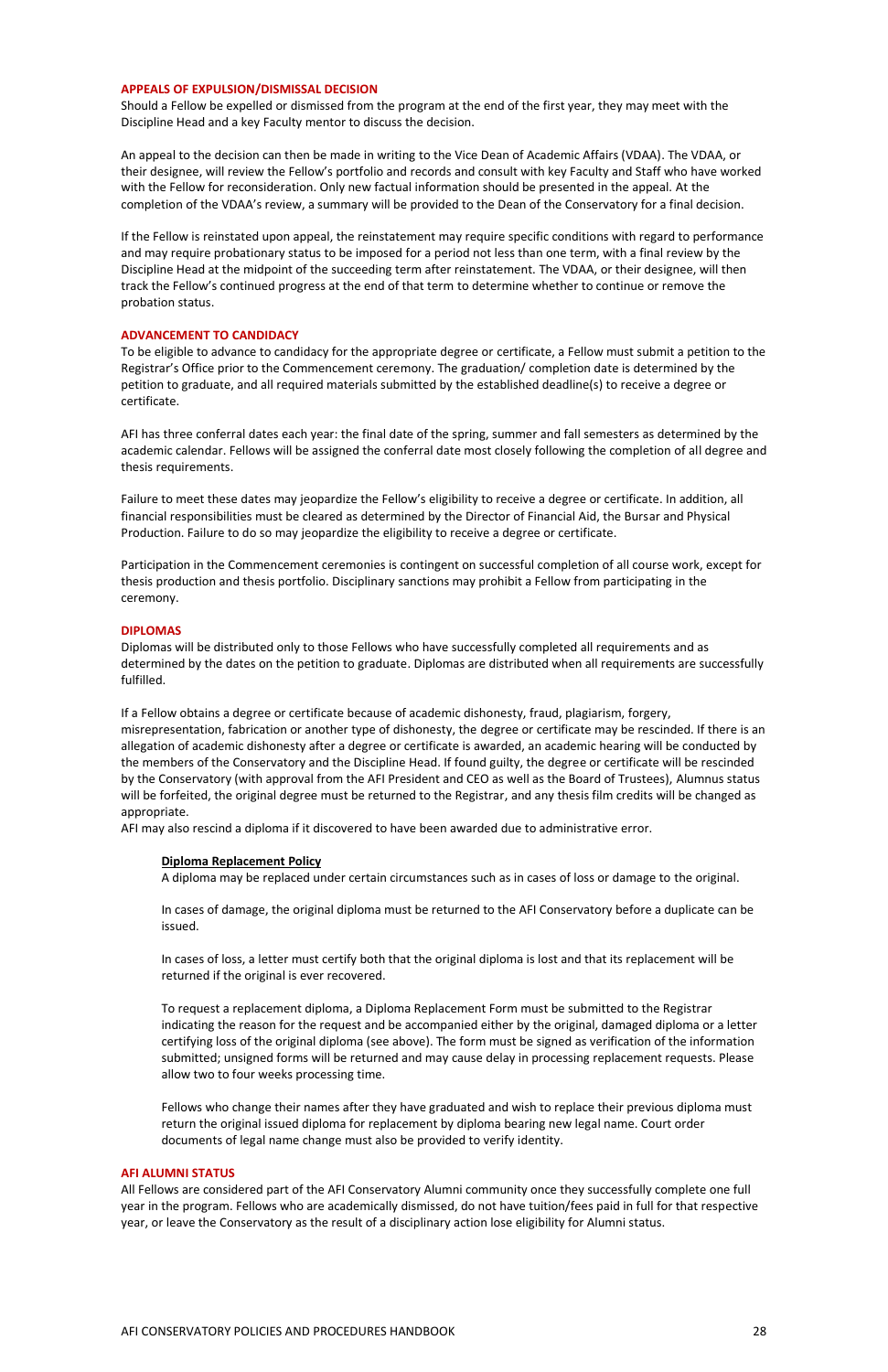If a Fellow is asked to leave the AFI Conservatory for any of the above-stated reasons, or for academic/ disciplinary reasons, the Registrar shall inform the Alumni Office that the Fellow is not to be considered as Alumni.

Fellows who are dismissed from the program, or those who leave because of disciplinary action, cannot volunteer or crew on any cycle or thesis productions without the written consent of the Discipline Head of their former discipline.

#### AFI CONSERVATORY POLICIES AND PROCEDURES HANDBOOK 29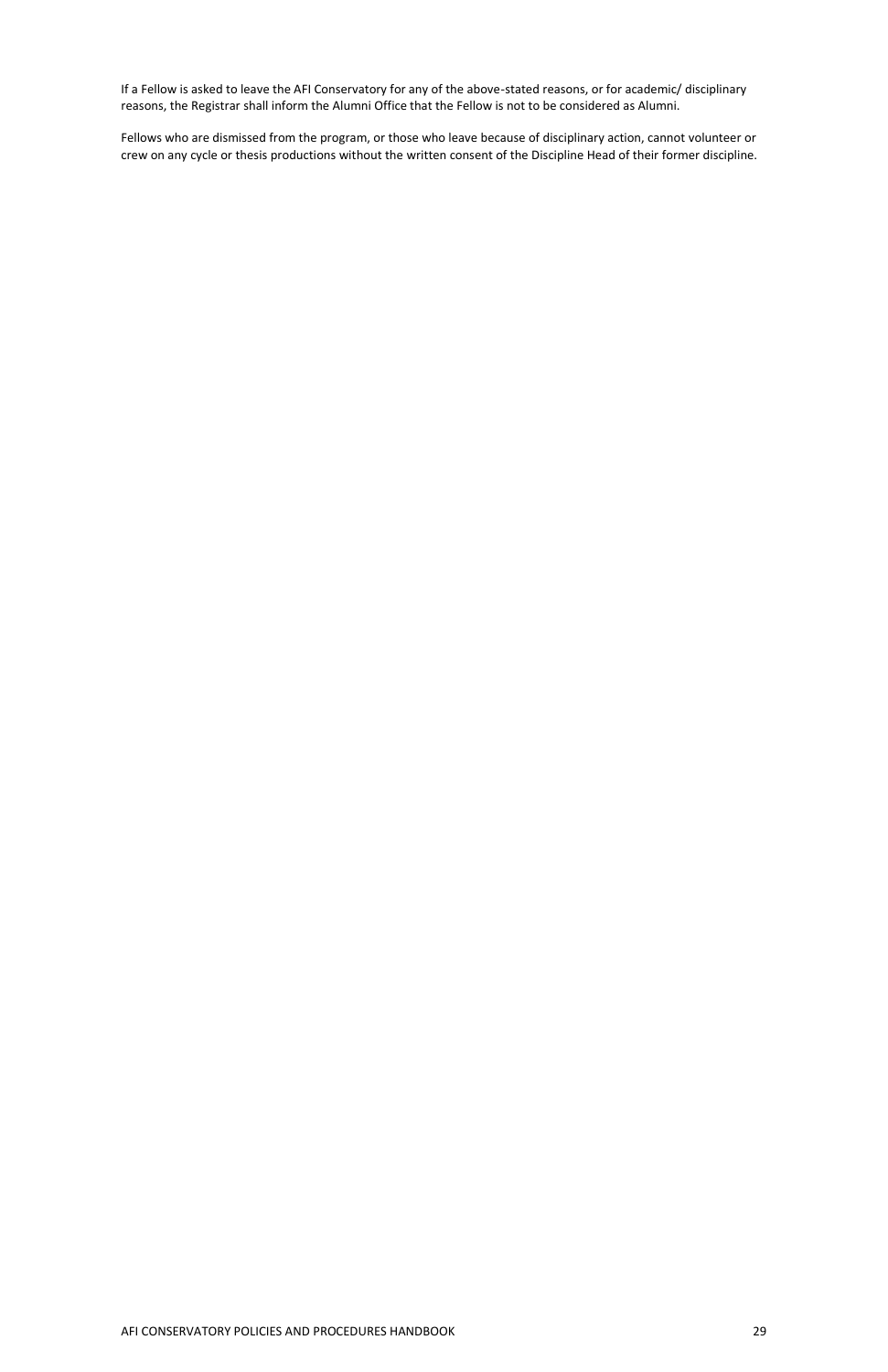#### <span id="page-31-1"></span>*Curriculum & Program Expectations*

The primary pedagogical approach of the AFI Conservatory integrates mentored, "hands-on," productionbased filmmaking with preparatory and supplementary instruction in the art and craft of the moving image. Fellows seeking a Master of Fine Arts degree or Certificate of Completion participate in the curriculum according to their chosen and accepted chosen discipline: Cinematography, Directing, Editing, Producing, Production Design or Screenwriting.

Fellows may not change their designated discipline during their enrollment in the AFI Conservatory. However, the collaborative nature of all the work done within the program requires an intense interaction among all the disciplines.

The primary focus of the AFI Conservatory is on narrative visual storytelling. All disciplines collaborate to create the stories that are at the heart of every production. Throughout the curriculum, story is considered of paramount importance as Fellows develop and nurture their skills, creativity and talents through the AFI Conservatory experience.

The AFI Conservatory curriculum is subject to change. Fellows will be informed of any changes to requirements that might affect their individual programs.

#### <span id="page-31-0"></span>**Emphasis On Collaboration**

Creative collaboration is an essential activity in the making of motion pictures. In the first year, Fellows are placed in several teams where collaboration is an absolute requirement for creative success. The makeup of the creative units is of the utmost importance and is pivotal to the success of the projects undertaken.

Selection of a team to collaborate on the making of narrative projects should be taken very seriously and factors that should be carefully considered include:

- Vision
- Attitude towards the project
- Personality
- Sense of responsibility
- Professional discipline
- Talent
- Ability to communicate and collaborate

All discipline members perform as a team and speak with one voice for the overall success of the project. Faculty considers creative and positive collaboration as an absolute requirement of a professional moving image artist. Fellows who choose to ignore the needs of their colleagues or who attempt to undermine this essential process will not succeed in the program.

#### <span id="page-31-2"></span>**FIRST-YEAR CURRICULUM**

The first-year curriculum begins with a "boot camp"-style immersion in production practices. All Fellows are oriented to the specifics of the operation of the AFI Conservatory and receive basic instruction in the craft of filmmaking and the art of narrative visual storytelling. Each Fellow is involved in practical hands-on exercises throughout the boot camp period. These exercises are intended to bring Fellows together in a collaborative process as well as to familiarize them with the equipment and facilities they will use for their first-year production activities.

After Boot Camp, a combination of hands-on production and general course instruction begins. Fellows participate in discipline-specific workshops, interdisciplinary Conservatory study courses and production workshops for the remainder of the year.

#### **Cycle Film Requirement**

Year-one Fellows are registered in PRN 511 (Fall) & 512 (Spring). This immersive year-long production course serves as the primary teaching tool for narrative visual storytelling. Fellows are expected to apply their respective disciplines' skills to the collaborative creative process.

Each Fellow is required to participate as a principal team member on three digital shorts where they function at a professional standard for their specific discipline. They are also expected to fully engage in the postproduction process, including the editing, sound work and screening(s) of their film.

Additionally, all Fellows are required to attend all pertinent development and pre-production meetings, as well as their respective wrap meetings.

The preparation, production and post-production for each Cycle team is evaluated by the Senior Manager of 1st Year Production. The evaluation is based on participation in meetings, collaboration amongst team members, full engagement in the production process, adherence to safety policies, mentor feedback and discipline-specific participation in the post process.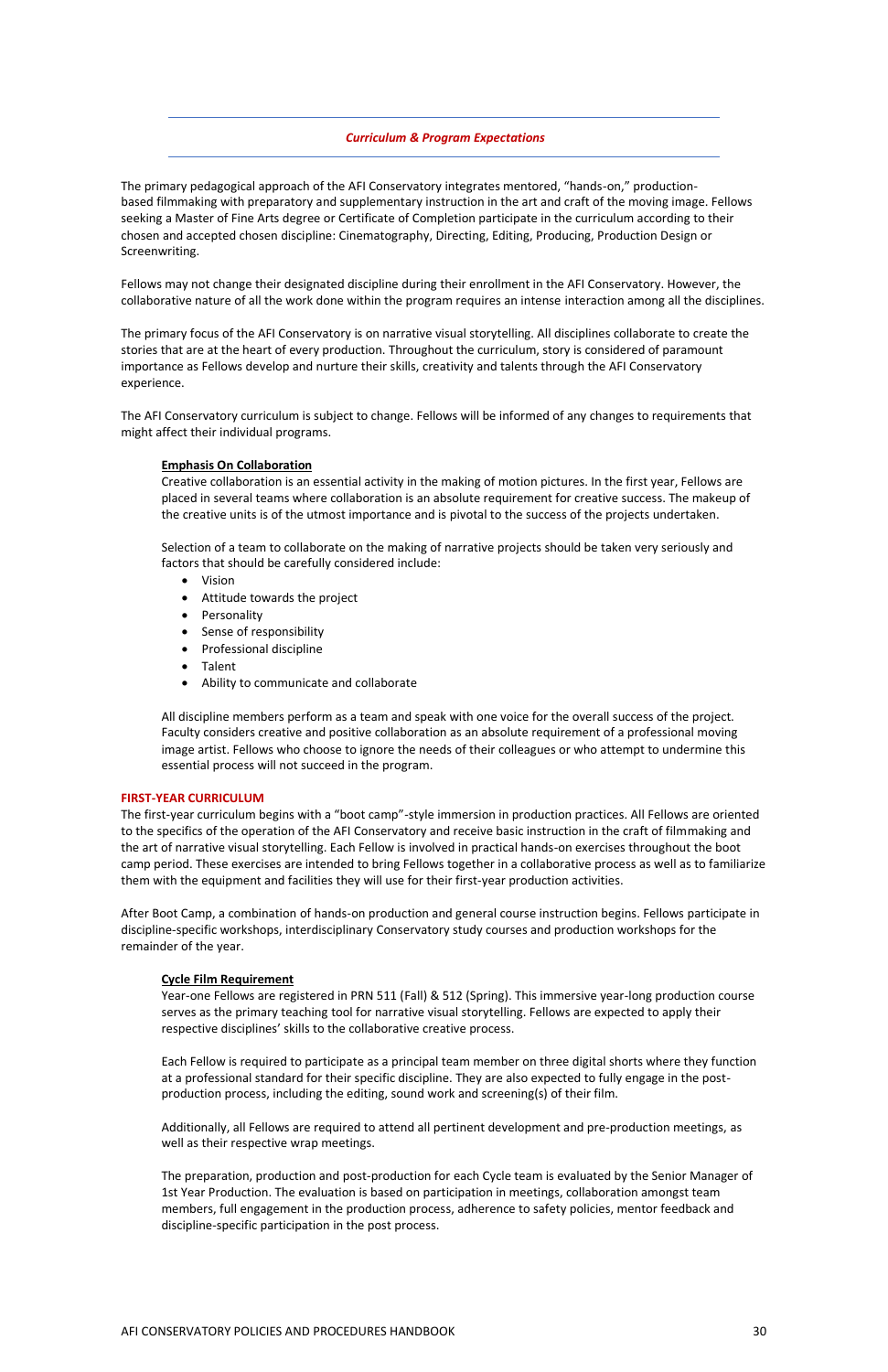#### **Crewing Requirement**

In addition to working as a principal team member on a Cycle film, each Fellow will also be required to work as a crew person on other, specific Cycle productions. Crewing requirements differ for each discipline. Physical Production assigns Fellows to a particular team, but the specific crew position will be assigned by that team's Producer.

Fulfilling this assignment is a Cycle production requirement. Anyone needing to change their crewing commitment must replace themselves with the approval of both Producers affected by the change, and that change must be reported in writing to Physical Production. Professional courtesy dictates that you do not leave the team short-handed by not meeting your commitment. Failure to fulfill crewing requirements will result in an incomplete grade and may affect continuation in the program.

#### **Required Courses by Discipline**

#### **Cinematography Year 1**

#### FALL

| <b>PRN510</b>  | Intro to Cycle Production - Boot Camp      |
|----------------|--------------------------------------------|
| <b>PRN5111</b> | Cycle Production I                         |
| <b>PRN5211</b> | Narrative Workshop & Analysis              |
| <b>CIN511</b>  | Cinematography Workshop: Dramatic Analysis |
| <b>CIN521</b>  | The Art & Craft of Cinematography: Studio  |
| <b>CIN525</b>  | <b>Fellow Research Project I</b>           |
| <b>CIN527</b>  | The Art & Craft of Cinematography: Lecture |
| <b>CIN531</b>  | History of Cinematography                  |
| CIN5411        | Cinematography Cycle Project Mentorship I  |
| <b>CIN561</b>  | The Language of Cinematography             |
| <b>CON521</b>  | American Approaches to Film                |

#### SPRING

| <b>PRN5122</b> | <b>Cycle Production II</b>                  |
|----------------|---------------------------------------------|
| <b>PRN5123</b> | <b>Cycle Production III</b>                 |
| <b>PRN5222</b> | Narrative Workshop & Analysis II            |
| <b>PRN5223</b> | Narrative Workshop & Analysis III           |
| <b>CIN512</b>  | Cinematography Workshop: Leadership         |
| <b>CIN522</b>  | The Art & Craft of Cinematography: Studio   |
| <b>CIN526</b>  | <b>Fellow Research Project II</b>           |
| <b>CIN528</b>  | The Art & Craft of Cinematography: Lecture  |
| <b>CIN532</b>  | History of Cinematography                   |
| <b>CIN5422</b> | Cinematography Cycle Project Mentorship II  |
| <b>CIN5423</b> | Cinematography Cycle Project Mentorship III |
| <b>CIN562</b>  | The Language of Cinematography              |

#### **Directing Year 1**

#### FALL

| <b>PRN510</b>  | Introduction to Cycle Production - Boot Camp                                            |
|----------------|-----------------------------------------------------------------------------------------|
| <b>PRN5111</b> | <b>Cycle Production I</b>                                                               |
| <b>PRN5211</b> | Narrative Workshop & Analysis                                                           |
| <b>DIR5131</b> | Story and Storytelling for the Director - An Exploration Through Cycle Film<br>Analysis |
| <b>DIR521</b>  | Directing the Actor: The Art and Craft                                                  |
| <b>DIR545</b>  | Principles of Feature Development                                                       |
| <b>DIR533</b>  | Directing Techniques Workshop                                                           |
| <b>CON521</b>  | American Approaches to Film                                                             |

#### SPRING

| <b>PRN5122</b> | <b>Cycle Production II</b>                                                                       |
|----------------|--------------------------------------------------------------------------------------------------|
| <b>PRN5123</b> | <b>Cycle Production III</b>                                                                      |
| <b>PRN5222</b> | Narrative Workshop & Analysis II                                                                 |
| <b>PRN5223</b> | Narrative Workshop & Analysis III                                                                |
| DIR5142        | Story and Storytelling for the Director - An Exploration Through Cycle Film<br>Analysis- Cycle 2 |
| DIR5143        | Story and Storytelling for the Director - An Exploration Through Cycle Film<br>Analysis- Cycle 3 |
| <b>DIR532</b>  | Directing the Actor: The Art and Craft, Part 2                                                   |
| <b>DIR546</b>  | Principles of Feature Development 2                                                              |
| <b>CON522</b>  | American Approaches to Film                                                                      |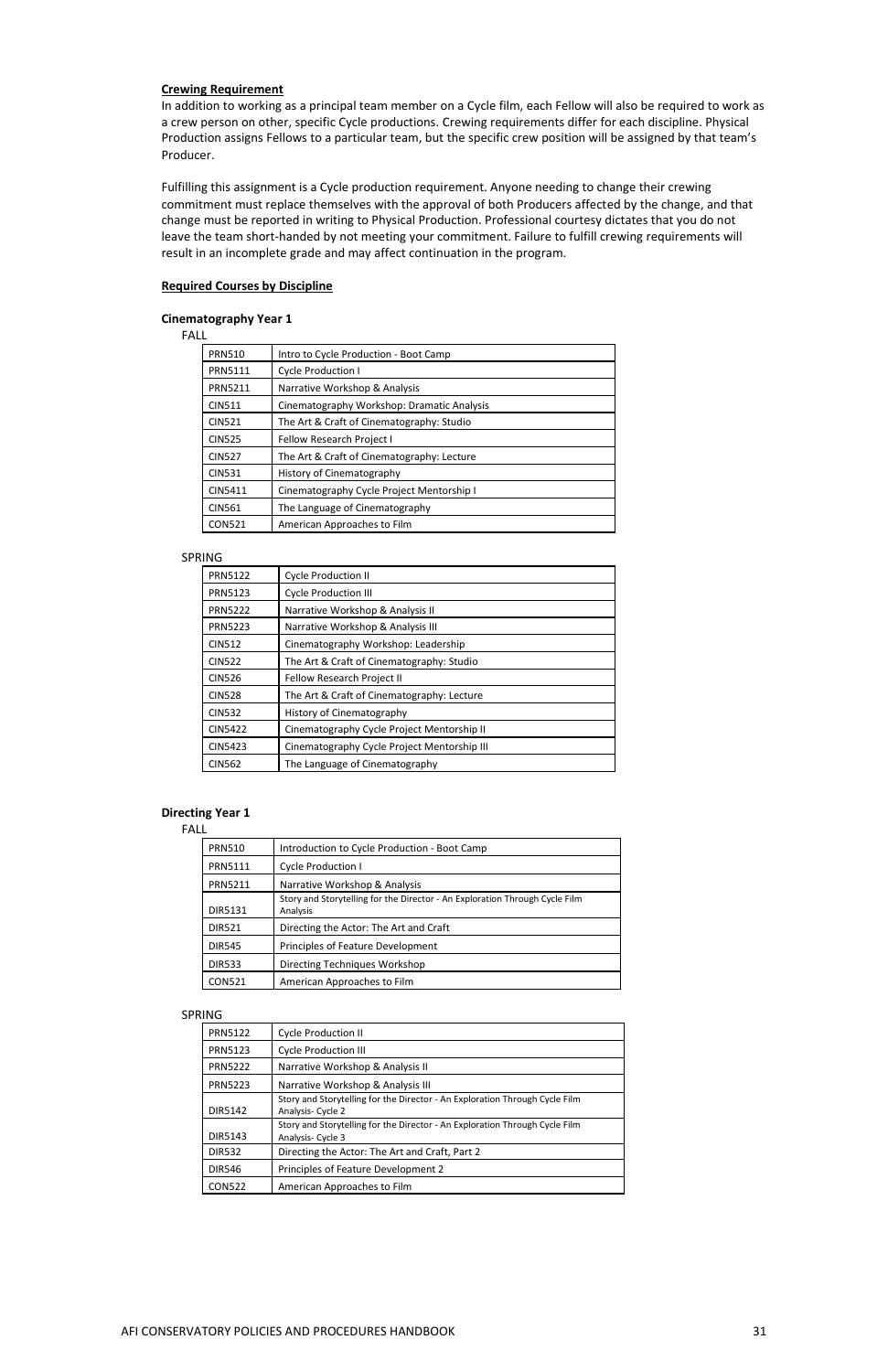#### **Editing Year 1**

#### FALL

| <b>PRN510</b>  | Introduction to Cycle Production - Boot Camp |
|----------------|----------------------------------------------|
| <b>PRN5111</b> | <b>Cycle Production I</b>                    |
| <b>PRN5211</b> | Narrative Workshop & Analysis                |
| <b>EDT513</b>  | Cycle Film Workshop - Edit Analysis          |
| <b>EDT517</b>  | Sound Editing                                |
| <b>EDT525</b>  | The Art & Craft of Editing                   |
| <b>EDT527</b>  | The Edit Room                                |
| <b>EDT545</b>  | <b>Topics in Editing</b>                     |
| EDT5511        | Final Cycle Workshop                         |
| <b>CON521</b>  | American Approaches to Film                  |

#### SPRING

| <b>PRN5122</b> | <b>Cycle Production II</b>          |
|----------------|-------------------------------------|
| <b>PRN5123</b> | <b>Cycle Production III</b>         |
| <b>PRN5222</b> | Narrative Workshop & Analysis II    |
| <b>PRN5223</b> | Narrative Workshop & Analysis III   |
| EDT514         | Cycle Film Workshop - Edit Analysis |
| <b>EDT518</b>  | Sound Editing                       |
| <b>EDT526</b>  | The Art & Craft of Editing          |
| EDT5522        | Final Cycle 2 Workshop              |
| EDT5523        | Final Cycle 3 Workshop              |
| <b>CON522</b>  | American Approaches to Film         |

#### **Production Design Year 1**

FALL

| <b>PRN510</b>  | Introduction to Cycle Production - Boot Camp                           |
|----------------|------------------------------------------------------------------------|
| <b>PRN5111</b> | Cycle Production I                                                     |
| <b>PRN5211</b> | Narrative Workshop & Analysis                                          |
| <b>DES511</b>  | Production Design: From Script to Screen I                             |
| <b>DES523</b>  | Set Design & Art Direction: Craft and Practice in the Art Department I |
| <b>DES533</b>  | Introduction to Set Sketching                                          |
| <b>DES551</b>  | <b>Fundamentals of Visual Storytelling I</b>                           |
| <b>CON521</b>  | American Approaches to Film                                            |

#### SPRING

| <b>PRN5122</b> | <b>Cycle Production II</b>                                              |
|----------------|-------------------------------------------------------------------------|
| <b>PRN5123</b> | <b>Cycle Production III</b>                                             |
| <b>PRN5222</b> | Narrative Workshop & Analysis II                                        |
| <b>PRN5223</b> | Narrative Workshop & Analysis III                                       |
| <b>DES512</b>  | Production Design: from Script to Screen II                             |
| <b>DES524</b>  | Set Design & Art Direction: Craft and Practice in the Art Department II |
| <b>DES534</b>  | Applied Set Sketching                                                   |
| <b>DES544</b>  | Modeling with Sketchup for Entertainment Design                         |
| <b>DES552</b>  | <b>Fundamentals of Visual Storytelling II</b>                           |
| <b>CON522</b>  | American Approaches to Film                                             |

### **Producing Year 1**

FALL

| <b>PRN510</b>  |                                              |
|----------------|----------------------------------------------|
|                | Introduction to Cycle Production - Boot Camp |
| <b>PRN5111</b> | <b>Cycle Production I</b>                    |
| <b>PRN5211</b> | Narrative Workshop & Analysis                |
| <b>PRO511</b>  | Producing Workshop: Development              |
| <b>PRO517</b>  | Rush Hour: Weekend Read                      |
| <b>PRO529</b>  | <b>Directing for Producers</b>               |
| <b>PRO541</b>  | <b>Creative Producing</b>                    |
| <b>PRO545</b>  | Principles of Feature Development            |
| <b>CON521</b>  | American Approaches to Film                  |

#### SPRING

| <b>PRN5122</b> | <b>Cycle Production II</b>                   |
|----------------|----------------------------------------------|
| <b>PRN5123</b> | <b>Cycle Production III</b>                  |
| <b>PRN5222</b> | Narrative Workshop & Analysis II             |
| <b>PRN5223</b> | Narrative Workshop & Analysis III            |
| <b>PRO506</b>  | An In Depth Look at TV: Pitching and Selling |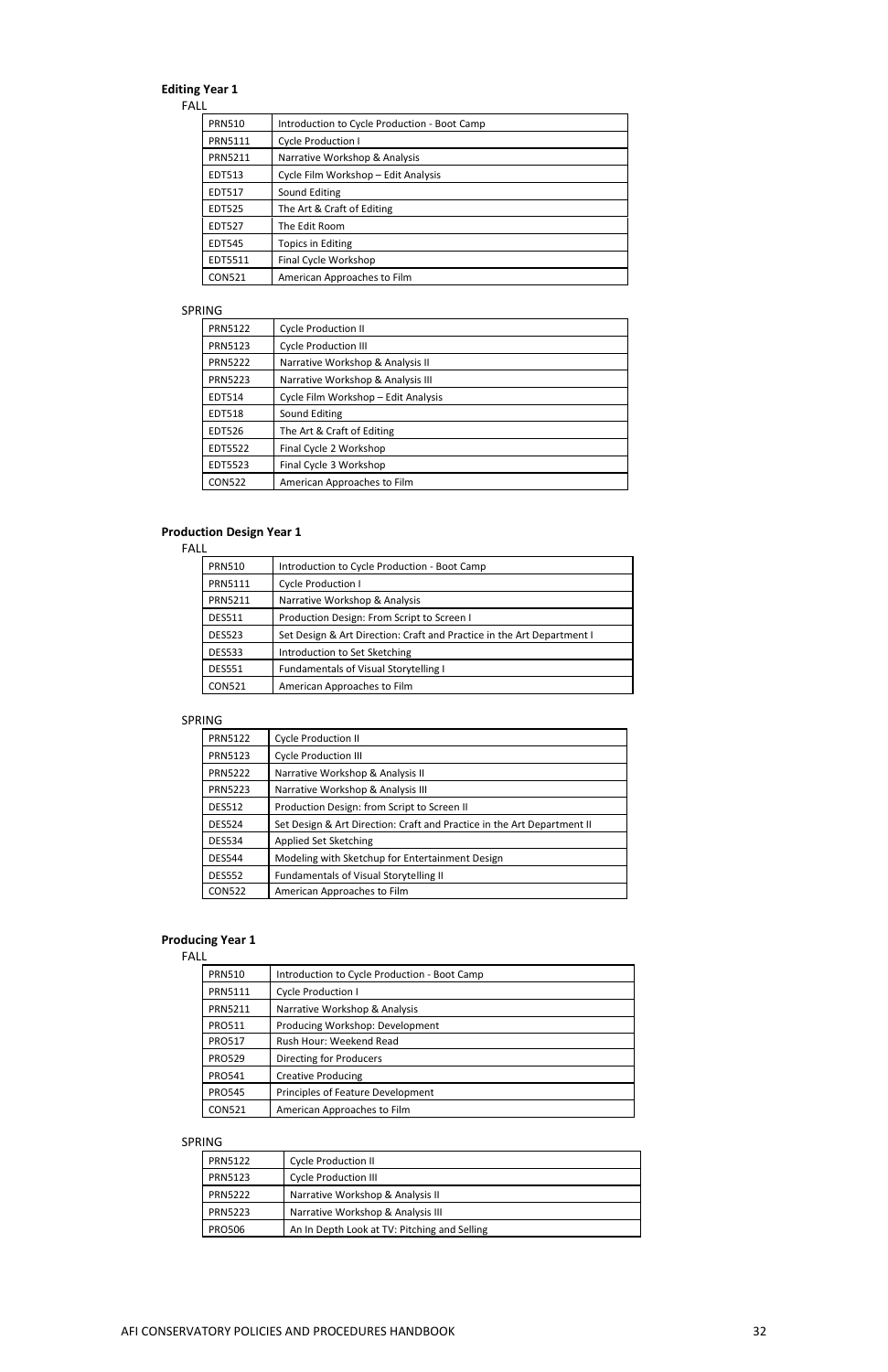| <b>PRO524</b> | Story's Frame: Choice and Consequence     |
|---------------|-------------------------------------------|
| <b>PRO528</b> | How They Do It:                           |
| <b>PRO542</b> | <b>Creative Producing II</b>              |
| PRO546        | Principles of Feature Development: Part 2 |
| CON522        | American Approaches to Film               |

#### **Screenwriting Year 1**

#### FALL

| <b>PRN510</b>  | Introduction to Cycle Production - Boot Camp (SCR)             |
|----------------|----------------------------------------------------------------|
| <b>PRN5111</b> | <b>Cycle Production I</b>                                      |
| <b>PRN5211</b> | Narrative Workshop & Analysis                                  |
| <b>SCR511</b>  | Screenwriting Workshop and Conference                          |
| <b>SCR531</b>  | The Great Screenplays                                          |
| <b>SCR535</b>  | The Story Incubator: Story Creation, Development, Presentation |
| <b>SCR571</b>  | Writing for TV: Comedy                                         |
| <b>SCR573</b>  | Writing for TV: Drama                                          |
| <b>CON521</b>  | American Approaches to Film                                    |

#### SPRING

| <b>PRN5122</b> | <b>Cycle Production II</b>                                     |
|----------------|----------------------------------------------------------------|
| <b>PRN5123</b> | <b>Cycle Production III</b>                                    |
| <b>PRN5222</b> | Narrative Workshop & Analysis II                               |
| <b>PRN5223</b> | Narrative Workshop & Analysis III                              |
| <b>SCR512</b>  | Screenwriting Workshop and Conference                          |
| <b>SCR536</b>  | The Story Incubator: Story Creation, Development, Presentation |
| <b>SCR572</b>  | Writing for TV: Comedy                                         |
| <b>SCR574</b>  | Writing for TV: Drama                                          |
| <b>CON522</b>  | American Approaches to Film                                    |

#### <span id="page-34-0"></span>**SECOND-YEAR CURRICULUM**

The second-year curriculum centers around a substantial filmed project which, for most of the disciplines, involves the production of a professionally executed moving image production. Screenwriters may participate but have discipline-specific requirements other than thesis films. Each Fellow develops a personal portfolio demonstrating their skills and professional creativity. In addition, Fellows participate in both interdisciplinary and discipline-specific workshops and courses designed to advance their understanding and experience in the moving image arts and crafts.

#### **Thesis Film Project**

All Fellows, except the Screenwriting discipline, are required to produce a thesis film that is eligible for submission to film festivals and is available for commercial distribution. The primary goal of this culminating requirement is to learn the process of making a film and to learn how to work together to make a film for distribution, from concept through delivery.

Upon successful completion of a Thesis Film, Fellows will be able to:

- Exhibit an understanding of visual storytelling and story analysis
- Articulate the various roles and responsibilities involved in film production and post-production and work collaboratively within that structure
- Demonstrate technical proficiency in their filmmaking discipline

The foundation to this culminating project, Fellows are enrolled in PRN610: Thesis Production that encompasses all curricular activity related to the creative and physical production of narrative thesis productions. The course embraces CIN610, DIR610, EDT610, PRO610 and DES610 requirements. Fellows work collectively, as production teams and as individual discipline groups, in a series of inter-related activities connected to the production of thesis projects. Immersive workshop experiences are scheduled in the beginning of the Fall and Spring Terms, focused mostly on the start of the Fall Term. Throughout the regular instructional terms, Fellows are also required to engage in production team activities and other activities directly related to the development, preproduction, principal photography, post-production and delivery of their thesis projects.

Once a Fellow is attached to an approved Thesis project, they may not remove themselves from the project as doing so puts themselves and their team at risk of failing the Thesis Production course and, possibly, being terminated from the program.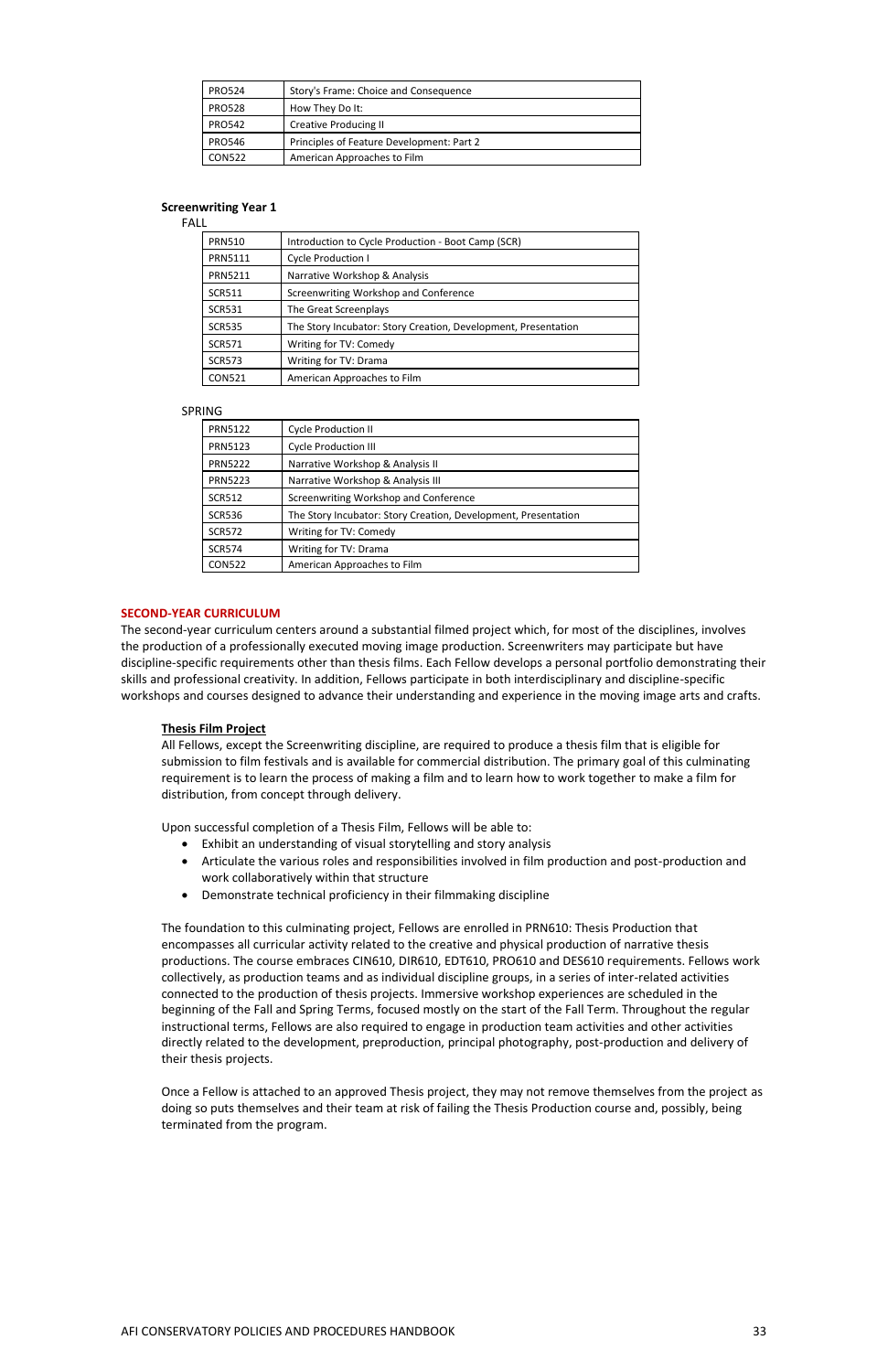#### **Required Courses by Discipline**

#### **Cinematography Year 2**

FALL

| <b>PRN610</b> | Thesis Production - Cinematography                          |
|---------------|-------------------------------------------------------------|
| <b>CIN611</b> | Advanced Cinematography Workshop                            |
| <b>CIN631</b> | Advanced Production Techniques with Master Cinematographers |
| <b>CIN635</b> | <b>Visual Essay Production Exercises</b>                    |
| <b>CIN690</b> | Thesis Portfolio: Visual Development and Mentorship         |
| <b>CON621</b> | World Approaches to Film                                    |
| <b>CON631</b> | HLMS/Filmmakers' Forum Seminar Series                       |

#### SPRING

| <b>PRN610</b> | Thesis Production - Cinematography                          |
|---------------|-------------------------------------------------------------|
| CIN612        | Advanced Cinematography Workshop                            |
| CIN632        | Advanced Production Techniques with Master Cinematographers |
| <b>CIN636</b> | <b>Visual Essay Production Exercises</b>                    |
| <b>CIN690</b> | Thesis Portfolio: Visual Development and Mentorship         |
| <b>CIN670</b> | Internship Practicum                                        |
| CON622        | World Approaches to Film                                    |
| <b>CON632</b> | HLMS/Filmmakers' Forum Seminar Series                       |

#### **Directing Year 2**

#### FALL

| <b>PRN610</b> | Thesis Production - Directing                               |
|---------------|-------------------------------------------------------------|
| <b>DIR611</b> | Adv Directing Workshop: Techniques in Directing for Film/TV |
| <b>DIR611</b> | Adv Directing Workshop: Techniques in Directing for Film/TV |
| <b>DIR621</b> | Advanced Art & Craft of Directing: Sound Stage              |
| <b>DIR623</b> | Improvisation as a Tool of Directing Craft                  |
| <b>DIR690</b> | Thesis Portfolio - Directing                                |
| <b>CON621</b> | World Approaches to Film                                    |
| CON631        | HLMS/Filmmakers' Forum Seminar Series                       |

#### SPRING

| <b>PRN610</b> | Thesis Production - Directing                  |
|---------------|------------------------------------------------|
| <b>DIR622</b> | Advanced Art & Craft of Directing: Sound Stage |
| <b>DIR656</b> | The First Feature                              |
| <b>DIR690</b> | Thesis Portfolio - Directing                   |
| <b>CON622</b> | World Approaches to Film                       |
| <b>CON632</b> | HLMS/Filmmakers' Forum Seminar Series          |

#### **Editing Year 2**

#### FALL

| <b>PRN610</b> | Thesis Production - Editing #1        |
|---------------|---------------------------------------|
| <b>PRN610</b> | Thesis Production - Editing #2        |
| EDT603        | DaVinci Resolve for Editors           |
| EDT627        | The Practice of Editing               |
| EDT631        | The Working Editor                    |
| <b>EDT647</b> | The Creative Editor                   |
| CON621        | World Approaches to Film              |
| CON631        | HLMS/Filmmakers' Forum Seminar Series |
|               |                                       |

#### SPRING

| <b>PRN610</b> | Thesis Production - Editing #1        |
|---------------|---------------------------------------|
| <b>PRN610</b> | Thesis Production - Editing #2        |
| EDT604        | DaVinci Resolve for Editors 2         |
| EDT612        | <b>Advanced Editing Workshop</b>      |
| EDT612        | <b>Advanced Editing Workshop</b>      |
| EDT632        | The Working Editor                    |
| <b>EDT648</b> | The Creative Editor                   |
| EDT690        | Thesis Portfolio                      |
| <b>CON622</b> | World Approaches to Film              |
| <b>CON632</b> | HLMS/Filmmakers' Forum Seminar Series |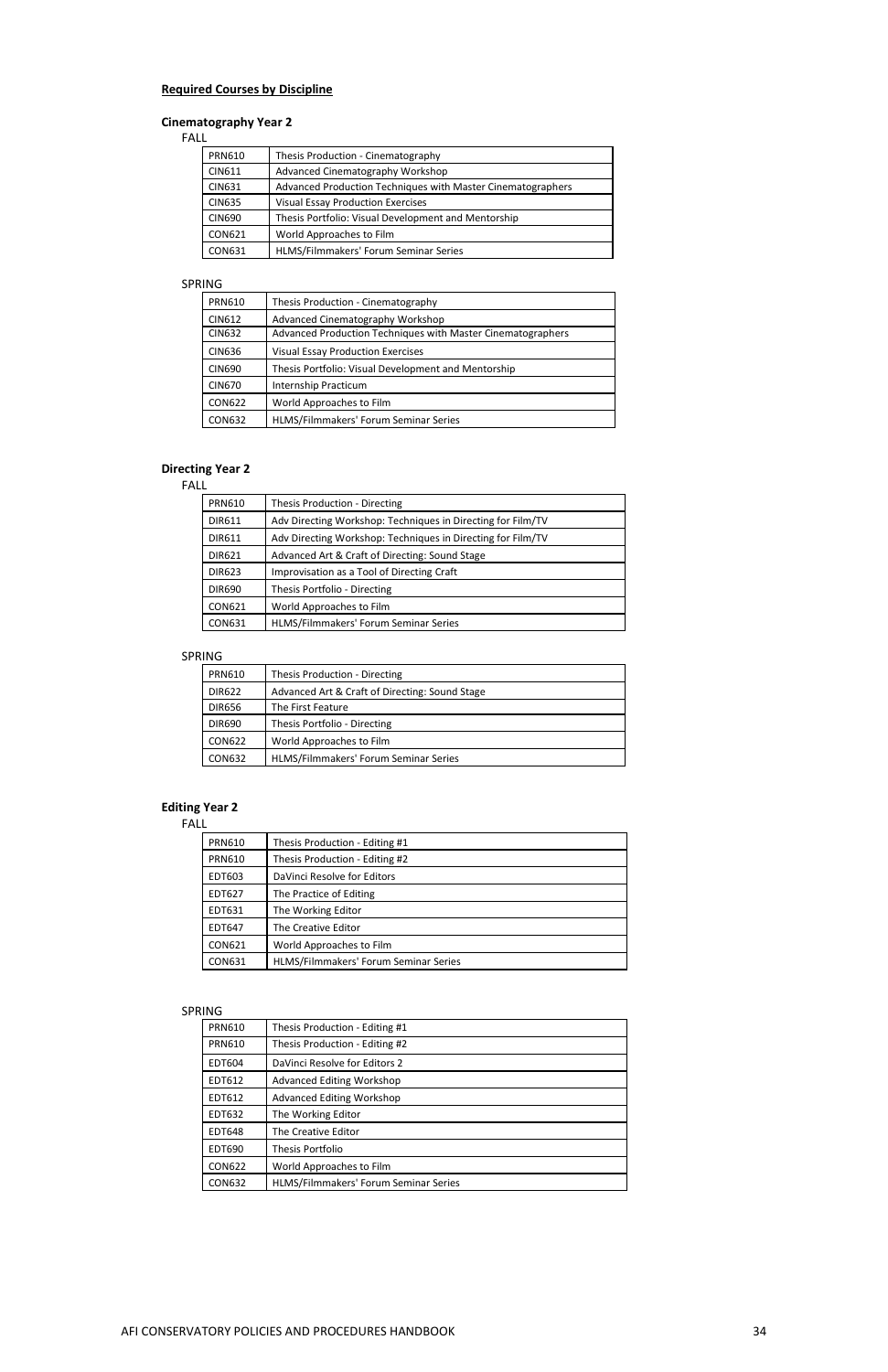### **Producing Year 2**

FALL

| <b>PRN610</b> | Thesis Production - Producing                      |
|---------------|----------------------------------------------------|
| <b>PRO615</b> | Advanced Producing Workshop in Marketing           |
| <b>PRO623</b> | Creative Communication: Verbal and Written Notes   |
| PRO631        | Producing Workshop: Advanced Business of Producing |
| <b>PRO690</b> | <b>Producing Portfolio</b>                         |
| <b>CON621</b> | World Approaches to Film                           |
| <b>CON631</b> | HLMS/Filmmakers' Forum Seminar Series              |

#### SPRING

| <b>PRN610</b> | Thesis Production - Producing                              |
|---------------|------------------------------------------------------------|
| <b>PRO608</b> | Television Development from the Inside Out                 |
| <b>PRO648</b> | Producers Toolbox: Strategies and Skills from Case Studies |
| <b>PRO690</b> | <b>Producing Portfolio</b>                                 |
| CON622        | World Approaches to Film                                   |
| <b>CON632</b> | HLMS/Filmmakers' Forum Seminar Series                      |

#### **Production Design Year 2**

FALL

| <b>PRN610</b> | Thesis Production - Production Design              |
|---------------|----------------------------------------------------|
| <b>DES601</b> | Art Direction and Set Design Essentials            |
| <b>DES623</b> | Modeling with Vectorworks for Entertainment Design |
| <b>DES641</b> | Concept Development                                |
| <b>DES655</b> | Introduction to Concept Modeling with Rhino I      |
| <b>DES690</b> | Thesis Portfolio Visual Development and Mentorship |
| <b>CON621</b> | World Approaches to Film                           |
| <b>CON631</b> | HLMS/Filmmakers' Forum Seminar Series              |

#### SPRING

| <b>PRN610</b> | Thesis Production - Production Design              |
|---------------|----------------------------------------------------|
| <b>DES602</b> | Applied Art Direction and Set Design               |
| <b>DES624</b> | <b>Advanced Design Software Skills</b>             |
| <b>DES642</b> | <b>Advanced Concept Development</b>                |
| <b>DES656</b> | Concept Modeling with Rhino II                     |
| <b>DES690</b> | Thesis Portfolio Visual Development and Mentorship |
| <b>CON622</b> | World Approaches to Film                           |
| <b>CON632</b> | HLMS/Filmmakers' Forum Seminar Series              |

### **Screenwriting Year 2**

FALL

| SCR611        | Advanced Screenwriting Workshop        |
|---------------|----------------------------------------|
| <b>SCR631</b> | Writing the TV Pilot: The Writers Room |
| SCR690        | Thesis Portfolio - Screenwriting       |
| CON621        | World Approaches to Film               |
| <b>CON631</b> | HLMS/Filmmakers' Forum Seminar Series  |

#### SPRING

| SCR612 | Advanced Screenwriting Workshop  |
|--------|----------------------------------|
| SCR632 | Writing the TV Pilot:            |
| SCR690 | Thesis Portfolio - Screenwriting |
| CON622 | World Approaches to Film         |
| $\sim$ | $\mathbf{u}$                     |

#### **INTERNSHIPS**

Internships with film and television companies are offered as an elective to second-year Fellows with appropriate approval. Participation is limited to second-year Fellows; first-year Fellows are not permitted to participate in internships. Internships are not required for the program, but strongly encouraged.

Second-year Fellows wanting to participate in an internship program must complete an internship contract. Internship contracts can be downloaded from the AFI Intranet: Fellows > Resources > Registrar's Office > Internship Practicum Contract. To process the contract, Fellows must first meet with the Faculty Internship Coordinator. Once the contract has been completed and all signatures have been obtained, the Fellow should submit the contract application to the Registrar for enrollment prior to the commencement of the internship. Once accepted, the Fellow is officially enrolled in the elective internship course.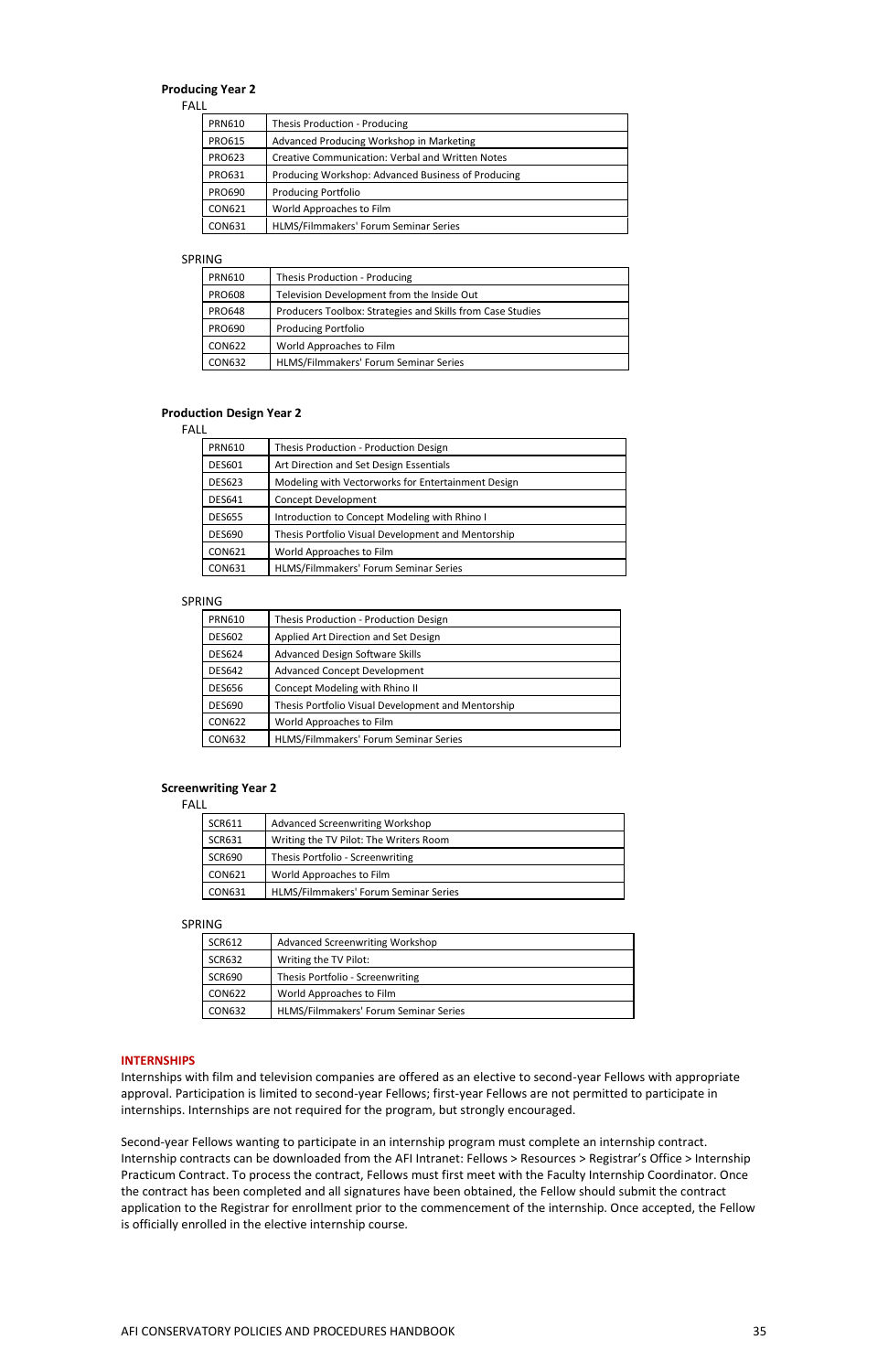International Fellows participating in an internship as curricular practical training (CPT) must have immigration approval PRIOR to commencing the internship. Failure to do so will result in becoming out of status and may jeopardize the ability to say in the U.S.

### **PHYSICAL & POST-PRODUCTION**

Please review First- & Second-Year Production Handbooks for all related policies, procedures, expectations, and requirement, as well as the Production Safety Manual. All Fellows are required to review and familiarize themselves with each of these handbooks.

#### AFI CONSERVATORY POLICIES AND PROCEDURES HANDBOOK 36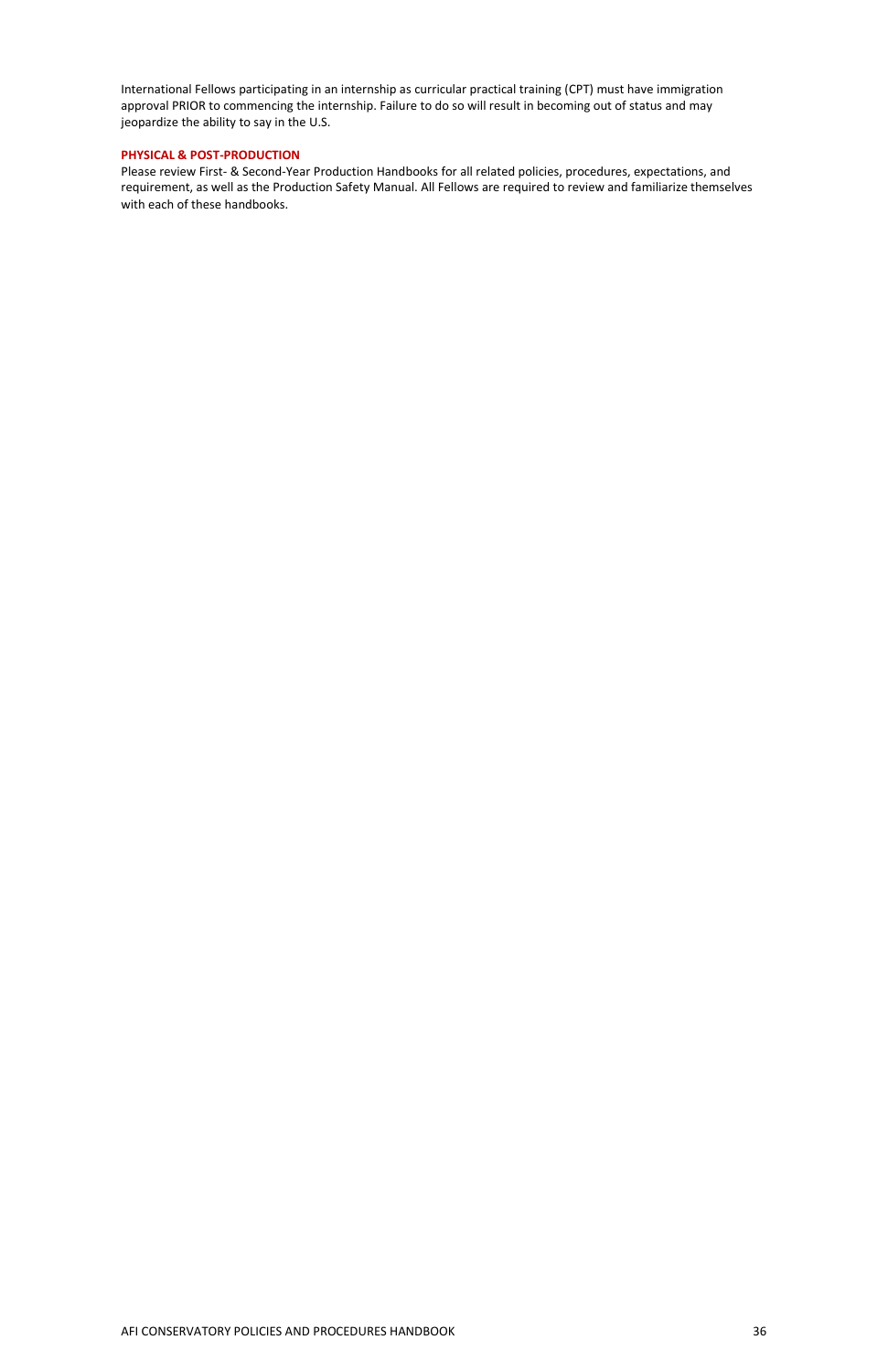### *Tuition, Fees & Financial Aid*

### **FINANCIAL RESPONSIBILITIES**

All financial responsibilities must be met as determined by the Bursar, facilities, the Library, Registrar and Physical Production to be registered each term, receive enrollment verifications and to participate in commencement. These responsibilities include tuition, fees, loss and damage amounts due, library fines, parking fines, etc. Failure to pay amounts due the Institute will jeopardize enrollment status, continuation in the program and graduation.

If eligible for financial aid, all forms and procedures must be completed in time to meet tuition deadlines.

Fellows are responsible for securing and paying tuition funds in full by the published deadlines. Failure to meet deadlines will result in immediate suspension, pending review for dismissal.

### **PAYMENT OF TUITION AND FEES**

Fellows must pay tuition and fees in full for each term by the due dates outlined in the 2021-2022 Confirmation of Enrollment and Enrollment Agreement. An annual schedule of tuition payment deadlines is distributed to all Fellows upon acceptance into the program of invitation to continue.

All payments should be made in U.S. dollars. Payments made by check should be made payable to "American Film Institute." Any Fellows wishing to wire-transfer payment of deposit or tuition may request the needed procedural information from the Bursar.

If any payment by check is returned unpaid by a financial institution for any reason, there will be a \$25 returned check fee, and if necessary, suspension of the privilege of paying by personal check for the remainder of the academic year.

Failure to pay tuition in full may result in financial penalties and/or suspension or dismissal.

Fellows with outstanding balances will not be allowed to register and will not be able to use campus services until all financial obligations have been met.

### **LATE FEES**

A late fee of \$250 will apply to all payments over 30 days delinquent, which shall rise by \$50 each subsequent week until paid. The late fee is in addition to other administrative actions such as suspension or dismissal that may result from failure to make required tuition deposit/payment.

Payment of tuition and fees takes priority over providing personal funds to thesis or cycle productions and related activities.

#### **ESTIMATED COST OF ATTENDANCE**

The cost of attendance for **2022-2023** for all disciplines is as follows:

#### <u>Tuition</u>

|                                      | <b>First Year</b> | Second Year |
|--------------------------------------|-------------------|-------------|
| Tuition                              | \$62,049          | \$66,221    |
| <b>Production Materials and Fees</b> | \$3,751           | \$3,882     |
| <b>Total Due to AFI</b>              | \$65,800          | \$68,103    |
| Room & Board Allowance               | \$15,500          | \$15,500    |
| <b>Supplies Allowance</b>            | \$4,500           | \$4,500     |
| <b>Transportation Allowance</b>      | \$2,700           | \$2,700     |
| Misc./ Personal Expense/ Loan Fees   | \$6,222           | \$6,222     |
| ESTIMATED TOTAL COST OF ATTENDANCE   | \$92,497          | \$94,722    |

|                | ACADEMIC YEAR 21-22 | ACADEMIC YEAR 22-23 | ACADEMIC YEAR 23-24 |
|----------------|---------------------|---------------------|---------------------|
| <b>TUITION</b> | \$59,951            | \$62,049            | \$64,221            |
| *EPMF          | \$3,624             | \$3,751             | \$3,882             |

#### Fees

An annual educational and production materials fees\* are required of all first- and second- year Fellows. These fees pay for:

- Cost of production
- Maintenance of computer labs
- Software
- Production support services
- Online resources and services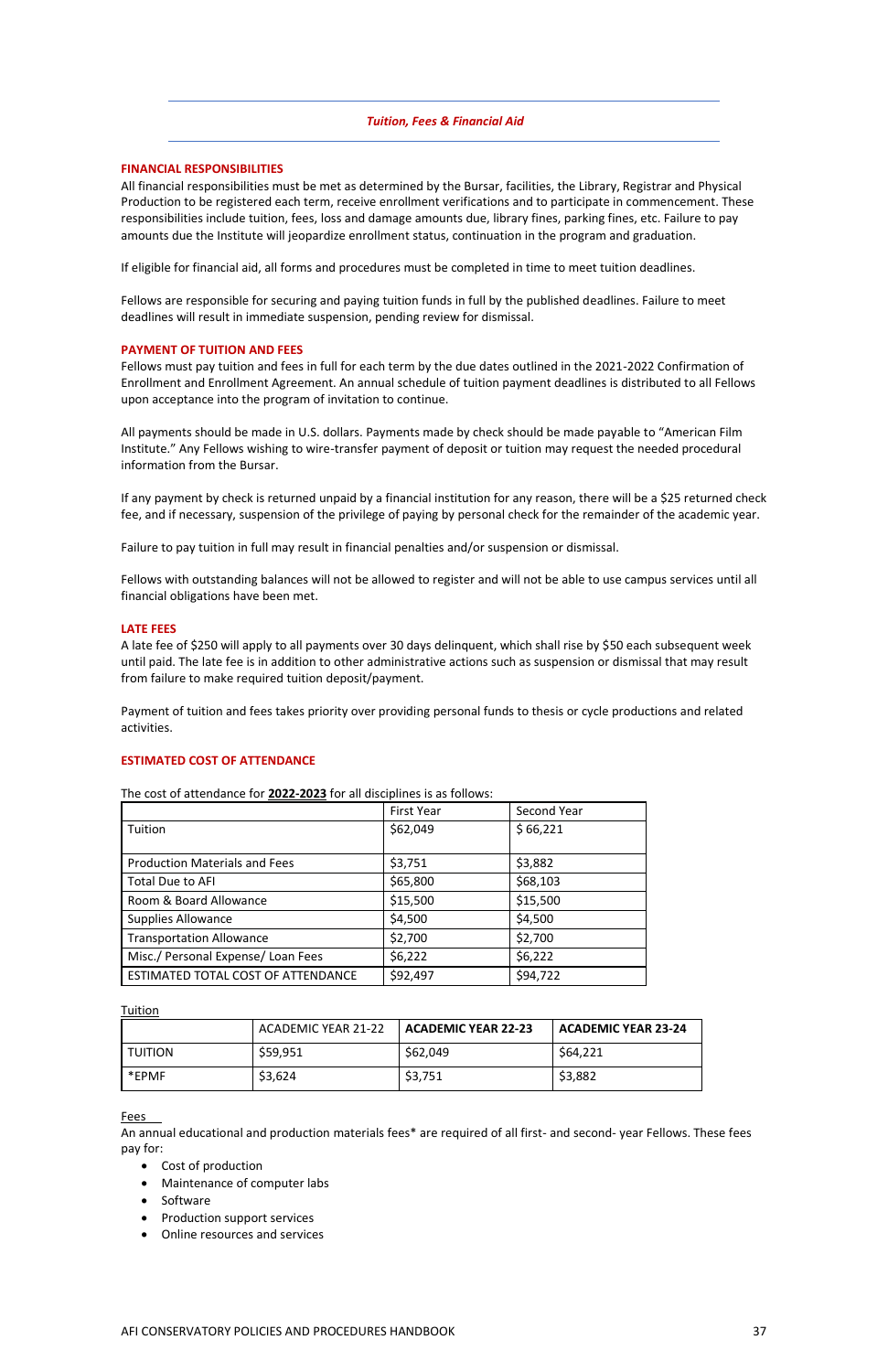- Thesis presentation expenses
- Related instructional materials and services

Cycle productions are funded by these fees, along with other production and materials costs which are the sole responsibility of the Fellow.

Second-year fees support computer software licenses and related materials, activities such as AFI Conservatory showcases and more.

Penalty fees for damaged equipment, cleaning and related fees (e.g., loss and damage fees) are assessed as circumstances dictate.

Failure to pay these installments or make alternate pre-approved arrangements in full by the deadlines will result in suspension from all AFI activities. Individual Fellow accounts may be subject to collection costs including reasonable interest, attorney's fees (if applicable) and collection agency fees. There are no exceptions.

\*Please see [Cost of Attendance](https://conservatory.afi.com/tuition-and-fees/) for full breakdown of fees.

### **REFUND POLICY**

Fellows withdrawing from the AFI Conservatory must submit the online withdrawal form provided by the Registrar's Office.

The date notification is received by the Registrar serves as the official withdrawal date and the amount of tuition refund due, if any, is calculated based on this date. Fellows withdrawing from the AFI Conservatory prior to completion of the term will be refunded the unused portion of their Tuition (defined as Regular Tuition and, where applicable, Thesis Tuition) based upon the following formula:

### **FINANCIAL AID RECIPIENTS (FEDERAL AID AND SCHOLARSHIPS)**

If the AFI Conservatory is required to return any Federal Student Aid by Return of Title IV requirements, such amount will be deducted from any tuition refund owed to you. Federal regulations specify how the AFI Conservatory determines the amount of federal financial aid dollars that have been earned if the Fellow withdraws from the program. The Federal Direct Unsubsidized Loan and Federal Direct Graduate PLUS Loan programs are affected by this policy.

AFI Conservatory Scholarship funds will NOT be refunded to the Fellow.

### **TYPES OF FINANCIAL AID**

### **Federal Direct Student Loans**

The AFI Conservatory participates in the Federal Direct Loan program and the Federal Graduate PLUS Loan program.

The Federal Direct Loan maximum for each academic year is \$20,500\*.

\*Loan origination fees will be deducted by the federal government before funds are delivered to the school.

The Federal Direct Graduate PLUS Loan is a credit-based federal loan option that will allow Fellows to borrow up to their budget, any other financial aid.

Loan approval will be dependent upon credit history, and the Department of Education will perform a credit check to ensure credit worthiness.

Fellows who wish to borrow federal student loans must complete a Master Promissory Note (MPN) and Loan Entrance Counseling at [www.studentaid.gov](http://www.studentaid.gov/) before their federal loans can be processed.

Upon graduation or leaving school for any reason, federal student loan borrowers must complete Loan Exit Counseling at [www.studentaid.gov.](http://www.studentaid.gov/) Graduates' diplomas will be held until Loan Exit Counseling is complete.

Fellows may contact the Director, Financial Aid for answers and additional information regarding applying for financial aid.

| DAYS OF ATTENDANCE IN TERM      | PERCENTAGE OF PER TERM TUITION REFUND<br>(less non-refundable deposits and fees) |
|---------------------------------|----------------------------------------------------------------------------------|
| Prior to beginning of term      | 100% of tuition(s)                                                               |
| Up to 10 business days          | 90% of tuition(s)                                                                |
| Between 11 and 20 business days | 75% of tuition(s)                                                                |
| Between 21 and 35 business days | 50% of tuition(s)                                                                |
| Over 35 business days           | <b>NO REFUND</b>                                                                 |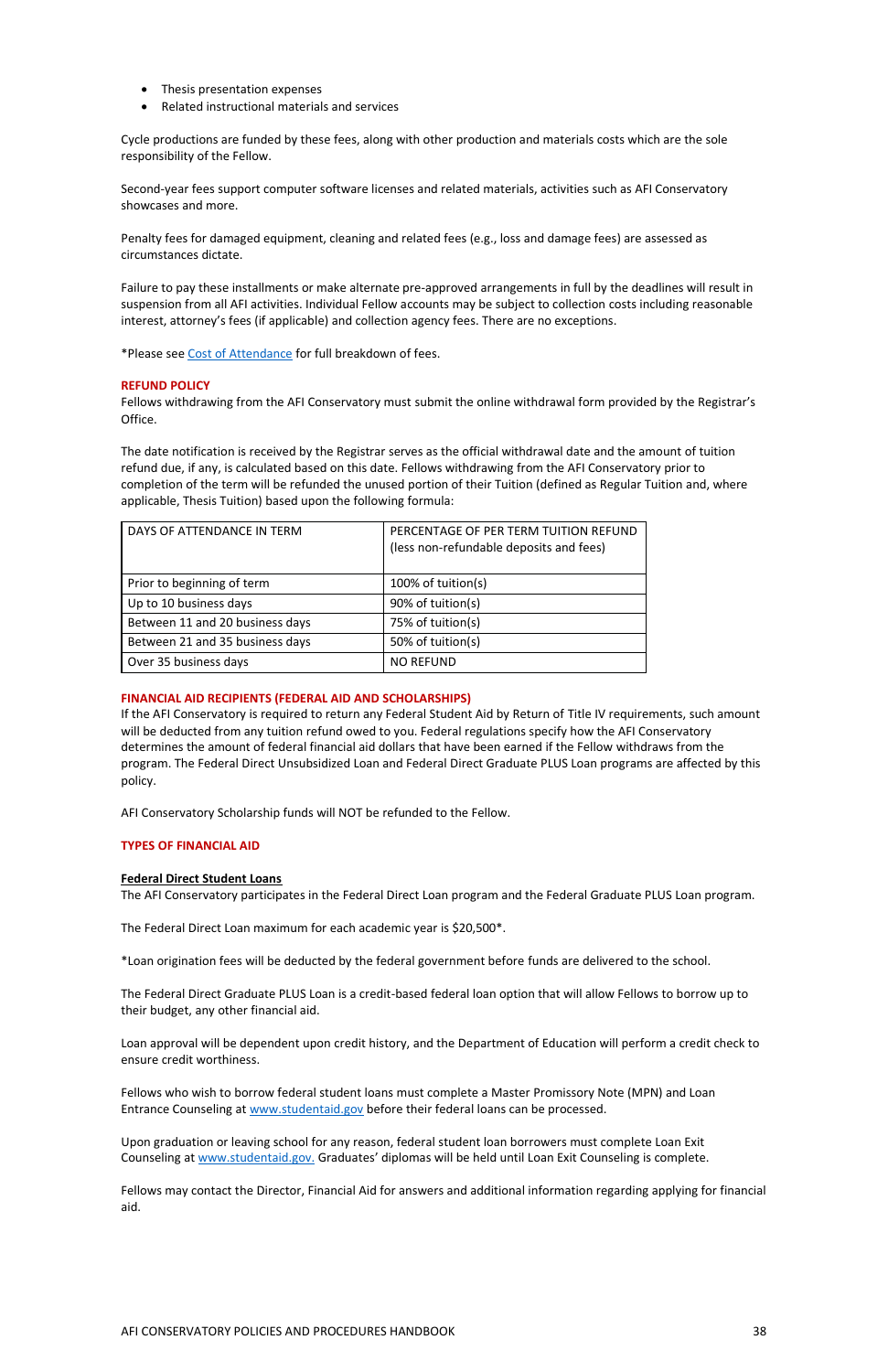For those admitted without at least three (3) years of undergraduate study completed, annual Federal Direct Loan limits will be less and will vary based upon the amount of undergraduate coursework completed.

### **Private Loans**

Private educational loans are available for those who do not qualify for the Federal Direct Graduate PLUS Loan. Private loans are available from many banks and lending institutions. Most private loans are credit based and lender will accept a creditworthy cosigner who is a U.S. citizen. International Fellows may also apply for a private educational loan with a U.S. co-signer.

### **Scholarships**

A limited number of merit and need-based scholarships, screenplay and production awards are available each year. The Conservatory Scholarship committee oversees the application and review process governing these awards. Information regarding scholarships and financial aid awards is distributed to Fellows annually.

### **VETERANS ADMINISTRATION ("VA") EDUCATION BENEFITS**

The AFI Conservatory welcomes Fellows who receive VA Education Benefits. Eligible service members are encouraged to visit the VA website [\(gibill.va.gov\)](http://gibill.va.gov/) or contact them by phone at 888.442.4551 to learn more and to begin the application process. Before a Certification of Enrollment will be granted, Fellows must apply for VA education benefits, as outlined below, and also be admitted to the AFI Conservatory. After being admitted to the Conservatory, a Certificate of Eligibility ("COE") should be presented to the School Certifying Official ("SCO") in the Office of the Registrar.

Eligible service members should follow the steps below to begin receiving VA Education Benefits:

- 1) Apply for VA Education Benefits with the VA office either online at [www.vets.gov,](http://www.vets.gov/) [www.ebenefits.va.gov or](http://www.ebenefits.va.gov/) by requesting and submitting a paper application (please refer to the VA website).
- If you have not received VA Education Benefits in the past, use VA Form 22-1990, Application for VA Education Benefits (if discharged, also submit a copy of DD Form-214)
- If you are applying as a spouse or dependent, use VA Form 22-5490
- If you have previously received VA Education Benefits at a different school and are transferring the benefits to AFI Conservatory, use VA Form 22-1995, Request for Change of Program or Place of Training
- If the applicant is Chapter 35 spouse or dependent, use VA Form 22-5495, Dependents' Request for Change of Program or Place of Training (Under Provisions of Chapters 33 and 35, Title 38, U.S.C.)
- 2) Receive your COE from the VA, which confirms your eligibility for education benefits and specifies the chapter(s) under which you are eligible. Provide a copy of your COE to AFI's SCO.

After registration has been completed each term, and typically at the start of each term, the SCO will certify your enrollment and tuition fees via the online VA-ONCE system (VA regulations state that Fellows must be certified for their enrollment in VA-ONCE within 30 days of the start of the term or end of the add/drop period).

Depending upon the service member's Chapter of eligibility, funds are dispersed either to the Fellow or directly to the AFI Conservatory (For service members with Chapter 33/ Post-9/11 GI Bill, payments for tuition and fees are paid directly to the school. Benefits under most other Chapters are dispersed directly to the Fellow).

Fellows must remain in good standing to continue to receive VA Education Benefits. Unsatisfactory (failing) grades in courses required for degree completion and/or disciplinary/dismissal actions rendered against the Fellow are reported to the VA and may result in loss of education benefits. Per AFI Conservatory policy for all Fellows, including those receiving VA Education Benefits, a Progress Report may result in the Fellow being placed on academic probation. At the end of the semester during which a Fellow is on academic probation, the Fellow Issues and Progress Committee will determine whether to continue or remove the probationary status. In addition, any Fellow who receives an "Unsatisfactory" or "Fail" evaluation in any term will be placed on academic probation. For Fellows receiving VA Education Benefits, no more than two (2) terms on a probationary status are permitted and will result in the loss of VA Education Benefits at the AFI Conservatory. Under certain circumstances, a probationary status may have a duration of less than two terms but may also result in the loss of VA Education Benefits as expulsion and discontinuation in the program are immediately reported to the VA. Please read sections titled "Probation and Academic Expulsion," "Continuation in the Program" and "Appeal of Continuation Decision" in this handbook for further information.

Please refer to the VA website for more information about your eligibility under the following Chapters: Chapter 30 (Montgomery GI Bill), Chapter 32 (Veterans Education Assistance Program), Chapter 33 (Post-9/11 GI Bill), Chapter 35 (Survivors and Dependents Educational Assistance Program), Chapter 1606 (Montgomery GI Bill-SR), and Chapter 1607 (Reserve Educational Assistance Program (REAP)). Note that the AFI Conservatory does not currently participate in the Yellow Ribbon Program in connection with Chapter 33 benefits.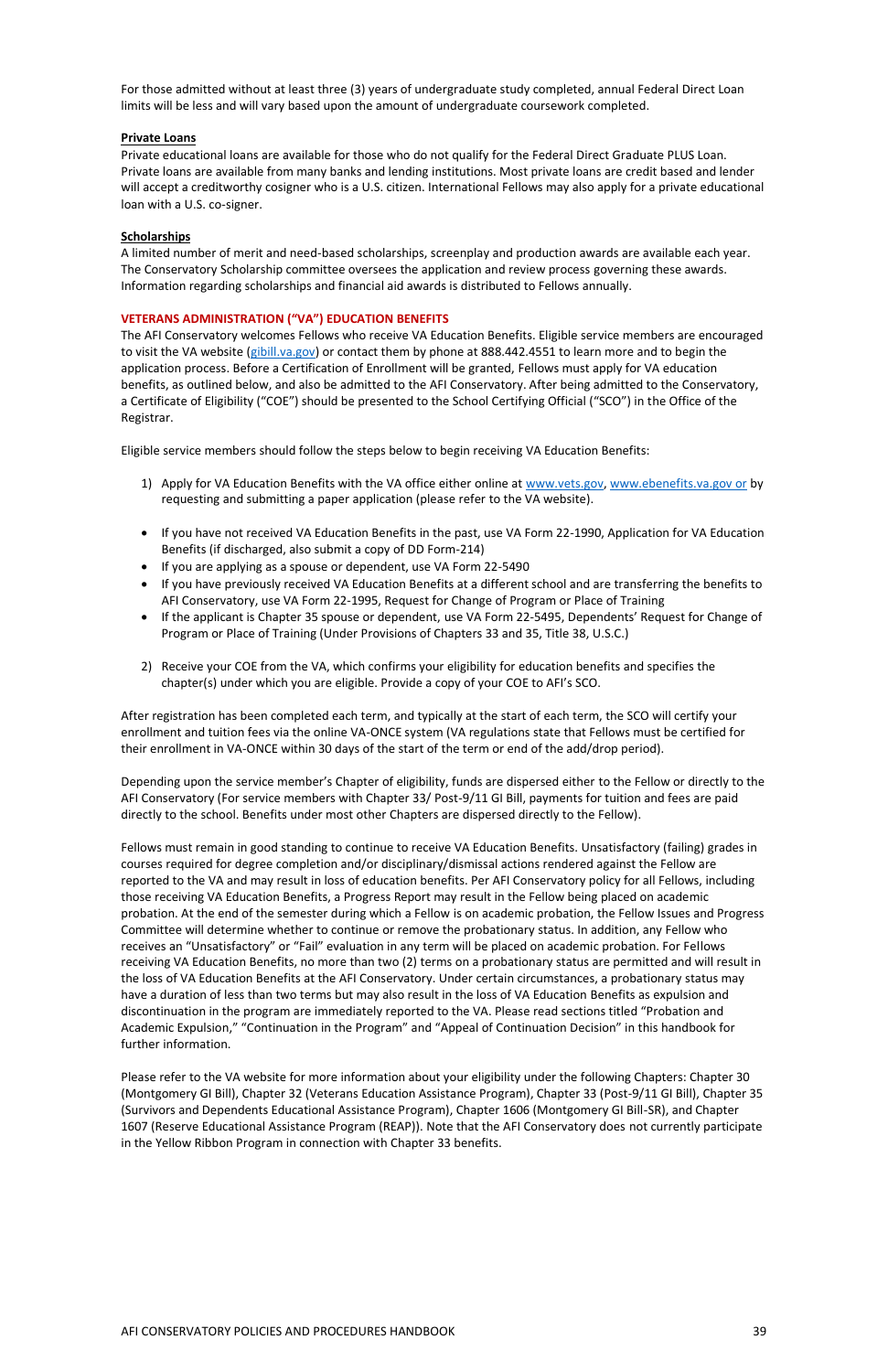### *General Information*

### **CAMPUS ACCESS AND USE**

Campus can be accessed only from Western Avenue. Traffic moves very quickly, and special caution should be used when turning left to enter the driveway. The driveway is shared with Immaculate Heart High School (IHHS) and may be congested with cars and pedestrians entering IHHS and AFI. AFI works closely with IHHS to resolve traffic issues; any problems should be directed to the AFI Campus Facilities office via email [\(facilities@afi.com\)](mailto:Facilities@AFI.com).

The AFI Campus is located on 8.65 acres at the intersection of Western and Franklin avenues in Los Angeles.

#### Hours Of Operation

| <b>Business Hours:</b> | Monday $-$ Friday, 9 a.m. $-5:30$ p.m.                                        |
|------------------------|-------------------------------------------------------------------------------|
| Campus Hours:          | Monday - Friday, 8 a.m. - midnight<br>Saturday – Sunday, 8 a.m. $-11:45$ p.m. |

The campus is closed on certain AFI-observed holidays.

The switchboard operators, also known as Campus Information Officers, and security officers represent campus administration on the evenings and weekends. Failure to follow their directions, particularly regarding campus closings, terms of access and/or handling of facilities or equipment will result in disciplinary action.

Security and janitorial personnel are the only persons permitted on campus from midnight to 8 a.m., Monday through Sunday, except during scheduled special events. All programs and shoots must conclude no later than 11:30 p.m. The security gate at the main driveway is secured promptly at midnight and access to the campus between the hours of midnight and 8 a.m. is prohibited without prior authorization.

Failure to observe these policies may result in restriction of future use of the facilities or campus.

The AFI Campus is composed of four primary buildings:

#### Warner Bros. Building ("WB")

The primary campus public reception area is located on the first floor of the WB.

The WB houses AFI administrative offices, AFI Conservatory administrative offices, Discipline Head offices, Production Head offices, First- and Second-Year Physical Production offices, AFI Theatre, Ted Ashley Screening Room ("TASR"), Faculty lounge, soundstage, classrooms and Wrather Galleries A and B (meeting spaces).

The WB has three floors. Garden-level rooms are designated with numbers 000s, first-floor rooms with 100s, and second-floor rooms with 200s.

#### Louis B. Mayer ("LBM")

The Louis B. Mayer Library houses collections of films, books and scripts for circulation and reference; and includes the Computer Lab and the AFI Archive. The Library Building lower-level rooms are designated with numbers in the 100s and main-level rooms designated with numbers in the 200s. The Library Building also houses the Mark Goodson Screening Room ("MGSR"), the Frankovich Barnes Screening Room ("FBSR"), the HBO Pavilion, Photo Archive, Conservatory Camera Department ("CCD"), Lawrence Herbert Alumni Center, the Conservatory Computer Lab, classrooms and a video screening area.

#### Sony Digital Arts Center ("SDAC")

The SDAC houses the majority of the Conservatory's editing facilities for Fellows and duplicating/ video facilities for programs.

#### Manor House ("MH")

The Manor House houses administrative offices, including the Office of Fellow Affairs and the AFI Conservatory Grip and Lighting department.

#### **CAMPUS HEALTH AND SAFETY**

#### Campus Security

The AFI Campus is monitored by uniformed AFI security personnel 24 hours a day. Fellows are urged to be aware of their surroundings and to report anything unusual or suspicious to security personnel, or to the Campus Information Officer who is located in the Campus Information Center, immediately to the left upon entering the WB. The Campus Information Center can be reached dialing "0" from any campus phone or by picking up any "Red" emergency phone 8:00 a.m.–midnight, Monday through Sunday. The Campus Information Officer will alert security personnel to all reports received; security will respond accordingly to the information provided.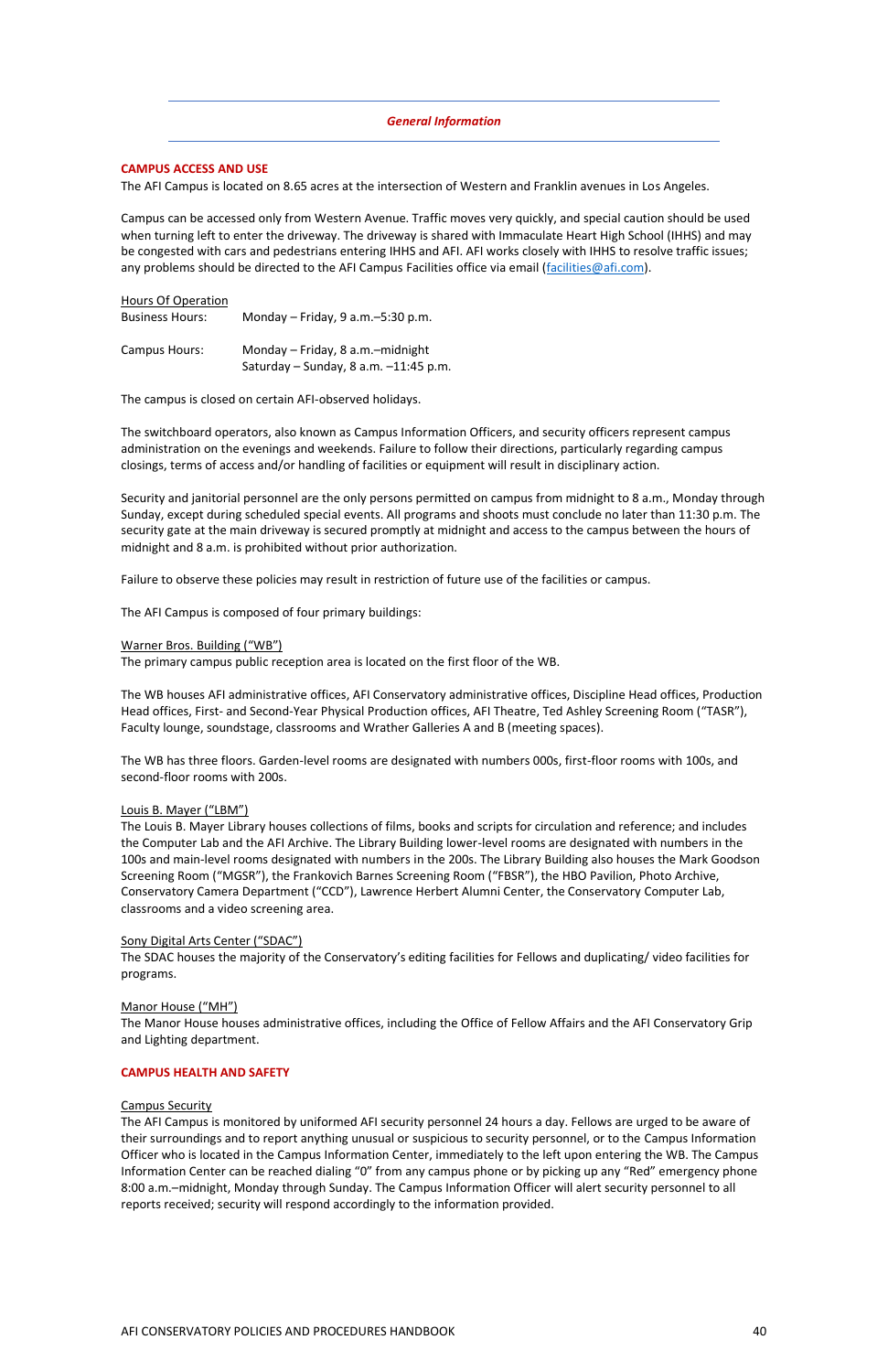Basic Rules Regarding Campus Access And Use:

- Fellows are required to carry their AFI-issued identification cards at all times while on campus; failure to show an ID card may result in denial of access to the facilities.
- All office doors should be locked during non-business hours and all offices and unoccupied classrooms secured.
- Fellows requiring access to secured rooms are responsible for contacting security personnel.
- Keys may not be loaned to any person at any time.
- Security personnel will lock all buildings every day at 11:45 p.m. and unlock all buildings every day at 8:00 a.m.
- To accommodate access for any work before 8:00 a.m. or after 11:45 p.m., a representative from the Human Resources and/or Campus Facilities Office should be notified and provided the names of the individuals requiring access; all individuals whose access has been approved are instructed to contact either security or the Campus Information Officer both upon arrival on and departure from campus.
- Fellows may not permit anyone to use AFI facilities during non-business hours unless authorized by the Campus Facilities Office; any non-AFI individual must be accompanied by an AFI Fellow or Staff member at all times
- If you observe an unauthorized individual on campus and/or using the facilities, immediately contact the Campus Information Officer or security personnel.

Red emergency phones are located on each floor of the Warner Bros. Building, on the first floor of the Louis B. Mayer Library building and in the hallways of the Sony Digital Arts Center. There is an additional emergency phone located outside in the parking lot between the SDAC and the LBM buildings. Emergency phones are to be used for emergencies only. When anyone picks up an emergency-phone receiver, the phone connects directly to the Campus Information Officer who will alert security and/or the appropriate agency (police, fire, etc.). When calling in an emergency, it is crucial to state your name, location and the nature of the emergency.

On nights and weekends, Fellows should walk to and from the parking areas along the lighted paths with a companion. Fellows may request that a security officer escort them to their on-campus destination either through the Campus Information Officer or by directly asking an on-site security officer.

In the event of a non-emergency accident or injury, immediately contact the Campus Information Officer or security, who will provide assistance with completing a written incident report. The report will be given to a Human Resources representative for follow-up.

### Campus Wildlife

There are a variety of domesticated and wild animals that inhabit the area surrounding the AFI Campus including cats, dogs, deer, coyotes, skunks and racoons. These animals wander onto campus from time to time and generally do not pose a threat. In some instances, these animals are protected under state law and no one should approach, attempt to handle or capture the animals under any circumstances. Upon discovery of an injured or dead animal, immediately vacate the area with caution and notify the Campus Information Officer or security. When driving on campus, use caution and reduce speed if any wildlife is observed near the road.

#### Animals On Campus

As a policy, AFI does not permit domesticated animals and pets on campus. The only exceptions are for animals approved for production filming and properly documented service animals. Exceptions for service animals are considered a Section 504 Accommodation and all appropriate paperwork must be submitted to the Office of Fellow Affairs and approved before a service animal can be allowed. Anyone observed with an unauthorized animal on campus will be asked to remove the animal. Leaving an animal secured in a vehicle is a violation of AFI's policy and will not be permitted.

If a production requires an animal for filming, approval must be obtained from Physical Production and Campus Facilities prior to filming. If approved, the animal must be accompanied by a certified trainer/ handler, confined to the location of the shoot and properly restrained when not in use. If the animal is observed outside of the shooting location, the production will be warned and/or fined.

Service animals for AFI guests are allowed on campus only after proper documentation for the animal has been provided to and approved by the AFI Human Resources Offices. If proper documentation cannot be

provided, or if not approved by the Offices for any reason, the animal will not be permitted on campus.

Smoke-Free Work Environment Smoking is strictly prohibited.

AFI is committed to providing a safe and healthy workplace that promotes the wellbeing of its Staff, Faculty and Fellows. As such, it is the policy of AFI to prohibit smoking and/or any other use of tobacco products on the AFI Campus in any location. For clarity, "smoking" shall be deemed to mean the act of lighting, smoking or carrying or lighted or smoldering cigar, cigarette, pipe, vape pen or e-cigarette of any kind.

This smoking policy applies to all Fellows, Faculty, Staff, visitors, customers and vendors, as well as contractors and consultants and/or their employees.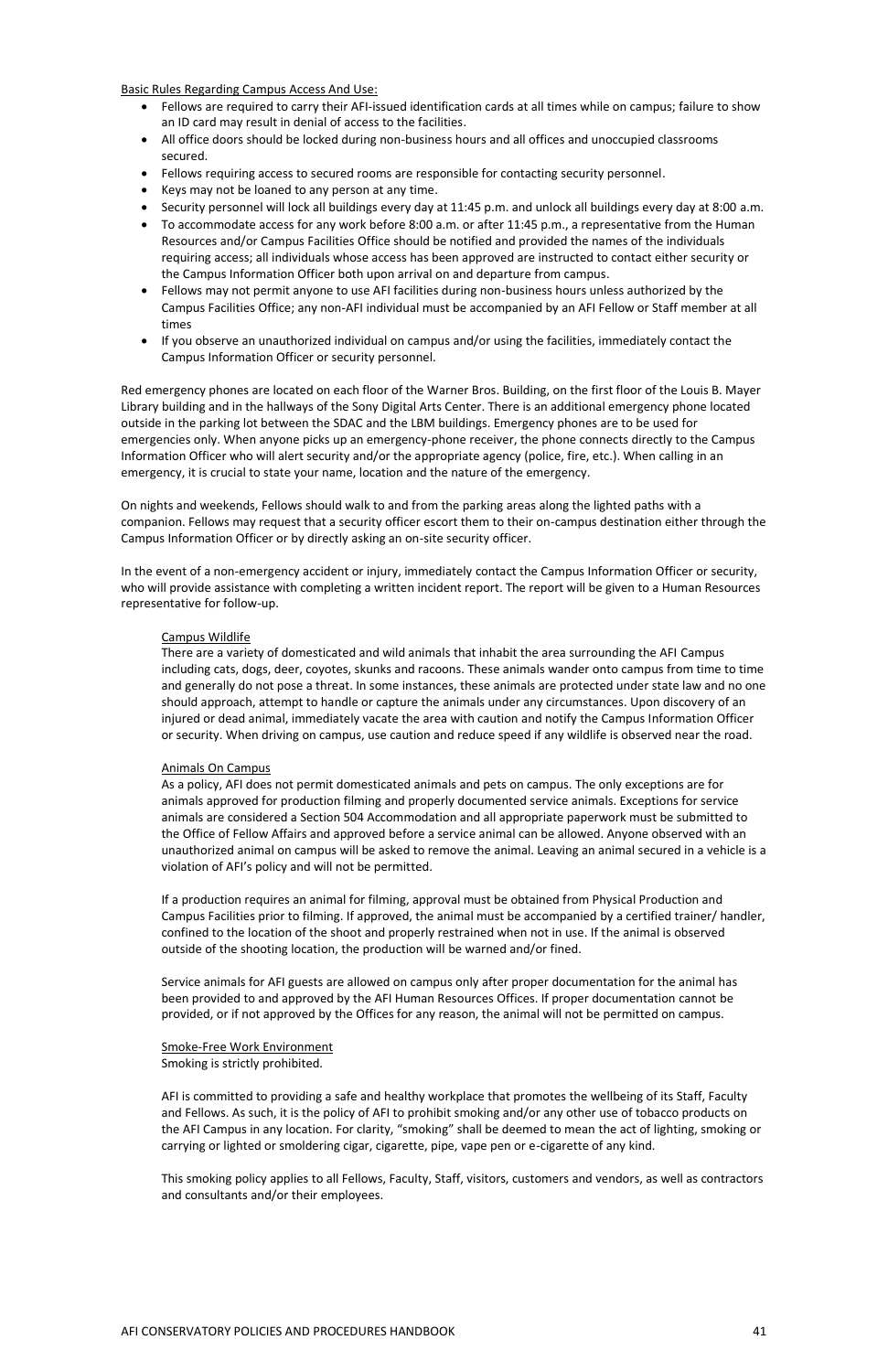#### Smoking On Set

In such instances where smoking is required on set, the production must follow all provisions and obtain all clearances prior to filming. For further details, refer to the Safety Handbook.

#### Firearms/ Weapons

Under no circumstances are any firearms or other weapons (e.g., knives with blades of 3" or longer) permitted on campus. Fellows who violate this policy are subject to suspension or dismissal.

#### Prop Weapons On Set

Physical Production must approve the use of any simulated or dummy weapon in any production. Under no circumstances may a real weapon be used. For more details about the use of prop weapons on set, please refer to the Safety Handbook.

### Violent Threats

If a firearm or any other weapon is observed, quietly dial 911, use a red emergency phone to contact the AFI Security, or call 323.467.6456 to notify AFI Security.

If notified of a person with a gun on campus, find a secure location. Secure all doors, turn off all lights, close any blinds and cover all windows, including internally facing windows. Do not use your cell phone for any reason other than to call 911 to report the threat. Do not leave or let anyone enter your secured location until given the all-clear signal from proper authorities or via the AFI text alert system.

### **Earthquake**

Remain calm. Do not panic. Do not attempt to leave your current location until the shaking stops and it is safe to move. Take cover under a sturdy object or desk, table or other furniture. If no cover is available, position yourself against a sturdy interior wall. Avoid all windows, glass and lighting fixtures and all freestanding objects.

Await evacuation instructions from AFI Security or the Emergency Response Team (ERT) members to exit any structures safely. Avoid standing near any buildings until it has been determined safe by appropriate personnel. Additional information and/or updates regarding campus access or building damage will be sent out via the AFI text alert system once an assessment is conducted.

### **JEANNE CLERY DISCLOSURE OF CAMPUS SECURITY POLICY AND CAMPUS CRIME STATISTICS ACT**

Originally known as the Campus Security Act, the Jeanne Clery Act is a federal law that requires AFI to provide an annual campus security report to all current Fellows. This report must include information of the occurrence of the following crimes: murder, rape, aggravated assault, robbery, burglary, motor vehicle theft, theft of car radios/stereos, petty thefts, drug-related offenses and sexually related offenses. As federally regulated, it is published annually at [ope.ed.gov/security](https://ope.ed.gov/security) as well as on the AFI Intranet publication site.

You may also refer to <https://maps.latimes.com/neighborhoods/index.html> for additional information regarding criminal statistics in the area surrounding the AFI Campus. The American Film Institute maintains 24-hour security with Staff that patrols the campus on a regular basis.

Additional information regarding AFI policies on security, drugs and alcohol, access to campus facilities, Fellow's conduct, disciplinary actions and related matters may be found in this handbook.

#### **PARKING**

Parking demands in Los Angeles have increased significantly in recent years and the AFI Campus is no exception. Our location further complicates parking given that we are landlocked on all four boundaries and much of the campus is on steep sloping. Fellows are highly encouraged to carpool, use ride-share services or utilize public transportation to alleviate parking constraints whenever feasible.

All Fellows wishing to park their car on the AFI Campus must register their vehicle with the Registrar's Office. Once a vehicle has been registered, a decal will be available for pickup within 72 hours. The decal should be placed visibly in the registered vehicle at the bottom of the rearview window on the passenger-side. If the registered vehicle is a convertible or has tinted rearview windows, the decal can be placed at the bottom of the windshield on the passenger side. Fellows who park vehicles on campus without a visible parking decal will be issued a citation, fined a minimum of \$25 per incident and may be subject to disciplinary action. A parking decal is not a guarantee of a parking space and all campus parking is at one's own risk. AFI is not responsible for any damage to vehicles or the contents of any vehicle parked on the AFI Campus.

Between 8:00 a.m. and 6:00 p.m., parking for Fellows is permitted in non-restricted areas only. Daytime restricted parking areas include the parking lots directly in front of and behind the Warner Bros. Building, all Manor House parking spaces, and any spaces marked "Reserved." After 6:00 p.m. all campus parking lots, including the Warner Bros. Building lot, are available for Fellow use. Any vehicle found in a restricted parking area will be issued a warning citation, fined a minimum of \$25 per incident, booted and/or immediately towed at the owner's expense.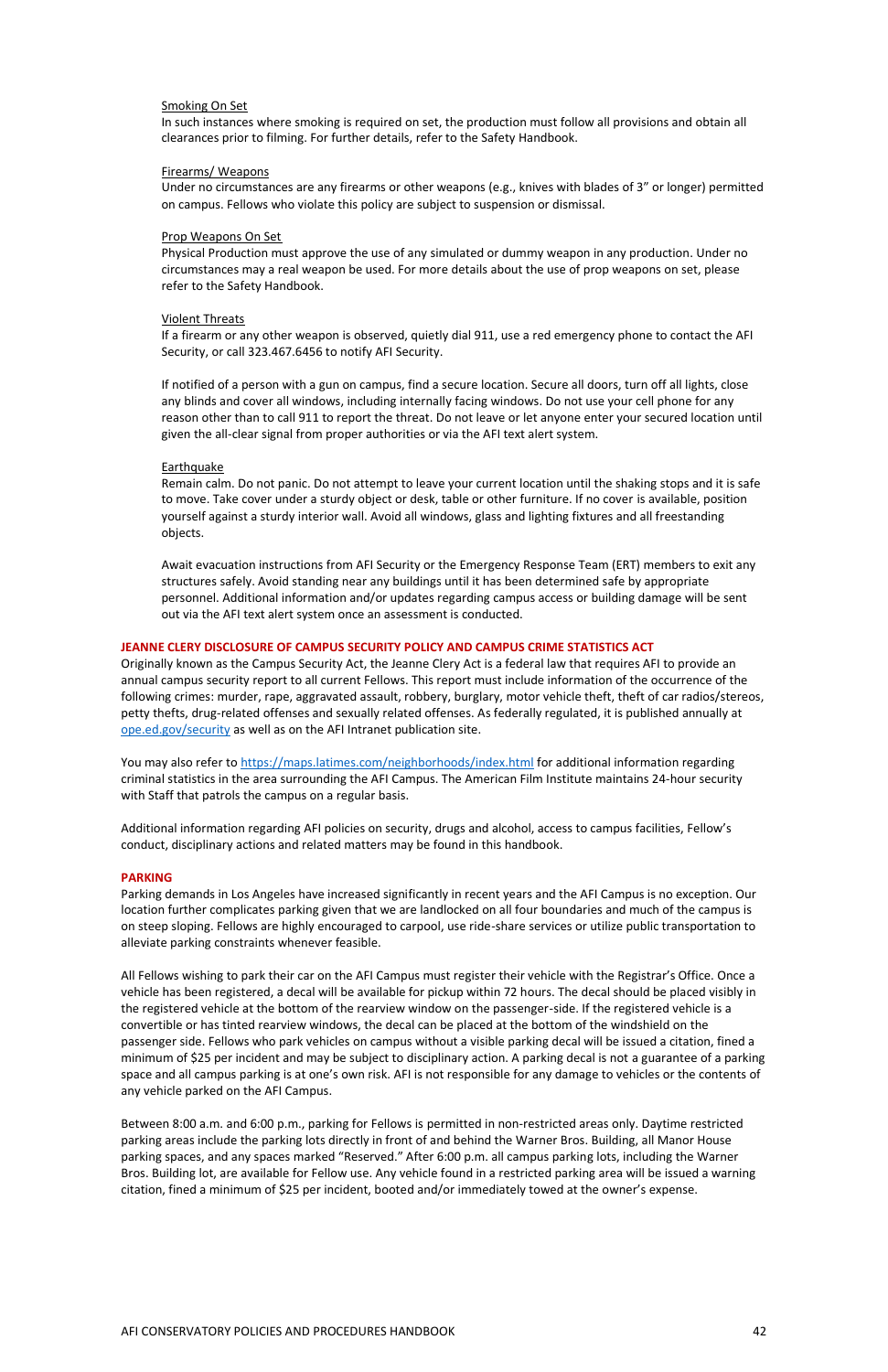Fellows may not park in any handicapped spaces at any time unless a valid handicap placard is displayed. Unauthorized vehicles parked in the handicap or blue spaces without a valid state-issued handicap permit will be fined a minimum of \$50 per incident and/or towed at the owner's expense.

Vehicles may not be parked in front of trash bins at any time. Any vehicle parked in front of a trash bin will be fined a minimum of \$50 per incident and/or towed at the owner's expense.

Vehicles may not be parked along a red curb, in any unmarked space or loading zone unless instructed to do so by an AFI Security Officer.

Motor scooters and motorcycles must be parked in the spaces designated for such vehicles; they may not be parked in spaces intended for automobiles.

AFI does not offer overnight parking on the AFI Campus to Fellows (Exception: Fellows may obtain permission from the Campus Facilities Office to leave their vehicle on campus overnight during location shooting.) Any unauthorized vehicle that is left unattended after campus closes at midnight will be issued a warning citation, fined \$25 for the second violation, \$50 for the third violation and then towed at the owner's expense for any additional violations. Further, overnight parking on the lower campus driveway is prohibited. Vehicles left overnight on the lower campus driveway will be issued a warning citation for the first offense. A second offense will result in immediate towing at the owner's expense.

- 1st Violation  $-$  \$25
- 2nd Violation \$75, and revocation of campus driving and parking privileges for two weeks
- 3rd Violation \$100, and revocation of campus driving and parking privileges for a minimum of 30 days (length of time will be determined on a case-by-case basis)

There are times when the AFI Campus parking becomes full. In these instances, AFI Campus Security will post a "Campus Parking Full" notice and direct all traffic to nearby off-campus parking in Griffith Park. Parking in Griffith Park is available both along Fern Dell Drive and in the Fern Dell parking lots which are only a few minutes' walk to the AFI Campus. When parking in Griffith Park, please be aware that no parking is permitted between sunset and sunrise.

Per an agreement between AFI and the neighbors on Live Oak Drive, neither Fellows, Faculty nor Staff are permitted to park on Live Oak Drive. Fellows, Faculty or Staff who park on Live Oak Drive will be issued an AFI citation and fined a minimum of \$25 per incident.

There is absolutely no parking allowed on Fern Dell Place. This is a private road and any vehicles parked along this street are subject to immediate towing at the owner's expense.

Citations and fines will be issued in accordance with the above policies. Vehicles with multiple outstanding citations (two or more) will be booted or immobilized until all fines are paid in full.

### Moving Violations

Due to their seriousness, penalties for moving violations are severe. Moving violations include:

- Reckless driving
- Speeding in excess of 10 m.p.h.
- Passing a vehicle or vehicles on the campus driveway
- Running a stop sign
- Failing to yield to a pedestrian in the crosswalk

Penalties for moving violations:

All fines are due 10 days from issuance. Failure to pay on time will result in additional fines. All payments must be made before the end of each term or subsequent enrollment, advancement or graduation will be withheld.

#### **FACILITIES USE AND SCHEDULING GUIDELINES FOR FELLOWS**

The AFI Conservatory shares the campus with other programs of the American Film Institute. All facilities are scheduled prior to any activity; therefore, it is very important that rooms be put back in order and properly vacated

after use. Use of unscheduled rooms is not permitted (even rooms that are vacant) without authorization from the Campus Facilities Office. Lights should be turned off, windows shut and all trash placed in the proper receptacle upon conclusion of a Fellow's activity. Campus Security should be informed that the Fellow is leaving the room so that it can be secured at the end of the day.

Several rooms on campus are available to Fellows for production activities (casting, meetings and rehearsals). Scheduling must be done by completing a Fellow's Room Request form (a copy of the form is in the production paperwork section). The form can be emailed to facilities@afi.com a minimum of 24 hours in advance or returned in person to Campus Facilities. Productions may reserve rooms up to two weeks in advance. All last-minute scheduling is conditional and must be done in person with the Switchboard Operator or Campus Facilities Office using the Fellow's Room Request form. All scheduling requests to the switchboard must be made by 5:00 p.m., Monday– Friday.

Production scheduling is based upon availability, after the AFI Conservatory and other AFI departments have scheduled their room needs, and is done on a first-come, first-served basis.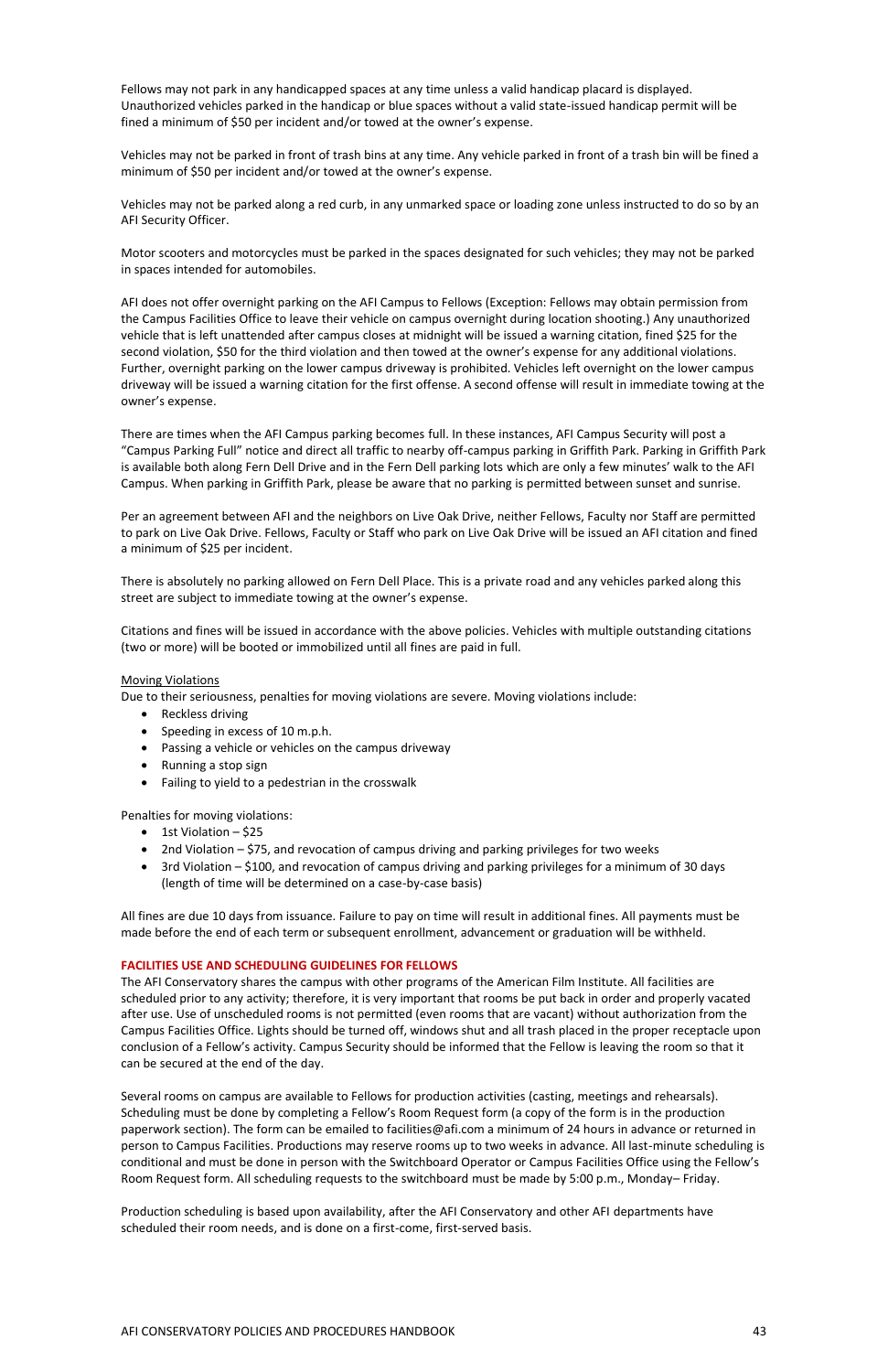#### AFI CONSERVATORY POLICIES AND PROCEDURES HANDBOOK 44

- Each first- and second-year production is allowed one (1) three-hour time slot per day (except holidays).
- Rooms are available seven days a week between 10:00 a.m. and 10:00 p.m.

The following rooms are available for production activities (except on holidays):

- Warner Bros. Building 102
- Warner Bros. Building 106
- Warner Bros. Building 107
- Mayer Library Building 107

To maximize space and time, rooms are available for the following time slots each day (these time slots are not negotiable):

- 10:00 a.m.–1:00 p.m.
- 1:00 p.m.–4:00 p.m.
- 4:00 p.m.–7:00 p.m.
- 7:00 p.m.–10:00 p.m.

### First-Year Teams Have Scheduling Priority

Because of the limited space available, teams preparing for production shoots are prioritized according to their days of shooting. Remaining teams should wait until the end of the week before checking the schedule for availability.

Scheduling must be done by the project Producer or Director. The guidelines above do not apply to requests to use any part of the campus as a filming location.

### **FILMING ON CAMPUS**

AFI permits Fellows to film on the AFI Campus, whenever it is feasible, to save the production valuable time and money. However, due to the cost of maintaining facilities for AFI and other programs and events, there are various criteria to which all production must adhere. Please contact the AFI Conservatory Production Staff for specific policies and procedures regarding filming on campus.

Filming is prohibited in the following locations on campus:

- All campus restrooms
- All AFI Staff and Faculty offices
- Warner Bros. Building Second Floor Hallways
- Warner Bros. Building East and West Staircases
- AFI Theater Screening Room
- Ted Ashley Screening Room
- Frankovich Barnes Screening Room
- Mark Goodson Screening Room
- Charles K. Feldman Reading Room
- Ahmanson Room
- Campus Computer Labs

### **VISITOR POLICY**

It should be expressly understood that AFI Conservatory classes, workshops, seminars and related activities are intended for the sole and exclusive support of the AFI Conservatory curriculum and its enrolled Fellows. Fellows may not bring friends, spouses, family members or other persons or associates to any activities noted above without prior consent from the appropriate Staff or Faculty member and/or Discipline or Production Head.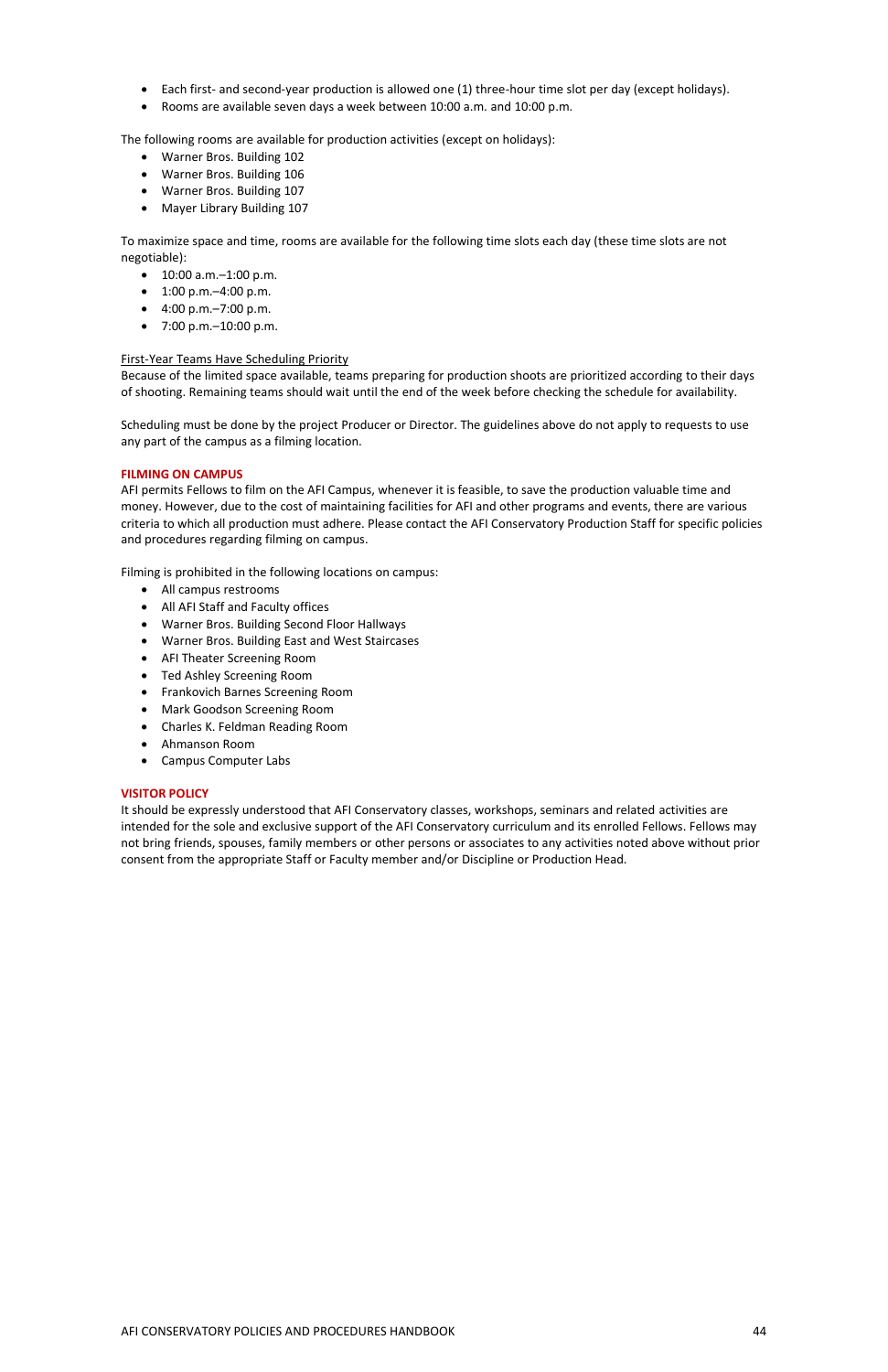#### *Services and Resources*

#### **LOUIS B. MAYER LIBRARY**

The Louis B. Mayer Library provides access to over 10,000 books relating to motion picture and television production, history and criticisms, and literature and fine arts, as well as over 15,000 feature and short films, documentaries and television series on DVD and Blu-Ray that may be borrowed or viewed. The Mayer Library also houses a computer lab that is open to Fellows in all disciplines.

#### **LIBRARY & COMPUTER LAB HOURS OF OPERATION AND CONTACT INFORMATION**

*Monday* – *Thursday:* 9:00 a.m.–9:00 p.m.

*Friday:* 9:00 a.m.–7:00 p.m.

*Saturday* – *Sunday:* 10:00 a.m.– 6:00 p.m.

*Email:* [library@afi.com](mailto:Library@afi.com) *Library Phone:* 323.856.7654 *Computer Lab Phone:* 323.856.7717 *Library Facebook:* [Facebook.com/AFIMayerLibrary](http://facebook.com/AFIMayerLibrary)

The hours listed above are subject to change. When hours differ from the regular hours above, signs are posted at the entrance to the library and computer lab, and the information is communicated to Fellows via email.

For general questions regarding library services, reference assistance or to renew library materials, please call or email library Staff, or visit the library circulation desk.

Please be advised that food may not be consumed anywhere in the library, and neither food nor drink may be consumed in the computer lab.

#### **COLLECTIONS AND SERVICES**

#### **LIBRARY ACCOUNTS**

The AFI Archives is comprised of the photograph, print and audio/video collections and is representative of content made for and by AFI as well as documenting prominent motion picture industry figures. All collections are housed in the Louis B. Mayer Library and are open to researchers remotely if digitally available or onsite by appointment only. Contact the Archivist at **EWittenberg@AFI.com** or 323.856.7662 to make an appointment to view archival materials.

Fellows are issued individual library accounts prior to the start of the Fall Semester. A current AFI ID cardis required to borrow library materials. Fellows are expected to abide by library and computer lab policies, defined below in the Responsibilities and Privileges section.

#### **PRINT COLLECTIONS**

The Library collection includes books and periodicals on various aspects of motion picture and television production and history, as well as selected titles on photography, theater, costume design, literature, art and architecture. The Library also holds an extensive collection of published and unpublished scripts, including early drafts, final drafts and a select number of post-production continuities. Transcripts from the Harold Lloyd Master Seminars, consisting of interviews with professionals from all aspects of the film and television industry, are available to researchers by appointment only. Scripts and seminar transcripts may only be consulted for research purposes and cannot be copied or quoted without advance permission; these materials do not circulate and may not be duplicated. Contact Library Staff to make an appointment.

#### **HAROLD LLOYD MASTER SEMINARS**

The library maintains audio, video and print transcripts from seminars held at the AFI Conservatory. Seminar transcripts, audio and video consist of interviews with professionals from all aspects of the film and television community. Seminar materials do not circulate and are for library use only.

#### **ARCHIVAL COLLECTIONS**

### **HAROLD LLOYD MASTER SEMINARS**

Over 2,300 seminars held at AFI from 1969 to the present. Recorded on audio and/or video with accompanying printed transcripts, the seminars consist of interviews with professionals from all aspects of the film and television industry. Seminars may be consulted for research purposes and can be quoted with permission. Many seminar recordings and printed transcripts have been digitized and can be made available, please contact Library Archivist for access. Seminars may not be mechanically duplicated and further shared in any manner.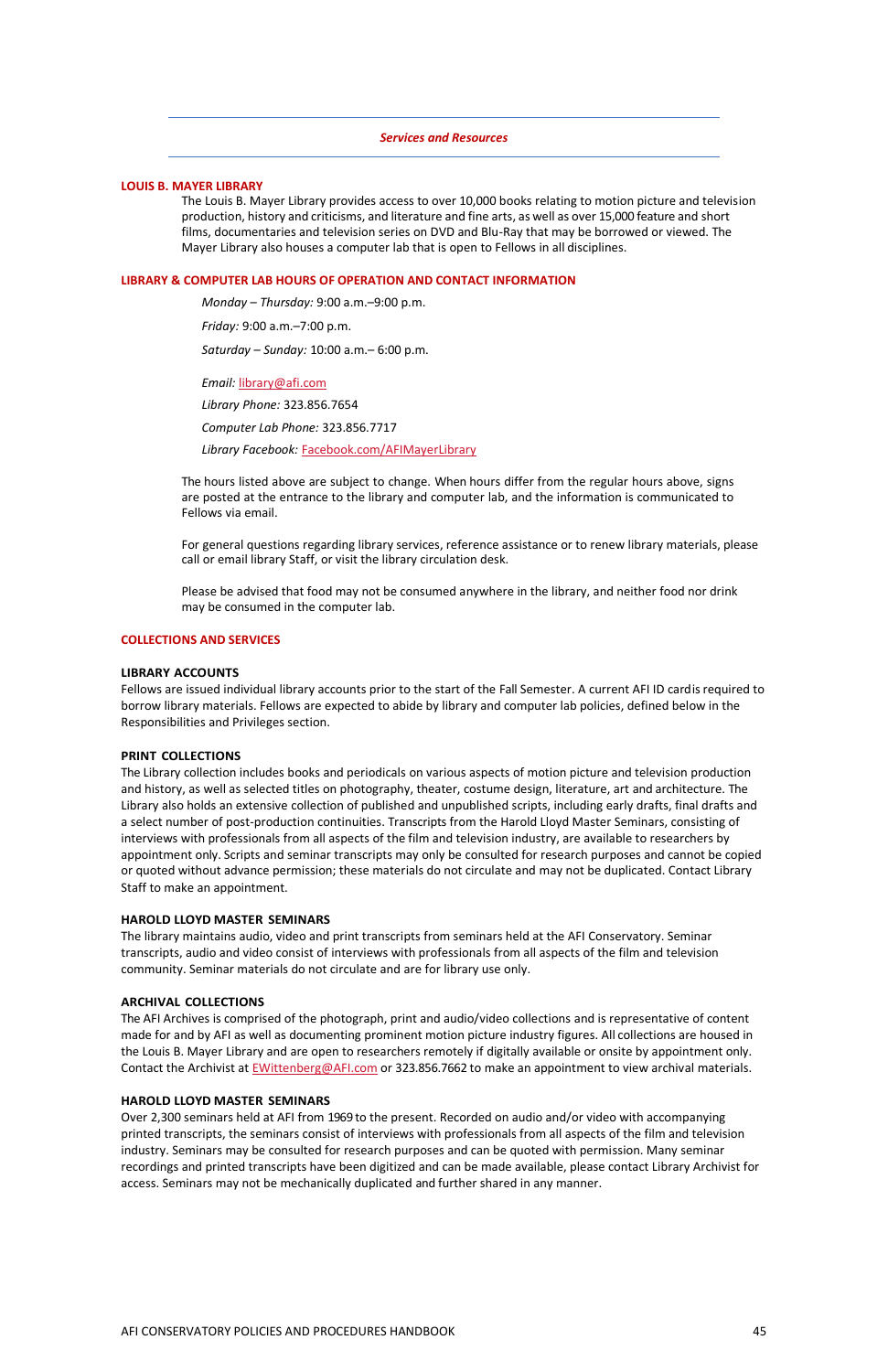### **CONSERVATORY FILM ARCHIVE**

The Library is the repository for all films made by AFI Conservatory Fellows, including Cycle and Thesis films, Visual Essays and the Directing Workshop for Women (DWW) films. Contact Library Staff in advance to make an appointment to view AFI Conservatory or DWW films.

### **Responsibilities And Privileges**

Fellows in good standing may borrow books, DVDs and Blu-Rays from the library's circulation collection upon presentation of an AFI ID card. Loan periods, conditions, responsibilities and fines are outlined below.

- *• Books:* 2-week loanperiod
- *• DVDs/Blu-rays* 3-day loanperiod

The loan period for all books is two (2) weeks. Each book may be renewed once. A fine of \$0.25 is issued per day, per book. Any book overdue for more than one (1) month is subject to a replacement fee in addition to any fine that has been issued.

The loan period for all DVDs and Blu-rays is three (3) days. A maximum of three (3) DVDs/Blu-rays maybe borrowed at a time. Each DVD/Blu-ray may be renewed once. A fine of \$1 is issued per DVD/Blu-ray,per day. Any DVD/Blu-ray overdue for more than a month is subject to a replacement fee.

Replacement and processing fees for lost items vary by format and availability. Fellows who have accrued more than \$20 in overdue fines, or who have overdue items, will have their library privileges suspended until all fines have been paid and/or overdue items have been returned.

Information and updates about the library and computer labs are posted to the [Louis B. Mayer Library](https://www.facebook.com/AFIMayerLibrary) [Facebook page](https://www.facebook.com/AFIMayerLibrary) *and* [Community.AFI.com](https://community.afi.com/)*.*

[AFI.com](https://afi.com/) is the official public-facing website for the American Film Institute. [AFI.com](https://afi.com/) provides a broad spectrum of news and information regarding AFI, its programs, services and activities.

Fellows are expected to be aware of the loan periods identified above and are responsible for returning or renewing all materials charged to their accounts on or before the due date. Prior to graduation, Fellowsmust return all borrowed materials, pay any accrued fines and/or replacement and processing fees. Fellows who do not reconcile their library accounts before graduation will not be eligible to participate in commencement activities and will not receive a diploma or certificate of completion.

AFI's private network, or intranet, accessible only to AFI Fellows, Faculty and Staff, is located at [Community.AFI.com.](http://community.afi.com/) The intranet contains a number of key informational and scheduling resources – including the Fellow Policies and Procedures Handbook, production documents, internship information and the weekly online schedule.

### **PERIODICALS, SCRIPTS, SEMINAR TRANSCRIPTS AND ARCHIVAL COLLECTIONS**

Do not circulate. Materials are available for Library use only. Scripts, seminar transcripts and archival collections may not be photocopied or scanned. Scanning and photocopying of periodicals is permitted.

### **THESIS, CYCLE AND DWW FILMS**

Do not circulate. Materials are available for Library use only. Viewing stations are available in the library and Computer Lab to watch films created by Fellows and DWW participants.

### **USC RECIPROCAL AGREEMENT**

AFI Fellows are eligible for library privileges at the University of Southern California. AFI Fellows must present a current AFI ID card at the USC Doheny Library. Contact library Staff for more information.

### **COMPUTING, INFORMATION TECHNOLOGY AND ELECTRONIC RESOURCES**

### **ONLINE RESOURCES AND INFORMATION [AFI.COM](https://afi.com/)**

### **AFI COMMUNITY - INTRANET**

The weekly online schedule is the guide to AFI Conservatory curriculum, courses, workshops, screenings and related events. As the schedule is dynamic and changes often, Fellows must consult it daily to confirm their scheduled obligations.

#### EMAIL

#### **NON-AFI EMAIL ADDRESSES**

All Fellows are required to provide a valid non-AFI email address to the Registrar's Office. Fellows are responsible for ensuring that the email addresses they provide are active and have sufficient space to receive incoming messages throughout their duration in the AFI Conservatory program. If the address provided becomes inactive, or if a Fellow wishes to change the email address on record, a new, valid email address should be submitted to the Registrar.

#### **AFI EMAIL ADDRESSES**

All Fellows are assigned an email address by the Information Technology department upon entering the AFI Conservatory program. While Fellows are required to have a non-AFI email address on file as noted above, the AFI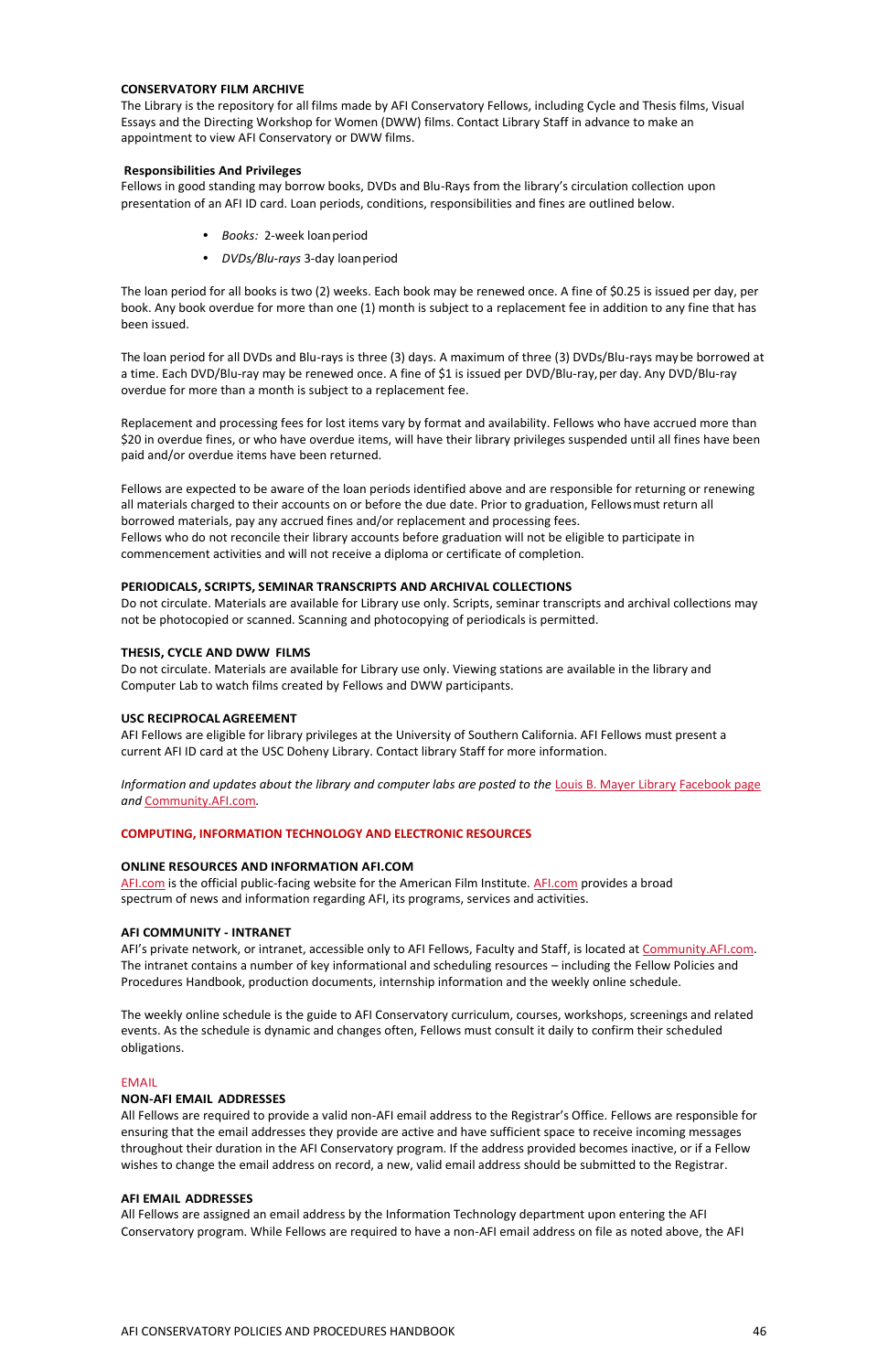email address should be considered the primary means of receiving program-related information from the Conservatory, and it is critical that Fellows check their email regularly. Any Fellow wishing to have their AFI email addresses configured to forward to their non-AFI email address, may do so. If forwarding has been configured and the non-AFI email address of record changes, contact the Registrar's Office to ensure that emails are forwarded to the preferred non-AFI email address. Only non- AFI email addresses that have been submitted to the Registrar may be used for email forwarding.

### **AFI Email Address Format**

AFI Fellows retain their [AFI.edu](https://afi.edu/) email address for one year following graduation, provided that a valid forwarding address is given to the Alumni Office.

All email addresses are created using the FirstInitialLastName@AFI.edu (e.g., Mary Johnson's email address would be [MJohnson@AFI.edu\). In](mailto:MJohnson@afi.edu) the cases where an email address had previously been used for another Fellow, a number will be added after the last name (e.g., [MJohnson3@AFI.edu\).](mailto:MJohnson3@afi.edu)

The Internet address (URL) for email access is [Office.AFI.com.](http://office.afi.com/) Fellows or Faculty can use standard mail clients to access AFI email by adding an "Office 365" or "Exchange Online" account using their email address and password. Additional instructions are available on the web at [https://support.office.com.](https://support.office.com/) For questions regarding configuring a mail client, please contact the computer lab at 323.856.7717.

Fellows may not request changes to their email address unless an error has been in entering the Fellow's name or if a Fellow changes their name. In these instances, please contact the Registrar.

### **AFI Email Account Duration and Alumni Accounts**

### **Accessing Your AFI Email Account**

### **AFI Online Services Policy**

AFI email and Microsoft Teams are the primary means of interoffice communications by AFI. These and other AFI online services should be used cautiously if sending sensitive or confidential information (i.e., banking information and/or account numbers, social security numbers, etc.), nor should it be used to communicate any personal or proprietary Conservatory or Institute information.

With the exception of thesis premiere notices, emails addressed to the entire AFI Faculty, Staff, Fellows or Fellow groups may not be sent without permission of the Conservatory administration. For Fellows, permission must be requested via [fellowaffairs@afi.edu](mailto:FellowAffairs@AFI.edu) at least three (3) business days in advance. Faculty and Staff must request permission from their direct supervisor.

Emails to the groups listed above may never be sent for the purpose of solicitation, commercial purposes or any noncurricular reason. Email may not be used to harass, intimidate, discriminate against or in any way abuse Staff, Faculty or Fellows.

Violations of this policy will be considered a violation of the AFIC Code of Conduct. Any Fellow who has been found to have violated this Policy will be issued a Progress Report by the Office of Fellow Affairs. **Any Faculty or Staff found to have violated this policy will be referred to Human Resources.** 

### **GUIDELINES TO ENSURE THAT COMMUNICATIONS ARE BOTH APPROPRIATE AND EFFECTIVE:**

# • AFI email groups are to be used for AFI-specific communications.

- Fellows and Alumni should not send unsolicited messages out to groups of people using AFI email groups.
- Fellows and Alumni should not "reply all" to group messages.

Professional communication is crucial. Therefore, Fellows wishing to address classmates outside their cohort should first reach out for guidance from the Office of Fellow Affairs.

### **EMAIL VIRUSES AND PHISHING/SPAM EMAILS**

Email attachments are a common form of computer virus transportation. Never open an attachment unless the sender is known. If the sender is recognized but the accompanying message seems odd in any way, follow the protocol outlined below:

- 1. Delete the questionable message
- 2. Contact the sender in a new, separate email to express your concern and alert the sender that you believe you may have received a virus
	- a. If the message is legitimate, ask the sender to resend

Another form of unsafe email is malicious spam, sometimes known as phishing. Such emails appear to come from someone else—perhaps a trusted friend or colleague—and request clicking on a link or opening a malicious attachment, or entering passwords or financial information into a malicious website. If you have any suspicion about an email, please follow the same safety protocol as described above for emails with suspicious attachments.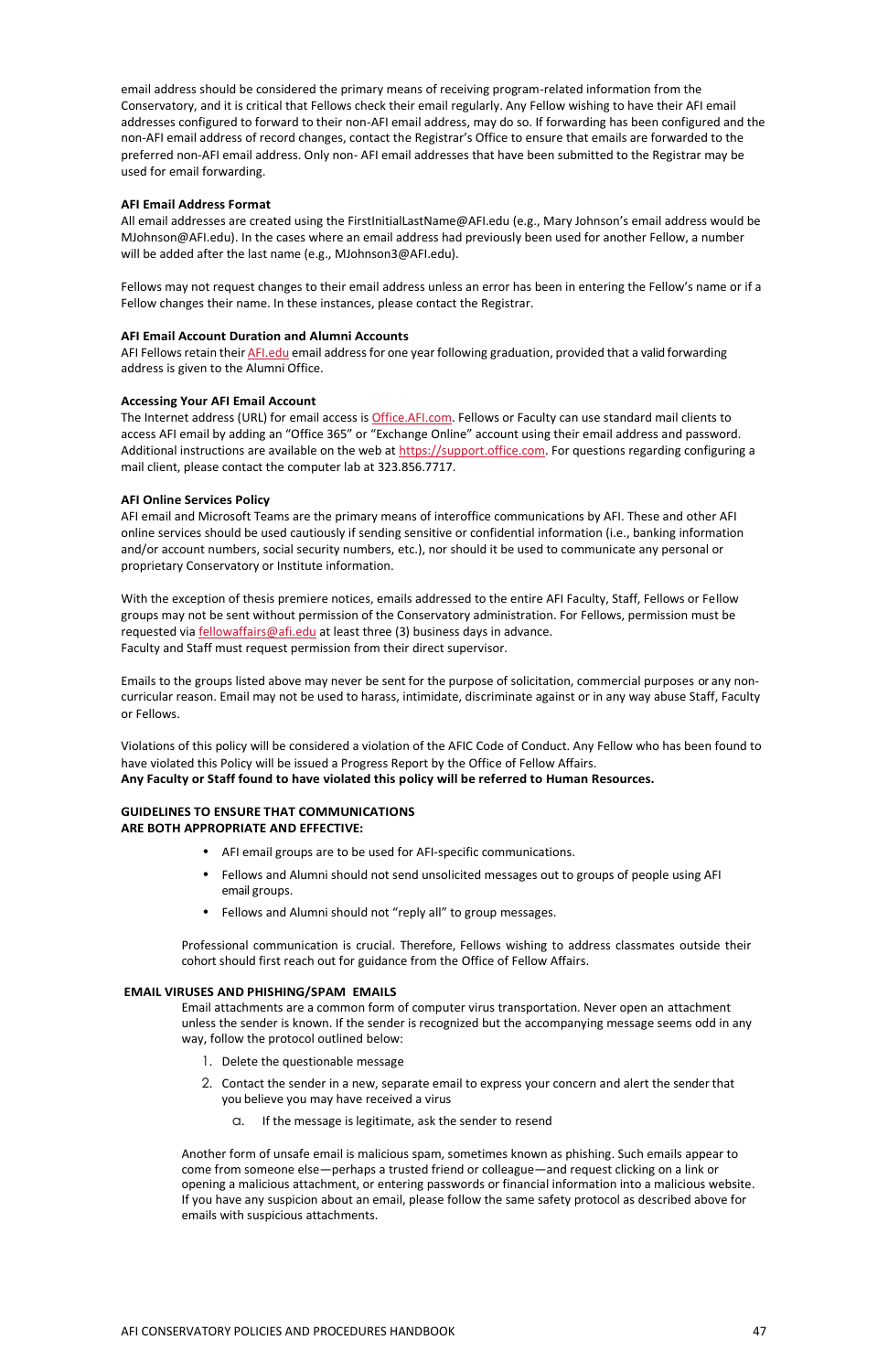### **COMPUTER LABS AND WORKSTATIONS**

Workstations are available to Fellows in the Louis B. Mayer Library and the Sony Digital Arts Center. In addition, there are two dedicated computer labs on the AFI Campus that are open to Fellows inall disciplines:

- The AFI Conservatory Computer Lab is located inside the Louis B. Mayer Library.
- The Digital Design Lab is located in Room 103 of the Warner Bros. Building.

Note that food and drink may not be consumed in the computer labs or at computer workstations.

#### **WIRELESS NETWORK ACCESS**

Printers and photocopiers available for Fellow use are located in the Library Computer Lab and the Digital Design Lab (WB103). Use of printers and photocopies should be limited to official Conservatory business, including coursework and AFI film production.

WiFi is available to Fellows throughout the AFI Campus. Please contact the computer lab or library Staff for connection instructions and passwords.

### **CAMPUS COMMON AREA COMPUTER ACCESS**

*Fellows are responsible for backing up their data and files to a cloud account or to a personal portable hard drive. AFI IS NOT RESPONSIBLE FOR ANY DATA LOSS THAT MAY RESULT FROM THE STORING OF FILES ON CAMPUS SYSTEMS.*

### **HARDWARE, SOFTWARE, PRINTERS AND PHOTOCOPIERS**

Photocopiers, scanners, and macOS and Windows-based computers equipped with discipline- specific software are available in the computer labs.

A limited number of computer and phone chargers, cables, adapters and design tablets are available for loan. Contact Staff at 323.856.7717 or 323.856.7880 in the computer lab for a complete list of available software.

### **FELLOWS COMPUTER SUPPORT**

The Conservatory Computer Lab Staff are available to assist Fellows with connections to the AFI Intranet, WiFi and other AFI IT resources; computer support issues; use of computers and digital resources for curricular and production work; printing and scanning issues; hardware and software instruction; and referrals to vendors who offer AFI Fellows discounts on hardware and software.

#### **INTERNET ACCESS POLICY**

The AFI Campus provides high-speed internet access to Fellows with the mutual understanding that it will not be abused or used to access any material that could be deemed inappropriate, illegal, obscene, bigoted or abusive. Any Fellow accessing materials that fall into any of the above-reference categories will be subject to disciplinary action.

Electronic information resources should only be used to carry out the legitimate business of the Conservatory, although some incidental personal use may be permitted with prior permission. Faculty, Staff, Fellows and other members of the AFI community assume responsibility for their appropriate use of AFI's electronic resources and agree to their appropriate use of AFI's electronic resources and agree to comply with all relevant AFI policies, as well as all local, state and federal laws and regulations.

### AFI ELECTRONIC RESOURCES MAY NOT BE USED FOR THE FOLLOWING:

- Discriminating, illegally harassing, defaming, threatening individuals/organizations, or engaging in any other illegal conduct and/or conduct that violates AFI policy
- Sending or soliciting racist, sexist, discriminatory or obscene messages/material
- Sending mail, notices or other materials to an AFI address list which are not consistent with the list's purpose
- Destroying or damaging equipment, software or data belonging to others
- Disrupting, or conducting unauthorized monitoring of, electronic communications
- Interfering with the use of AFI systems
- Violating computer security systems
- Using accounts, access codes, or identification numbers without authorization
- Intentionally impeding the legitimate computing activities of others
- Using facilities for commercial purposes
- Political/Lobbying activities that jeopardize AFI's tax-exempt status
- Violating copyrights, software license agreements, patent protections and authorizations, protections on proprietary or confidential information
- Using AFI's trademarks, copyrights or logos without authorization
- Violations of another's privacy
- Academic dishonesty
- Spamming, sending chain mail, or intruding into computer systems to alter and/or destroy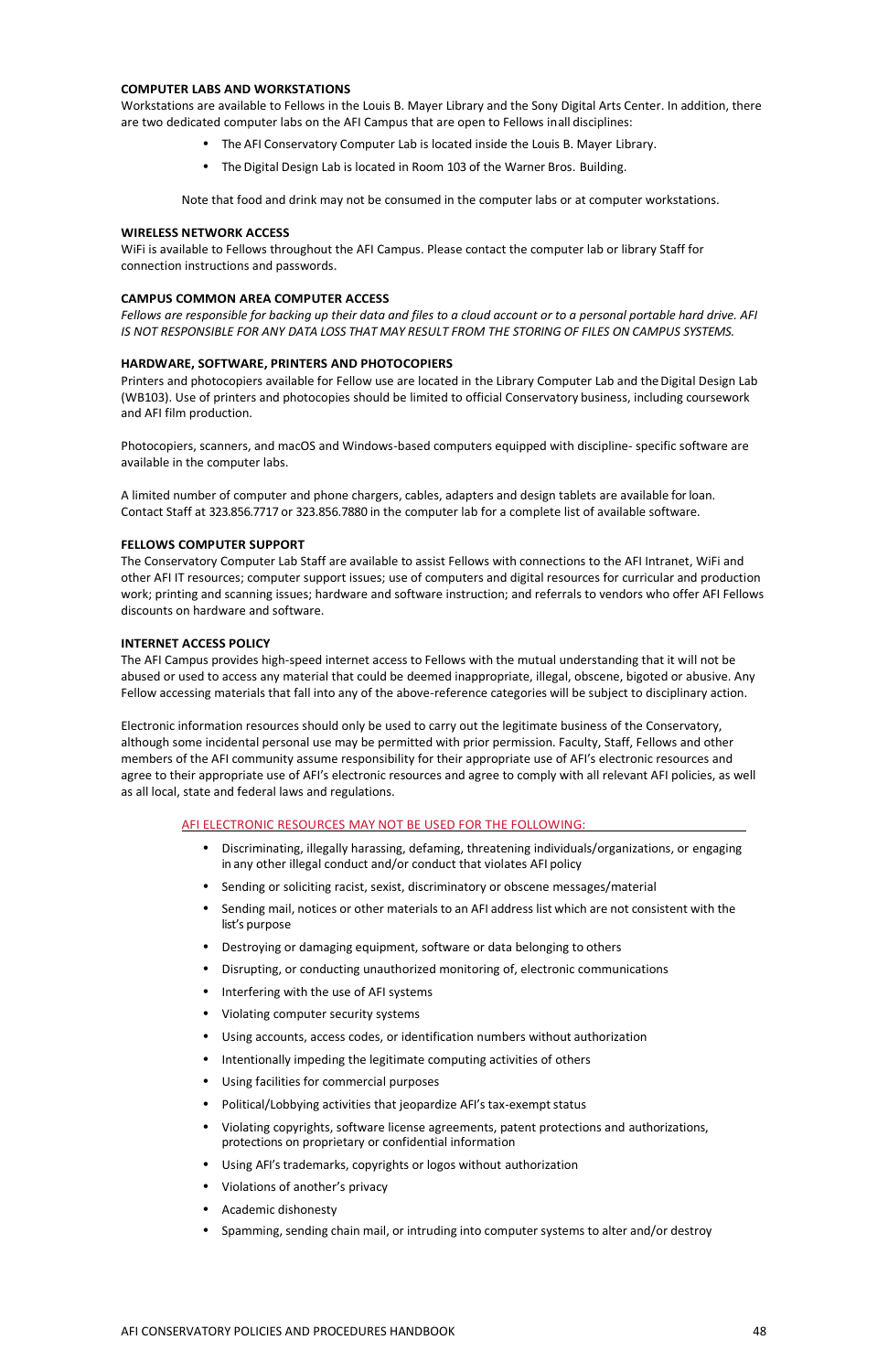data or computer programs (e.g., hacking or cracking)

• Sending communications that attempt to hide or misrepresent the sender's identity

#### **ELECTRONIC INFORMATION RESOURCES PASSWORD POLICIES**

Passwords and other safeguards are provided to protect electronic messages, data, files and other records including, but not limited to, computer files/records, electronic mail and voicemail from unauthorized use. Do not share password and/or login information with anyone, and do not leave password and/or login information anywhere where it could be obtained by others.

If you suspect that another individual has acquired your password or login information, contact the Computer Lab IMMEDIATELY in order to reset your password and/or login information.

Passwords should be changed frequently and, when possible, include numbers, capital letters, lowercase letters and special characters.

#### ELECTRONIC RESOURCES ARE AFI PROPERTY

Faculty, Staff, Fellows and other members of the AFI Campus community should not have an expectationof privacy with respect to their use of AFI electronic information resources or data, files, personal messages or other records generated, share or maintained on AFI electronic systems (except to the extent that Fellow information is protected by the Federal Educational Rights & Privacy Act ("FERPA")).

AFI will not, as a routine matter, review the content of electronic messages or other data, files, or records generated, stored or maintained by Faculty, Staff, Fellows or other members of the AFI Campus community; except for legitimate Institute reasons, including but not limited to responding to lawful subpoenas or court orders; investigating possible misconduct; determining compliance with AFI policies; or locating electronic messages, data, files or other records.

The use of AFI electronic information resources is a privilege, not a right, and AFI may revoke this privilege at any time for misuse. Inappropriate use of AFI resources may result in administrative discipline up to and including suspension or expulsion from the Conservatory. Suspected illegal acts involving AFI electronic information services may be reported to state and/or federal authorities and may result in prosecution by those authorities.

• Informs AFI Fellows that unauthorized acquisition and distribution of copyrighted material, including unauthorized file sharing and attempts to modify AFI systems to permit such activities, are

#### **COPYRIGHT INFRINGEMENT POLICIES AND SANCTIONS**

AFI complies with the Higher Education Opportunity Act of 2008 ("HEOA") which includes requirements intended to reduce illegal sharing of electronic copyrighted works via campus networks. HEOA requires an annual disclosure to all Fellows describing copyright law and campus policies relating to violation of copyright law. The disclosure, which must be provided to each Fellow individually, must include:

- A statement that explicitly states unauthorized distribution of copyrighted material, including unauthorized peer-to-peer file sharing, may subject the Fellow to civil and criminal liabilities;
- A summary of the penalties for violation of federal copyright laws (provided by the U.S. Department of Education);
- A description of the Institute's policies with respect to unauthorized peer-to-peer file sharing, including disciplinary actions to which Fellows are subject should they be found to have engaged in illegal downloading or unauthorized distribution of copyrighted materials using the Institute's information technology system;
- A plan to effectively combat the unauthorized distribution of copyrighted materials by users of its network, which include:
	- The use of one or more technology-based deterrents: bandwidth shaping; traffic monitoring to identify the largest bandwidth users; a vigorous program of accepting and responding to Digital Millennium Copyright Act (DMCA) notices; and a variety of commercial products designed to reduce or block illegal file sharing;
	- Procedures to address claims of unauthorized distribution or copyrighted materials; and
	- Educational/informational approaches;
- A plan to offer alternatives to illegal downloading "to the extent practical":
	- A procedure to periodically review the effectiveness of the Institute's compliance plan; and
	- Institutional certification to the Secretary of Education that the Institute has developed plans to effectively combat the unauthorized distribution of copyrighted material.

AFI complies with this annual disclosure policy through the issue and distribution of this document to the Fellows – the Fellows Policies and Procedures Handbook – at the beginning of each academic year. This disclosure: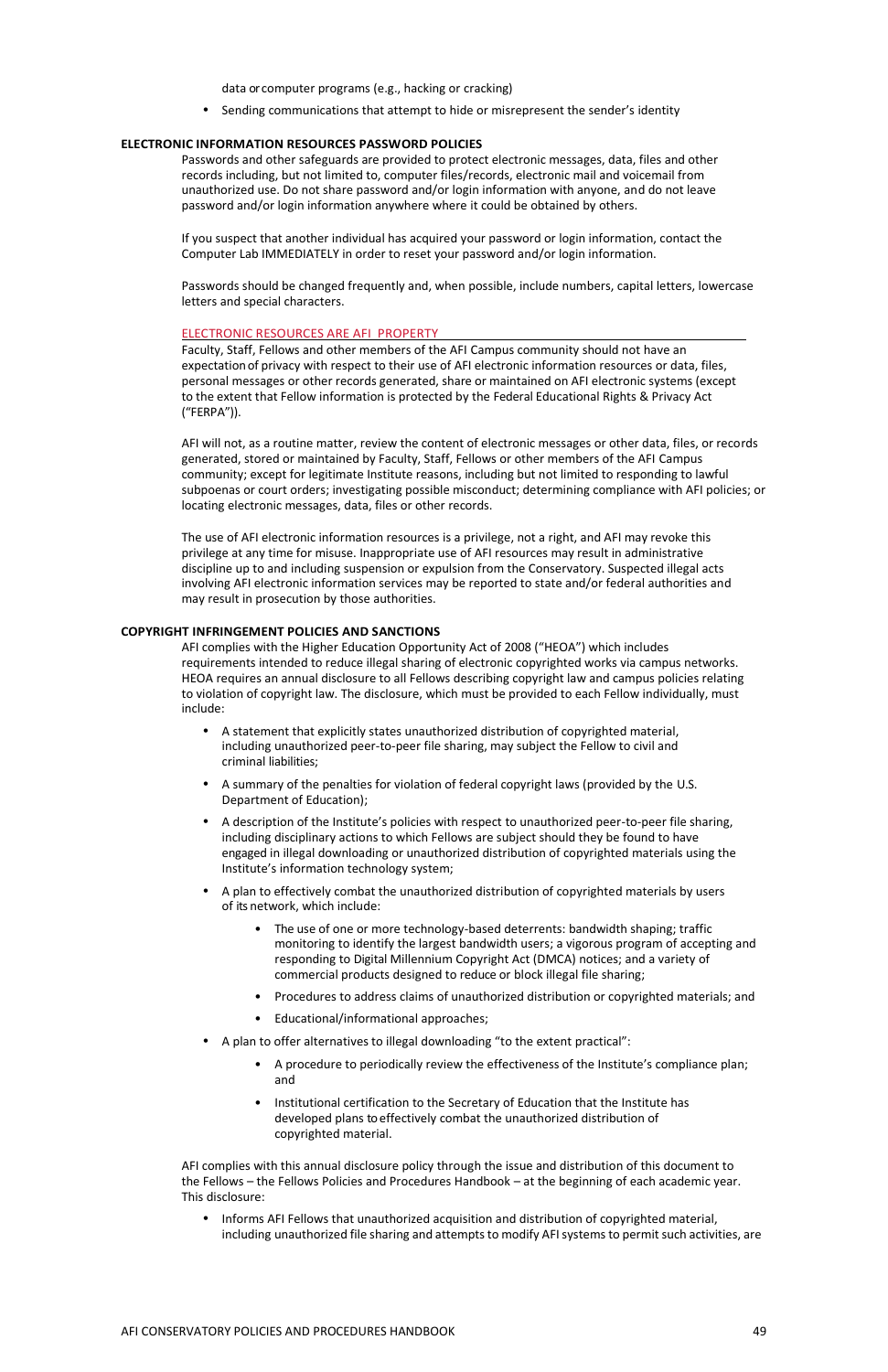considered a violation of Conservatory policy and will subject the Fellows to Conservatory disciplinaryprocedures. In addition, such unauthorized acquisition and distribution of copyrighted materials may subject them to civil and criminal liabilities.

- Provides Fellows with a summary of the penalties for violation of federal copyright laws (as recommended and with language provided by the U.S. Department of Education).
- Briefly describes and refers Fellows to AFI's policies with respect to unauthorized acquisition and distribution of copyrighted material, including unauthorized file sharing and attempts to modify AFI systems to permit such activities; a brief description of the range of AFI Conservatory disciplinary actions is included.

### **AFI'S PLAN TO EFFECTIVELY COMBAT THE UNAUTHORIZED DISTRIBUTION OF COPYRIGHTED MATERIALS BY USERS OF ITS NETWORK**

- 1. Technology-based:
	- a. AFI uses a firewall appliance to automatically monitor traffic and block specific file types and services. While the primary use of the firewall is to block unauthorized access and maintain a secure computing environment, AFI makes every attempt to block all traffic for services associated with illegal music, media and file sharing.
- b. AFI can limit the number of simultaneous traffic flows from the network equipment across campus if needed. Should a Conservatory system or user using excessive bandwidth be discovered, the user will be contacted, or the system will be examined to ensure that the bandwidth consumption is for legal purposes and that the user is aware of AFI's policies concerning illegal file sharing.
- 2. Procedures to address claims of unauthorized distribution of copyrighted materials:
	- a. Director of Information Technology, upon receipt of a Digital Millennium Copyright Act (DCMA) notice from AFI Conservatory administration, initiates the process to investigate the claims asserted in the notice and works in partnership with the Vice Dean, Academic Affairs (for Fellows) or other appropriate senior Staff (for Faculty and Staff) to notify the alleged offender of receipt of a DCMA notice and commence the appropriate action steps based on the nature of the DCMA notice or Recording Industry Association of America (RIAA) letter received.
- 3. Educational and Informational Approaches:
	- a. As a film school dedicated to the creation of intellectual property, AFI emphasizes the importance of respecting copyright law both in the Fellows Policies and Procedures Handbook and during orientation sessions.
- 4. Legal Alternatives:
	- a. technology-based approaches permit legal music and media sharing protocols, such as Apple iTunes.
	- b. While the AFI Conservatory does not necessarily endorse any specific services, a link to Educause's "Legal Sources of OnLine Content" [\(educause.edu/legalcontent\)](https://educause.edu/legalcontent) listing is provided as a resource for Fellows, Faculty and Staff to find legal download services for music and other media.
- 5. Periodic Review of this Plan:
	- a. The Department of Education regulations specify that an institution's plan must also be reviewed using relevant assessment criteria chosen by the Institution.
	- b. Per the Department of Education, "Each institution retains the authority to determine what its particular plans for compliance...will be."
	- c. The AFI Conservatory will review its plan and related policies and procedures annually.
	- d. The Director of Information Technology will be responsible for this periodic assessment.
		-
	- e. The objective of the assessment is to determine the overall effectiveness of this plan and our policies and procedures.
	- f. Some of the elements of the assessment will likely include:
		- i. Network traffic monitoring data to assess the impact of our technical efforts to combat illegal file sharing (source: information technology, systems and networks)
			- ii. Number and nature of DCMA notices received
			- $\ddot{\mathbf{u}}$ . Surveys designed to assess policy awareness
			- iv. Surveys designed to assess the extent to which legal alternatives are used
			- g. Results of the assessment will inform revisions to AFI's plan, policies and procedures.
				- i. In accord with the requirements of the U.S. Department of Education, the results of the review will be provided, and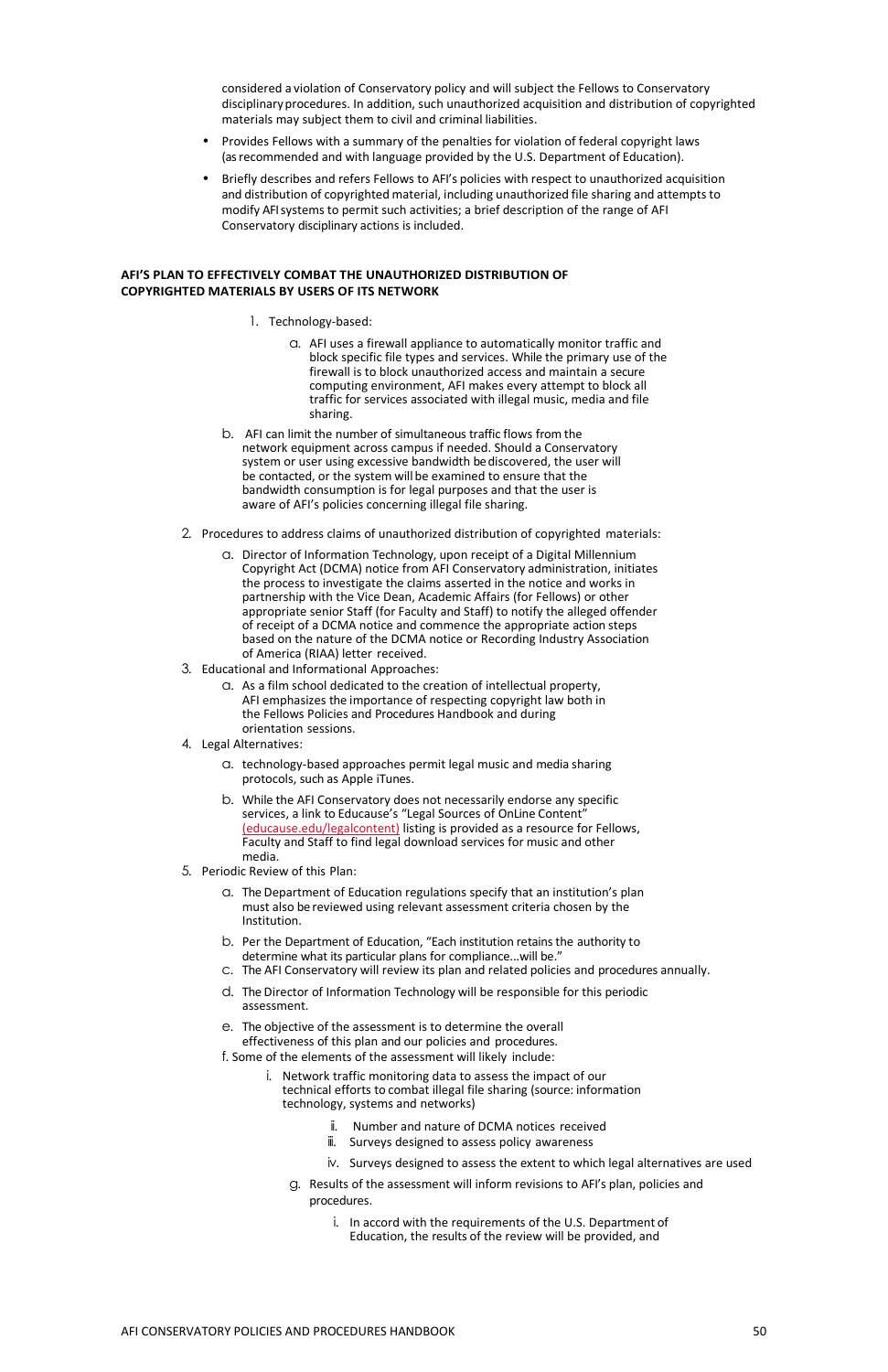actions taken, if any, to the campus community through the information technology website. 6. Institutional Certification to the Secretary of Education:

AFI provides such certification as part of its review and submittal of its Title IV Program Participation Agreement.

### **Office Of Fellow Affairs**

OFA is in the Manor House suite 201 with office hours Monday through Friday 9:00 a.m. to 5:30 p.m. Fellows can contact OFA at 323.856.7802 or at [fellowaffairs@afi.edu.](mailto:fellowaffairs@afi.edu)

The Office of Fellow Affairs (OFA) aims to support a thriving academic and artistic community at the AFI Conservatory and be a hub for Fellows' questions and concerns. We offer counseling services, community-building programs and events, and advocate for student-centered policies throughout the Conservatory. We uphold our Principles of Community by implementing and upholding the Fellow Code of Conduct (see section below). Most importantly, OFA provides support and resources to Fellows throughout their time at the AFI Conservatory.

### **Fellow Advisory Council**

The Fellow Advisory Council (FAC) is a group of Fellows elected by their peers to serve as a liaison with AFI's leadership. FAC members are elected during their first year and serve on the Council through the end of their second year. The FAC meets monthly as a group as well as with the AFI Conservatory leadership at the monthly Leadership Council meeting.

There are 13 members of FAC – one first year and one second year for each discipline, plus one representative for International Fellows.

If Fellows have a comment, recommendation or concern about how the AFI Conservatory operates, they are welcome to bring their concern to the Office of Fellow Affairs directly or speak with their FAC rep about the matter.

#### AFI CONSERVATORY POLICIES AND PROCEDURES HANDBOOK 61 APPROVED 1 2012 1 APPROVED 1 APPROVED 1 APPROVED 1 APPROVED 1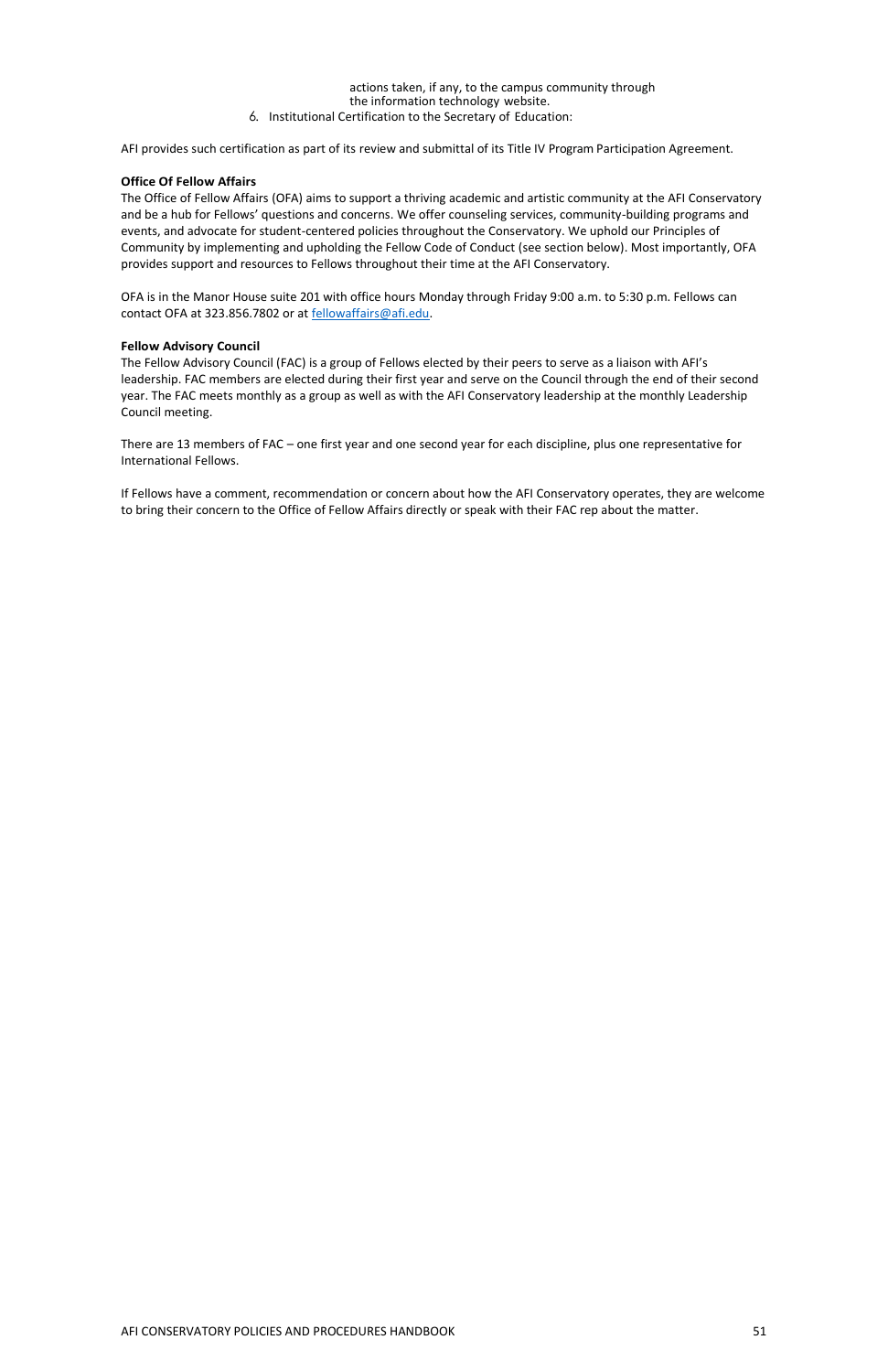### **ACADEMIC DISHONESTY**

Academic Dishonesty: Cheating, collusion and plagiarism (the act of using source material of other persons, either published or unpublished, without following the accepted techniques of crediting, or the submission for credit of work not by the individuals to whom credit is given). Additional guidelines on procedures in these matters may be found in this handbook.

The term "cheating" includes, but is not limited to: (1) use of any unauthorized assistance in taking quizzes, tests or examinations; (2) dependence upon the aid of sources beyond those authorized by the instructor in writing papers, preparing reports, solving problems or carrying out other assignments; or (3) the acquisition without permissions, of tests or other academic material belonging to a member of the Conservatory, Faculty or Staff.

The term "plagiarism" includes, but is not limited to, the use by paraphrase or direct quotation, of the published or unpublished work of another person without full and clear acknowledgement. It also includes the unacknowledged use of materials prepared by another person or agency engaged in the selling of term papers or other academic materials.

The term "collusion" means collaboration with another person in preparing work offered for credit if that collaboration is not authorized by the Faculty member in charge.

#### **Academic Dishonesty Procedure**

If an instructor suspects that a Fellow has engaged in academic dishonesty, then the instructor submits a Progress Report which is directed to the Office of Fellow Affairs for review and investigation. The Office of Fellow Affairs provides a summary of its findings with the Vice Dean, Academic Affairs.

- **Fellow** 
	- Instructor
	- Discipline Head
	- Director of Fellow Affairs
	- Dean
	- Registrar (if the sanction is a course grade of "F" or if a sanction of "F" is revoked)

If the Fellow is found responsible for violating the academic dishonesty policy, then an academic sanction will be imposed, and the Fellow will be informed of the sanction as well as their right to appeal the sanction. The Vice Dean, Academic Affairs will report the incident and sanction to the Registrar (if the sanction is a course grade of "F" or "U").

Note: if the instructor is the Discipline Head, the Vice Dean assumes the role of the Discipline Head in addition to the role of Vice Dean. If the instructor is the Vice Dean, the Dean assumes the role of the Vice Dean.

The Fellow accepts the academic sanction or appeals the sanction to the Discipline Head in writing no later than five (5) working days after being notified of the sanction.

If the Fellow appeals the sanction imposed by the instructor, the Discipline Head investigates the incident and consults with the instructor and Fellow. If the Discipline Head and instructor do not agree on the disposition, the appeal proceeds directly to the Vice Dean. If the Discipline Head and instructor agree on the disposition of the appeal, the Discipline Head notifies the following parties of any change in the sanction:

- Fellow
- Instructor
- Vice Dean
- Director of Fellow Affairs
- Registrar (if the sanction is a failing course grade—or if such a grade is revoked)

The Fellow accepts the academic sanction imposed by the instructor and Discipline Head or appeals the sanction to the Vice Dean in writing no later than five (5) working days after being notified of the Discipline Head's decision.

If the Fellow appeals the decision of the instructor and Discipline Head, or if the Discipline Head and the instructor did not agree on an academic sanction, the Vice Dean investigates the incident, consults with all parties, decides the disposition of the sanction, and informs the following parties of the decision:

The Fellow accepts the academic sanction imposed by the Vice Dean or appeals the decision of the Vice Dean to the Academic Appeals Committee in writing no later than five (5) working days after being notified of the Vice Dean's decision.

If the Fellow appeals the decision of the Vice Dean, the Academic Appeals Committee investigates the incident and holds a hearing. The Academic Appeals Committee may remove the sanction, confirm the sanction or impose a different academic sanction, and may refer the case to the Fellow Conduct Committee with a recommendation for a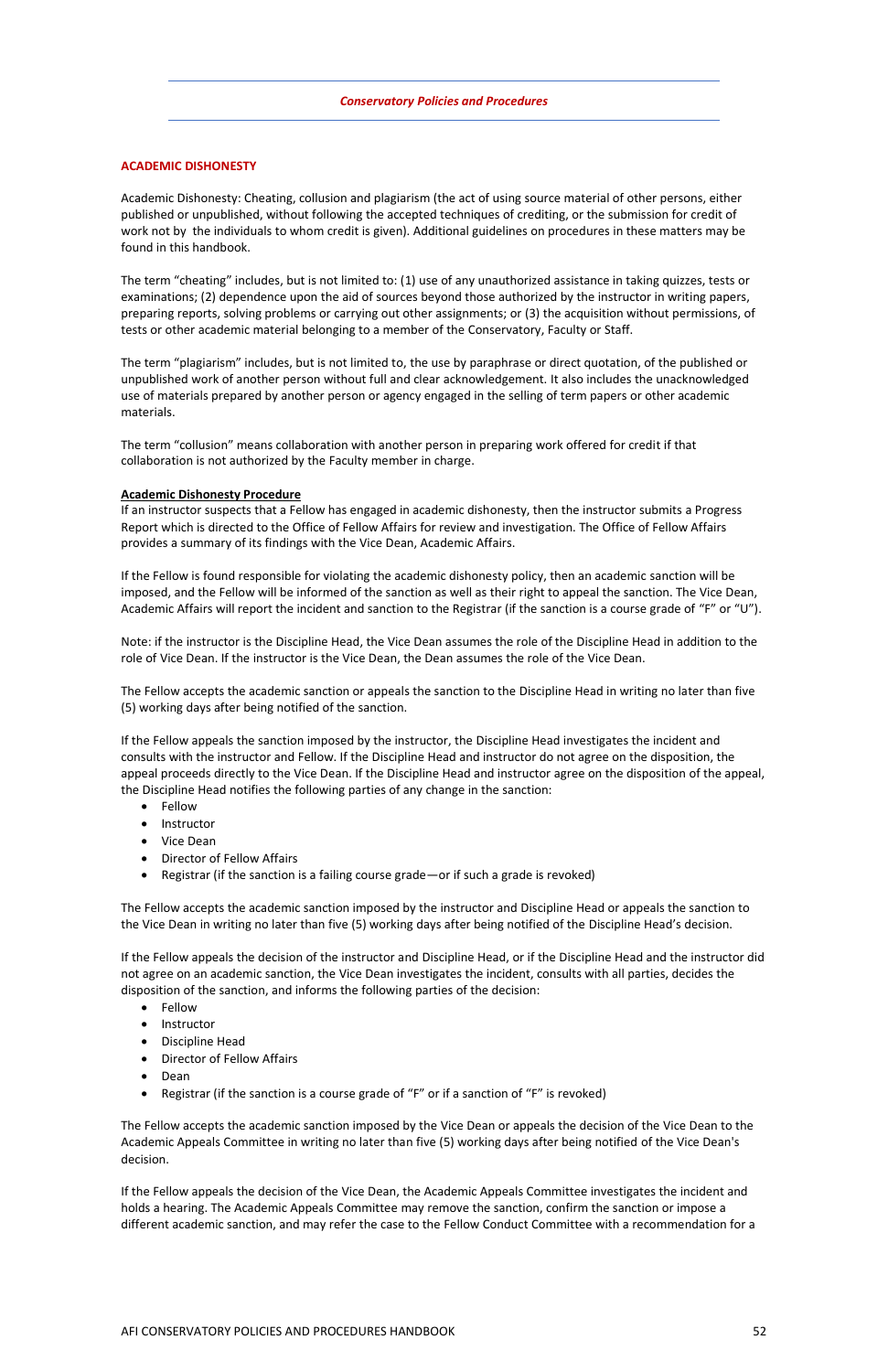conduct sanction in addition to the academic penalty. The Chair of the Academic Appeals Committee informs the following parties of the decision:

- Fellow
- Instructor
- Discipline Head
- Vice Dean
- Director of Fellow Affairs
- Dean
- Registrar (if the sanction is a course grade of "F" or if a sanction of "F" is revoked)

The Fellow Conduct Committee considers exclusively whether to add disciplinary sanctions to the academic sanction imposed beforehand and selects and imposes the sanction(s). The Director of Fellow Affairs informs the following parties of the decision:

- Fellow
- Instructor
- Discipline Head
- Vice Dean
- Dean

### **ACCOMMODATION AND ACCESSIBILITY SERVICES**

### *What You Need to Know*

Accommodations are designed to provide equal access to the academic environment for Fellows with disabilities insofar as is possible. The Office of Fellow Affairs (OFA) engages in an interactive review process to determine reasonable accommodations for each Fellow. We consider the Fellow's request, the nature of the Fellow's disability, the supporting documentation and the fundamental requirements of courses, programs of study and the AFI Conservatory.

Accommodations cannot cause a fundamental alteration in the nature or requirements of a course or program, or Conservatory requirements for admission, academic standing/progress or graduation. The Conservatory will give priority consideration to the specific accommodation(s) requested by a Fellow but cannot guarantee that a particular accommodation will be granted if OFA, on behalf of the Conservatory, determines it is not reasonable or that other suitable methods are available to ensure equal access to the learning environment.

Fellows may connect with OFA and make requests for accommodations at any time. Once the registration process is complete, it is generally not necessary for the Fellow to re-register with OFA each semester. Exceptions to this may exist if the Fellow initially connected with our office due to a temporary illness or injury, whose accommodations were approved on a provisional basis, or if their needs change.

Fellows need to disclose being registered with OFA, and their approved accommodations, to each instructor for each course, each semester. This is done via Accommodation Letters. It is the Fellow's responsibility to distribute these letters each semester. OFA does not automatically distribute letters to the Faculty.

Fellows may not misrepresent the status of their registration with OFA, or the accommodations for which they are approved. To do so may lead to a violation of the Fellow Code of Conduct, and result in disciplinary action.

Guidance and explanations of many accommodations are provided within this section of the page. This information is helpful for Fellows to understand how to make use of these accommodations. Detailed questions may be raised directly to the ADA/504 Coordinator for further discussion.

### **Important Notes about Accommodations**

- A request for accommodations does not guarantee approval. It does guarantee a full review of the request and the Fellow's file, and an interactive process to reach decisions about accommodations.
- Approval of an accommodation may not mean immediate implementation.
- Approved accommodations are relevant from the point of approval forward; they may not be applied retroactively.
- Fellows should plan to provide their Accommodation Letters to Faculty as early in the semester as possible, or as soon as their registration process is complete, in order to help ensure successful and timely implementation of approved accommodations.
- Fellows are responsible for providing reasonable notice of intention to use an accommodation. For example, making use of approved testing-related accommodations involves planning with your instructor, or OFA, at least one week in advance.

### **Roles, Rights And Responsibilities**

*Fellow*

- Initiate registration process.
- Communicate with OFA in a timely manner (i.e., respond to email questions, requests for meetings, etc.).
- Have accommodation request and Fellow file reviewed in a timely manner (typically within two weeks).
- Have disability documentation and application information protected in a secure and private manner.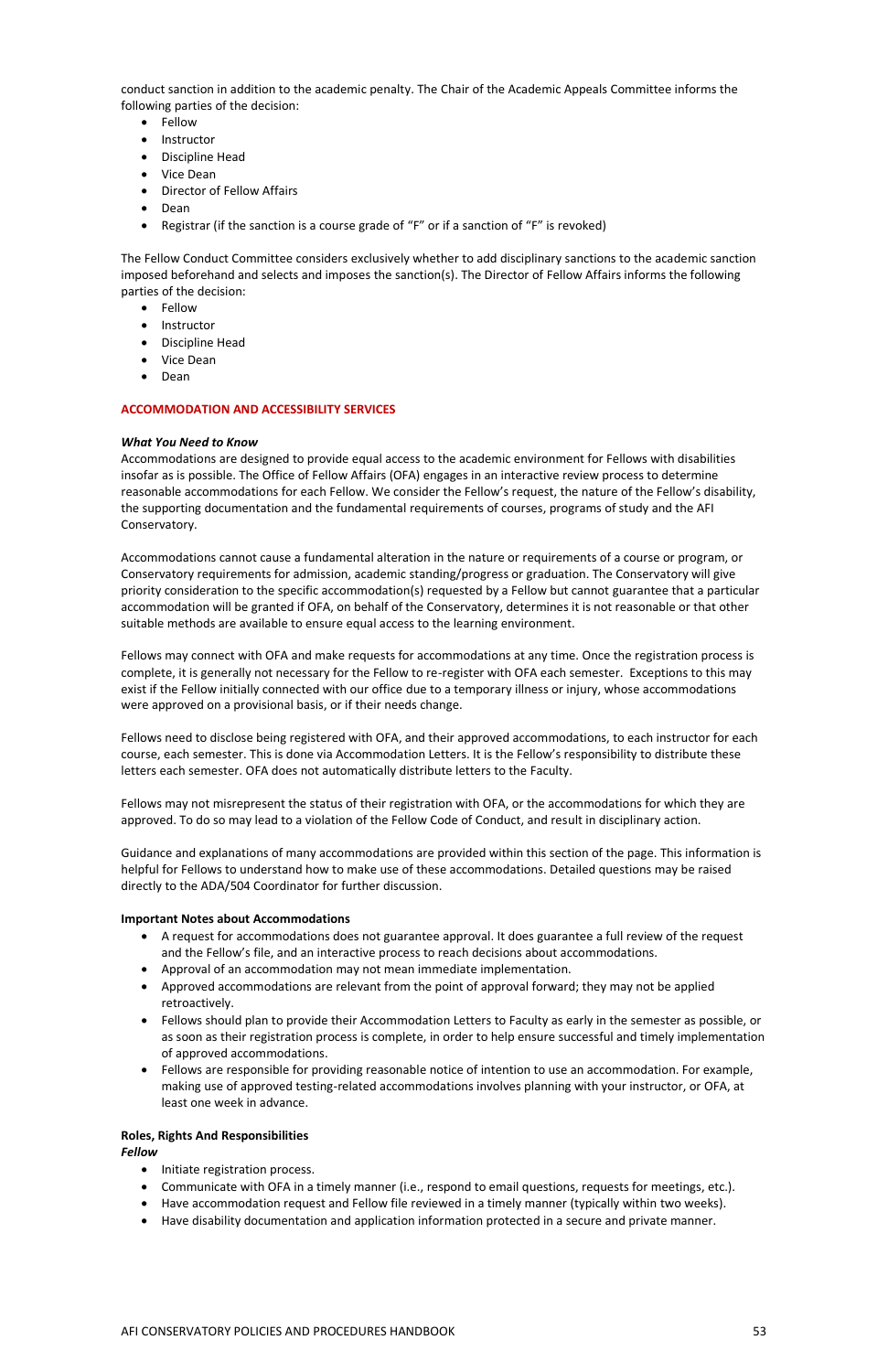• Complete request form and provide related documentation that aligns with the Conservatory's documentation guidelines.

### *Office of Fellow Affairs*

- Confirm to Fellow when file is complete and moving into review.
- Review file and report on outcome in a timely manner (i.e., typically within two weeks).
- Request only necessary and relevant supporting, clinical/medical documentation related to the Fellow's request for services.
- Talk/meet directly with the Fellow regarding their request(s) and registration.
- Communicate outcome of file review to Fellow directly and in a timely fashion.

### **Steps & Instructions**

- 1. A Fellow in need of an accommodation (academic and non-academic) must register with the Office of Fellow Affairs prior to the start of their first term at the AFI Conservatory, or upon diagnosis of a condition, or when it becomes clear that an accommodation may be needed.
- 2. A Fellow registers with the OFA by completing the Fellow Accommodations & Accessibility Services Request Form and submits it to [fellowaffairs@afi.edu.](mailto:fellowaffairs@afi.edu)
- 3. OFA receives the form and schedules an intake appointment between the Fellow and the Director of OFA who serves as the ADA/504 Coordinator. The Fellow is directed to have a licensed healthcare professional complete the Accommodations & Accessibility Verification Form and to have it submitted to OFA prior to their intake meeting, if possible.
- 4. During the intake, the Coordinator explains the Fellows rights and responsibilities, discusses their Request Form, and provides next steps on how to complete the process.
- 5. If not already received by OFA, the Fellow requests a licensed healthcare professional to complete the Accommodations & Accessibility Verification Form and have it submitted to OFA.
- 6. OFA will review all documentation and make a determination on which accommodations may be provided to the Fellow.
- 7. OFA will generate an official Accommodations Letter and send that to the Fellow.
- 8. The Fellow is responsible for informing their instructors of their accommodations by providing instructors with a copy of the letter each term. The Fellow is encouraged to meet with their instructors to discuss their accommodation needs as outlined in the letter provided by OFA.
- 9. It is not necessary for Fellows to register again each semester or each year. However, Fellows are responsible for providing updated information should their diagnosis change.

### **Documentation Guidelines**

In addition to information gathered directly from the Fellow, the basis for determining appropriate accommodations and auxiliary aids and services is provided by clinical documentation that is informative and relevant. OFA conducts an individualized assessment of the documentation, and in consultation with the Fellow, determines reasonable accommodations and/or auxiliary aids and services.

*Important note:* a qualified medical professional is considered a healthcare professional who is licensed to treat the condition being assessed. Additionally, family members are not considered appropriate evaluators for a Fellow, regardless of professional qualifications.

At a minimum, complete documentation should clearly address:

- Functional impact(s)/limitation(s) on the Fellow, particularly as it applies to the academic setting.
- Frequency, duration and severity of the impact(s), as well as exacerbating factors.
- Medication, and any side-effects, and/or treatment plan, as well as specific required maintenance regimens.
- Recommended accommodations, along with rationale tied to functional impacts/limitations experienced by the Fellow.

### **SECTION 504 DISABILITY GRIEVANCE**  *PROCEDURE*

The AFI Conservatory ("Conservatory") has adopted this grievance procedure to assist in facilitating the resolution of complaints alleging disability discrimination in violation of Section 504 of the Rehabilitation Act of 1973 ("Section

504"). The Conservatory has designated Dr. Syreeta Greene, Director, Fellow Affairs and 504/ADA Coordinator, to coordinate its efforts to comply with Section 504. The Conservatory's 504 Coordinator ("the Coordinator") has the responsibility to: (1) prevent discrimination against students, employees and others on the basis of disability; and (2) ensure compliance with all procedures and procedural safeguards required under Section 504/ADA.

The contact information for the Coordinator is as follows:

Dr. Syreeta Greene, Director Fellow Affairs and 504/ADA Coordinator Manor House 201 2021 N. Western Blvd. Los Angeles, CA 90027 323.856.7742 sgreene@afi.com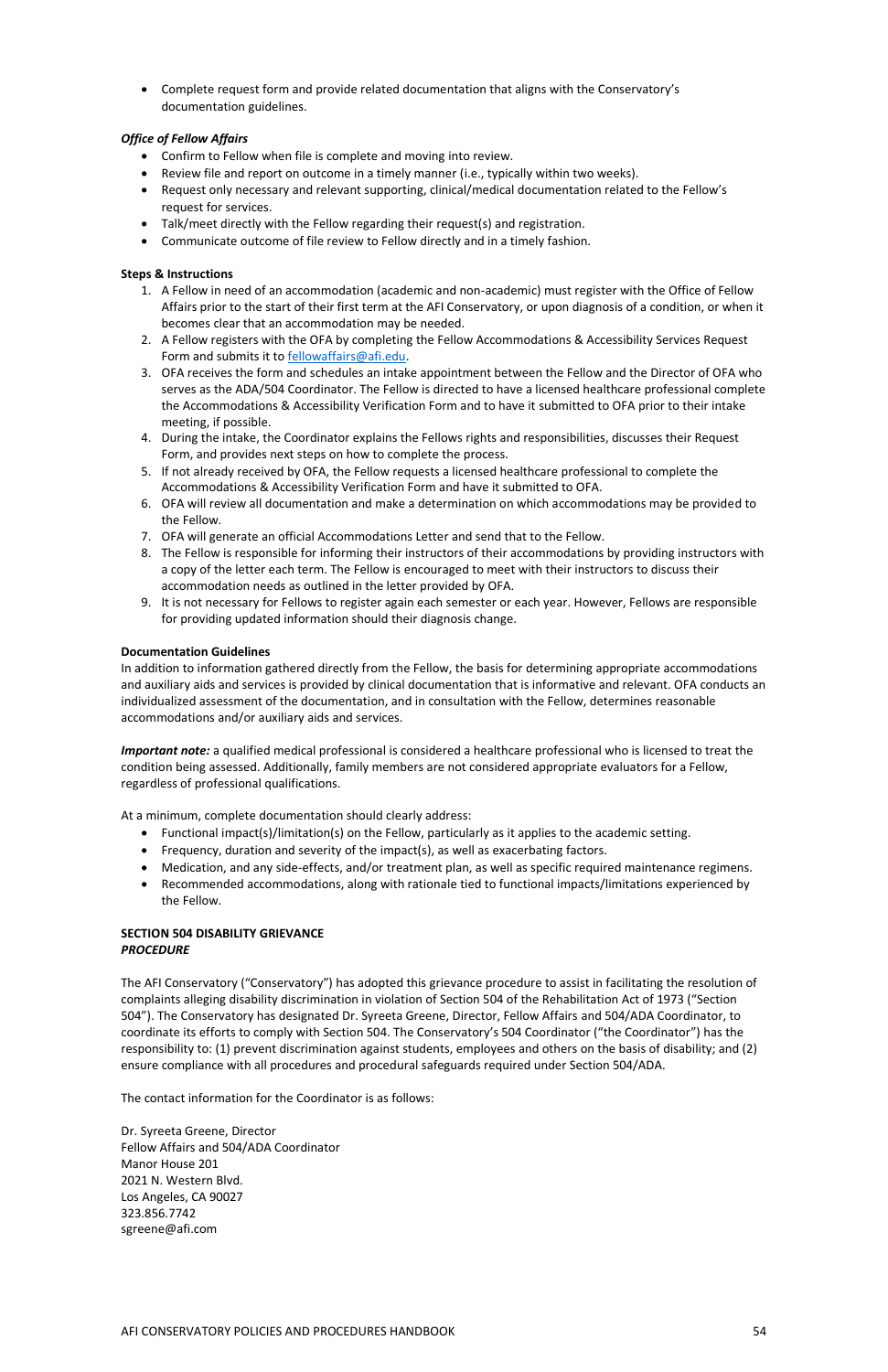The Conservatory strives to provide prompt and equitable resolution of complaints alleging action prohibited by pertinent federal, state and local disability anti-discriminatory laws. This Procedure applies to discrimination on the basis of disability including: disagreement with the decisions made about accommodations; physical inaccessibility of a Conservatory program or activity; disability harassment; or any other form of discrimination on the basis of a disability or perception of a disability.

Fellows with inquiries regarding accessibility or disability documentation should contact Accommodations and Accessibility Services as part of the Office of Fellow Affairs. Fellows may contact:

Dr. Syreeta Greene, Director Fellow Affairs and 504/ADA Coordinator

### *Report an Accessibility Issue:*

Fellows, Faculty, Staff and community members may utilize the Accessibility Issue Form to alert the Conservatory to accessibility or accommodation concerns relative to any physical or programmatic barrier at the Conservatory. Concerns communicated to the Conservatory utilizing this form will be reviewed by the Coordinator. The Coordinator will confirm receipt and follow up for additional information gathering if necessary. By alerting the Conservatory of accessibility concerns, you are supporting the Conservatory as it strives to ensure physical and electronic access for persons with disabilities.

### *Informal Resolution:*

Individuals who believe they have experienced harassment, discriminatory treatment, or who have been denied access relative to a physical or developmental disability who wish to engage in an informal resolution process, should contact the official listed below, by phone or email, who will attempt to resolve the individual's concern:

Dr. Syreeta Greene, Director Fellow Affairs and 504/ADA Coordinator Manor House 201 2021 N. Western Blvd. Los Angeles, CA 90027 323.856.7742 sgreene@afi.com

At this stage, the complaining party shall be designated as the "reporting party," and the person(s) against whom the reporting party is complaining shall be designated as the "responding party." The reporting party should provide a statement, in writing, describing the nature of the accessibility issue and the desired outcome or resolution.

The official will not serve as an advocate for either the reporting individual or the responding party but will work with each party and attempt to informally resolve the differences between them or address the concerns alleged. The official may require additional details from the reporting party as a part of the information-gathering process.

Both the reporting party and the responding party will be notified, in writing, of the proposed resolution, institutional plan or outcome pertaining to the accessibility issue within fifteen (15) days.

If the official is not successful in achieving a satisfactory resolution in a prompt period of time, the official will inform the parties of the reporting party's right to file a formal grievance.

### *Formal Grievance Procedure:*

If the individual is not satisfied with the resolution proposed by the appropriate responsible department/official listed above, the individual may choose to file a formal grievance. If the individual chooses to file a formal grievance, the following steps should be followed:

1. The individual shall file a formal grievance within forty-five (45) calendar days after he/she becomes aware of the alleged violation or denial of accommodation. Discretion may be exercised in the event contact is made after forty-

five (45) days.

The individual shall file the grievance with the following:

Dr. Syreeta Greene, Director Fellow Affairs and 504/ADA Coordinator Manor House 201 2021 N. Western Blvd. Los Angeles, CA 90027 323.856.7742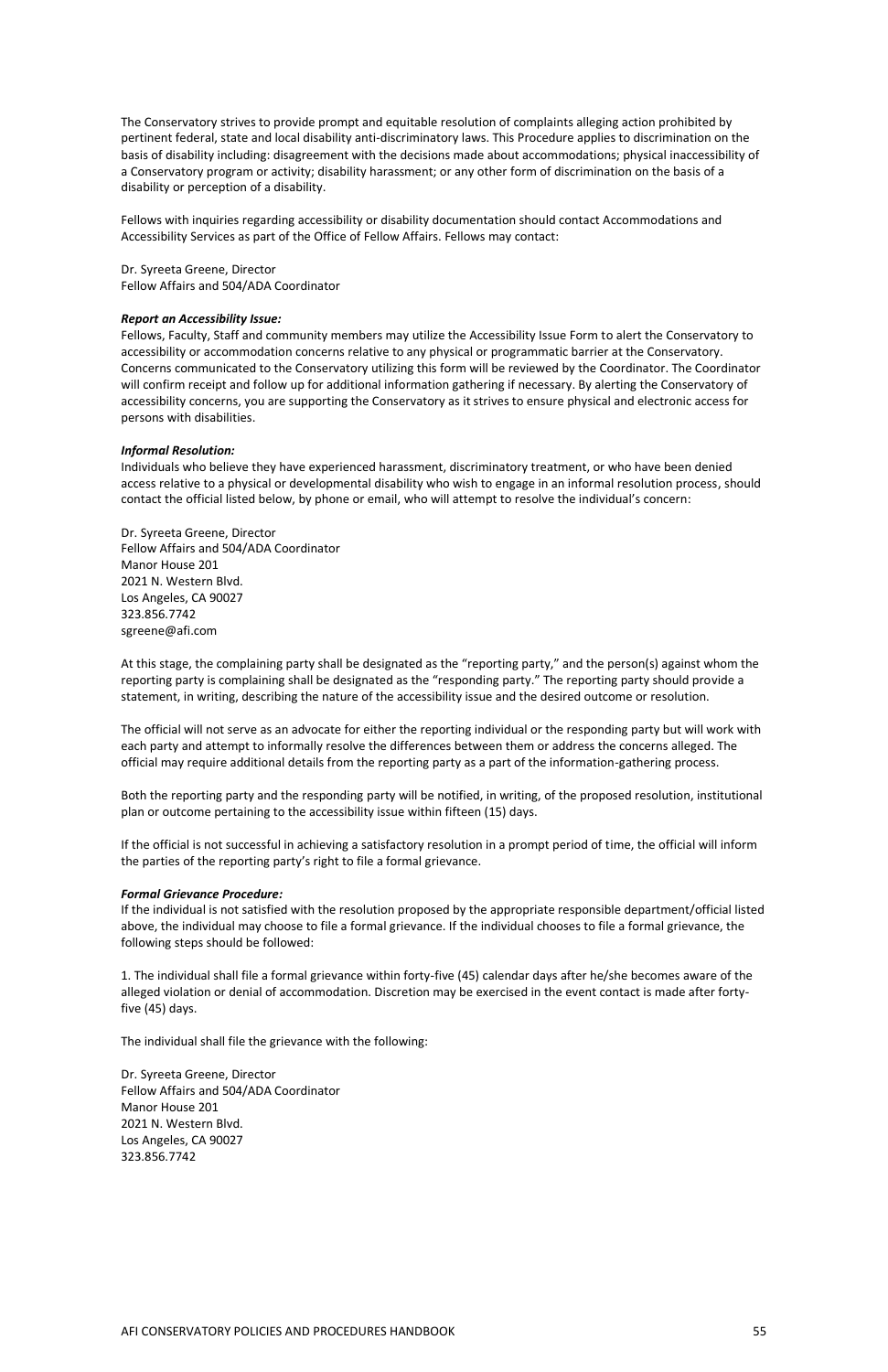The grievance shall be in writing and include the following:

- The reporting party's name, address, telephone number and email address;
- A full description of the alleged discrimination, harassment, or access or accommodations problem;
- A description of what efforts, if any, have been made to resolve the issue informally, identifying points of contact and means of communication; and
- A statement of the remedy requested.

2. Within fourteen (14) calendar days (*excluding holidays and Conservatory closure*) of receipt, the Coordinator or their applicable designee (hereinafter referred to as the "Grievance Officer") shall read the complaint and conduct an investigation. In undertaking the investigation, the Grievance Officer may interview, consult with, and/or request a written response to the issues raised in the grievance from any individual the Grievance Officer believes to have relevant information, including Faculty, Staff and Fellows. If necessary or requested, the Grievance Officer will hear testimony or receive written testimony from the Fellow, relevant Faculty or Staff member(s), and other knowledgeable people. The reporting party has the right to ask for testimony from any individual whom they deem relevant to the case.

3. After completing the investigation, the Grievance Officer shall report their conclusions and proposed disposition in writing to the reporting party and all other relevant parties. This transmission will be expected within forty-five (45) calendar days (*excluding holidays and Conservatory closure*) of the filing of the formal grievance. The deadline may be extended for good cause (e.g., reasons related to breaks in the academic calendar). The final report may also be provided, where appropriate, to any Conservatory officer whose authority will be needed to carry out the proposed disposition or to determine whether any personnel action is appropriate.

4. The disposition proposed by the Grievance Officer will be put into effect promptly.

5. Within ten (10) calendar days (*excluding holidays and Conservatory closure*) of the issuance of the final report, the reporting party may appeal the Grievance Officer's determination by filing a written request for review to the following Appeal Officer, or his/her applicable designee:

Tom Engfer Vice Dean, Academic Affairs Warner Building 212 2021 N. Western Blvd. Los Angeles, CA 90027 323.856.7747 tengfer@afi.edu

The written request for review must specify the particular substantive and/or procedural basis for the appeal and must be made on grounds other than general dissatisfaction with the proposed disposition. Furthermore, the appeal must be directed only to issues raised in the formal complaint as filed or to procedural errors in the conduct of the grievance procedure itself, and not to new issues.

If the grievance involves a decision that is being challenged, the review by the Appeal Officer usually will be limited to the following considerations:

- Were the proper facts and criteria brought to bear on the decision?
- Were improper or extraneous facts or criteria brought to bear that substantially affected the decision to the detriment of the reporting party?
- Were there any procedural irregularities that substantially affected the outcome of the matter to the detriment of the reporting party?
- Given the proper facts, criteria, and procedures, was the decision a reasonable one?

6. A copy of the Appeal Officer's written decision will be expected within thirty (30) calendar days (*excluding holidays and Conservatory closure*) of the filing of the appeal and will be sent to the parties, the Grievance Officer and, if appropriate, to the Conservatory officer whose authority will be needed to carry out the disposition. The deadline may be extended by the Appeal Officer for good cause (e.g., reasons related to breaks in the academic calendar). The

decision of the Appeal Officer on the appeal is final.

### **ALCOHOL AND DRUG POLICY**

To comply with the Drug Free Schools and Communities Act of 1989 and subsequent amendments, Fellows and employees of the American Film Institute are informed that strictly enforced policies are in place which prohibits the unlawful possession, use or distribution of any illicit drugs, including alcohol, on AFI property or as part of any AFIsponsored activity. Fellows and employees are also subject to all applicable legal sanctions under local, state and federal law for any offenses involving illicit drugs on AFI property or at AFI-sponsored activities.

AFI affirms that illegal drug use is unlawful and harmful. The use of illegal drugs and alcohol abuse by Fellows and employees could result in cognitive deficits, loss of productivity and other health risks. These risks include an increased risk of accidents which may result in death or permanent injury. Referral resources may include assessment, individual counseling, educational programs, materials, and referral and case management through community agencies, all which might include a fee.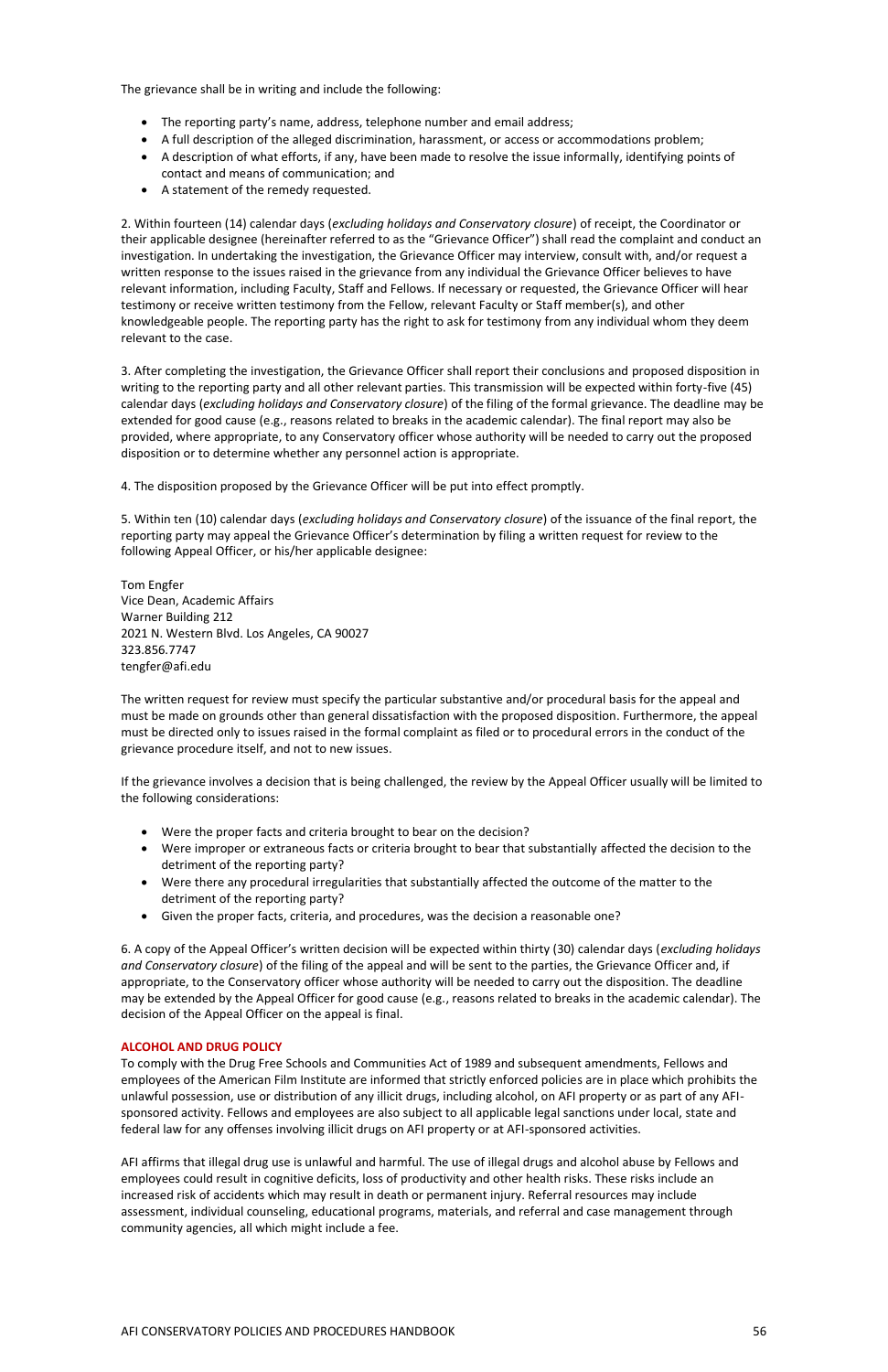Fellows exhibiting signs of excessive alcohol consumption may be transported via Emergency Medical Services (EMS) at the Fellow's expense for medical attention. Refusal to cooperate with campus security and/or EMS personnel may result in the Fellow's emergency contact being notified and having to make alternative arrangements or being temporarily banned from campus; arrest in order to ensure the Fellow's health and safety are not endangered; and/or a conduct charge for failure to comply with the directives of AFI officers during the performance of their duties.

### **Alcohol Policy**

Alcoholic beverages are not allowed on campus except for at AFI-sponsored events.

Guidelines for the Use of Alcohol

1. State Law regarding the use of alcoholic beverages must be observed. Violations of State law include the following:

- Purchasing alcohol by a person under the age of 21.
- Selling or providing alcohol to a person under the age of 21.
- Possessing either full or empty alcohol containers by a person under the age of 21.
- Consuming or appearing to have consumed alcohol by a person under the age of 21.
- Showing physical or mental impairment following or resulting from alcohol use.
- Possessing empty alcohol containers for decorative purposes.
- Using or possessing common sources of alcohol including, but not limited to kegs, party balls, wine boxes, etc.
- Participating in or being present during the occurrence of any drinking game.
- a. Consumption of alcohol by an underage drinker.
- b. Distribution of alcoholic beverages free of charge at an event in which a cover charge has been assessed.
- c. Public intoxication.

2. Open containers of alcohol are not allowed in public areas of the campus, including the parking lots, walking paths and all other open-air spaces on the campus.

3.Inappropriate and imprudent behavior related to the use of alcohol will result in disciplinary action.

### Code of Conduct Guidelines

Fellows who are of legal drinking age may not share or provide alcohol to any Fellows, employees or guests who are under 21 years of age. Those under the minimum legal drinking age of 21 years are not permitted to possess or consume alcohol anywhere on AFI property or at AFI-sponsored events. Drinking games, and simulated drinking games (e.g., water pong), are prohibited on campus.

Examples of Violations of the Conservatory's Alcohol Policy

• Possessing an open container of alcohol in a common area including, but not limited to bathrooms, hallways, lounges, elevators, lobbies or outdoor spaces.

Failure to comply with the directives of AFI officials or law enforcement officers during the performance of their duties and/or failure to identify oneself to these persons when requested to do so is considered unacceptable behavior for a Conservatory Fellow and a violation of the AFI Conservatory Fellow Code of Conduct, which may result in conduct sanctions. An example of such inappropriate behavior includes refusing to submit to a breath test when requested by a police officer, whether on or off campus.

### C. Illegal Drug Policy

The following information relates to AFI's policy regarding the sale, manufacture, distribution, possession and use of illegal drugs on or off AFI property or at AFI-sponsored events in accordance with federal, state and local laws.

Examples of violations include:

- Misusing over-the-counter drugs.
- Misusing or sharing prescription drugs.
- Possessing, using, being under the influence of, distributing, or manufacturing any form of illegal drug.
- Possessing paraphernalia (i.e., rolling papers, grinder pipes, bongs, etc.) for intended or implied use of any form of illegal drug.
- 
- Possessing paraphernalia that contains or appears to contain illegal drug residue.
- Purchasing or passing illegal drugs from one person to another.
- Using mail services to purchase, pass or distribute illegal drugs.

This policy provides flexibility for the university in addressing drug-related offenses which occur on or off campus. Moreover, it permits AFI to address its fundamental mission of holistic education and the development of human potential. While recognizing that there is a need to address violations related to the use or possession of controlled substances, AFI must address the education and well-being of all its Fellows and employees. In addition to Conservatory-imposed sanctions, Fellows and employees are subject to all legal sanctions under federal, state and local law for any offenses involving illegal drugs on university property or at university activities.

#### **ARTISTIC AND ACADEMIC FREEDOM**

The AFI Conservatory, its Faculty, Staff and Fellows are committed to the free exchange of ideas and creative work. Faculty, Staff and Fellows are dedicated to upholding and protecting the academic, intellectual and creative rights of the entire Conservatory community and will not condone the oppression of intellectual or creative work of any kind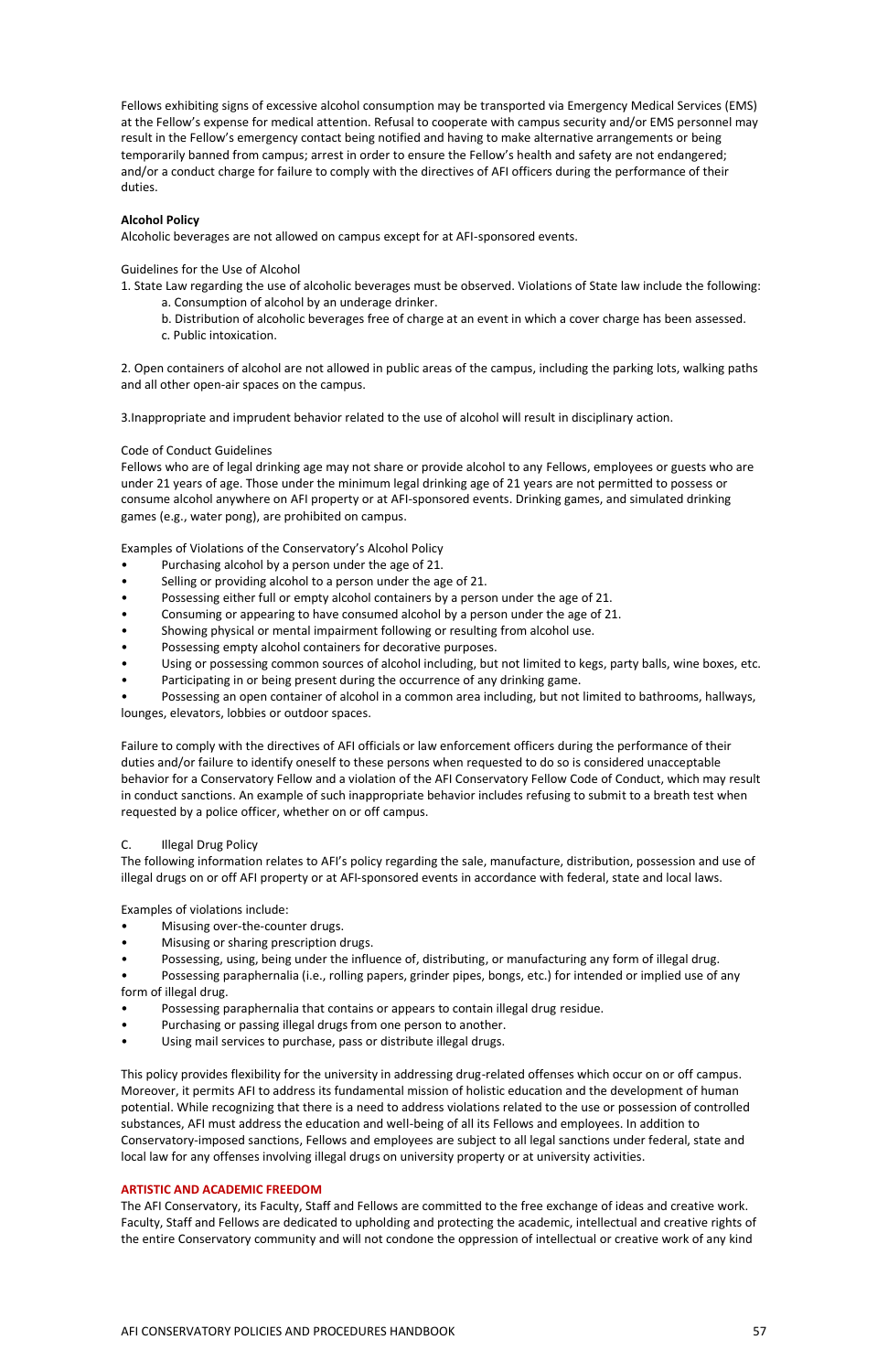or in any form. The AFI Board of Trustees has adopted the following statement regarding academic and creative freedom:

The American Film Institute is dedicated to advancing the art and preserving the heritage of moving images, and identifying, supporting and training the next generation of moving image artists. Artistic and academic freedom is essential to the achievement of these purposes. The American Film Institute therefore fully supports and encourages freedom of inquiry and artistic creation for Faculty members and Fellows so that they may reasonably pursue these goals through mentorship, learning, creative work, discussion and presentation, free from internal or external restraints that would unreasonably restrict their artistic endeavors. Faculty and Fellows of the American Film Institute Conservatory share in the responsibility for maintaining an environment in which artistic and academic freedom flourish and the rights of each member of the Conservatory are respected.

### **GENERAL STUDENT COMPLAINTS**

The purpose of this policy is to establish a process by which Fellows may file a complaint and request a resolution from the Office of Fellow Affairs. To expedite resolution to complaints, Fellows will be requested to first follow the Informal Complaint Process. If resolution does not occur via the Informal Complaint Process, the Fellow may follow the Formal Complaint Process.

### Informal Complaint Process

The informal complaint process promotes dialogue and understanding and provides a framework to expedite resolution. It additionally promotes Fellow development through self-advocacy and open communication. Prior to filing a formal complaint, the Fellow must use the following informal procedure. The Informal Complaint Process is initiated in the Office of Fellow Affairs.

AFI prohibits sexual harassment and sexual assault under other policies in this Handbook. In addition to conduct prohibited under those policies, AFI prohibits all conduct meeting the definition of unlawful sexual abuse or neglect of minors set forth in California Penal Code 11164. All persons involved in AFI's operations are covered by this policy. Any Fellow who has knowledge of a minor being the victim of sexual abuse or neglect in AFI's programs or activities or believes in good faith that they have witnessed a possible warning sign of sexual abuse or neglect of a minor in AFI's programs and activities, is required to make a formal report, as soon as possible, to the Human Resources department at 323.856.7623 or the Office of Fellow Affairs at 323.856.7802. In addition, reports may be made as follows: by emailing [OpenTalkAFI@AFI.com,](mailto:OpenTalkAFI@AFI.com) or anonymously via the web at [AFI.com/report.](http://afi.com/report)

- The Fellow should discuss with the Director of Fellow Affairs, or designee, the nature of the complaint to determine the most appropriate and expeditious manner of addressing said complaint. The Director of Fellow Affairs, or designee, and the Fellow determine the Faculty or Staff member best equipped to address the complaint. The comfort of the Fellow in addressing the complaint with any member of the Faculty or Staff is considered.
- The Director of Fellow Affairs, or designee, will assist the Fellow in contacting the Faculty or Staff best equipped to handle a complaint. The Fellow should discuss the complaint thoroughly with the determined Faculty or Staff as soon as practical. Both parties should openly discuss the issue and attempt to explore a mutually satisfactory outcome.
- The Director of Fellow Affairs maintains a log of Informal Complaints registered with the office. This log includes the Fellow's name, contact information, nature of complaint, and complaint referral, if necessary.
- Within five (5) days of logging the complaint, the Director of Fellow Affairs, or designee, will follow up with all parties to determine the disposition of the complaint. The disposition will be included in the complaint log.
- If the complaint is resolved, the process ends.
- If the complaint is not resolved, the Fellow may initiate a Formal Complaint Process.

### Formal Complaint Process

A formal written complaint may be issued if the Informal Complaint Process does not produce resolution. The Fellow is encouraged to contact the Office of Fellow Affairs prior to submitting a formal complaint so that they can be wellinformed of the formal complaint process. The Fellow must use the following formal complaint procedure:

- The Fellow must submit in writing to the appropriate Vice Dean, Director, Chair or Supervisor, as determined in consultation with the Director of Fellow Affairs, an outline of what occurred, any witnesses to the alleged event, and the desired outcome of the complaint.
- The appropriate Vice Dean, Director, Chair or Supervisor, with guidance from the Director of Fellow Affairs, interviews all affected parties and witnesses.
- Within seven (7) business days of receiving the written complaint, the Vice Dean, Director, Chair or Supervisor issues a written decision regarding the complaint.
- If the complaint is resolved, the process ends.
- If the complaint is not resolved, the affected Fellow may appeal the decision to the Dean/Executive Vice President. The Director of Fellow Affairs will assist the Fellow in making this determination. The appeal must be in writing, no later than seven (7) business days after receipt of the final disposition of the formal appeal.
- The Dean/Executive Vice President will consider the appeal and issue a final decision to the Fellow in writing. A

copy of the final resolution will be sent to the Fellow and the Director of Fellow Affairs.

#### **PROTECTION OF MINORS FROM SEXUAL ABUSE**

Any and all instances of child abuse or neglect towards a minor (person under the age of 18), including but not limited to, inappropriate physical conduct, assault, unwanted touching, molestation or any other sexual misconduct required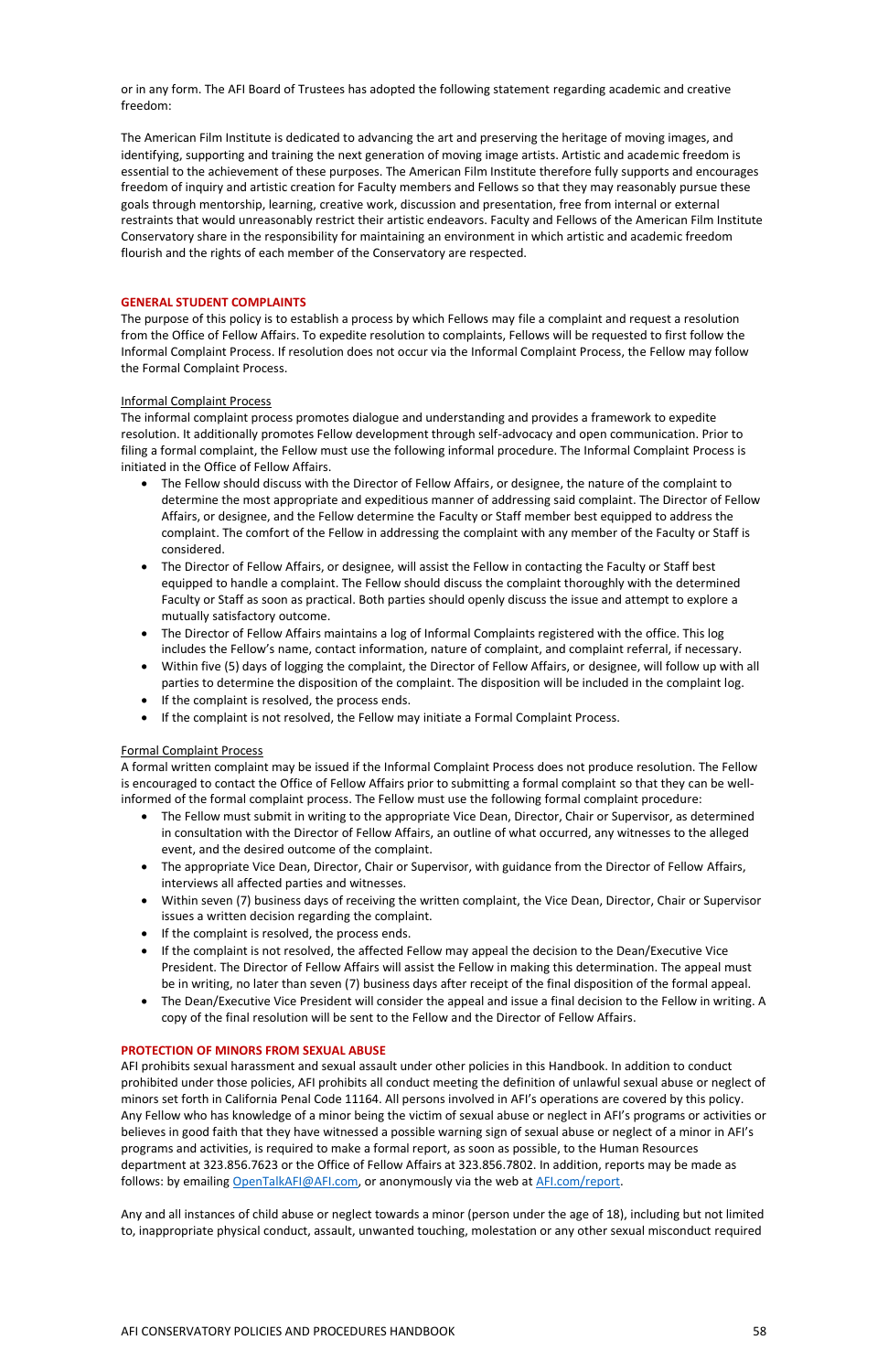to be reported by law, will be promptly reported to the appropriate local law enforcement agency and local child protective services agency as required by law.

AFI encourages all individuals to report any incidents of sexual abuse or sexual neglect of a minor immediately so that complaints can be quickly investigated and resolved.

Allegations of sexual abuse or neglect of a minor occurring in AFI's operations, programs or activities against a Fellow will be processed through the Code of Conduct.

#### **PUBLIC AND PRESS POLICIES**

#### THE PUBLIC

The American Film Institute is a public institution, seeking and welcoming the public's interest and involvement. It is essential that all Fellows remember the Institute's commitment to assist and cooperate with the public when they visit the campus and participate in Institute programs.

#### PRESS AND PUBLIC RELATIONS

All media and press inquiries regarding AFI or the Conservatory, its programs, Faculty or Fellows, should be referred directly to AFI's Marketing and Communications department. Only authorized individuals may represent themselves as official spokespersons for AFI and the Conservatory. Also, all material, information and documentation regarding the AFI Conservatory and its programs or activities must be reviewed and approved by AFI's Chief Communication Officer, among others, prior to publication and distribution to any press or media.

#### **RACIAL HARASSMENT POLICY**

The American Film Institute strives to provide a caring and nurturing environment in which Fellows and employees can pursue excellence. Politeness and friendliness are virtues which members of the AFI community seek to demonstrate in their day-to-day interactions. Rude and/or hostile behavior, on the other hand, undermines rational discourse and interferes with the educational process.

Therefore, it is the policy of the American Film Institute that all employees, Fellows and authorized users of AFI facilities be able to enjoy a campus environment free from all forms of discrimination, including racial or ethnic harassment.

#### **Definition**

For the purpose of AFI policy, the term racial harassment refers to any severe, pervasive, and objectionably offensive behavior, verbal or physical, on the basis of race, or ethnic/national original, that:

- 1. Involves a stated or implicit threat to the victim's academic or employment status and/or
- 2. Has the purpose or result of interfering with an individual's academic or work performance and/or
- 3. Creates an intimidating or offensive academic, work, or campus environment.

AFI regards such behavior as a violation of the standards of conduct required of all persons associated with the institution. The prohibition against racial harassment applies to all interactions occurring on campus, in campus facilities, or in conjunction with AFI-related activities.

Not every act perceived to be offensive to an individual or a group necessarily will be considered as harassment and/or a violation of the AFI's standards of conduct. In determining whether an act constitutes racial or ethnic harassment of a severe, pervasive, and objectionably offensive nature, the totality of the circumstances that pertain to any given incident in its context must be carefully reviewed and due consideration must be given to the protection of individual rights, freedom of speech, academic freedom and advocacy.

#### Complaint Procedure

Any AFI employee, Fellow or other member of the AFI community who believes they have been a victim of racial or ethnic harassment while working at AFI or in class or other campus setting (whether by subordinates, peers, superiors or other persons) should bring this matter to the immediate attention of any of the following: their supervisor, the Director of Human Resources, Discipline Head or the AFI Conservatory Dean.

Any official receiving a complaint should notify the Equal Employment Opportunity (EEO) Coordinator to make certain

that follow-up action is coordinated. The EEO Coordinator will serve as a clearinghouse for all related actions.

If satisfaction is not adequate at initial levels, any affected individual should feel free to bring the matter to the attention of the President & CEO of the American Film Institute.

Action will be taken to examine impartially and resolve promptly any complaint. Complaints that cannot be resolved by informal means, through the help of the officials and services listed above, may be resolved through the AFI Conservatory formal student complaint procedures, or the AFI Staff or Faculty grievance procedures. (See General Student Complaints for details on how to initiate complaint procedures.)

Upon request to any of the above officials, a special committee or procedure may be established by the President & CEO of AFI or the Dean of the AFI Conservatory and Executive Vice President of AFI to consider a complaint and possible resolution. Any such committee will consist of no less than three (3) members and no more than five (5) and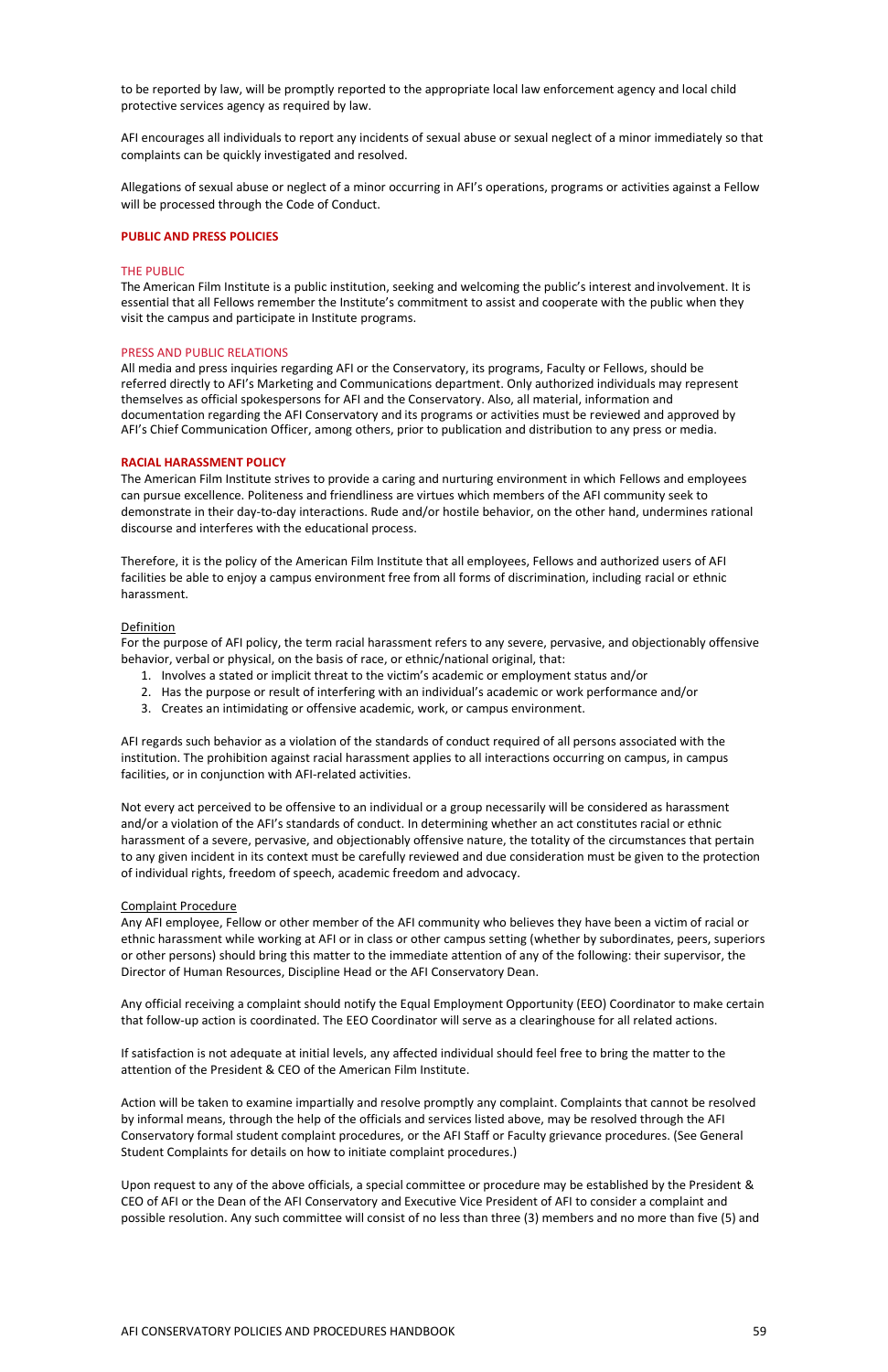may include Faculty members, administrators, Staff members and Fellows in a mix suitable to deal with the complaint.

> EEO Coordinator Dr. Syreeta Greene Director, Equity & Inclusion 323.856.7682 | [sgreene@afi.com](mailto:sgreene@afi.com)

Confidentiality of all parties will be respected to the greatest extent possible, and employees, Fellows and others will not be subjected to retaliation of any kind for reporting incidents of racial harassment.

#### **SEX/GENDER DISCRIMINATION POLICY**

The American Film Institute is committed to complying with all requirements as set forth by Title IX of the Education Amendments of 1972 ("Title IX"). As such, discrimination on the basis of sex or gender will not be tolerated in any of AFI's facilities, education programs or activities. Such discrimination includes but is not limited to: sexual harassment; sexual violence; sex or gender-based bullying; hazing; stalking; dating violence; domestic violence; and failure to provide equal opportunity in admissions, enrollment, activities, employment or athletics.

The AFI's Title IX Coordinator will be informed of, and oversee, all complaints of sex/gender discrimination and is responsible for identifying and addressing any patterns or systemic problems that arise during the review of such complaints. Questions or concerns regarding the American Film Institute and Title IX may be directed to one or more of the following resources:

#### **Title IX Coordinator**

Name: Dr. Syreeta Greene, Director, Equity & Inclusion Manor House, 201 323.856.7682 [titleix@afi.com](mailto:titleix@afi.com)

United States Department of Education Office for Civil Rights Phone: (800) 421-3481 Email: [ocr@ed.gov](mailto:ocr@ed.gov)

The American Film Institute will make every effort to successfully complete the grievance process for complaints of sex/gender discrimination in a reasonable time. All parties involved are entitled to request and receive periodic status updates on the progress of a complaint and any subsequent appeals.

During the investigation and/or grievance process for complaints of sex/gender discrimination, AFI may take several interim actions in order to ensure the preservation of a reporting party's school experience and the overall campus environment. These actions may include, but are not limited to, issuance of campus no contact order to the parties of the complaint; changes in academic schedules or assignments for one or both parties; and/or interim suspension of the accused person/responding party.

To read more about Title IX of the Education Amendment of 1972, please visit: [https://www.dol.gov/agencies/oasam/centers-offices/civil-rights-center/statutes/title-ix.](https://www.dol.gov/agencies/oasam/centers-offices/civil-rights-center/statutes/title-ix)

To read more about AFI policies, procedures, and resources, please visit [www.afi.com/titleix.](http://www.afi.com/titleix)

#### AFI CONSERVATORY POLICIES AND PROCEDURES HANDBOOK 60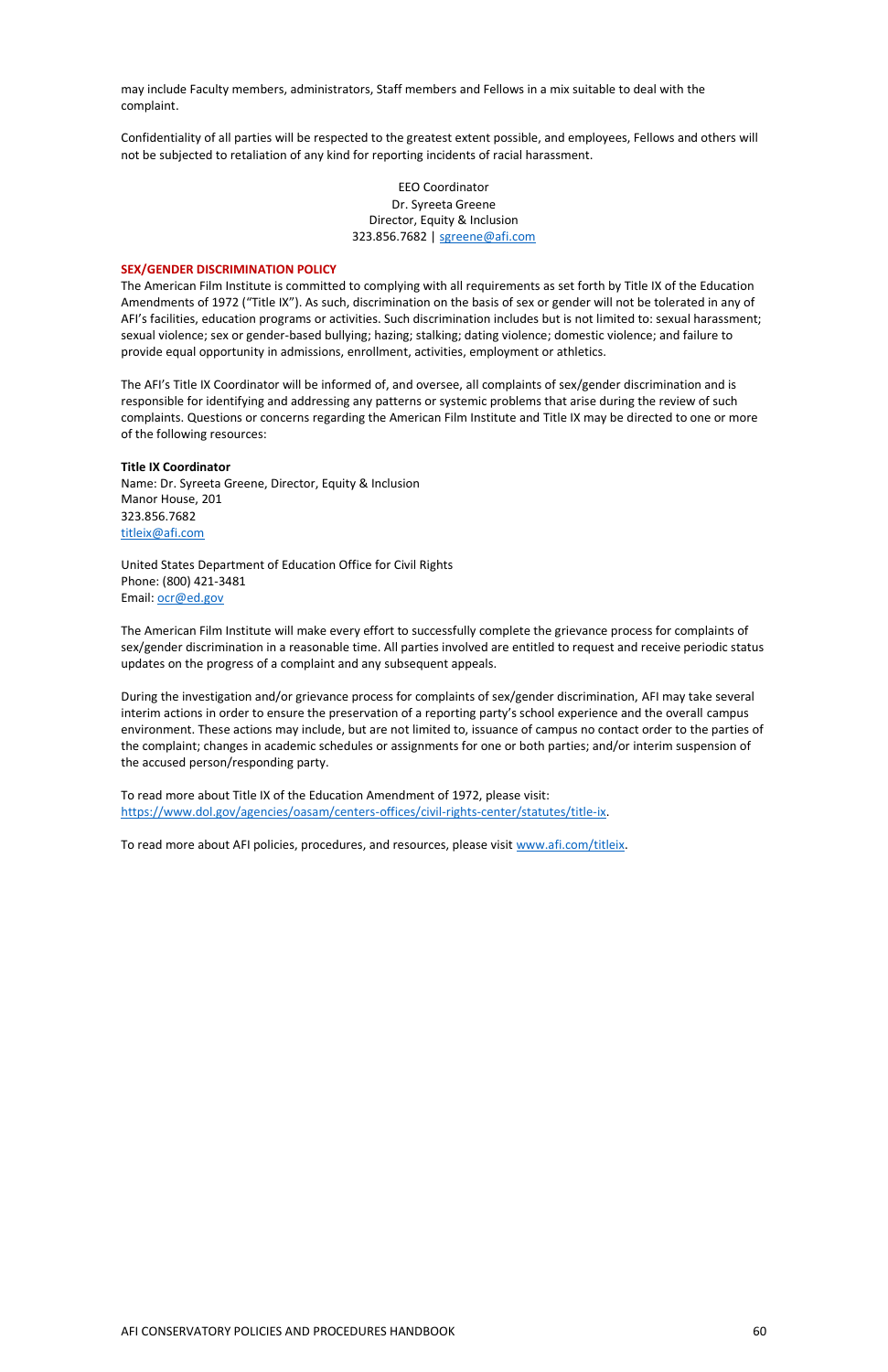#### *Fellow Code of Conduct*

### **INTRODUCTION**

Core Values of Fellow Conduct at the AFI Conservatory

- Integrity: Conservatory Fellows exemplify honesty, honor and a respect for the truth in all of their dealings.
- Community: Conservatory Fellows build and enhance their community.
- Social Justice: Conservatory Fellows are just and equitable in their treatment of all members of the community and act to discourage and/or intervene to prevent unjust and inequitable behaviors.
- Respect: Conservatory Fellows show positive regard for each other, for property and for the community.
- Responsibility: Conservatory Fellows are given and accept a high level of responsibility to self, to others and to the community.

AFI Conservatory Fellows are responsible for knowing the information, policies and procedures outlined in this document. The Conservatory reserves the right to make changes to this code as necessary and once those changes are posted online, they are in effect. Fellows are encouraged to check online updated versions of all policies and procedures.

#### **SECTION 1: PHILOSOPHY STATEMENT**

The AFI Conservatory community is committed to fostering a campus environment that is conducive to academic inquiry, a productive campus life and thoughtful study and discourse. The Fellow conduct program within the Office of Fellow Affairs is committed to an educational and developmental process that balances the interests of individual Fellows with the interests of the Conservatory community.

A community exists on the basis of shared values and principles. At the AFI Conservatory, Fellow members of the community are expected to uphold and abide by certain standards of conduct that form the basis of the Fellow Code of Conduct. These standards are embodied within a set of core values that include integrity, social justice, respect, community and responsibility.

Each member of the Conservatory community bears responsibility for their conduct and to assume reasonable responsibility for the behavior of others. When members of the community fail to exemplify these five values by engaging in violation of the rules below, campus conduct proceedings are used to assert and uphold the Fellow Code of Conduct.

The Fellow conduct process at the AFI Conservatory is not intended to punish Fellows; rather, it exists to protect the interests of the community and to challenge those whose behavior is not in accordance with our policies. Sanctions are intended to challenge Fellows' moral and ethical decision making and to help them bring their behavior into accord with our community expectations. When a Fellow is unable to conform their behavior to community expectations, the Fellow conduct process may determine that the Fellow should no longer share in the privilege of participating in this community.

Fellows should be aware that the Fellow conduct process is quite different from criminal and civil court proceedings. Procedures and rights in Fellow conduct procedures are conducted with fairness to all, but do not include the same protections of due process afforded by the courts. Due process, as defined within these procedures, assures written notice and a hearing before an objective decision-maker. No Fellow will be found in violation of Conservatory policy without information showing that it is more likely than not that a policy violation occurred, and any sanctions will be proportionate to the severity of the violation and to the cumulative conduct history of the Fellow.

#### **SECTION 2: JURISDICTION**

Fellows at the AFI Conservatory are provided a copy of the Fellow Code of Conduct annually in the form of a link on the Fellow Community page. Hard copies are available upon request from the Office of Fellow Affairs. Fellows are responsible for having read and abiding by the provisions of the Fellow Code of Conduct.

The Fellow Code of Conduct and the Fellow conduct process apply to the conduct of individual Fellows. For the purposes of Fellow conduct, the Conservatory considers an individual to be a Fellow when an offer of admission has been extended and thereafter as long as the Fellow has a continuing educational interest in the Conservatory.

The Conservatory retains conduct jurisdiction over Fellows who choose to take a leave of absence, withdraw or have graduated, for any misconduct that occurred prior to the leave, withdrawal or graduation. If sanctioned, a hold may be placed on the Fellow's ability to re-enroll and/or obtain official transcripts and/or graduate, and all sanctions must be satisfied prior to re-enrollment eligibility. In the event of serious misconduct committed while still enrolled but reported after the accused Fellow has graduated, the Conservatory may invoke these procedures and should the former Fellow be found responsible, the Conservatory may revoke that Fellow's degree.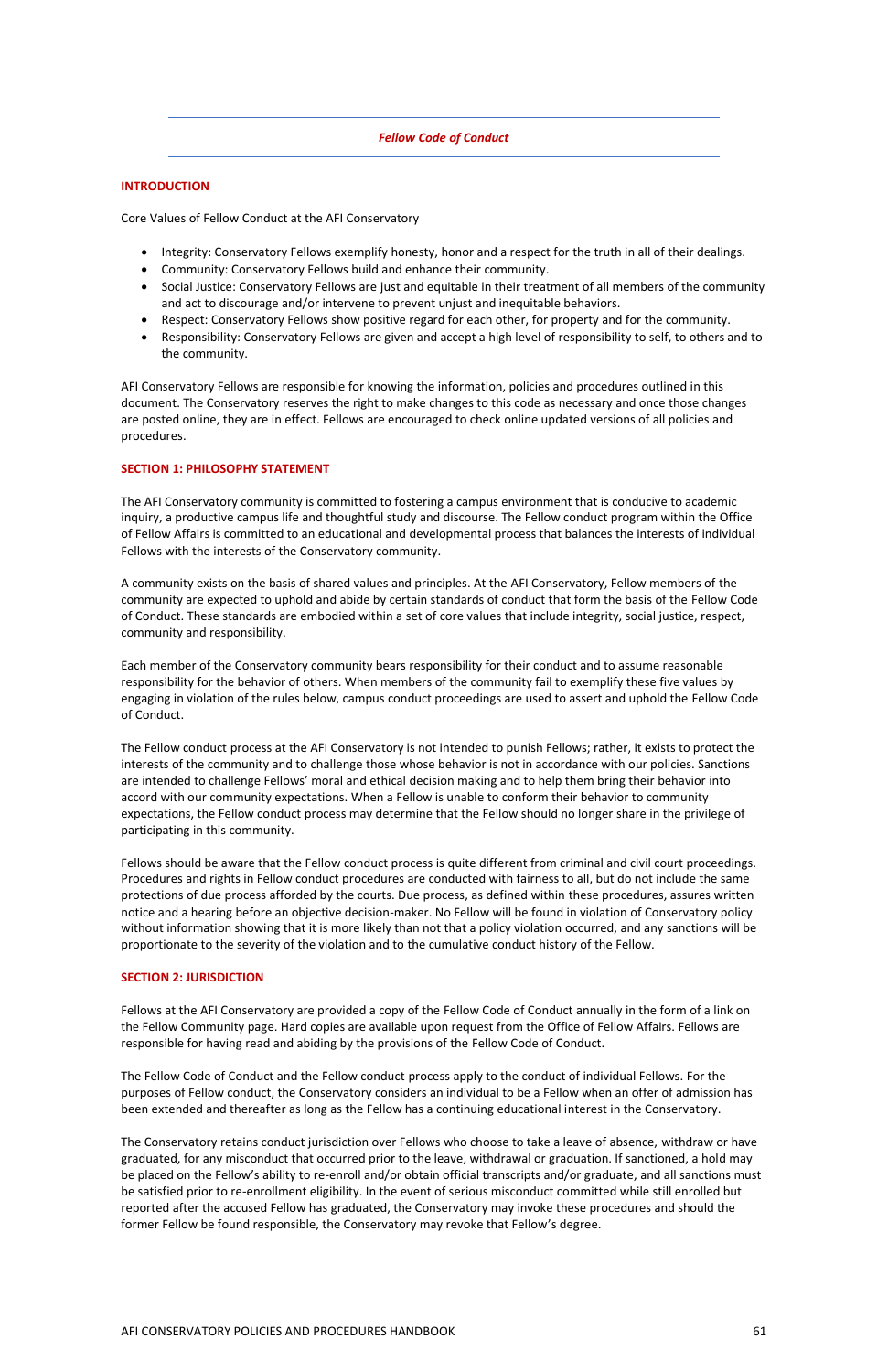The Fellow Code of Conduct applies to behaviors that take place on the campus, at American Film Institute sponsored events and may also apply off campus when the Dean or designee determines that the off-campus conduct affects a substantial AFI or AFI Conservatory interest. A substantial AFI or AFI Conservatory interest is defined to include:

- Any situation where it appears that the Fellow's conduct may present a danger or threat to the health or safety of themselves or others; and/or
- Any situation that significantly impinges upon the rights, property or achievements of self or others or significantly breaches the peace and/or causes social disorder; and/or
- Any situation that is detrimental to the educational mission and/or interests of the AFI or AFI Conservatory

The Fellow Code of Conduct may be applied to behavior conducted online, via email or another electronic medium. Fellows should also be aware that online postings such as blogs, web postings, chats and social networking sites are in the public sphere and are not private. These postings can subject a Fellow to allegations of conduct violations if evidence of policy violations is posted online. The Conservatory does not regularly search for this information but may take action if and when such information is brought to the attention of Conservatory officials. However, most online speech by Fellows not involving AFI or the AFI Conservatory networks or technology will be protected as free expression and not subject to this Code, with two notable exceptions:

- A true threat, defined as "a threat a reasonable person would interpret as a serious expression of intent to inflict bodily harm upon specific individuals"
- Speech posted online about AFI or the AFI Conservatory or its community members that causes a significant campus disruption

The Fellow Code of Conduct applies to guests of community members whose hosts may be held accountable for the misconduct of their guests. Visitors to and guests of AFI may seek resolution of violations of the Fellow Code of Conduct committed against them by members of the AFI community.

There is no time limit on reporting violations of the Fellow Code of Conduct; however, the longer someone waits to report an offense, the harder it becomes for Conservatory officials to obtain information and witness statements and to make determinations regarding alleged violations. Though anonymous complaints are permitted, doing so may limit the Conservatory's ability to investigate and respond to a complaint. Those who are aware of misconduct are encouraged to report it as quickly as possible to the Office of Fellow Affairs to Campus Security.

A responding Fellow facing an alleged violation of the Fellow Code of Conduct is not permitted to withdraw from the Conservatory until all allegations are resolved.

AFI email is the Conservatory's primary means of communication with Fellows. Fellows are responsible for all communication delivered to their AFI email address.

### **SECTION 3: VIOLATIONS OF THE LAW**

Alleged violations of federal, state and local laws may be investigated and addressed under the Fellow Code of Conduct. When an offense occurs over which the Conservatory has jurisdiction, the Conservatory conduct process will usually go forward notwithstanding any criminal complaint that may arise from the same incident.

The Conservatory reserves the right to exercise its authority of interim suspension upon notification that a Fellow is facing criminal investigation and/or complaint. Interim suspensions are imposed until a hearing can be held, typically within two weeks. Within that time, the suspended student may request an immediate hearing from the Director of Fellow Affairs to show cause why the interim suspension should be lifted. This hearing may resolve the allegation or may be held to determine if the interim suspension should be continued. The interim suspension may be continued if a danger to the community is posed, and the Conservatory may be delayed or prevented from conducting its own investigation and resolving the allegation by the pendency of the criminal process. In such cases, the Conservatory will only delay its hearing until such time as it can conduct an internal investigation or obtain sufficient information independently or from law enforcement upon which to proceed. This delay will be no longer than two weeks from notice of the incident unless a longer delay is requested in writing by the complaining victim to allow the criminal investigation to proceed before the Conservatory process.

Fellows accused of crimes may request to take a leave from the Conservatory until the criminal charges are resolved.

In such situations, the Conservatory procedure for voluntary leaves of absence is subject to the following conditions:

- The responding Fellow must comply with all campus investigative efforts that will not prejudice their defense in the criminal trial; and
- The responding Fellow must comply with all interim actions and/or restrictions imposed during the leave of absence; and
- The responding Fellow must agree that, in order to be reinstated to active Fellow status, they must first be subject to, and fully cooperate with, the campus conduct process and must comply with all sanctions that are imposed.

### **SECTION 4: THE RULES**

Core Values and Behavioral Expectations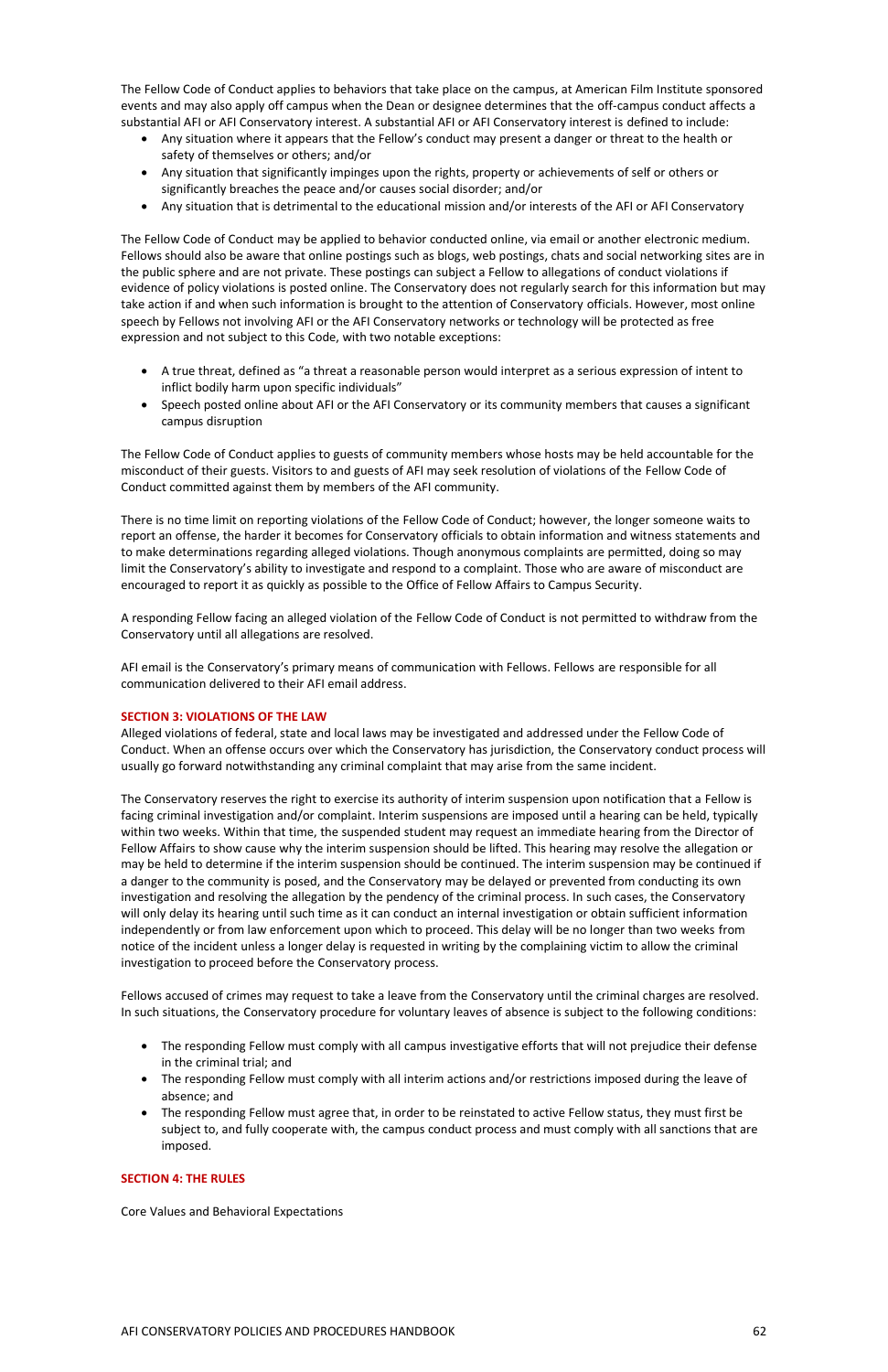The Conservatory considers the behavior described in the following sub-sections as inappropriate for the AFI community and in opposition to the core values set forth in this document. These expectations and rules apply to all Fellows. The Conservatory encourages community members to report to Conservatory officials all incidents that involve the following actions. Any Fellow found to have committed or to have attempted to commit the following misconduct is subject to the sanctions outlined in Section 7: Conduct Procedures.

### **Integrity**: **Conservatory Fellows exemplify honesty, honor and a respect for the truth in all their dealings. Behavior that violates this value includes, but is not limited to:**

- 1. **Falsification**. Knowingly furnishing or possessing false, falsified or forged materials, documents, accounts, records, identification or financial instruments;
- 2. **Academic Dishonesty**. Acts of academic dishonesty as outlined in Conservatory Policies and Procedures;
- 3. **Unauthorized Access**. Unauthorized access to any AFI building (i.e., keys, cards, etc.) or unauthorized possession, duplication or use of means of access to any AFI building or failing to timely report a lost AFI identification card or key;
- 4. **Collusion**. Action or inaction with another or others to violate the Code of Conduct;
- 5. **Trust**. Violations of positions of trust within the community;
- 6. **Election Tampering**. Tampering with the election of any the Conservatory Fellows Advisory Committee or commencement speaker process;
- 7. **Taking of Property**. Intentional and unauthorized taking of AFI property or the personal property of another, including goods, services and other valuables;
- 8. **Stolen Property**. Knowingly taking or maintaining possession of stolen property.

### **Community: Conservatory Fellows build and enhance their community. Behavior that violates this value includes, but is not limited to:**

- 1. **Disruptive Behavior.** Substantial disruption of AFI operations including obstruction of teaching, research, administration, other AFI activities and/or other authorized non-AFI activities which occur on campus;
- 2. **Rioting**. Causing, inciting or participating in any disturbance that presents a clear and present danger to self or others, causes physical harm to others or damage and/or destruction of property;
- 3. **Unauthorized Entry**. Misuse of access privileges to AFI premises or unauthorized entry to or use of buildings, including trespassing, propping or unauthorized use of alarmed doors for entry into or exit from a AFI building;
- 4. **Trademark**. Unauthorized use (including misuse) of AFI or organizational names and images;
- 5. **Damage and Destruction**. Intentional, reckless and/or unauthorized damage to or destruction of AFI property or the personal property of another;
- 6. **IT and Acceptable Use**. Violating the AFI Acceptable Use and Computing Policy;
- 7. **Gambling**. Gambling as prohibited by the laws of the State of California. Gambling may include raffles, lotteries, sports pools and online betting activities;
- 8. **Weapons**. Possession, use or distribution of explosives (including fireworks and ammunition), guns (including air, BB, paintball, facsimile weapons and pellet guns), or other weapons or dangerous objects such as arrows, axes, machetes, nun chucks, throwing stars or knives with a blade of longer than two (2) inches, including the storage of any item that falls within the category of a weapon in a vehicle parked on AFI property;
- 9. **Tobacco**. Smoking or tobacco use in any area of campus;
- 10. **Fire Safety**. Violation of local, state, federal or campus fire policies including, but not limited to:
	- a. Intentionally or recklessly causing a fire which damages AFI or personal property or which causes injury.
	- b. Failure to evacuate an AFI controlled building during a fire alarm;
	- c. Improper use of AFI fire safety equipment; or
	- d. Tampering with or improperly engaging a fire alarm or fire detection/control equipment while on AFI property. Such action may result in a local fine in addition to AFI sanctions;
- 11. **Animals**. It is prohibited to bring animals onto campus, with the exception of animals that provide assistance (e.g., seeing eye dogs.)
- 12. **Wheeled Devices**. Skateboards, roller blades, roller skates, bicycles and similar wheeled devices are not permitted inside AFI buildings. Additionally, skateboards and other wheeled items may not be ridden on railings, curbs, benches or any such fixtures that may be damaged by these activities, and individuals may be liable for damage to AFI property caused by these activities.

**Social Justice: Fellows recognize that respecting the dignity of every person is essential for creating and sustaining a flourishing campus community. They understand and appreciate how their decisions and actions impact others and are just and equitable in their treatment of all members of the community. They act to discourage and challenge those whose actions may be harmful to and/or diminish the worth of others. Conduct that violates this value includes, but is not limited to:**

- 1. **Discrimination**. Any act or failure to act that is based upon an individual or group's actual or perceived status (sex, gender, race, color, age, creed, national or ethnic origin, physical or mental disability, veteran status, pregnancy status, religion, or sexual orientation, or other protected status) that is sufficiently severe that it limits or denies the ability to participate in or benefit from the Conservatory's educational program or activities;
- 2. **Harassment**. Any unwelcome conduct based on actual or perceived status including sex, gender, race, color, age, creed, national or ethnic origin, physical or mental disability, veteran status, pregnancy status, religion,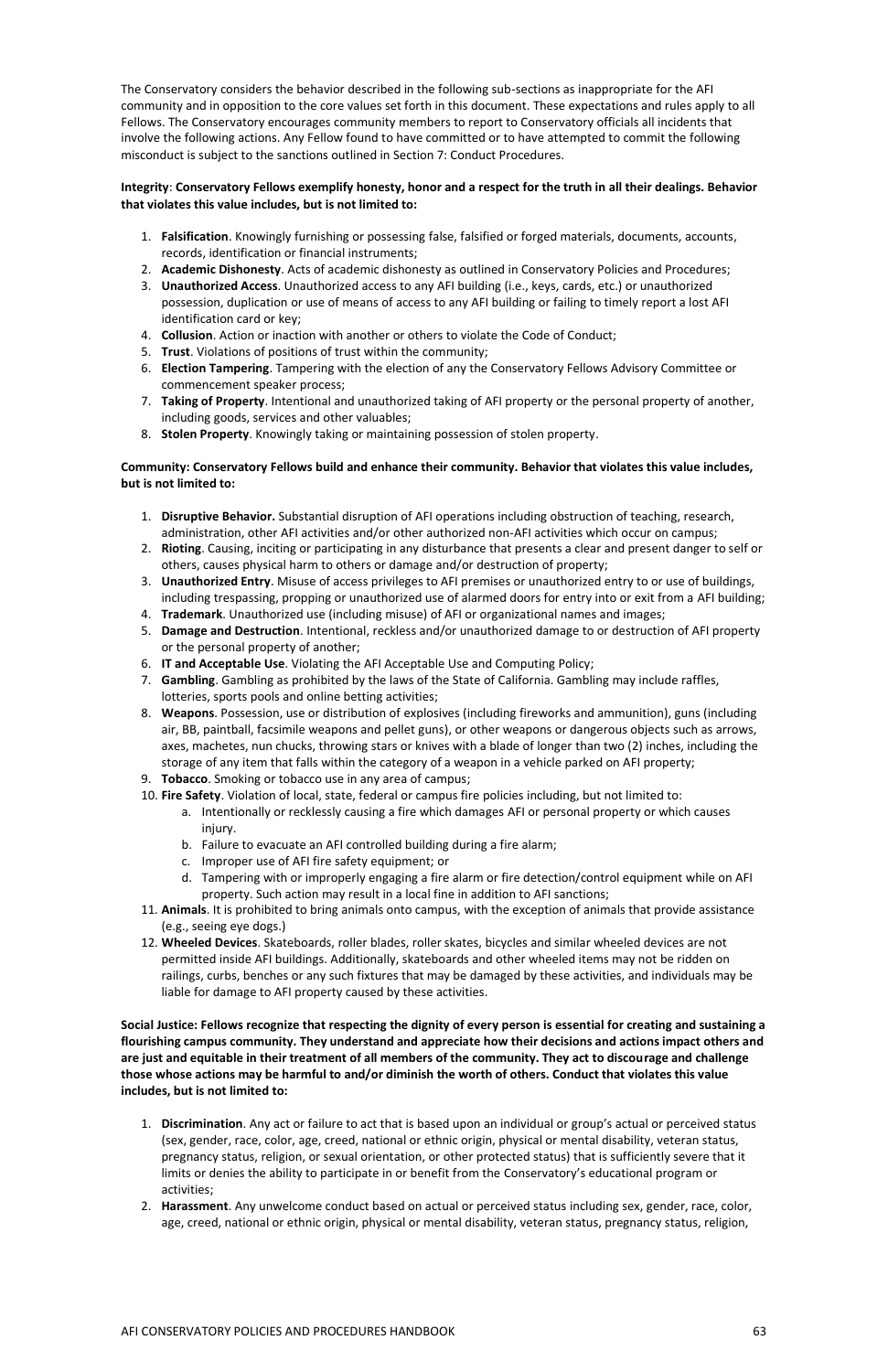sexual orientation, or other protected status. Any unwelcome conduct should be reported to campus officials, who will act to remedy and resolve reported incidents on behalf of the victim and community;

- a. Hostile Environment. Sanctions can and will be imposed for the creation of a hostile environment only when harassment is sufficiently severe, pervasive (or persistent) and objectively offensive that it unreasonably interferes with, limits or denies the ability to participate in or benefit from the Conservatory's educational or employment program or activities;
- 3. **Retaliatory Discrimination or Harassment**. Any intentional, adverse action taken by a responding individual or allied third party, absent legitimate nondiscriminatory purposes, against a participant or supporter of a participant in a civil rights grievance proceeding or other protected activity;
- 4. **Bystanding.** Complicity with or failure of any Fellow to appropriately address known or obvious violations of the Fellow Code of Conduct or law;
- 5. **Abuse of Conduct Process.** Abuse or interference with, or failure to comply in, Conservatory processes including conduct and academic integrity hearings including, but not limited to:
	- a. Falsification, distortion or misrepresentation of information;
	- b. Failure to provide, destroying or concealing information during an investigation of an alleged policy violation;
	- c. Attempting to discourage an individual's proper participation in, or use of, the campus conduct system;
	- d. Harassment (verbal or physical) and/or intimidation of a member of a campus conduct body prior to, during, and/or following a campus conduct proceeding;
	- e. Failure to comply with the sanction(s) imposed by the campus conduct system;
	- f. Influencing, or attempting to influence, another person to commit an abuse of the campus conduct system.

### **Respect: Conservatory Fellows show positive regard for each other and for the community. Behavior that violates this value includes, but is not limited to:**

- 1. **Harm to Persons.** Intentionally or recklessly causing physical harm or endangering the health or safety of any person;
- **2. Threatening Behaviors:**
	- a. Threat. Written or verbal conduct that causes a reasonable expectation of injury to the health or safety of any person or damage to any property;
	- b. Intimidation. Intimidation defined as implied threats or acts that cause a reasonable fear of harm in another;
- 3. **Bullying and Cyberbullying.** Bullying and cyberbullying are repeated and/or severe aggressive behaviors that intimidate or intentionally harm or control another person physically or emotionally, and are not protected by freedom of expression;
- 4. **Hazing.** Defined as an act that endangers the mental or physical health or safety of a student, or that destroys or removes public or private property, for the purpose of initiation, admission into, affiliation with, or as a condition for continued membership in a group or organization. Participation or cooperation by the person(s) being hazed does not excuse the violation. Failing to intervene to prevent and/or failing to discourage and/or failing to report those acts may also violate this policy;
- 5. **Intimate Partner/Relationship Violence.** Violence or abuse by a person in an intimate relationship with another;
- 6. **Stalking.** Stalking is a course of conduct directed at a specific person that is unwelcome and would cause a reasonable person to feel fear;
- 7. **Sexual Misconduct.** Includes, but is not limited to, sexual harassment, non-consensual sexual contact, nonconsensual sexual intercourse, and/or sexual exploitation (See Community Standards Sexual Misconduct Policy for further information);
- 8. **Public Exposure.** Includes deliberately and publicly exposing one's intimate body parts, public urination, defecation and public sex acts.

### **Responsibility: Conservatory Fellows are given and accept a high level of responsibility to self, to others and to the community. Behavior that violates this value includes, but is not limited to:**

- 1. **Alcohol.** Use, possession or distribution of alcoholic beverages or paraphernalia except as expressly permitted by law and the Conservatory's Alcohol Policy (See Community Standards for further information);
- 2. **Drugs.** Use, possession or distribution of illegal drugs and other controlled substances or drug paraphernalia except as expressly permitted by law and the Conservatory's Drug Policy (See Community Standards for
- further information);
- 3. **Prescription Medications.** Abuse, misuse, sale or distribution of prescription or over-the-counter medications;
- 4. **Failure to Comply.** Failure to comply with the reasonable directives of AFI officials or law enforcement officers during the performance of their duties and/ or failure to identify oneself to these persons when requested to do so;
- 5. **Financial Responsibilities.** Failure to promptly meet financial responsibilities to the Conservatory, including, but not limited to, knowingly passing a worthless check or money order in payment to the Conservatory or to an official of the Conservatory acting in an official capacity;
- 6. **Arrest.** Failure of any Fellow to accurately report an off-campus arrest by any law enforcement agency for any crime (including non-custodial or field arrests) to the Office of Fellow Affairs within seventy-two (72) hours of release;
- 7. **Other Policies.** Violating other published AFI and AFI Conservatory policies or rules;
- 8. **Health and Safety.** Creation of health and/or safety hazards (dangerous pranks, hanging out of or climbing from/on/in windows, balconies, roofs, etc.)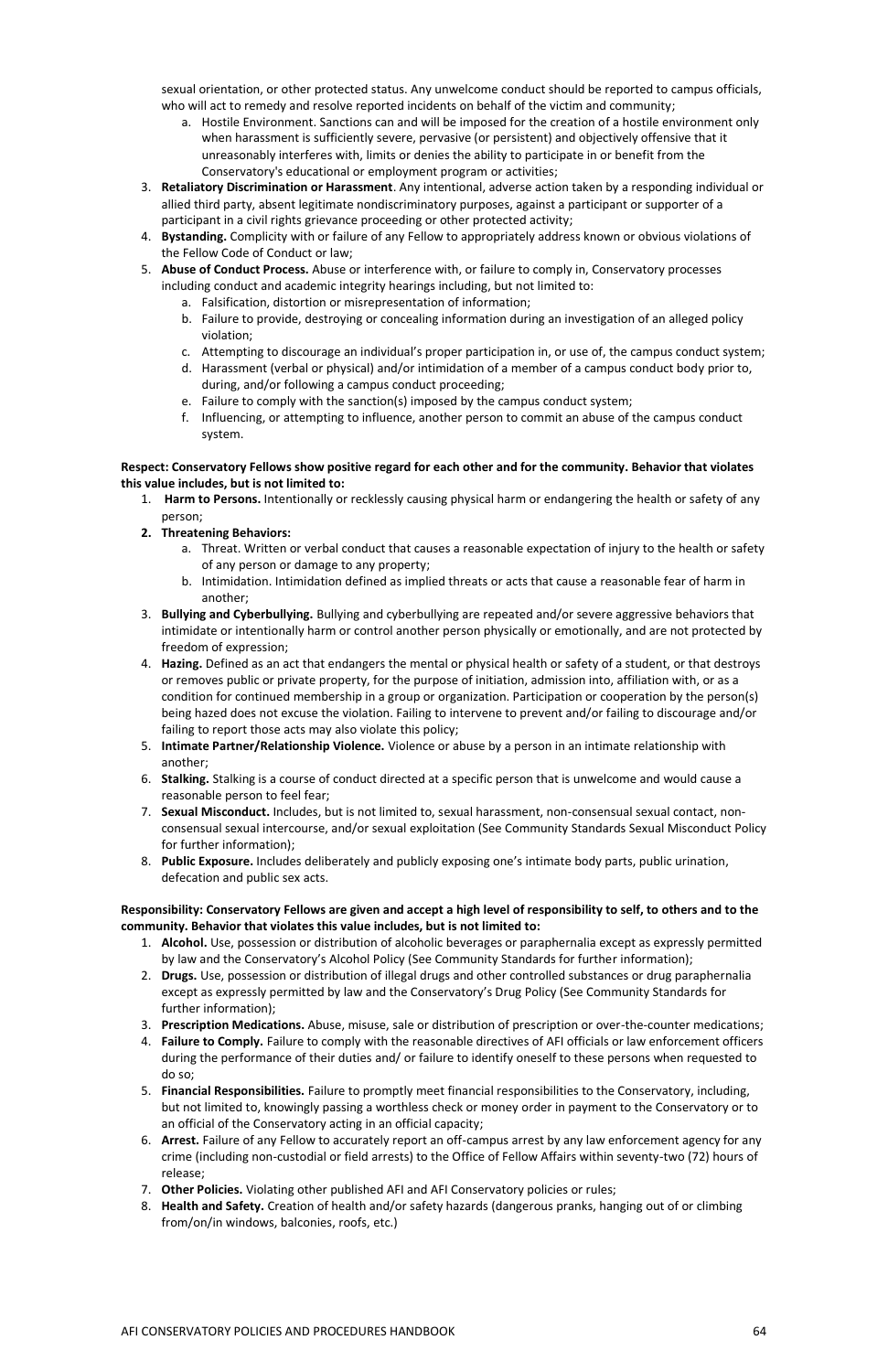9. **Violations of Law.** Evidence of violation of local, state or federal laws, when substantiated through the Conservatory's conduct process.

### **SECTION 5: OVERVIEW OF THE CONDUCT PROCESS**

This overview gives a general idea of how the Conservatory's campus conduct proceedings work, but it should be noted that not all situations are of the same severity or complexity. Thus, these procedures are flexible, and are not exactly the same in every situation, though consistency in similar situations is a priority. The campus conduct process and all applicable timelines commence with notice to an administrator of a potential violation of Conservatory rules. Once notice is received from any source (victim, 3rd party, online, etc.), the Conservatory may proceed with a preliminary investigation and/or may schedule an initial educational meeting/conference with the responding student to explain the conduct process to the responding student and gather information.

### **STEP 1: Preliminary Inquiry and/or Educational Conference**

The Conservatory conducts a preliminary inquiry into the nature of the incident, complaint or notice, the evidence available, and the parties involved. The preliminary inquiry may lead to:

- 1. A determination that there is insufficient evidence to pursue the investigation because the behavior alleged, even if proven, would not violate the Fellow Code of Conduct, (e.g., for reasons such as mistaken identity or allegations of behavior that falls outside the code);
- 2. A more comprehensive investigation when it is clear more information must be gathered (see detailed procedures on below);
- 3. A formal complaint of a violation and/or an educational conference with the responding student.

When an initial educational meeting/conference is held, the possible outcomes include:

- A decision not to pursue the allegation based on a lack of or insufficient evidence. The matter should be closed, and records should so indicate;
- A decision on the allegation, also known as an "informal" or "administrative" resolution to an uncontested allegation (see immediately below);
- A decision to proceed with additional investigation and/or referral for a "formal" resolution.

If a decision on the allegation is made and the finding is that the responding student is not responsible for violating the Code, the process will end. If the Conservatory's finding is that the responding student is in violation, and the responding student accepts this finding within three days, the Conservatory considers this an "uncontested allegation." The administrator conducting the initial educational conference will then determine the sanction(s) for the misconduct, which the responding Fellow may accept or reject. If accepted, the process ends.

If the Fellow accepts the findings, but rejects the sanction, the Conservatory will conduct a sanction-only hearing, conducted by a panel which recommends a sanction to the Director of Fellow Affairs. The sanction is then reviewed and finalized by the Director of Fellow Affairs and is subject to appeal (see Appeal Review Procedures in Section 7(P) below) by any party to the misconduct. Once the appeal is decided, the process ends.

If the administrator conducting the educational conference determines that it is more likely than not that the responding Fellow is in violation, and the responding Fellow rejects that finding in whole or in part, then it is considered a contested allegation and the process moves to Step 2.

### **STEP 2: Formal Hearing**

In a contested allegation, additional investigation may then be commenced and/or a hearing may be held when there is reasonable cause to believe that a rule or rules have been violated. A formal notice of the complaint will be issued, and a hearing will be held before a panel. A finding will be determined and is final except in cases that involve Title IX or other discrimination allegations. In those cases, the hearing results serve as a recommendation to the Director of Fellow Affairs and, where appropriate, the Title IX Coordinator, who review and finalize the finding. If the finding is that the responding Fellow is not responsible, the process ends. Applicable appeals options are described below.

### **STEP 3: Review and Finalize Sanction(s)**

If the Fellow is found in violation(s), sanctions will be recommended by the panel to the Director of Fellow Affairs and Title IX Coordinator when applicable, who will review and finalize the sanctions, subject to the Conservatory appeals process by any party to the complaint.

#### **SECTION 6: FELLOW CONDUCT AUTHORITY**

#### **A. Authority**

The Dean of the AFI Conservatory and Executive Vice President of AFI is vested with the authority over Fellow conduct by the Board of Trustees. The Dean/Executive Vice President appoints a Director of Fellow Affairs to oversee and manage the Fellow conduct process. The Dean/Executive Vice President and Director of Fellow Affairs may appoint administrative conference and appeals officers as deemed necessary to supervise the Fellow conduct process efficiently and effectively. The Director of Fellow Affairs (or designee) will assume responsibility for the investigation of an allegation of misconduct to determine if the complaint has merit.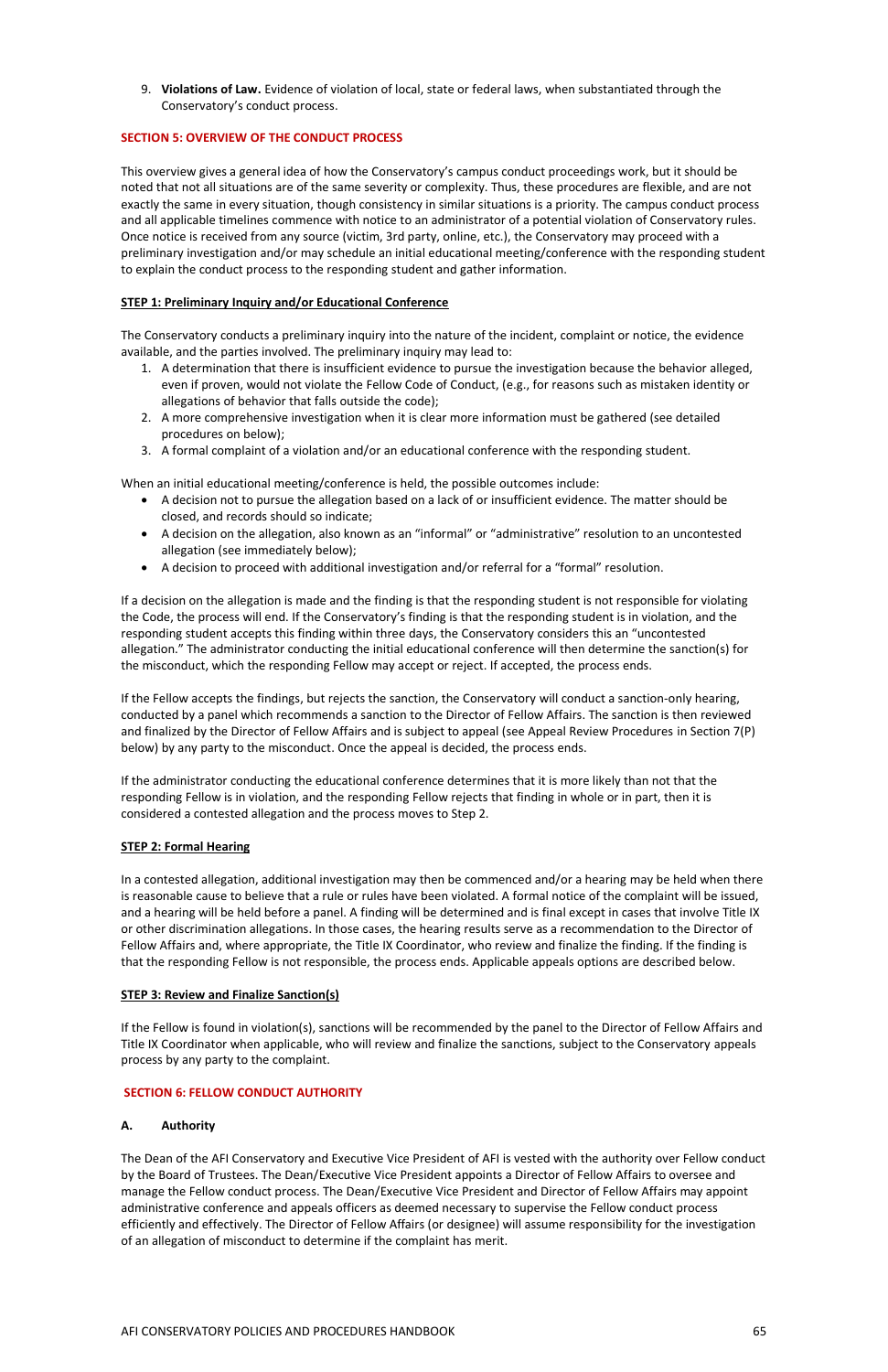### **B. Gatekeeping**

No complaint will be forwarded for a hearing unless there is reasonable cause to believe a policy has been violated. Reasonable cause is defined as some credible information to support each element of the offense, even if that information is merely a credible witness or a victim's statement. A complaint wholly unsupported by any credible information will not be forwarded for a hearing.

## **C. Conflict Resolution Options**

The Director of Fellow Affairs has discretion to refer a complaint for mediation or other forms of appropriate conflict resolution. All parties must agree to conflict resolution and to be bound by the decision with no review/appeal. Any unsuccessful conflict resolution can be forwarded for formal processing and hearing; however, at no time will complaints of physical sexual misconduct or violence be mediated as the sole institutional response. The Director of Fellow Affairs may also suggest that complaints that do not involve a violation of the Fellow Code of Conduct be referred for mediation or other appropriate conflict resolution.

### **D. Composition of the Hearing Panel**

The Director of Fellow Affairs will be responsible for assembling the Hearing Panel according to the following guidelines:

- 1. The membership of the panel is selected from a pool of at least six Fellows, six Faculty members and six Staff/administrative members appointed and trained for at least 10 hours annually by the Director of Fellow Affairs.
- 2. For each complaint, a panel will be chosen from the available pool, and is usually comprised of one Fellow, one Faculty member and one Staff member or administrator. Availability may determine a different composition for the Panel, and in complaints involving discrimination, sexual misconduct or other sensitive issues, the Director of Fellow Affairs will usually use three administrative/Staff members for the panel. The Director of Fellow Affairs appoints the non-voting Chair of the Hearing Panel, who assures that Conservatory procedures are followed throughout the hearing.

### **E. Administrative Conference Officers**

Administrative Conference Officers (ACO) are chosen from a pool of annually trained administrators or Staff members selected by the Director of Fellow Affairs.

### **F. Panel Pool and the Appeals Panel**

Three-member Appeals Panels are drawn from the panel pool, with the only requirement being that they did not serve on the Panel for the initial hearing. Appeals Panels review appeal requests submitted by the Director of Fellow Affairs. If an all administrative/Staff panel is used to hear a sensitive issue, the Appeals Panel will also be comprised of only administrative/Staff members.

To serve in the panel pool, Fellows must:

- 1. Be in academic good standing and have completed their first year.
- 2. Be in good standing with the conduct process throughout the semester in which they serve. Good standing is defined as having no record of misconduct during the semester(s) in which a Fellow wishes to serve on the panel. A serious history of misconduct could disqualify a Fellow for service.
- 3. Submit a letter of recommendation from a Faculty member or administrator from within the Conservatory community.

The Director of Fellow Affairs will have final authority to approve all those serving on the panel. The non-voting advisor to the panel is the Director of Fellow Affairs (or designee) with responsibility for training the panel, conducting preliminary investigations and ensuring a fair process for the party bringing the complaint and responding Fellow. In the event of a resignation from the panel, the Director of Fellow Affairs will solicit a replacement from the group from which the representative came. Decisions made, and sanctions imposed, by the panel or an ACO will be final and implemented, pending the normal appeal process. At the discretion of the Director of Fellow Affairs (or designee), implementation of sanctions may be stayed pending review.

#### **G. Interpretation and Revision**

The Director of Fellow Affairs will develop procedural rules for the administration of hearings that are consistent with provisions of the Fellow Code of Conduct. Material deviation from these rules will, generally, only be made as necessary and will include reasonable advance notice to the parties involved, either by posting online and/or in the form of written communication. The Director of Fellow Affairs may vary procedures with notice upon determining that changes to law or regulation require policy or procedural alterations not reflected in this Code. The Director of Fellow Affairs may make minor modifications to procedure that do not materially jeopardize the fairness owed to any party. Any question of interpretation of the Fellow Code of Conduct will be referred to the Dean of the AFI Conservatory and Executive Vice President of AFI, whose interpretation is final. The Fellow Code of Conduct will be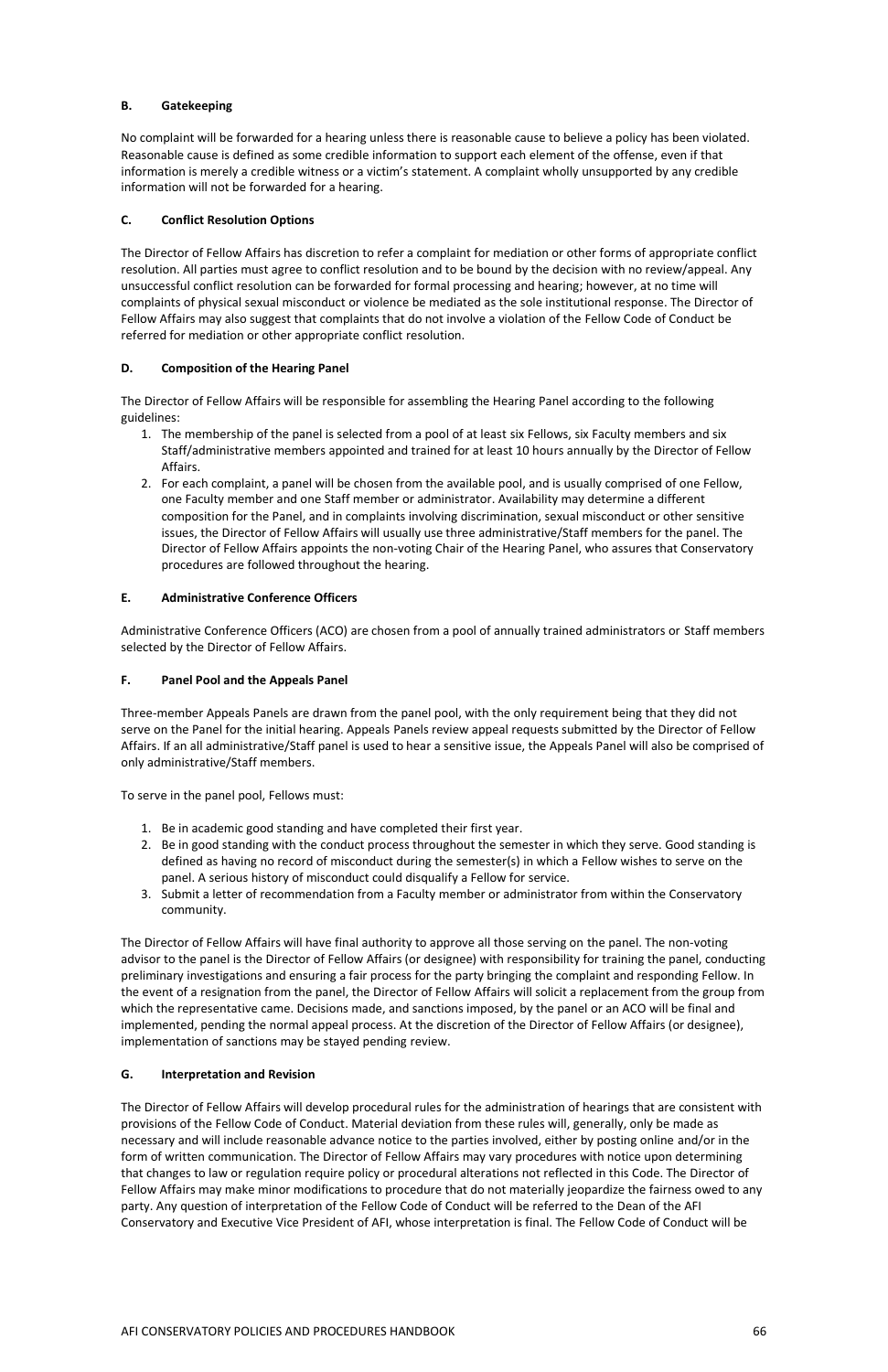updated annually under the direction of the Director of Fellow Affairs with a comprehensive revision process being conducted every three years.

### **SECTION 7: FORMAL CONDUCT PROCEDURES**

### **A. Conservatory as Convener**

The Conservatory is the convener of every action under this code. Within that action, there are several roles. The responding Fellow is the person who is alleged to have violated the Code. The party bringing the complaint, who may be a Fellow, employee, visitor or guest, may choose to be present and participate in the process as fully as the responding Fellow. There are witnesses, who may offer information regarding the allegation. There is an investigator(s) whose role is to present the allegations and share the evidence that the Conservatory has obtained regarding the allegations.

### **B. Group Violations**

A Fellow organization and its officers and membership may be held collectively and individually responsible when violations of this code by the organization or its member(s):

- Take place at organization-sponsored or co-sponsored events, whether sponsorship is formal or tacit;
- Have received the consent or encouragement of the organization or of the organization's leaders or officers; or
- Were known or should have been known to the membership or its officers.

Hearings for Fellow organizations follow the same general Fellow conduct procedures. In any such action, individual determinations as to responsibility will be made and sanctions may be assigned collectively and individually and will be proportionate to the involvement of each individual and the organization.

### **C. Amnesty:**

- 1. **For Victims:** The Conservatory provides amnesty to victims who may be hesitant to report to Conservatory officials because they fear that they themselves may be accused of minor policy violations at the time of the incident. Educational options will be explored, but no conduct proceedings or conduct record will result.
- 2. **For Those Who Offer Assistance:** To encourage Fellows to offer help and assistance to others, the Conservatory pursues a policy of amnesty for minor violations when Fellows offer help to others in need. At the discretion of the Director of Fellow Affairs, amnesty may also be extended on a case-by-case basis to the person receiving assistance. Educational options will be explored, but no conduct proceedings or conduct record will result.
- 3. **For Those Who Report Serious Violations:** Fellows who are engaged in minor violations but who choose to bring related serious violations by others to the attention of the Conservatory are offered amnesty for their minor violations. Educational options will be explored, but no conduct proceedings or record will result. Abuse of amnesty requests can result in a decision by the Director of Fellow Affairs not to extend amnesty to the same person repeatedly.
- 4. **Safe Harbor:** The Conservatory has a Safe Harbor rule for Fellows. The Conservatory believes that Fellows who have a drug and/or addiction problem deserve help. If any Conservatory Fellow brings their own use, addiction or dependency to the attention of Conservatory officials outside the threat of drug tests or conduct sanctions and seeks assistance, a conduct complaint will not be pursued. A written action plan may be used to track cooperation with the Safe Harbor program by the Fellow. Failure to follow the action plan will nullify the Safe Harbor protection and campus conduct processes will be initiated.

### **D. Notice of Alleged Violation**

Any member of the Conservatory community, visitor or guest may allege a policy violation(s) by any Fellow for misconduct under this Code by the following process and notice may also be given to the Director of Fellow Affairs (or designee) and/or to the Title IX Coordinator, when appropriate. Additionally, administrators may act on notice of a potential violation whether a formal allegation is made or not. All allegations can be submitted by a victim or a third party and should be submitted as soon as possible after the offending event occurs. The Conservatory has the right to pursue an allegation or notice of misconduct on its own behalf and to serve as convener of the subsequent campus conduct process.

The Director of Fellow Affairs (or designee) will assume responsibility for the investigation of the alleged violation as described in the sub-section below.

### **E. Investigation**

Investigation is referenced in both steps 1 and 2 above, with detailed investigation procedures described in this subsection. The Director of Fellow Affairs, or their designee, will investigate the allegations. The investigator(s) will take the following steps, if not already completed by the Coordinator or designee:

- 1. Initiate any necessary remedial actions on behalf of the victim (if any);
- 2. Determine the identity and contact information of the party bringing the complaint, whether that person is the initiator of the complaint, the alleged victim, or a Conservatory proxy or representative;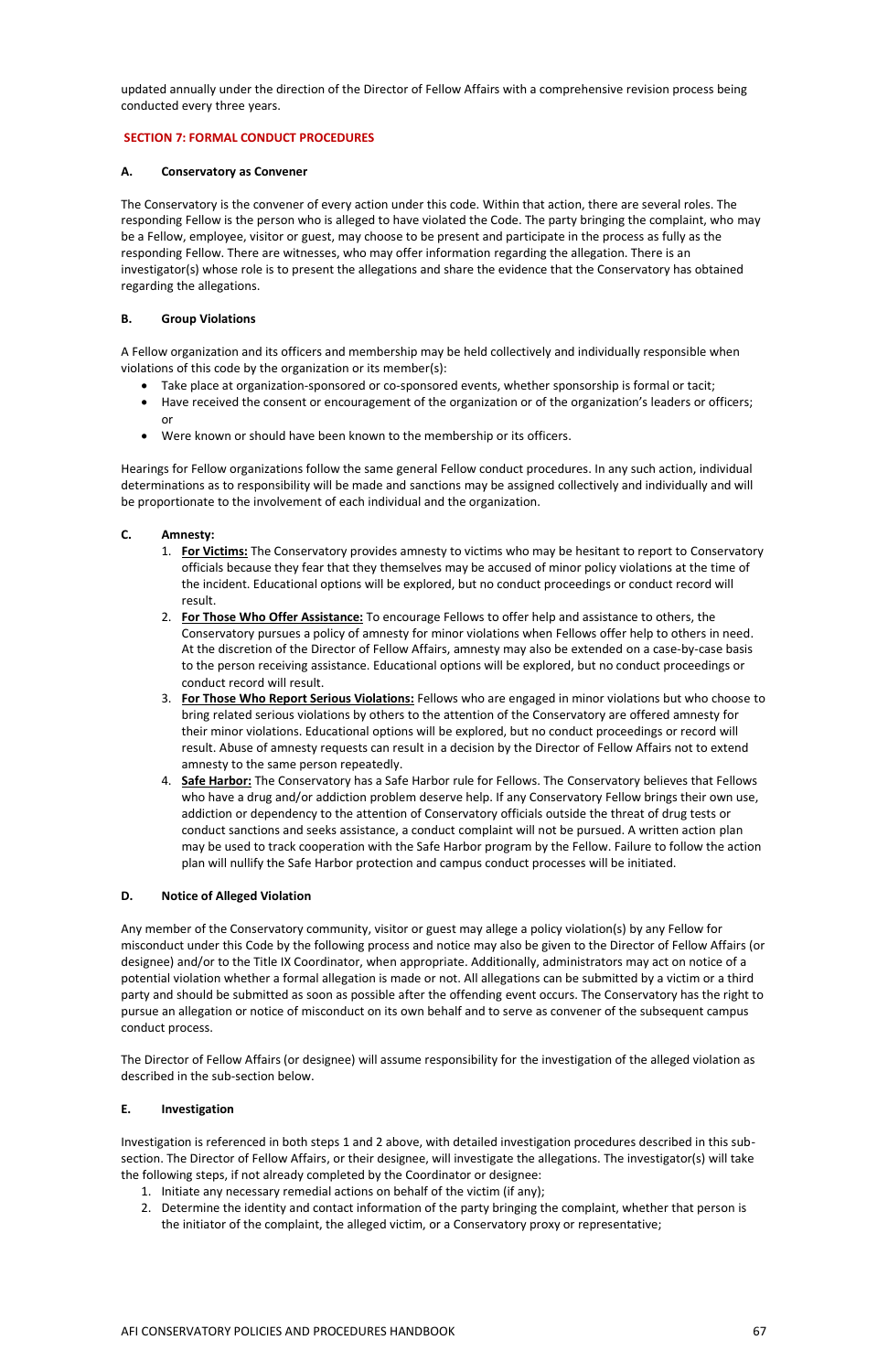- 3. Conduct an immediate preliminary investigation to identify an initial list of all policies that may have been violated, to review the history of the parties, the context of the incident(s), any potential patterns and the nature of the complaint;
	- a. If the victim is reluctant to pursue the complaint, determine whether the complaint should still be pursued and whether sufficient independent evidence could support the complaint without the participation of the victim;
	- b. Notify the victim of whether the Conservatory intends to pursue the complaint regardless of their involvement, and inform the victim of their rights in the process and option to become involved if they so choose;
	- c. Preliminary investigation usually takes between 1-7 business days to complete;
- 4. If indicated by the preliminary investigation and authorized by the Coordinator or Director or Fellow Affairs, conduct a comprehensive investigation to determine if there is reasonable cause to believe that the responding Fellow violated Conservatory policy, and to determine what specific policy violations should serve as the basis for the complaint;
	- a. If there is insufficient evidence through the investigation to support reasonable cause, the allegations will be closed with no further action;
	- b. A comprehensive investigation usually takes between one day and two weeks;
- 5. Meet with the party bringing the complaint to finalize the Party bringing the complaint's Statement, which will be drawn up by the investigator or designee as a result of this meeting;
- 6. Commence a thorough, reliable and impartial investigation by developing a strategic investigation plan, including a witness list, evidence list, intended timeframe and order of interviews for all witnesses and the responding student, who may be given notice of the interview prior to or at the time of the interview;
	- a. Prepare the notice of alleged policy violation(s) on the basis of the reasonable cause determination, which may be delivered prior to, during or after the responding student is interviewed, at the discretion of the investigator(s);
- 7. Interview all relevant witnesses, summarize the information they are able to share and have each witness sign the summary to verify its accuracy;
- 8. Obtain all documentary evidence and information that is available;
- 9. Obtain all physical evidence that is available;
- 10. Complete the investigation promptly by analyzing all available evidence without unreasonable deviation from the intended timeline;
- 11. Make a finding, based on a preponderance of the evidence (whether a policy violation is more likely than not);
- 12. Present the investigation report and findings to the responding Fellow, who may:
	- a. accept the findings;
	- b. accept the findings in part and reject them in part; or
	- c. may reject all findings;
- 13. Share the findings and update the party bringing the complaint on the status of the investigation and the outcome.

### **F. Findings**

The following options (1-3) describe how to proceed depending on whether the responding Fellow is found responsible and whether the responding Fellow accepts or rejects the findings and/or the sanctions either in whole or in part.

### **1) The Responding Fellow is Found "Not Responsible"**

Where the responding Fellow is found not responsible for the alleged violation(s), the investigation will be closed. The party bringing the complaint, if any, may request that the Title IX Coordinator and/or Director of Fellow Affairs, as applicable, review the investigation file to possibly re-open the investigation or convene a hearing. The decision to re-open an investigation or convene a hearing rests solely in the discretion of the Title IX Coordinator or the Director of Fellow Affairs in these cases, and is granted only on the basis of extraordinary cause.

### **2) The Responding Fellow Accepts a Finding of "Responsible"**

- **a) The Responding Fellow Accepts a Finding of "Responsible" and Accepts the Recommended Sanctions.** Should the responding Fellow accept the finding that they violated Conservatory policy, the Investigator will recommend appropriate sanctions for the violation, having consulted with Director of Fellow Affairs and/or Title IX Coordinator, as appropriate. In cases involving discrimination, recommended sanctions will act to end the discrimination, prevent its recurrence, and remedy its effects on the victim and the Conservatory community. If the responding Fellows accepts these recommended sanctions, the sanctions are implemented by the Director of Fellow Affairs and the process ends. There will be a three-day period for review between the date of acceptance and when the resolution becomes final. Should the responding Fellow decide to reject the sanctions within that time period, Option 2B, below, will apply. This outcome is not subject to appeal.
- **b) The Responding Fellow Accepts a Finding of "Responsible" and Rejects the Sanctions Recommended.** If the responding Fellow accepts the "responsible" findings, but rejects the recommended sanctions, there will be an administrative conference on the sanction, only. Administrative conference procedures are detailed below.
- 3) **Responding Fellow Rejects the Findings Completely or In-part**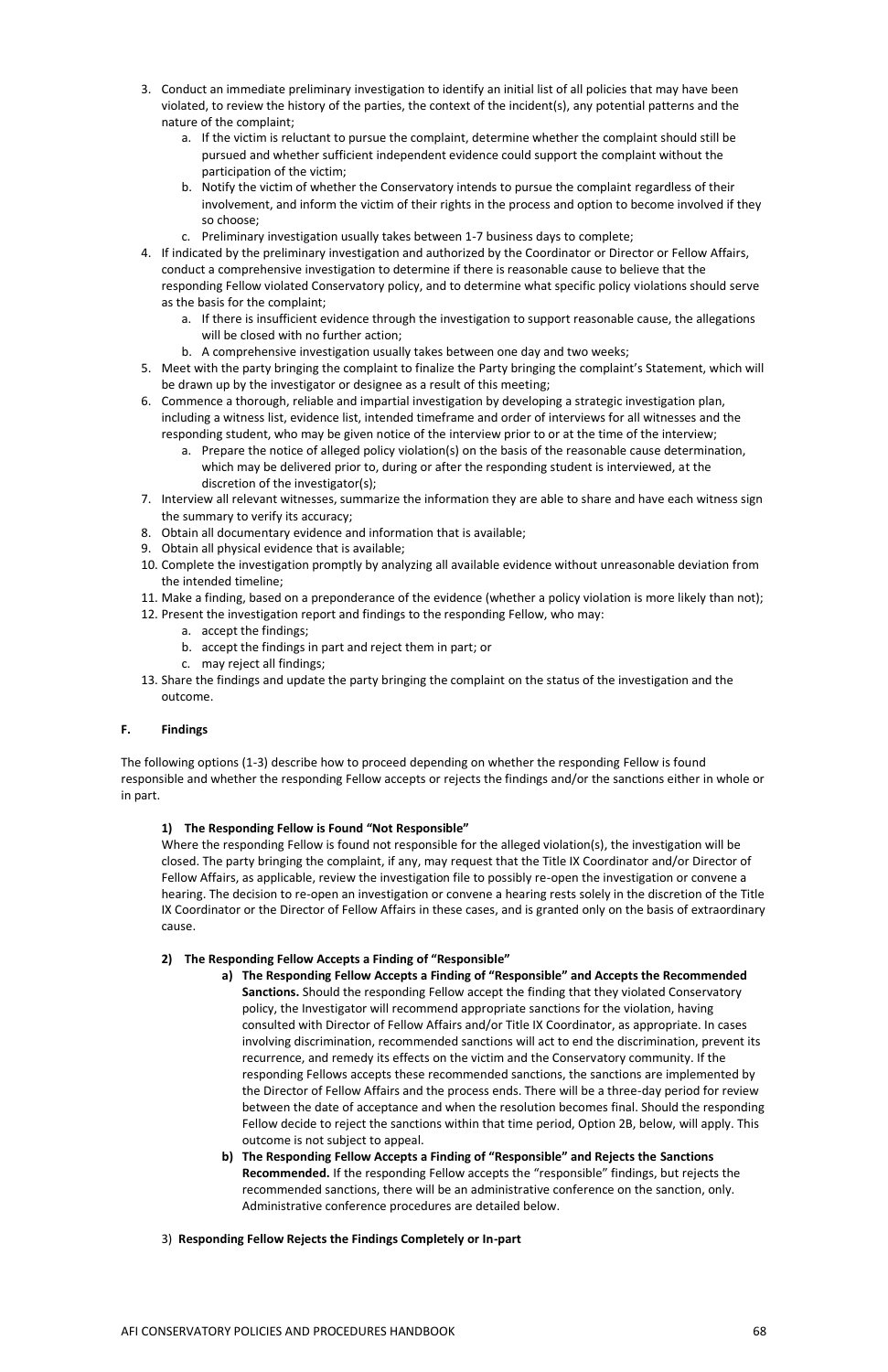**a) Responding Fellow Rejects the Findings Completely.** Where the responding Fellow rejects the finding that they violated Conservatory policy, a formal hearing will be convened within seven business days, barring exigent circumstances.

At the hearing, the investigator(s) will present their report to the panel, the panel will hear from the parties, and any necessary witnesses. The investigation report will be considered by the panel, which renders an independent and objective finding. Full panel procedures are detailed below.

If the panel finds the responding Fellow not responsible for all violations, the Director of Fellow Affairs will timely inform the parties of this determination and the rationale for the decision in writing. This determination is subject to appeal by any party to the complaint. Appeal review procedures are outlined below.

If the panel finds a violation, it will recommend a sanction/responsive action to the Director of Fellow Affairs, who will confer with the Title IX Coordinator as necessary and render a decision within three business days of the hearing and timely notify the parties in writing. An appeal of sanction(s) may be filed by any party to the complaint as detailed below.

b) **Responding Fellow Accepts the Findings in Part and Rejects in Part**. Where the responding Fellow rejects in part the finding that they violated Conservatory policy, there will be a panel hearing solely on the disputed allegations within seven days, barring exigent circumstances. For all findings holding a responding Fellow responsible for a violation, the Conservatory will follow the sanctioning process detailed in sub-sections K(8) and K(9), below. If the Panel finds the responding Fellow "Not Responsible" on any of the contested allegations, the process will move to the Sanctioning Phase on only the uncontested allegations, as detailed in sub-sections K(8) and K(9), below.

### **G. Special Hearing Provisions for Sexual Misconduct, Discrimination and Other Complaints of a Sensitive Nature**

All hearings under this sub-section will be conducted by a three-member administrative panel drawn from the panel pool. For sexual misconduct, discrimination and other complaints of a sensitive nature, whether the alleged victim is serving as the party bringing the complaint or as a witness, alternative testimony options may be provided, such as placing a privacy screen in the hearing room or allowing the alleged victim to testify from another room via audio or audio/video technology. While these options are intended to help make the alleged victim more comfortable, they are not intended to work to the disadvantage of the responding Fellow.

The past sexual history or sexual character of a party will not be admissible by the other parties in hearings unless such information is determined to be highly relevant by the panel Chair. All such information sought to be admitted by a party or the Conservatory will be presumed irrelevant until a showing of relevance is made, in advance of the hearing, to the Chair. Demonstration of pattern, repeated and/or predatory behavior by the responding Fellow, in the form of previous findings in any legal or campus proceeding, or in the form of previous good faith allegations, will always be relevant to the finding, not just the sanction. The parties will be notified in advance if any such information is deemed relevant and will be introduced in the hearing.

The party bringing any complaint alleging sexual misconduct, other behavior falling with the coverage of Title IX and/or a crime of violence will be notified in writing of the outcome of a hearing, any sanctions assigned and the rationale for the decision.

### **H. Notice of Hearing**

Once a determination is made that reasonable cause exists for the Director of Fellow Affairs (or designee) to refer a complaint for a hearing, notice will be given to the responding Fellow. Notice will be in writing and may be delivered by one or more of the following methods: in person by the Director of Fellow Affairs (or designee); mailed to the local or permanent address of the Fellow as indicated in official Conservatory records; or emailed to the Fellow's AFI-issued email account. Once mailed, emailed and/or received in-person, such notice will be presumptively delivered. The letter of notice will:

- 1. Include the alleged violation and notification of where to locate the Fellow Code of Conduct and Conservatory procedures for resolution of the complaint; and
- 2. Direct the responding Fellow to contact the Director of Fellow Affairs (or designee) within a specified period of time to respond to the complaint. This time period will generally be no less than two days from the date of delivery of the summons letter.

A meeting with the Director of Fellow Affairs (or designee) may be arranged to explain the nature of the complaint and the conduct process. At this meeting, the responding Fellow may indicate, either verbally or in writing, to the Director of Fellow Affairs (or designee), whether they admit to or deny the allegations of the complaint.

**I. Interim Action**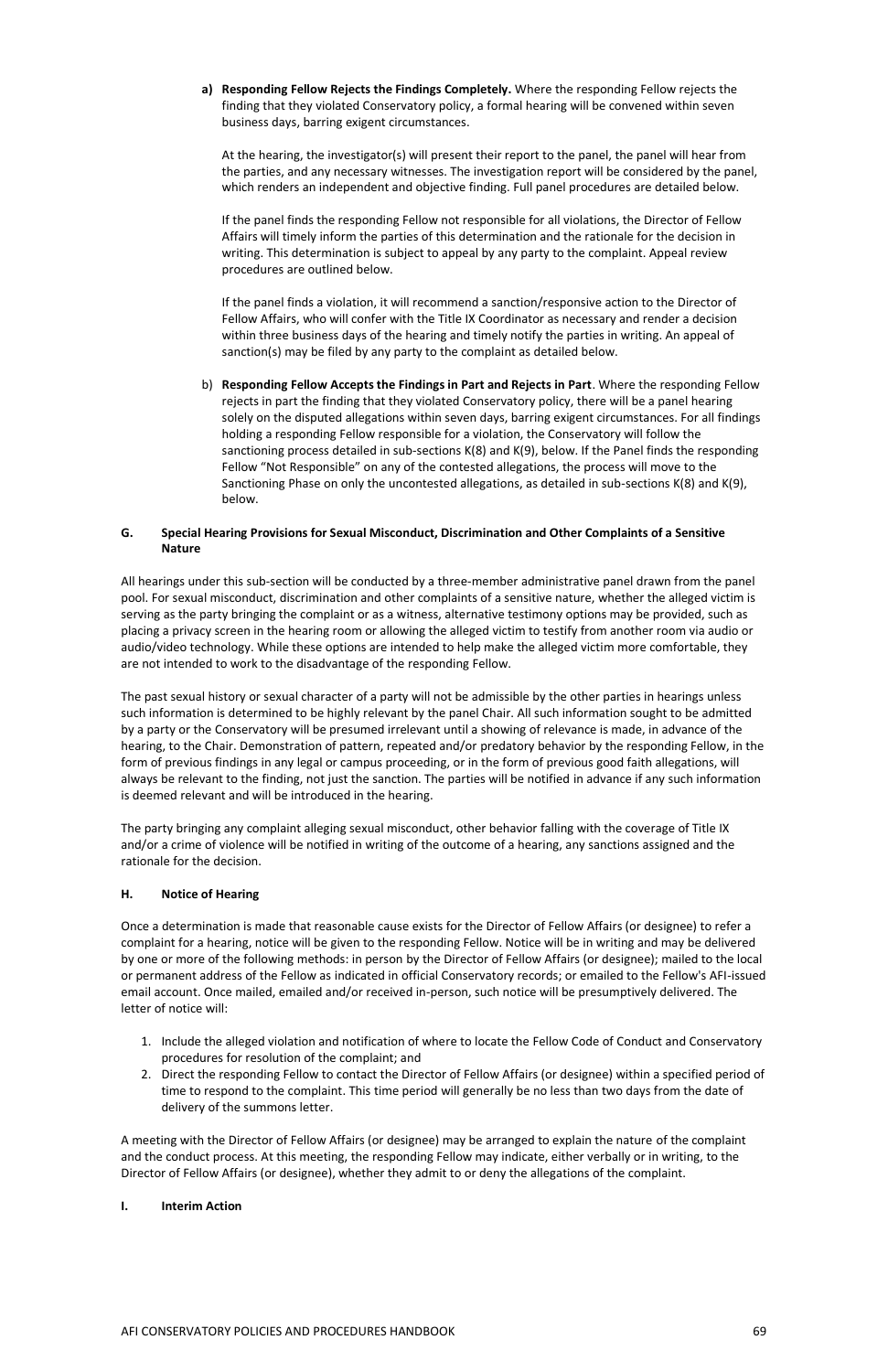Under the Fellow Code of Conduct, the Dean of the AFI Conservatory and Executive Vice President of AFI or designee may impose restrictions and/or separate a Fellow from the community pending the scheduling of a campus hearing on alleged violation(s) of the Fellow Code of Conduct when a Fellow represents a threat of serious harm to others and/or is facing allegations of serious criminal activity in order to preserve the integrity of an investigation; to preserve Conservatory property; and/or to prevent disruption of, or interference with, the normal operations of the Conservatory. Interim actions can include separation from the institution or restrictions on participation in the community for no more than ten (10) business days pending the scheduling of a campus hearing on alleged violation(s) of the Fellow Code of Conduct. A Fellow who receives an interim suspension may request a meeting with the Dean/Executive Vice President or designee to demonstrate why an interim suspension is not merited. Regardless of the outcome of this meeting, the Conservatory may still proceed with the scheduling of a campus hearing.

During an interim suspension, a Fellow may be denied access to AFI Campus, facilities and /or events. As determined appropriate by the Director of Fellow Affairs, this restriction may include classes and/or all other AFI and AFI Conservatory activities or privileges for which the Fellow might otherwise be eligible. At the discretion of the Director of Fellow Affairs and with the approval of, and in collaboration with, the Vice Dean of Academic Affairs, alternative coursework options may be pursued to ensure as minimal an impact as possible on the responding Fellow.

### **J. Hearing Options & Preparation**

The following sub-sections describe the Conservatory's conduct hearing processes. Except in a complaint involving failure to comply with the summons of the Director of Fellow Affairs (or designee), no Fellow may be found to have violated the Fellow Code of Conduct solely as a result of the Fellow's failure to appear for a hearing. In all such instances, conduct hearings will proceed as scheduled and the information in support of the complaint will be presented to, and considered by, the Director of Fellow Affairs, ACO or panel presiding over the hearing.

Where the responding Fellow admits to violating the Fellow Code of Conduct, the Director of Fellow Affairs (or designee) may invoke administrative hearing procedures to determine and administer appropriate sanctions without a formal hearing. This process is also known as an administrative conference. In an administrative conference, complaints will be heard, and determinations will be made by the Director of Fellow Affairs or designee.

Where the responding Fellow denies violating the Fellow Code of Conduct, a formal hearing will be conducted. This process is known as a panel hearing. At the discretion of the Director of Fellow Affairs (or designee), a request by one or more of the parties to the complaint for an administrative conference may be considered. Fellows who deny a violation for which a panel hearing will be held will be given a minimum of seven days to prepare unless all parties wish to proceed more quickly. Preparation for a formal hearing is summarized in the following guidelines:

- 1. Notice of the time, date and location of the hearing will be in writing and may be delivered by one or more of the following methods: in person by the Director of Fellow Affairs (or designee); mailed to the local or permanent address of the Fellow as indicated in official Conservatory records; or emailed to the Fellow's AFIissued email account. Once mailed, emailed and/or received in-person, such notice will be presumptively delivered.
- 2. If there is an alleged victim of the conduct in question, the alleged victim may serve as the party bringing the complaint or may elect to have the Conservatory administration serve as the party bringing the complaint forward. Where there is no alleged victim, AFI administration will serve as the party bringing the complaint forward.
- 3. If a responding Fellow fails to respond to notice from the Director of Fellow Affairs (or designee), the Director of Fellow Affairs (or designee) may initiate a complaint against the Fellow for failure to comply with the directives of a AFI official and give notice of this offense. Unless the Fellow responds to this notice within two days by answering the original notice, an administrative conference may be scheduled and held on the Fellow's behalf. As a result, the Fellow may be administratively withdrawn from attending classes or a disciplinary hold may be placed on their Conservatory account, deeming them ineligible to register for courses until such time as the Fellow responds to the initial complaint.
- 4. At least three (3) days before any scheduled formal hearing, the following will occur:
	- a. The responding Fellow will deliver to the Director of Fellow Affairs (or designee) a written response to the complaint;
	- b. The responding Fellow will deliver to the Director of Fellow Affairs (or designee) a written list of all witnesses for the Conservatory to call at the hearing;
	- c. The responding Fellow will deliver to the Director of Fellow Affairs (or designee) all physical evidence the Fellow intends to use or needs to have present at the hearing and will indicate who has possession or custody of such evidence, if known, so that the Director of Fellow Affairs can arrange for its presence;
	- d. The party bringing the complaint will deliver to the Director of Fellow Affairs (or designee) a written list of all witnesses for the Conservatory to call at the hearing;
	- e. The party bringing the complaint will deliver to the Director of Fellow Affairs (or designee) all items of physical evidence needed at the hearing and will indicate who has possession or custody of such evidence, if known, so that the Director of Fellow Affairs can arrange for its presence;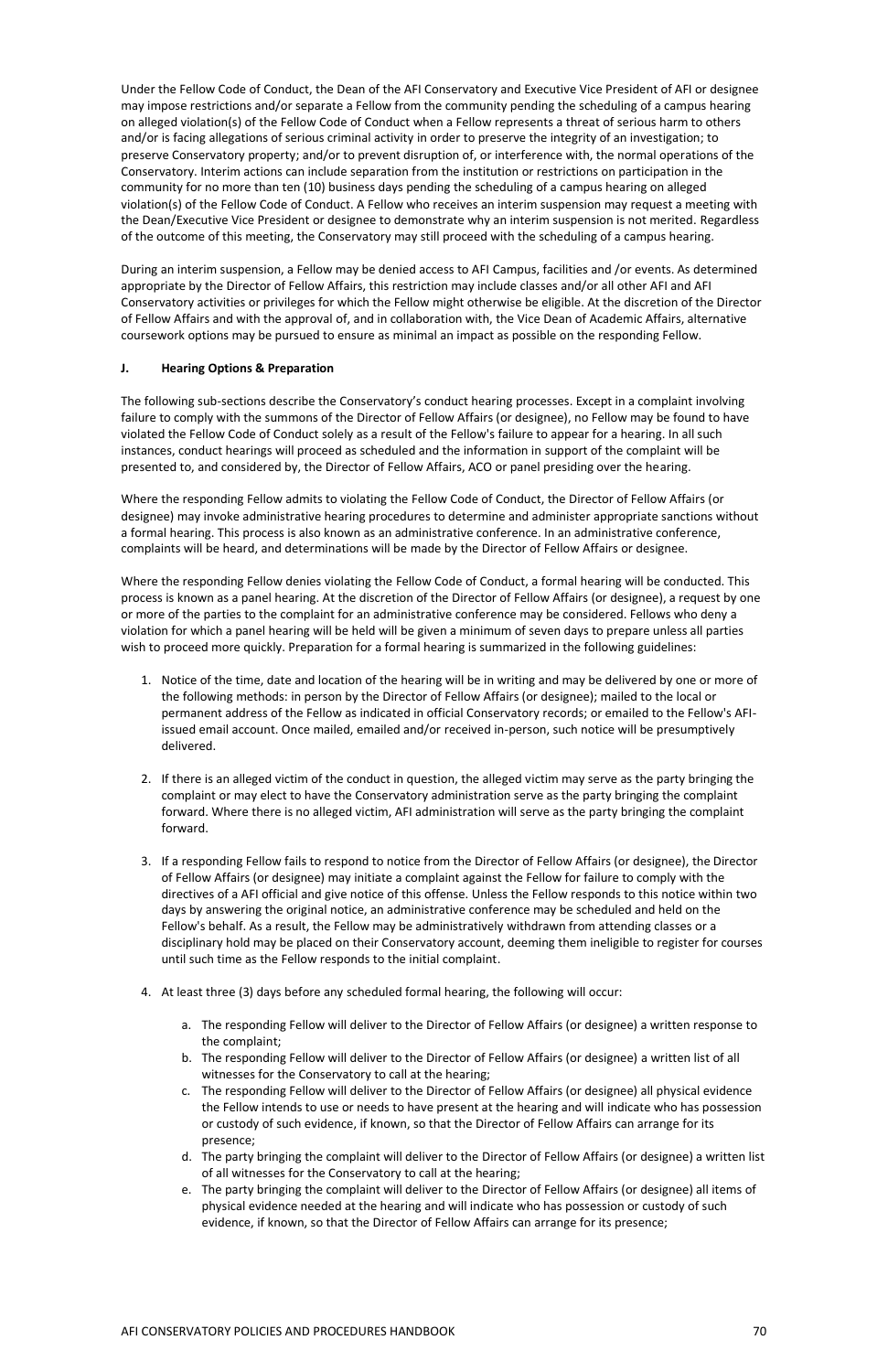- f. The party bringing the complaint and the responding Fellow will notify the Director of Fellow Affairs (or designee) of the names of any advisors/ advocates who may be accompanying the parties at the hearing.
- 5. The Director of Fellow Affairs (or designee) will ensure that the hearing information and any other available written documentation is shared with the parties at least two (2) days before any scheduled hearing. In addition, the parties will be given a list of the names of all the panelists in advance. Should any party object to any panelist, that party must raise all objections, in writing, to the Director of Fellow Affairs immediately. Hearing officers will only be unseated if the Director of Fellow Affairs concludes that their bias precludes an impartial hearing of the complaint. Additionally, any panelist who feels they cannot make an objective determination must recuse themselves from the proceedings.

## **K. Panel Hearing Procedures**

The Director of Fellow Affairs will appoint one panelist as the Chair for the hearing. The parties have the right to be present at the hearing; however, they do not have the right to be present during deliberations. If a Fellow cannot attend the hearing, it is that Fellow's responsibility to notify the Director of Fellow Affairs no less than three (3) days prior to the scheduled hearing to arrange for another date, time and location. Except in cases of grave or unforeseen circumstances, if the responding Fellow fails to give the requisite minimum three-day notice, or if the responding Fellow fails to appear, the hearing will proceed as scheduled. If the party bringing the complaint fails to appear, the complaint may be dropped unless the Conservatory chooses to pursue the allegation on its own behalf, as determined by the Director of Fellow Affairs.

The Director of Fellow Affairs (or designee), the Chair and the Panel will conduct panel hearings according to the following guidelines:

- 1. Hearings will be closed to the public.
- 2. Admission to the hearing of persons other than the parties involved will be at the discretion of the panel Chair and the Director of Fellow Affairs.
- 3. In hearings involving more than one responding Fellow, the standard procedure will be to hear the complaints jointly; however, the Director of Fellow Affairs may permit the hearing pertinent to each responding Fellow to be conducted separately. In joint hearings, separate determinations of responsibility will be made for each responding Fellow.
- 4. The parties have the right to an advisor/advocate of their own choosing, including attorneys. Typically advisors are members of the campus community, but the parties may select whomever they wish to serve as their advisor.13 The advisor may not make a presentation or represent the party bringing the complaint or responding Fellow during the hearing. They may confer quietly with their advisee, exchange notes, clarify procedural questions with the Chair and suggest questions to their advisee.
- 5. The party bringing the complaint, the responding Fellow, the panel and the Director of Fellow Affairs (or designee) will have the privilege of questioning all present witnesses and questioning all present parties (directly or through the Chair, at the discretion of the Chair). Unduly repetitive witnesses can be limited at the discretion of the panel Chair and/or the Director of Fellow Affairs (or designee).
- 6. Pertinent records, exhibits and written statements may be accepted as information for consideration by the panel and the Director of Fellow Affairs. Formal rules of evidence are not observed. The panel Chair and/or the Director of Fellow Affairs (or designee) may limit the number of character witnesses presented or may accept written affidavits of character instead.
- 7. All procedural questions are subject to the final decision of the Director of Fellow Affairs.
- 8. After a panel hearing, the panel will deliberate and determine, by majority vote, whether it is more likely than not that the responding Fellow has violated the Fellow Code of Conduct. The Director of Fellow Affairs (or designee) will be present and available as a resource during all deliberations. Once a finding is determined, if the finding is that of a policy violation, the panel will determine an appropriate sanction(s). The Director of Fellow Affairs (or designee) is responsible for informing the panel of applicable precedent and any previous conduct violations or other relevant pattern information about the responding Fellow. The panel Chair will prepare a written deliberation report and deliver it to the Director of Fellow Affairs, detailing the recommended finding, how each member voted, the information cited by the panel in support of its recommendation, and any information the panel excluded from its consideration and why. This report should
	- conclude with any recommended sanctions. This report should not exceed two pages in length and must be submitted to the Director of Fellow Affairs within two (2) days of the end of deliberations.
- 9. The Director of Fellow Affairs will consider the recommendations of the panel, may make appropriate modifications to the panel's report and will then render a decision and inform the responding Fellow and party bringing the complaint (if applicable by law or Conservatory policy) of the final determination within seven days of the hearing. Notification will be made in writing and may be delivered by one or more of the following methods: in person by the Director of Fellow Affairs (or designee); mailed to the local or permanent address of the Fellow as indicated in official Conservatory records; or emailed to the Fellow's AFI-issued email account. Once mailed, emailed and/or received in-person, such notice will be presumptively delivered. In cases of sexual misconduct and other crimes of violence, notice of the outcome will be delivered to all parties simultaneously, meaning without substantial delay between the notifications to each.
- 10. There will be a single verbatim record, such as an audio recording, for all panel hearings. Deliberations will not be recorded. The record will be the property of the Conservatory and maintained according to the Conservatory record retention policy.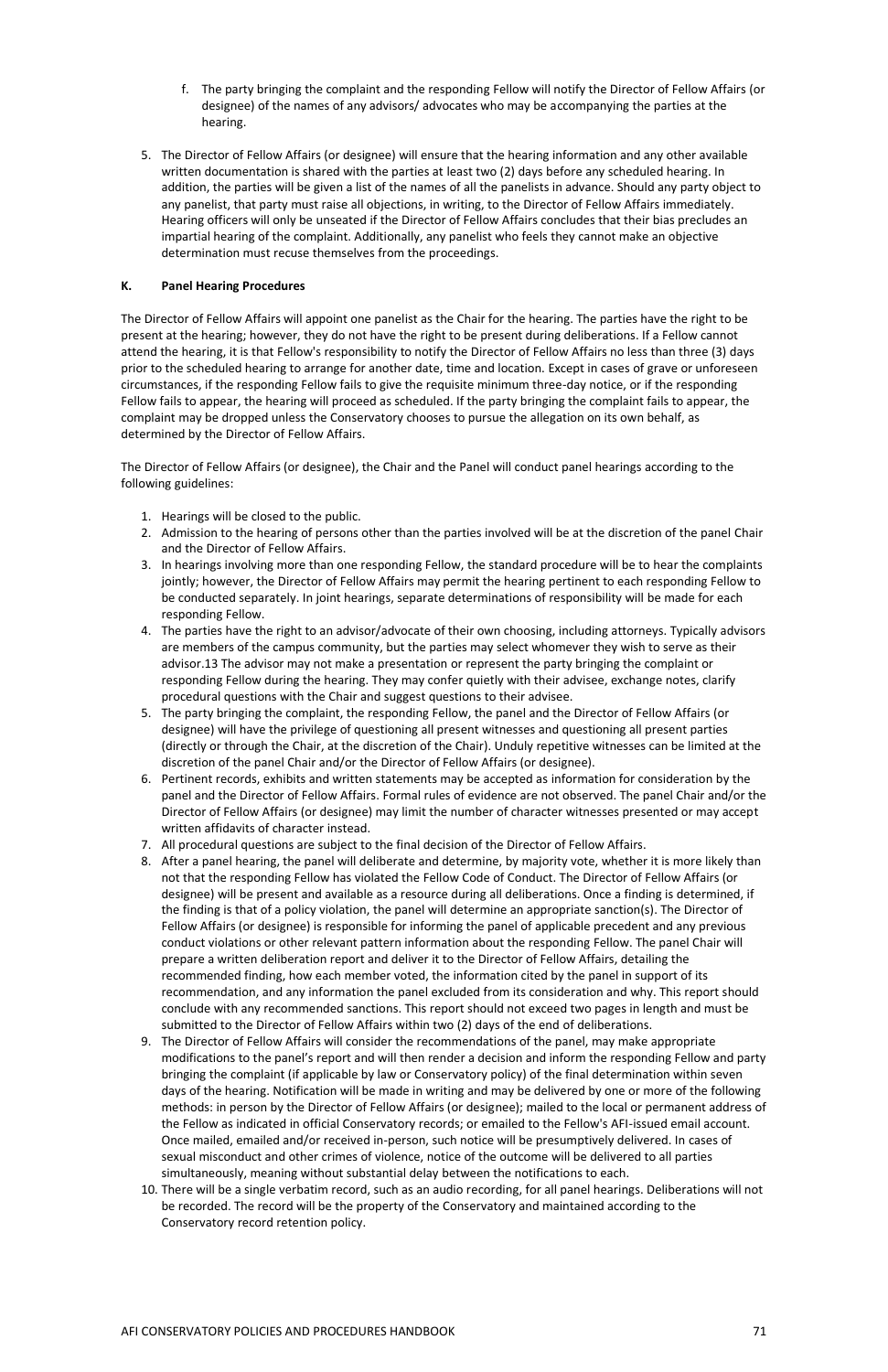## **L. Conduct Sanctions**

One or more of following sanctions may be imposed upon any Fellow for any single violation of the Fellow Code of Conduct:

- 1. *Warning*: An official written notice that the Fellow has violated AFI Conservatory policies and/or rules and that more severe conduct action will result should the Fellow be involved in other violations while the Fellow is enrolled at the Conservatory.
- 2. *Restitution*: Compensation for damage caused to the Conservatory or any person's property. This could also include situations such as failure to return a reserved space to proper condition – labor costs and expenses. This is not a fine but, rather, a repayment for labor costs and/or the value of property destroyed, damaged, consumed, or stolen.
- 3. *Fines*: Reasonable fines may be imposed.
- 4. *Community Service Requirements:* For a Fellow or organization to complete a specific supervised Conservatory service.
- 5. *Loss of Privileges:* The Fellow will be denied specified privileges for a designated period of time.
- 6. *Confiscation of Prohibited Property:* Items whose presence is in violation of Conservatory policy will be confiscated and will become the property of the Conservatory. Prohibited items may be returned to the owner at the discretion of the Director of Fellow Affairs and/or Campus Security.
- 7. *Behavioral Requirement:* This includes required activities including, but not limited to, seeking academic counseling or substance abuse screening, writing a letter of apology, etc.
- 8. *Educational Program:* Requirement to attend, present and/or participate in a program related to the violation. It may also be a requirement to sponsor or assist with a program for others on campus to aid them in learning about a specific topic or issue related to the violation for which the student or organization was found responsible. Audience may be restricted.
- 9. *Conservatory Probation:* The Fellow is put on official notice that, should further violations of Conservatory policies occur during a specified probationary period, the Fellow may face suspension or expulsion. Regular probationary meetings may also be imposed.
- 10. *Eligibility Restriction:* The Fellow is deemed "not in good standing" with the Conservatory for a specified period of time. Specific limitations or exceptions may be granted by the Director of Fellow Affairs and terms of this conduct sanction may include, but are not limited to, the following:
	- a. Ineligibility to hold any office on the Fellow Advisory Committee; or
	- b. Ineligibility to represent the Conservatory to anyone outside the Conservatory community in any way including: participating in attending conferences, film festivals or representing the Conservatory at an official function or event.
- 11. *Conservatory Suspension:* Separation from the Conservatory for a specified minimum period of time, after which the Fellow is eligible to return. Eligibility may be contingent upon satisfaction of specific conditions noted at the time of suspension. The Fellow is required to vacate the campus within 24 hours of notification of the action, though this deadline may be extended upon application to, and at the discretion of, the Director of Fellow Affairs. During the suspension period, the Fellow is banned from AFI property, functions, events and activities without prior written approval from the Director of Fellow Affairs. This sanction may be enforced with a trespass action as necessary. This sanction will be noted as a Conduct Suspension on the Fellow's official academic transcript.
- 12. *Conservatory Expulsion:* Permanent separation from the Conservatory. The Fellow is banned from AFI property and the Fellow's presence at any AFI-sponsored activity or event is prohibited. This action may be enforced with a trespass action as necessary. This sanction will be noted as a Conduct Expulsion on the Fellow's official academic transcript.
- 13. *Other Sanctions:* Additional or alternate sanctions may be created and designed as deemed appropriate to the offense with the approval of the Director of Fellow Affairs or designee.

# **M. Notification of Outcomes**

The outcome of a campus hearing is part of the education record of the responding Fellow and is protected from release under the Federal Education Rights and Privacy Act (FERPA), except under certain conditions. As allowed by FERPA, when a Fellow is accused of a policy violation that would constitute a "crime of violence" or forcible or nonforcible sex offense, the Conservatory will inform the alleged victim/party bringing the complaint in writing of the final results of a hearing regardless of whether the Conservatory concludes that a violation was committed. Such release of information may only include the alleged Fellow's/responding Fellow's name, the violation committed and the sanctions assigned (if applicable). In cases of sexual misconduct and other offenses covered by Title IX only, the rationale for the outcome will also be shared with all parties to the complaint in addition to the finding and sanction(s).

In cases where the Conservatory determines through the Fellow conduct process that a Fellow violated a policy that would constitute a "crime of violence" or nonforcible sex offense, the Conservatory may also release the above information publicly and/or to any third party. FERPA defines "crimes of violence" to include:

- 1. Arson
- 2. Assault offenses (includes stalking)
- 3. Burglary
- 4. Criminal Homicide—manslaughter by negligence
- 5. Criminal Homicide—murder and nonnegligent manslaughter
- 6. Destruction/damage/vandalism of property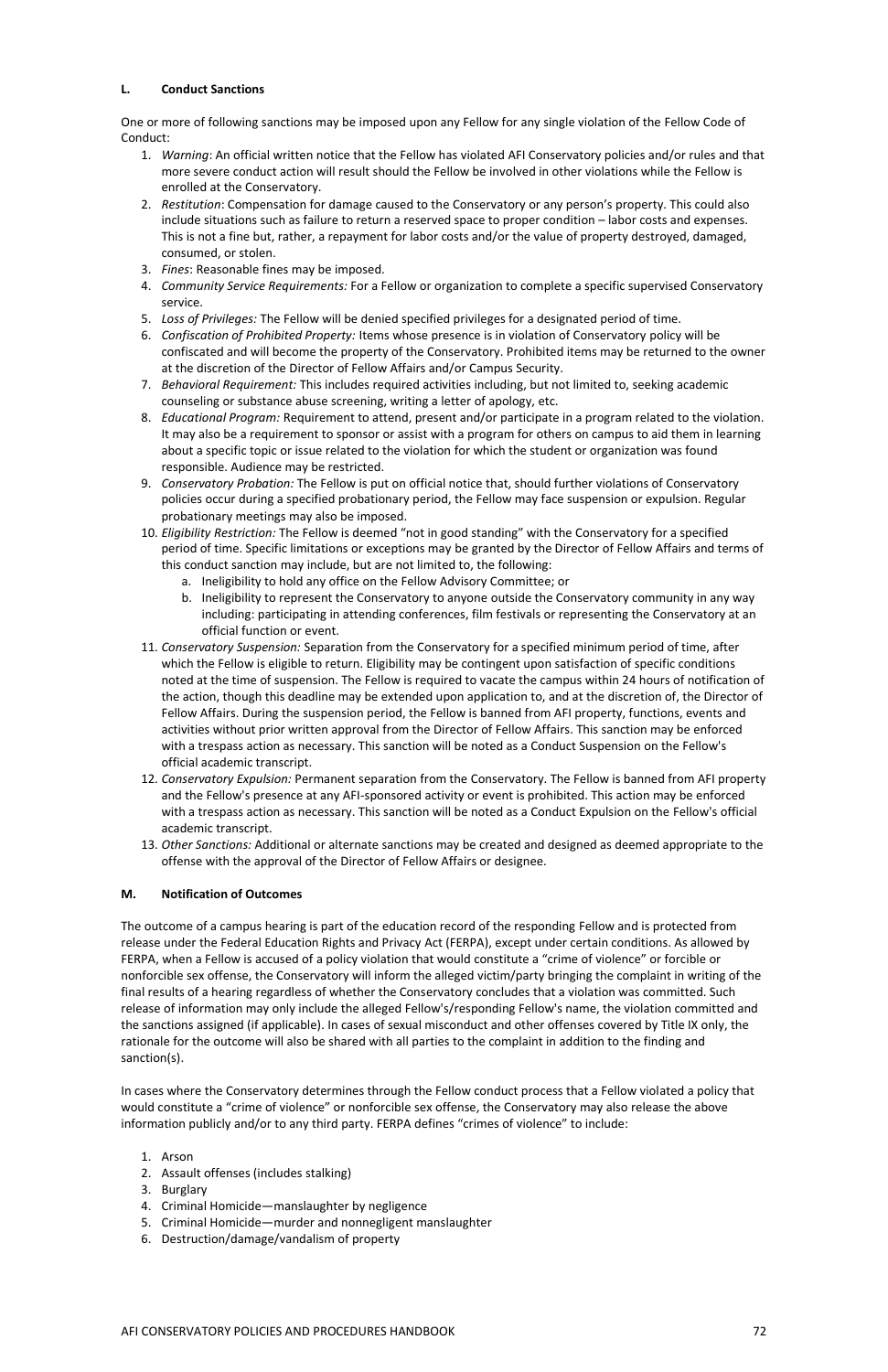- 7. Kidnapping/abduction
- 8. Robbery
- 9. Forcible sex offences
- 10. Non-forcible sex offences

## **N. Failure to Complete Conduct Sanctions**

All Fellows, as members of the AFI community, are expected to comply with conduct sanctions within the timeframe specified by the Director of Fellow Affairs or Administrative Conference Officer. Failure to follow through on conduct sanctions by the date specified, whether by refusal, neglect or any other reason, may result in additional sanctions and/or suspension from the Conservatory and may be noted on, or with, the student's official transcript at the end of the semester. A suspension will only be lifted when compliance with conduct sanctions is satisfactorily achieved. This determination will be made by the Director of Fellow Affairs.

## **O. Appeal Review Procedures**

Any party may request an appeal of the decision of the Panel/Administrative Conference by filing a written request to the Director of Fellow Affairs, subject to the procedures outlined below. All sanctions imposed by the original hearing body remain in effect, and all parties should be timely informed of the status of requests for appeal, the status of the appeal consideration, and the results of the appeal decision.

## **GROUNDS FOR APPEAL REQUESTS**

Appeals requests are limited to the following grounds:

- 1) A procedural or substantive error occurred that significantly impacted the outcome of the hearing (e.g., substantiated bias, material deviation from established procedures, etc.);
- 2) To consider new evidence, unavailable during the original hearing or investigation, that could substantially impact the original finding or sanction. A summary of this new evidence and its potential impact must be included;
- 3) The sanctions imposed are substantially outside the parameters or guidelines set by the Conservatory for this type of offense or the cumulative conduct record of the responding Fellow.

Appeals must be filed in writing with the Director of Fellow Affairs within three business days of the notice of the outcome to the hearing, barring exigent circumstances. Any exceptions are made at the discretion of the Director of Fellow Affairs and, when appropriate, the Title IX Coordinator.

The Director of Fellow Affairs will share the appeal by one party with the other party (parties) when appropriate under procedure or law (e.g., if the responding Fellow appeals, the appeal is shared with the complainant, who may also wish to file a response, request an appeal on the same grounds or different grounds). The Director of Fellow Affairs will refer the request(s) to the Conservatory's designated Appeal Review Officer, appointed by Dean of the AFI Conservatory and Executive Vice President of AFI. The Director of Fellow Affairs will also draft a response memorandum to the appeal request(s), based on the Appeal Review Officer's determination that the request(s) will be granted or denied, and why. All request-related documents are shared with all parties prior to submission to the Appeal Review Officer, who serves a three-year term.

The Appeal Review Officer will conduct an initial review to determine if the appeal request meets the limited grounds and is timely. They may consult with the Director of Fellow Affairs and/or Title IX Coordinator on any procedural or substantive questions that arise.

If the appeal is not timely or substantively eligible, the original finding and sanction will stand and the decision is final. If the appeal has standing, the Appeal Review Officer determines whether to refer the appeal to the Appeals Panel or to remand it to the original decision-maker(s), typically within 3-5 business days. Efforts should be made to use remand whenever possible, with clear instructions for reconsideration only in light of the granted appeal grounds. Where the original decision-maker may be unduly biased by a procedural or substantive error, a new panel will be constituted to reconsider the matter, which can in turn be appealed, once. Full rehearings by the Appeals Panel are not permitted. Where new evidence is presented or the sanction is challenged, the Appeals Review Officer will determine if the matter should be returned to the original decision-maker for reconsideration or if it should be reviewed by the Appeals Panel with instruction on the parameters regarding institutional consistency and any applicable legal guidelines. In review, the original finding and sanction are presumed to have been decided reasonably and appropriately, thus the burden is on the appealing party(ies) to show clear error. The Appeals Panel must limit its review to the challenges presented.

On reconsideration, the Appeals Panel or original decision-maker may affirm or change the findings and/or sanctions of the original hearing body according to the permissible grounds. Procedural or substantive errors should be corrected, new evidence should be considered, and sanctions should be proportionate to the severity of the violation and the Fellow's cumulative conduct record.

All decisions of the Appeals Panel are to be made within five (5) days of submission to the Panel and are final, as are any decisions made by the original hearing body, Director of Fellow Affairs or Title IX Coordinator as the result of reconsideration consistent with instructions from the Appeal Review Officer.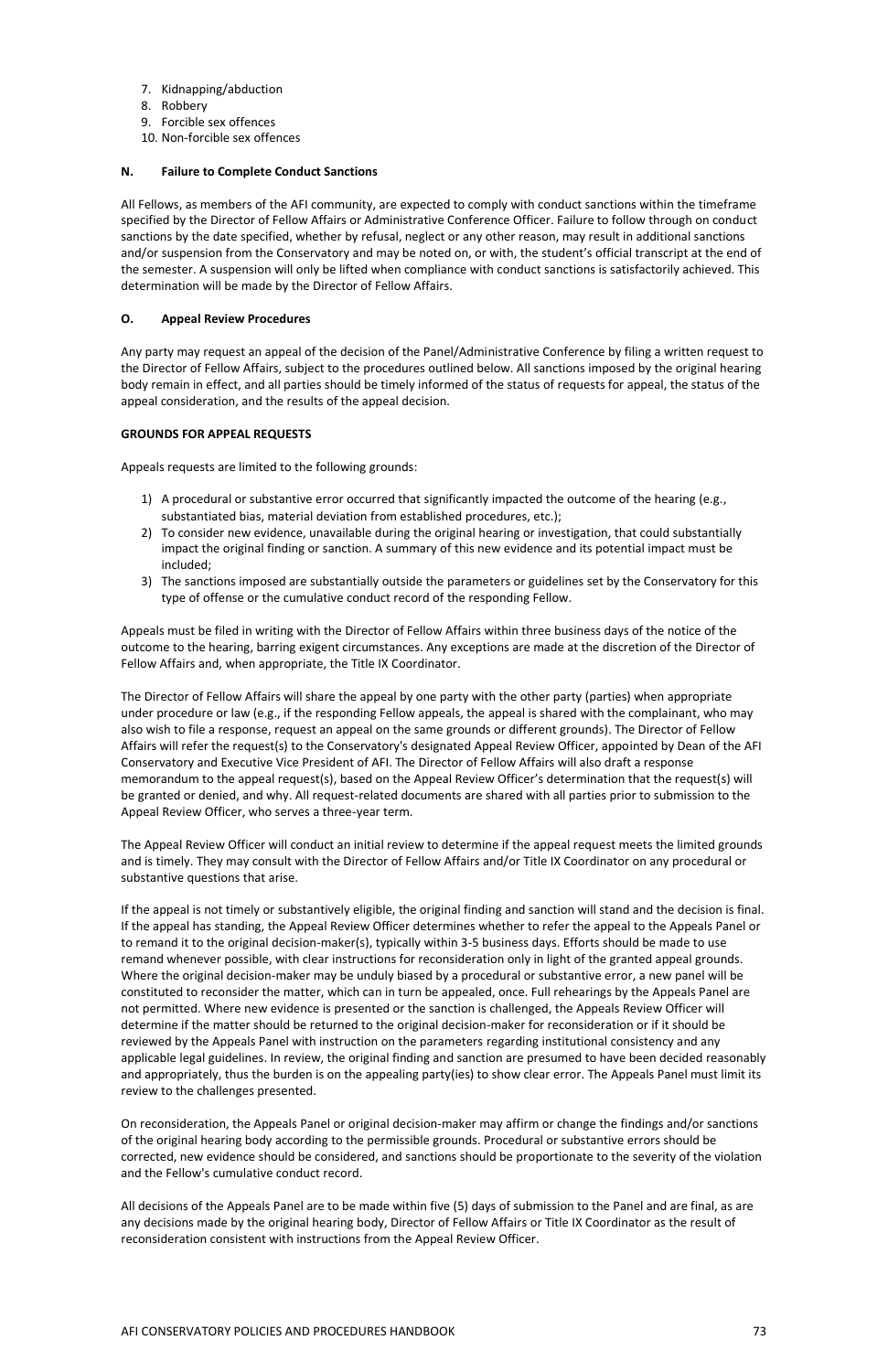## **THE APPEALS PANEL**

Three-member Appeals Panels are drawn from the hearing panel pool, with the following requirements to serve:

- 1) They did not serve on the Panel for the initial hearing;
- 2) They were not involved in the investigation in any way;
- 3) They have been properly trained in appeals procedures.

If the institution allows for Fellows to serve in the panel pool, they must:

- 1) Be in academic good standing and have completed one year in the program; and
- 2) Be in good standing with respect to the conduct process throughout the term in which they serve. Good standing is defined as having no record of misconduct during the semester(s) in which a Fellow wishes to serve on the panel, as well as not currently being on any probation. A serious history of misconduct could disqualify a Fellow for service.

The Appeal Review Officer will have final authority to approve all those serving on the panel. The parties may challenge a panelist(s) on the basis of potential bias, and any panelist who cannot render an impartial decision must recuse themselves. The Appeals Review Officer will make the determination as to the validity of any challenge or need for recusal. In the event of a recusal from the panel, the Appeals Review Officer will solicit a replacement from the pool of panelists.

The Director of Fellow Affairs or designee serves as the non-voting advisor to the panel, with responsibility for training the panel, conducting preliminary investigations, and ensuring a fair process for the complainant and responding Fellow.

The presumptive stance of the Conservatory is that all decisions made and sanctions imposed by the original decisionmaker are to be implemented during the appellate process. At the discretion of the Director of Fellow Affairs, and in consultation with the Title IX Coordinator when necessary, implementation of sanctions may be stayed pending review only in extremely exigent circumstances. This does not include proximity to graduation, end of term or exams. Instead, it refers to an overwhelming likelihood, as determined by the Appeals Review Officer and Director of Fellow Affairs, in consultation, that the appeal would result in a reversal of the finding and/or substantial modification of the sanctions.

# **OTHER GUIDELINES FOR APPEALS**

- All parties will be timely informed within five business days of the status of requests for appeal, the status of the appeal consideration, and the results of the appeal decision;
- Every opportunity to return the appeal to the original decision-maker for reconsideration (remand) should be pursued;
- Appeals are not intended to be full re-hearings of the complaint (de novo). In most cases, appeals are confined to a review of the written documentation or record of the original hearing, and pertinent documentation regarding the grounds for appeal. Witnesses may be called if necessary;
- Appeals are not an opportunity for appeals panelists to substitute their judgment for that of the original decision-maker merely because they disagree with the finding and/or sanctions. Appeals decisions are to be deferential to the original decision-maker, making changes to the finding only where there is clear error and to the sanction only if there is a compelling justification to do so.

## **P. Disciplinary Records**

All conduct records are maintained by the Conservatory for seven (7) years from the time of their creation except those that result in separation (suspension or expulsion) and those that fall under Title IX, which are maintained indefinitely.

#### AFI CONSERVATORY POLICIES AND PROCEDURES HANDBOOK 74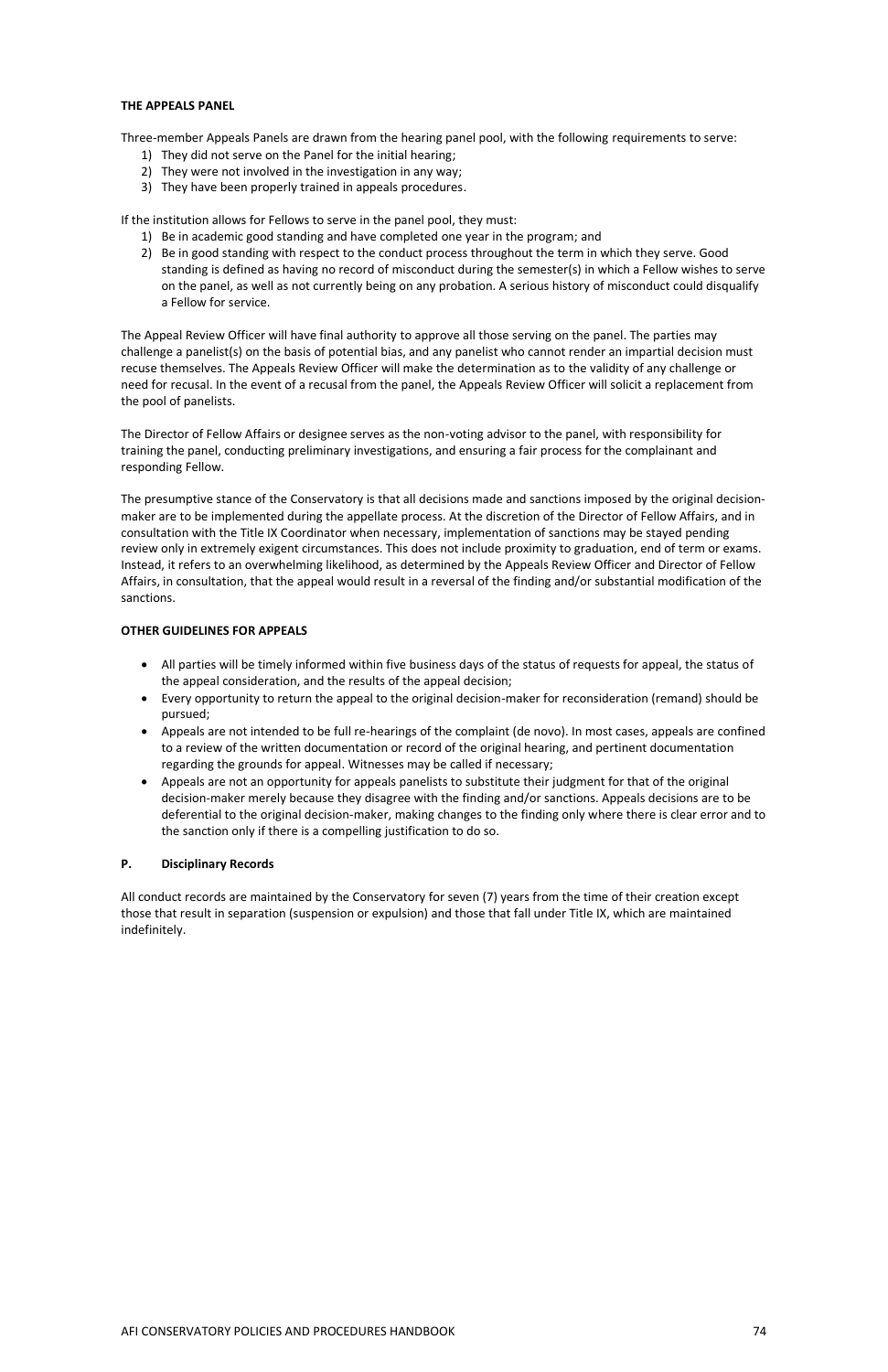## *Title IX | Sexual Misconduct*

The American Film Institute is committed to complying with all requirements as set forth by Title IX of the Education Amendments of 1972 ("Title IX"). As such, discrimination on the basis of sex or gender will not be tolerated in any of AFI's facilities, education programs or activities. Such discrimination includes but is not limited to: sexual harassment; sexual violence; sex or gender-based bullying; hazing; stalking; dating violence; domestic violence; and failure to provide equal opportunity in admissions, enrollment, activities, employment or athletics.

AFI's Title IX Coordinator will be informed of, and oversee, all complaints of sex/gender discrimination and sexual misconduct, and is responsible for identifying and addressing any patterns or systemic problems that arise during the review of such complaints. Questions or concerns regarding American Film Institute and Title IX may be directed to one or more of the following resources:

To read more about Title IX of the Education Amendment of 1972, please visit: [https://www2.ed.gov/about/offices/list/ocr/docs/tix\\_dis.html.](https://www2.ed.gov/about/offices/list/ocr/docs/tix_dis.html)

### **Title IX Coordinator**

Name: Dr. Syreeta Greene, Director, Equity & Inclusion Manor House, 201 (323) 856-7682 titleix@afi.com

### **United States Department of Education Office for Civil Rights**

Phone: (800) 421-3481 Email: ocr@ed.gov

The American Film Institute will make every effort to successfully complete the grievance process for complaints of sex/gender discrimination in a reasonable time. All parties involved are entitled to request and receive periodic status updates on the progress of a complaint and any subsequent appeals.

During the investigation and/or grievance process for complaints of sex/gender discrimination, AFI may take several interim actions in order to ensure the preservation of a reporting party's school experience and the overall campus environment. These actions may include, but are not limited to, issuance of campus no contact order to the parties of the complaint; changes in academic schedules or assignments for one or both parties; and/or interim suspension of the accused person/responding party.

### **Report Sexual Misconduct**

Please email titleix@afi.com to report any of the following situations or circumstances: Dating Violence, Sexual Assault, Sexual Harassment, Stalking, or other forms of Sexual Misconduct.

#### AFI CONSERVATORY POLICIES AND PROCEDURES HANDBOOK 75